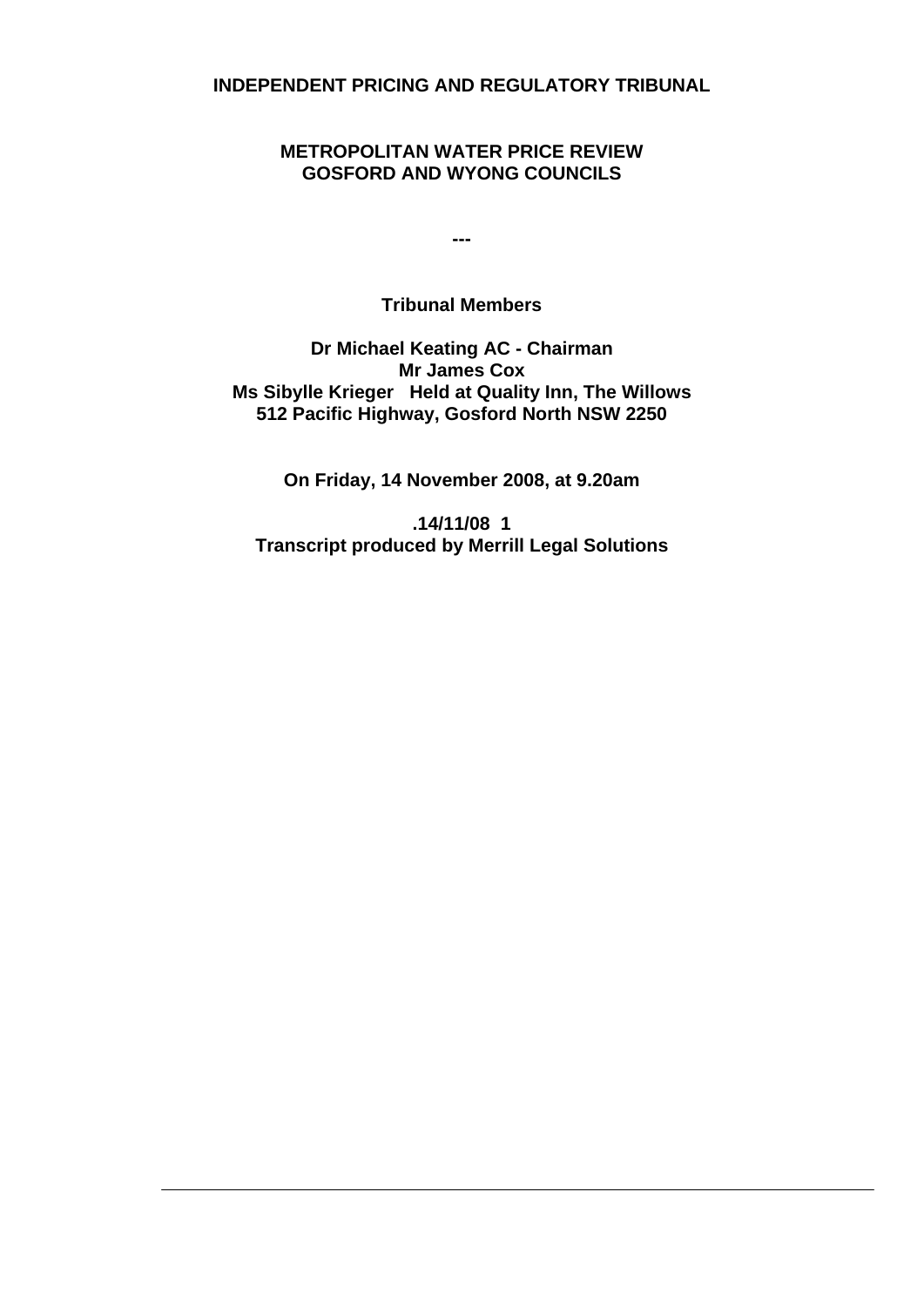| 1<br>2<br>3<br>4<br>5<br>6<br>7<br>8<br>9<br>10<br>11<br>12 | WELCOME AND INTRODUCTION<br>THE CHAIRMAN: I would like to begin by welcoming you<br>all to this public hearing being conducted by the Independent<br>Pricing and Regulatory Tribunal into water, sewerage and<br>stormwater prices for the Gosford City Council and the<br>Wyong Shire Council for the period which will commence on<br>1 July 2009.<br>I should begin by introducing ourselves. I am Michael<br>Keating, and I am the chairman of the tribunal. I am<br>joined on this review by my fellow tribunal members, | 2<br>3<br>4<br>5<br>6<br>7<br>8<br>9<br>10<br>11<br>12 | 1 As part of this investigation, the tribunal released<br>an issues paper in July this year, which set out key<br>aspects of the review process. That issues paper outlined<br>some of the matters the tribunal considers important to<br>this review, its general approach to price setting, the<br>matters that its Act says we must take into account in<br>conducting our investigation, and a draft timetable for the<br>review.<br>In the issues paper, the tribunal called for<br>submissions from both Gosford and Wyong councils. It also<br>invited the councils' customers and other stakeholders to |
|-------------------------------------------------------------|-------------------------------------------------------------------------------------------------------------------------------------------------------------------------------------------------------------------------------------------------------------------------------------------------------------------------------------------------------------------------------------------------------------------------------------------------------------------------------------------------------------------------------|--------------------------------------------------------|-----------------------------------------------------------------------------------------------------------------------------------------------------------------------------------------------------------------------------------------------------------------------------------------------------------------------------------------------------------------------------------------------------------------------------------------------------------------------------------------------------------------------------------------------------------------------------------------------------------------|
| 13                                                          | Ms Sibylle Krieger, on my right, and Mr Jim Cox, on my                                                                                                                                                                                                                                                                                                                                                                                                                                                                        | 13                                                     | make submissions.                                                                                                                                                                                                                                                                                                                                                                                                                                                                                                                                                                                               |
| 14                                                          | left. Jim is also the chief executive of the tribunal.                                                                                                                                                                                                                                                                                                                                                                                                                                                                        | 14                                                     |                                                                                                                                                                                                                                                                                                                                                                                                                                                                                                                                                                                                                 |
| 15                                                          |                                                                                                                                                                                                                                                                                                                                                                                                                                                                                                                               | 15                                                     | I want to record that the tribunal is appreciative of                                                                                                                                                                                                                                                                                                                                                                                                                                                                                                                                                           |
| 16                                                          | IPART last conducted a review of prices of water and                                                                                                                                                                                                                                                                                                                                                                                                                                                                          | 16                                                     | all of those of you who have taken the time to make a                                                                                                                                                                                                                                                                                                                                                                                                                                                                                                                                                           |
| 17                                                          | related services for the Gosford and Wyong councils during                                                                                                                                                                                                                                                                                                                                                                                                                                                                    | 17                                                     | submission. Some of the organisations that have made                                                                                                                                                                                                                                                                                                                                                                                                                                                                                                                                                            |
| 18                                                          | the 2005-2006 financial year. The pricing determinations                                                                                                                                                                                                                                                                                                                                                                                                                                                                      | 18                                                     | submissions to the review will be presenting to this                                                                                                                                                                                                                                                                                                                                                                                                                                                                                                                                                            |
| 19                                                          | made at that time covered the period from 1 July 2006 to                                                                                                                                                                                                                                                                                                                                                                                                                                                                      | 19                                                     | hearing today. All of the submissions received will be                                                                                                                                                                                                                                                                                                                                                                                                                                                                                                                                                          |
| 20<br>21                                                    | 30 June 2009.                                                                                                                                                                                                                                                                                                                                                                                                                                                                                                                 | 20<br>21                                               | carefully considered by the tribunal in developing its<br>findings and recommendations.                                                                                                                                                                                                                                                                                                                                                                                                                                                                                                                         |
| 22                                                          | This present investigation being conducted by the                                                                                                                                                                                                                                                                                                                                                                                                                                                                             | 22                                                     |                                                                                                                                                                                                                                                                                                                                                                                                                                                                                                                                                                                                                 |
| 23                                                          | tribunal will cover the period commencing from 1 July 2009.                                                                                                                                                                                                                                                                                                                                                                                                                                                                   | 23                                                     | I want to assure you that the tribunal considers this                                                                                                                                                                                                                                                                                                                                                                                                                                                                                                                                                           |
| 24                                                          | The tribunal has not yet decided on the length of the                                                                                                                                                                                                                                                                                                                                                                                                                                                                         | 24                                                     | to be a very important investigation. As is now well                                                                                                                                                                                                                                                                                                                                                                                                                                                                                                                                                            |
| 25                                                          | determination period and is open to suggestions in this                                                                                                                                                                                                                                                                                                                                                                                                                                                                       | 25                                                     | known, the Central Coast faces the significant and                                                                                                                                                                                                                                                                                                                                                                                                                                                                                                                                                              |
| 26                                                          | regard. I note that both councils have suggested a                                                                                                                                                                                                                                                                                                                                                                                                                                                                            | 26                                                     | potentially growing imbalance between the supply of and                                                                                                                                                                                                                                                                                                                                                                                                                                                                                                                                                         |
| 27                                                          | determination period of four years. That would mean that                                                                                                                                                                                                                                                                                                                                                                                                                                                                      | 27                                                     | demand for potable water. This is both a short-term                                                                                                                                                                                                                                                                                                                                                                                                                                                                                                                                                             |
| 28                                                          | the determination would expire on 30 June 2013.                                                                                                                                                                                                                                                                                                                                                                                                                                                                               | 28                                                     | imbalance caused by drought as well as a longer term                                                                                                                                                                                                                                                                                                                                                                                                                                                                                                                                                            |
| 29                                                          |                                                                                                                                                                                                                                                                                                                                                                                                                                                                                                                               | 29                                                     | imbalance reflecting expected population growth.                                                                                                                                                                                                                                                                                                                                                                                                                                                                                                                                                                |
| 30                                                          | At the time of our previous determination in 2006, as                                                                                                                                                                                                                                                                                                                                                                                                                                                                         | 30                                                     |                                                                                                                                                                                                                                                                                                                                                                                                                                                                                                                                                                                                                 |
| 31                                                          | I am sure most of you are aware, the Central Coast was in                                                                                                                                                                                                                                                                                                                                                                                                                                                                     | 31                                                     | Although the water storages in the region have                                                                                                                                                                                                                                                                                                                                                                                                                                                                                                                                                                  |
| 32<br>33                                                    | the midst of a very serious drought and the expenditure                                                                                                                                                                                                                                                                                                                                                                                                                                                                       | 32<br>33                                               | recovered somewhat since the low point reached in 2007, the                                                                                                                                                                                                                                                                                                                                                                                                                                                                                                                                                     |
| 34                                                          | programs of the councils had been heavily influenced by the<br>need at that time to secure the water supply to the Central                                                                                                                                                                                                                                                                                                                                                                                                    | 34                                                     | region, as you all know, faces significant water<br>restrictions. There are a number of factors causing this                                                                                                                                                                                                                                                                                                                                                                                                                                                                                                    |
| 35                                                          | Coast, and to make investments to cater for a growing                                                                                                                                                                                                                                                                                                                                                                                                                                                                         | 35                                                     | imbalance. As I mentioned, clearly the growth in the                                                                                                                                                                                                                                                                                                                                                                                                                                                                                                                                                            |
| 36                                                          | population. At the time, the councils had decided to                                                                                                                                                                                                                                                                                                                                                                                                                                                                          | 36                                                     | number of people moving into the area and drawing on the                                                                                                                                                                                                                                                                                                                                                                                                                                                                                                                                                        |
| 37                                                          | augment the capacity to transfer water from Hunter Water's                                                                                                                                                                                                                                                                                                                                                                                                                                                                    | 37                                                     | water supply is a factor and, of course, the drought is                                                                                                                                                                                                                                                                                                                                                                                                                                                                                                                                                         |
| 38                                                          | system and to make greater use of groundwater sources.                                                                                                                                                                                                                                                                                                                                                                                                                                                                        | $38\,$                                                 | another factor.                                                                                                                                                                                                                                                                                                                                                                                                                                                                                                                                                                                                 |
| 39                                                          |                                                                                                                                                                                                                                                                                                                                                                                                                                                                                                                               | 39                                                     |                                                                                                                                                                                                                                                                                                                                                                                                                                                                                                                                                                                                                 |
| 40                                                          | Since the 2006 determination, the water supplies in                                                                                                                                                                                                                                                                                                                                                                                                                                                                           | 40                                                     | Bringing water supply and demand into balance will                                                                                                                                                                                                                                                                                                                                                                                                                                                                                                                                                              |
| 41                                                          | the Central Coast have improved somewhat and I understand                                                                                                                                                                                                                                                                                                                                                                                                                                                                     | 41                                                     | require significant expenditure. Inevitably increased                                                                                                                                                                                                                                                                                                                                                                                                                                                                                                                                                           |
| 42                                                          | that they currently stand at over 30 per cent of capacity.                                                                                                                                                                                                                                                                                                                                                                                                                                                                    | 42                                                     | expenditure will need to flow through to the prices that                                                                                                                                                                                                                                                                                                                                                                                                                                                                                                                                                        |
| 43                                                          | That, of course, is a significant improvement on the level                                                                                                                                                                                                                                                                                                                                                                                                                                                                    | 43                                                     | customers have to pay. It is a key part of the Tribunal's                                                                                                                                                                                                                                                                                                                                                                                                                                                                                                                                                       |
| 44                                                          | of a year ago of less than 10 per cent. Nevertheless                                                                                                                                                                                                                                                                                                                                                                                                                                                                          | 44                                                     | role to scrutinise these and other expenditure proposals to                                                                                                                                                                                                                                                                                                                                                                                                                                                                                                                                                     |
| 45                                                          | 30 per cent is still pretty low and the issue of security                                                                                                                                                                                                                                                                                                                                                                                                                                                                     | 45                                                     | assess whether the costs are efficient and justified and                                                                                                                                                                                                                                                                                                                                                                                                                                                                                                                                                        |
| 46<br>47                                                    | of water supplies may well feature in this inquiry.                                                                                                                                                                                                                                                                                                                                                                                                                                                                           | 46<br>$47\,$                                           | whether they should be passed through to customers. This<br>hearing will consider those issues.                                                                                                                                                                                                                                                                                                                                                                                                                                                                                                                 |
|                                                             |                                                                                                                                                                                                                                                                                                                                                                                                                                                                                                                               |                                                        |                                                                                                                                                                                                                                                                                                                                                                                                                                                                                                                                                                                                                 |
|                                                             | $.14/11/08$ 2<br><b>INTRODUCTION</b>                                                                                                                                                                                                                                                                                                                                                                                                                                                                                          |                                                        | $.14/11/08$ 3<br><b>INTRODUCTION</b>                                                                                                                                                                                                                                                                                                                                                                                                                                                                                                                                                                            |

 $\overline{\phantom{a}}$ 

Transcript produced by Merrill Legal Solutions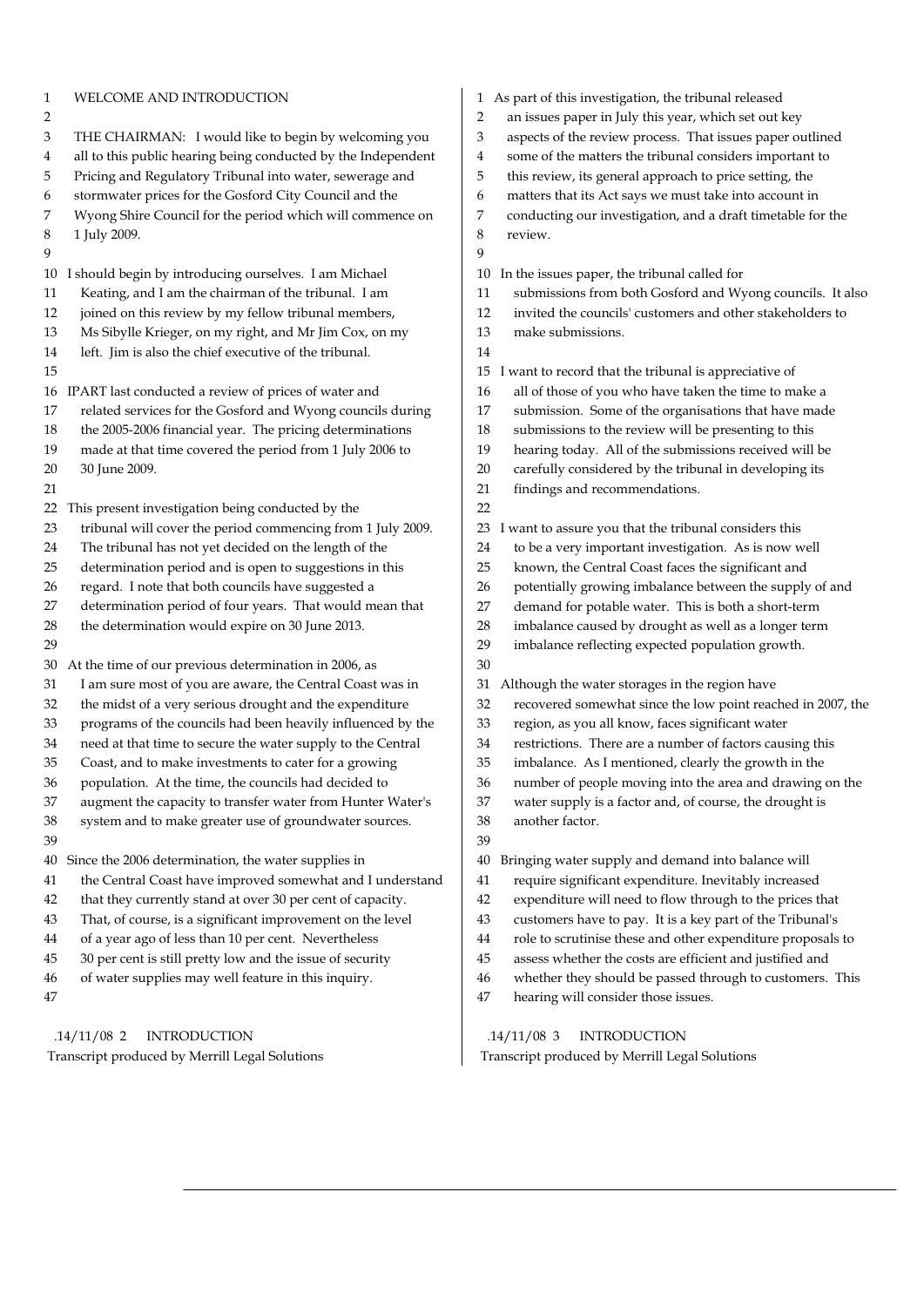| 1                                                                | presenting before the tribunal. For each organisation<br>1        |
|------------------------------------------------------------------|-------------------------------------------------------------------|
| On the issue of water security, it is well known that            | 2                                                                 |
| 2                                                                | appearing, we have allotted a presentation time. We have          |
| the New South Wales Government has endorsed a proposal for       | also allowed for a period of questions after that. In             |
| 3                                                                | 3                                                                 |
| the Hunter Water Corporation to build the Tillegra               | order to ensure that we stick to our timetable, I would ask       |
| 4                                                                | 4                                                                 |
| Dam. The tribunal will need to consider the efficient cost       | 5                                                                 |
| 5                                                                | the presenters to stick to their allotted time.                   |
| of this project and who should pay for it and how.<br>6          | 6                                                                 |
| 7                                                                | Assisting the tribunal today are tribunal secretariat<br>7.       |
| While this aspect will be explored more fully at the             | members - they are sitting at the second table to my left -       |
| 8                                                                | 8                                                                 |
| 9                                                                | Richard Warner, who is the program manager for metropolitan       |
| public hearing into the Hunter Water pricing proposals,          | 9                                                                 |
| which will be held on 12 December this year in Newcastle,        | water pricing, and next to him is Lucy Garnier, who is the        |
| 10                                                               | 10                                                                |
| there are aspects that the tribunal will need to canvass         | senior analyst. Richard and Lucy will be asking questions         |
| 11                                                               | 11                                                                |
| here today. More particularly, the tribunal will need to         | 12                                                                |
| 12                                                               | of the presenters.                                                |
| consider whether and to what extent costs should be shared<br>13 | 13                                                                |
| between residents of the Hunter region and residents of the      | At the conclusion of all the scheduled presentations,             |
| 14                                                               | 14                                                                |
| Central Coast.                                                   | I will make time available for members of the public to           |
| 15                                                               | 15                                                                |
| 16                                                               | express their views and opinions on the proposals that have<br>16 |
| The tribunal is also aware that the Central Coast                | been put before us by the councils and other stakeholders.        |
| 17                                                               | 17                                                                |
| Joint Water Supply Authority has its own plans to secure<br>18   | 18                                                                |
| water supplies for the region such as the Mardi to Mangrove      | We commence today with the representatives from the               |
| 19                                                               | 19                                                                |
| Dam link. These will also need to be considered as part of       | Joint Water Supply Authority made up of representatives of        |
| 20                                                               | 20                                                                |
| this review.                                                     | both Gosford City Council and Wyong Shire Council. When           |
| 21                                                               | 21                                                                |
| 22                                                               | you come forward, I would ask that you state your name and<br>22  |
| In the context of the supply and demand imbalance, the           | organisations and positions for the record and then make          |
| 23                                                               | 23                                                                |
| level and structure of water prices may be important in          | 24                                                                |
| 24                                                               | your presentation, thank you.                                     |
| encouraging consumers to limit their demands. In this<br>25      | 25                                                                |
| regard, a lot has been said over recent years about              | 26                                                                |
| 26                                                               | JOINT WATER SUPPLY AUTHORITY                                      |
| scarcity pricing or a pricing regime where the price of<br>27    | 27                                                                |
| water above a basic "lifeline allowance" is then allowed to      | 28                                                                |
| 28                                                               | MR WILLIAMS: Rod Williams, director Gosford City Council.         |
| vary to balance supply with demand. It has been suggested<br>29  | 29                                                                |
| that this type of approach would obviate the need for water      | MR CASEMENT: Garry Casement, headworks manager for                |
| 30                                                               | 30                                                                |
| restrictions and the tribunal would be interested in             | the Joint Water Supply Authority.                                 |
| 31                                                               | 31                                                                |
| 32<br>hearing views on this question.                            | 32                                                                |
| 33                                                               | 33<br>MR GRANTHAM: Ken Grantham, consultant.                      |
| This hearing is a very important part of our overall<br>34       | 34                                                                |
| 35                                                               | 35                                                                |
| price review process. It provides an opportunity for the         | MR CASEMENT: Thank you very much for the opportunity              |
| 36                                                               | 36                                                                |
| tribunal to hear in a public forum from the water                | to talk to you. I will give you a brief presentation on the       |
| businesses and other key stakeholders and for the tribunal       | 37                                                                |
| 37                                                               | joint water supply issues.                                        |
| 38<br>to question the propositions that have been put forward.   | 38                                                                |
| 39                                                               | The Central Coast water supply is provided by Gosford<br>39       |
| The submissions made by the councils together with               | City Council and Wyong Shire Council in the Central Coast.        |
| 40                                                               | 40                                                                |
| other submissions and consultants' reports are available to      | The two councils operate as separate water supply                 |
| 41                                                               | 41                                                                |
| the public through the Tribunal's website.                       | authorities under the Water Management Act 2000. We have          |
| 42                                                               | 42                                                                |
| 43                                                               | 43<br>an agreement for the provision, administration and          |
| Before I actually commence proceedings today, I need             | management of the headworks components of the Central             |
| 44                                                               | 44                                                                |
| to say a few words about the processes for this hearing. I       | Coast water supply, so we have an agreement on how we             |
| 45                                                               | 45                                                                |
| think you all have available to you a timetable which            | operate between the two organisations.                            |
| 46                                                               | 46                                                                |
| indicates the order in which organisations will be<br>47         | 47                                                                |
| <b>INTRODUCTION</b>                                              | $.14/11/08$ 5                                                     |
| $.14/11/08$ 4                                                    | JOINT WATER SUPPLY                                                |

 .14/11/08 5 JOINT WATER SUPPLY Transcript produced by Merrill Legal Solutions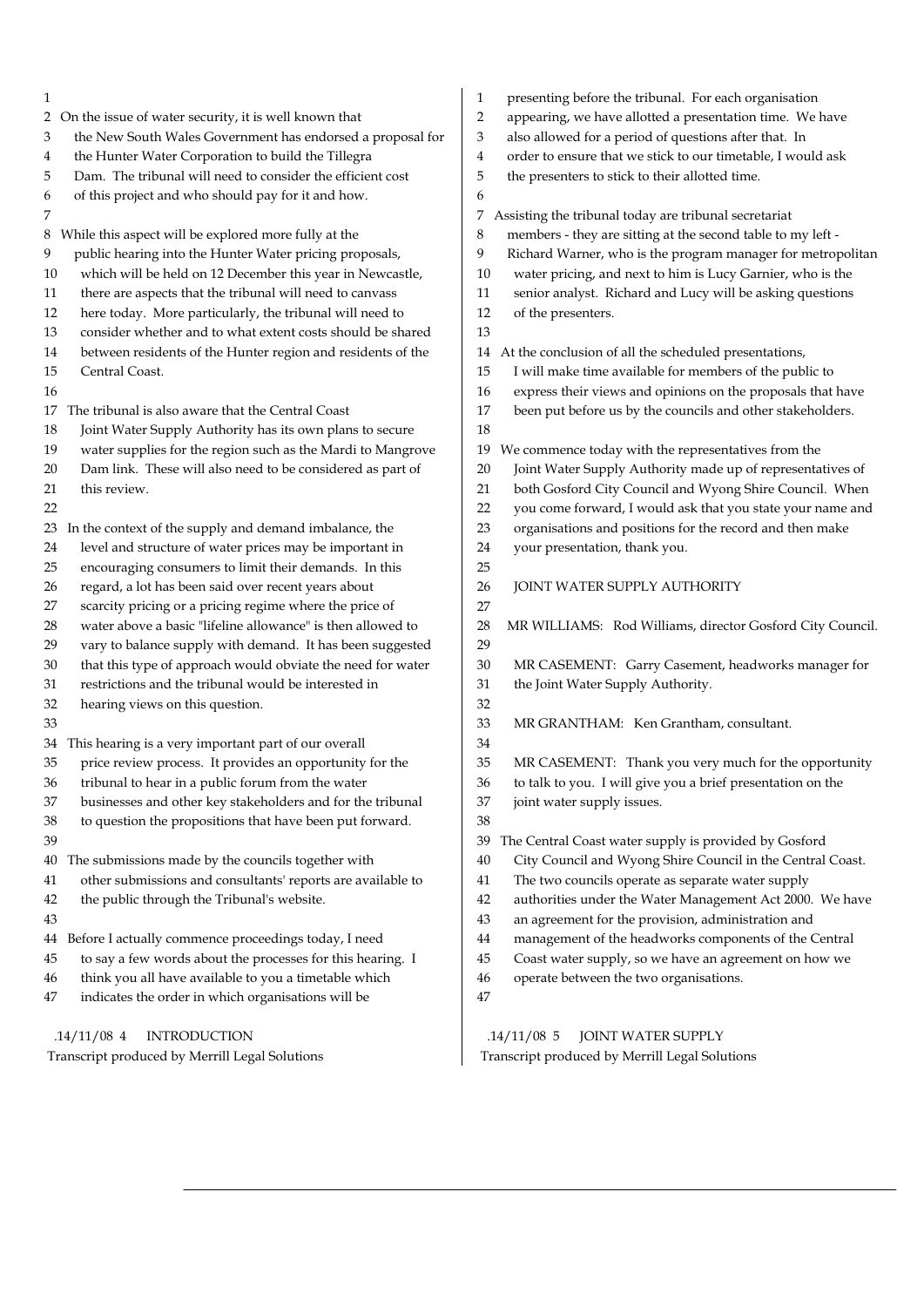- 1 The joint water supply includes major headworks item
- 2 such as storages, treatment facilities and transfer
- 3 systems. The administration of this arrangement is through
- 4 the Gosford Wyong Water Authority as a board to manage that
- 5 process.
- 6

7 Since the early 1990s, the Central Coast has been

- 8 experiencing some extreme drought conditions with
- 9 significant reduced rainfall and stream flows when compared
- 10 with the historical figures. This graph here shows the
- 11 long-term water supply stream flows. It is that dark blue
- 12 line. You can see since 1990 through to about 2007, the 13 stream flows that we have experienced over those years and
- 14 they have been about half of the long-term average. That
- 15 has had a significant impact on the supply to the Central
- 16 Coast.
- 17
- 18 We have a graph here showing the decline in our storage 19 system due to those low stream flows. Since about 1990
- 20 or 1991, the impacts of the below average stream flows have
- 21 had a significant impact. You can see that up to about early
- 22 2007 we got down to about 12 per cent of total capacity.
- 23 We had a reasonable rainfall event during the June long
- 24 weekend in 2007 which helped increase our capacity and the
- 25 capacity has been rising very slowly ever since, but we are 26 nowhere out of the woods yet. We are still at 30 per cent.
- 27
- 
- 28 During the period where the water supply levels were
- 29 reducing, the councils implemented a multifaceted approach
- 30 to the management of the water supply to secure it to the
- 31 Central Coast. These measures included the introduction of
- 32 mandatory water restrictions, and they came in in 2002.
- 33 There were a range of demand management initiatives,
- 34 including reuse schemes and rebate programs. There was 35 extensive community education and drought contingency
- 36 measures where we augmented the supply in a range of areas.
- 37 Some of those are permanent and fit into our long-term
- 38 strategy. A number of them were temporary. As the water
- 39 flow improved, we have since decommissioned them, as a
- 40 requirement of the State Government. We have developed
- 41 what is known as the integrated water cycle management
- 42 strategy and WaterPlan 2050 for our long-term development
- 43 needs.
- 44
- 45 In terms of the mandatory water usage restrictions,
- 46 you can see that level 1 went on in February 2002. We are
- 47 currently on level 3. On the far right-hand side of that

 .14/11/08 6 JOINT WATER SUPPLY Transcript produced by Merrill Legal Solutions

- 1 table, you will see the actual demand reductions that we
- 2 achieved throughout each of the restriction levels, and
- 3 just to the left of that was the target.
- 5 By and large we were actually able to achieve slightly
- 6 greater demand reductions than we were targeting, with the
- 7 exception of the level 2 where demand actually went up.
- 8 That was from a combination of the early introduction of
- 9 the restrictions as well as an extremely dry period.
- 10

4

- 11 The demand management activities that the councils
- 12 undertook included rebates for the installation of
- 13 rainwater tanks, water-efficient washing machines, grey
- 14 water treatment systems. There was a program for the
- 15 provision of subsidised REFIT kits to improve the water
- 16 efficiency in existing homes. There has been an active
- 17 leak detection and pressure reduction program throughout
- 18 the system to try to reduce system leakage, and there were
- 19 non-residential water management plans produced for all
- 20 users who use more than 3.5 megalitres a year with the
- 21 objective of reducing consumption by 24 per cent. We also
- 22 trialled smart water meters. 23
- 24 The programs that were undertaken throughout the drought
- 25 included an extensive community education program.
- 26 That was not only to assist in the community understanding
- 27 where the councils were heading in terms of their programs
- 28 but also to assist the members of the community in being as
- 29 efficient as they possibly could.
- 30

31 Through that education program and other drought

- 32 contingencies, we were able to achieve a total reduction in
- 33 demand from a maximum of 115 megalitres per day down to
- 34 an average of about 64, so it was quite successful.
- 35

36 With regard to the drought contingency measures, the

- 37 things that we have actually constructed in conjunction
- 38 with Hunter Water, we have developed a major link between
- 39 the two systems. That is known as the water transfer
- 40 system. It allows water to flow from the Hunter into the
- 41 Central Coast but also the back from the Central Coast into
- 42 the Hunter. It has also been integrated into our long-term
- 43 strategic system. There has been essentially the
- 44 equivalent of transfers between the Hunter and ourselves
- 45 over the last year.
- 46

47 We developed a range of groundwater systems. We also

 .14/11/08 7 JOINT WATER SUPPLY Transcript produced by Merrill Legal Solutions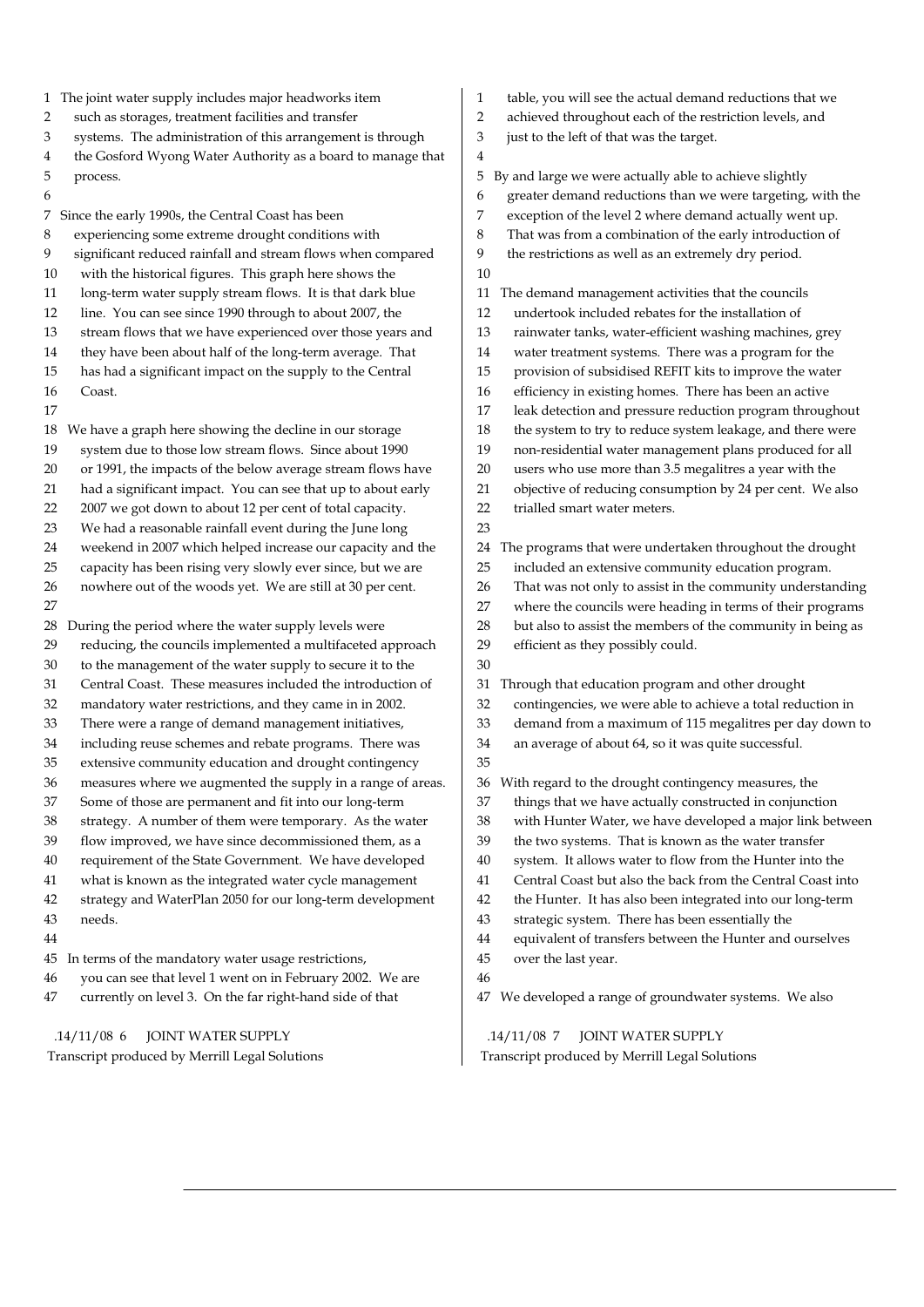1 introduced some temporary works, there has been a reduction 2 of environmental flows on Ourimbah Creek bypass, and a 3 temporary weir on Porters Creek, which allowed to us 4 transfer water from a coastal catchment which was receiving 5 rainfall into the Mardi Dam. We temporarily raised the 6 Mangrove Creek Weir to harvest more from Mangrove Creek. 7 We also provided a link between Lower Mangrove and Mooney 8 Dam to enable us to harvest a bit more water into Mooney, 9 and that forms part of our overall strategy from here on 10 through. 11 12 The IWCM strategy is a best practice approach for 13 water utilities. It looks at integrating wastewater and 14 stormwater services to obtain an optimal use of water 15 resources. It is a requirement of DEUS, or DWE as it is now 16 called, in its best management guideline process that was 17 outlined in the water supply and sewerage guidelines of 18 2007. The councils have implemented a DCP to encourage 19 development consistent with the IWCM principles. 20 21 In terms of our long-term strategic planning, we 22 developed what was known as WaterPlan 2050. The 23 objectives of that plan are the long-term strategic supply for 24 the next 45 years. But it does not stop at the 45 years; it is 25 set up so that it can be built upon well into the future. 26 27 The plan has been set up to balance the supply and 28 demand or to ensure that we always have a supply ahead of 29 our demand so that we do not find ourselves in the 30 situation we have been in the last few years. It is to 31 provide sustainability, affordability and adaptability - 32 adaptability is an increasingly important issue in these 33 times of uncertainty with climate change - to build on the 34 existing drought management activities, in particular the 35 Hunter link, and to assist with drought recovery, and it 36 had a fairly rigorous community consultation process 37 throughout its development. 38 39 Effectively the WaterPlan 2050 is built up over a 40 number blocks. We have an existing system. We looked at 41 the need to work on both the demand side and the supply 42 side. We looked at trying to solve the problem purely from 43 a demand process and that was not achievable, so the system 44 has to be augmented. We built in a range of things from 45 the drought management activities, such as the Hunter 46 groundwater and the link between Lower Mangrove and 47 Mooney. We developed a range of supplementary supplies. .14/11/08 8 JOINT WATER SUPPLY 1 2 A number of standard enhancements are currently 3 underway - things like the Mardi pump station that will 4 increase yield - and we are also looking at the Mardi to 5 Mangrove pipeline project to enhance the existing system. 6 The original water supply on the Central Coast was actually 7 designed with the intent of taking water from the Wyong 8 River and putting it into Mangrove Creek Dam. It has just 9 never been implemented. 10 11 Turning to the system enhancements that are going on 12 at the moment, the major one is the Mardi to Mangrove 13 transfer system. It involves about a 21-kilometre pipeline 14 between Mardi Dam and the tunnel for the Mangrove Creek 15 Dam in the Upper Wyong, a pump station to enable transfers 16 between the Mardi Dam and Mangrove Creek Dam and an 17 upgrade of the transfer system from Lower Wyong into Mardi 18 Dam. That involves a small pipeline, a bit over 2.5 kilometres, 19 with a new pump station. There is the potential to put 20 spillway gates on Mangrove Creek Dam if required in the 21 future and that will significantly increase the yield. 22 There is a range of other works known as the Mardi suite of 23 works which provide many benefits including benefits to the 24 distribution network. 25 26 Efficient use of water: there is currently a series of 27 financial rebates that the council provides for encouraging 28 the uptake of rainwater tanks. We previously had one for 29 washing machines; however with the introduction of the 30 state program, the council has since scrapped that program. 31 There is a range of mandatory water efficiency requirements 32 for new developments, essentially the BASIX program. There 33 are water management plans for large non-residential users. 34 There is a leak detection program and a pressure reduction 35 program. There will be continued community education and 36 involvement and we are looking at cost effective stormwater 37 harvesting projects for non-potable use where effective and 38 cost effective, and in the future also cost effective 39 recycled water projects are timed for when they are 40 required. 41 42 We wanted to take an adaptable approach to further 43 supply enhancements given the uncertainties of climate 44 change and population. We do not want to lock ourselves 45 into a path that we cannot deviate from in the future if 46 there is a sensible reason to do so and we are evaluating 47 the cost effectiveness and viability of those. We will .14/11/08 9 JOINT WATER SUPPLY

Transcript produced by Merrill Legal Solutions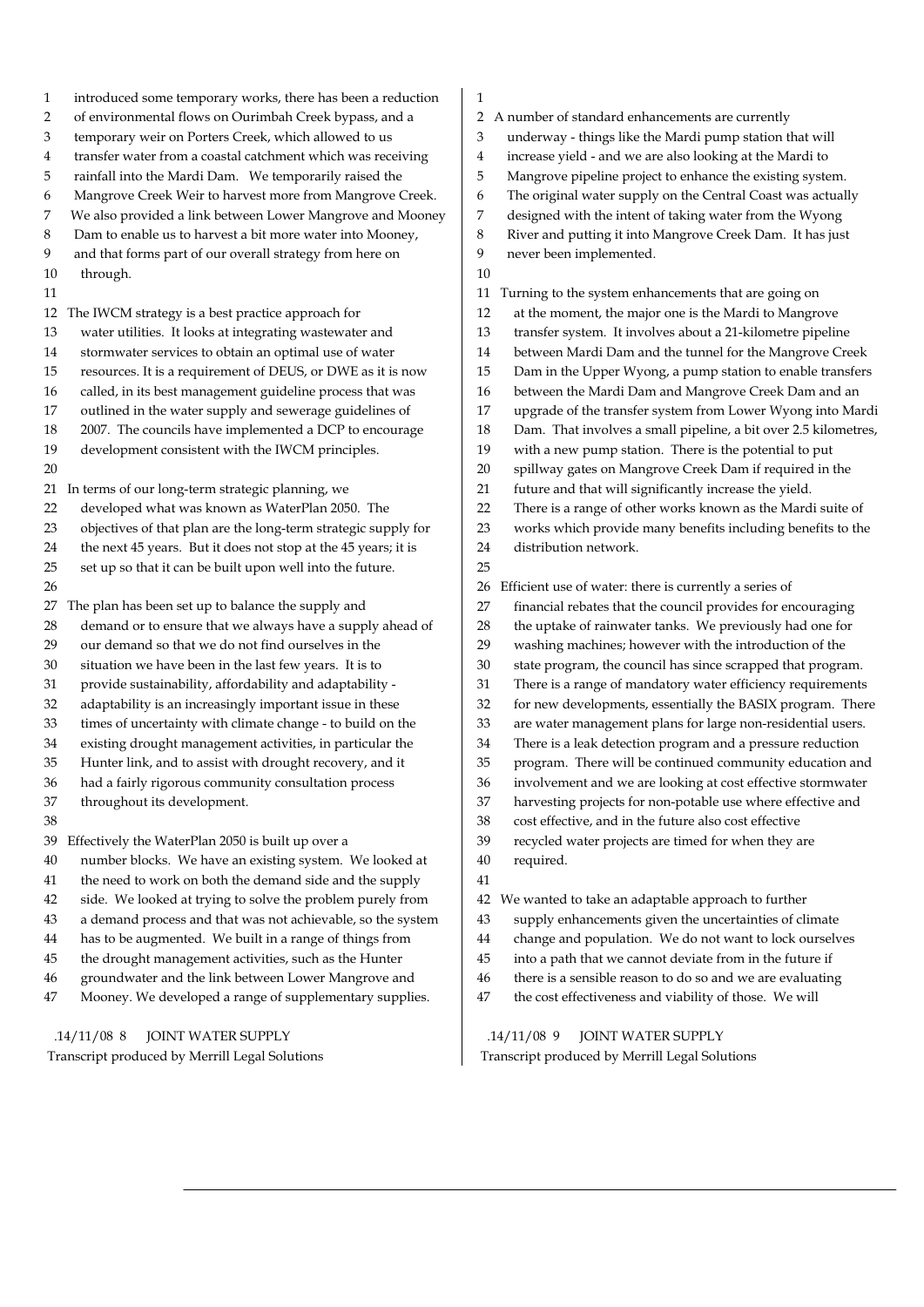| continue to review both the supply requirements and demands      | the risk. There was a consideration that taking water from        |
|------------------------------------------------------------------|-------------------------------------------------------------------|
| $\mathbf{1}$                                                     | 1                                                                 |
| and sensible addition to the system when and where               | $\overline{2}$                                                    |
| 2                                                                | the Hunter would add another \$2m a year to the cost to           |
| 3                                                                | 3                                                                 |
| required.                                                        | Gosford for its water supply.                                     |
| 4                                                                | 4                                                                 |
| The main things that we consider as having the                   | Initially the intention was, the way we operate the               |
| 5                                                                | 5                                                                 |
| greatest opportunity are: Tillegra Dam, a permanent              | system is that we take it from our coastal dams. At the           |
| 6                                                                | 6                                                                 |
| desalination plant or recycled water. I must stress that         | present time our coastal dams are full, so it is a matter         |
| 7                                                                | 7                                                                 |
| these are considered as being well into the future. Thank        | of assessing the risk. But taking regard to the modelling         |
| 8                                                                | 8                                                                 |
| 9                                                                | and when we would need to take water, we have actually            |
| you, I will finish there.                                        | 9                                                                 |
| 10                                                               | incorporated that risk in the return on capital in our<br>10      |
| 11 MR WARNER: Thank you very much. We have a few questions       | submission rather than having an additional \$2m that would<br>11 |
| to put to you. The tribunal understands that you cooperate       | 12                                                                |
| 12                                                               | go to the bottom line in our prices.                              |
| in the supply of bulk water to the two local councils.<br>13     | 13                                                                |
| However, we notice in your respective submissions that           | 14                                                                |
| 14                                                               | MR WARNER: I am not sure that fully answers the question          |
| there are significant differences in the estimates of the        | but maybe we can explore that separately with you.                |
| 15                                                               | 15                                                                |
| value of water to be purchased from Hunter Water<br>16           | 16                                                                |
| Corporation over the period of the new determination, and        | 17                                                                |
| 17                                                               | MS GARNIER: In the respective submissions the proposed            |
| there is an order of magnitude difference, I think a bit         | 18                                                                |
| 18                                                               | joint water supply projects are not the same. For example,        |
| over \$1m for Wyong and over \$6m for Gosford.                   | 19                                                                |
| 19                                                               | Gosford has included the proposed water factory at Gosford        |
| 20                                                               | and the Woy Woy water recycling plant as joint water supply<br>20 |
| Can you please explain those differences and how the             | projects. Can you explain the process for determining what        |
| 21                                                               | 21                                                                |
| estimates were arrived at? Is there an established               | is and what is not a joint water supply project and can you       |
| 22                                                               | 22                                                                |
| 23                                                               | shed some light of whether those two projects are joint           |
| criteria for purchases based on supply levels or storage         | 23                                                                |
| levels and is there an agreed quantity?                          | water supply projects?                                            |
| 24                                                               | 24                                                                |
| 25                                                               | 25                                                                |
| MR CASEMENT: I will answer the first part of the                 | 26                                                                |
| 26                                                               | MR CASEMENT: We do have a process by which we                     |
| question. When we did these estimates for the predicted          | consider joint water projects. We have an advisory group          |
| 27                                                               | 27                                                                |
| transfers from the Hunter system, we considered a range of       | 28                                                                |
| 28                                                               | called the technical advisory group which provides                |
| variables and we have a process for considering a range of       | 29                                                                |
| 29                                                               | our board and the board passes recommendations on to the          |
| variables for determining when the transfers would occur.        | 30                                                                |
| 30                                                               | recommendations to councils.                                      |
| These involved the storage levels in the coastal dams, the<br>31 | 31                                                                |
| Mangrove Creek Dam storage level, the available supply from      | 32                                                                |
| 32                                                               | In making those technical decisions we have a range of            |
| the Hunter, predicted demands and a range of other minor         | 33                                                                |
| 33                                                               | considerations and attributes that we look through in terms       |
| 34                                                               | of the supply level required at a particular point in time,       |
| issues.                                                          | 34                                                                |
| 35                                                               | the demands at that point of time and the cost<br>35              |
| We ran that through our joint model, which allows us to run      | 36                                                                |
| 36                                                               | effectiveness. At this point of time there are a range of         |
| the model for the Hunter and the Central Coast, on how           | items that are included in the Gosford submission that are        |
| 37                                                               | 37                                                                |
| the two systems behave, and from that we estimated what          | $38\,$                                                            |
| 38                                                               | not included in the Wyong submission. That is                     |
| is the potential transfer rate over the price path. That         | 39                                                                |
| 39                                                               | predominantly because they have not been at this stage            |
| was included in the Wyong submission. I understand that          | agreed as joint works.                                            |
| 40                                                               | 40                                                                |
| Gosford put in a separate set of numbers.<br>41                  | 41                                                                |
| 42                                                               | 42<br>MR WILLIAMS: They are only in the preliminary conceptual    |
| MR WILLIAMS: Just to make it clear, Gosford actually             | stage. The TAG has put together a series of guidelines for        |
| 43                                                               | 43                                                                |
| reduced the amount of water that it would take from the          | acceptance of joint water projects, what would be                 |
| 44                                                               | 44                                                                |
| Hunter based on a look at the risk profile in terms of           | acceptable. Water recycling is included in those                  |
| 45                                                               | 45                                                                |
| where we sit at the present time. Obviously when we look         | guidelines, and these projects would go through the normal        |
| 46                                                               | 46                                                                |
| at the weather and the run-off, it is a matter of assessing      | process of being evaluated by the TAG before they go to the       |
| 47                                                               | 47                                                                |
| .14/11/0810                                                      | .14/11/0811                                                       |
| JOINT WATER SUPPLY                                               | JOINT WATER SUPPLY                                                |

 .14/11/08 11 JOINT WATER SUPPLY Transcript produced by Merrill Legal Solutions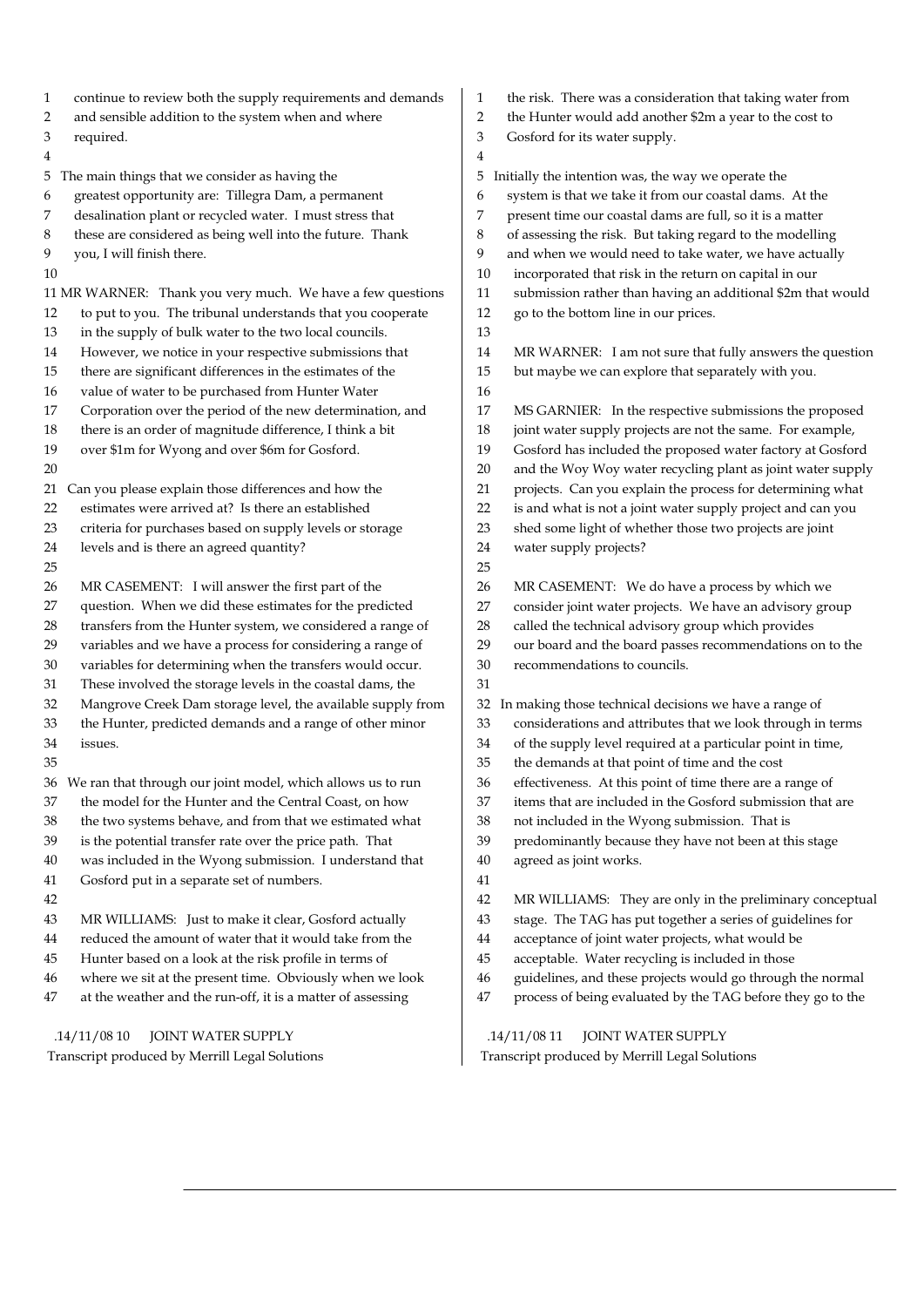1 board, but they are not in that situation at the moment 2 where we have put them together in a significantly robust 3 manner to allow them to go to the TAG. 4 5 THE CHAIRMAN: Can I just come in on this: at the end of 6 the day we have to either decide whether to include them 7 and they go into the cost base, which then gets reflected 8 in prices or not, but from what has been said to me these 9 don't sound like they are sufficiently robust to get 10 included. I would be interested if you have an 11 observation. Or when you think they would be sufficiently 12 robust to be included and can that occur within the 13 timeframe that we need? 14 15 MR WILLIAMS: The answer is, obviously they should not be 16 included in the price base. We are asked to produce our 17 forward estimates for the next four years. These are 18 capital projects and would not have sufficient impact on 19 prices at this particular time as I would see them. 20 21 MR WARNER: That obviates the other question I had about 22 cost sharing and whether Wyong people should really pay for 23 half of that. Anyway. IPART understands that the Joint 24 Water Supply Authority believes that the expected reliable 25 yield from the system is of the order of 40 gigalitres per 26 annum. With the Hunter link we understand that rises to 47 27 gigalitres per annum if the Mardi to Mangrove link is also 28 put in place. 29 30 Further, we understand that the current total 31 unrestricted water consumption in both the Gosford and 32 Wyong areas is estimated to be of the order of 32 33 gigalitres per annum. Does the Joint Water Supply 34 Authority consider that there is any justification for any 35 additional augmentation in the foreseeable future given 36 that you have got the Hunter link and if the Mardi to 37 Mangrove link is also approved? 38 39 MR CASEMENT: In terms of additional yield beyond a 47 40 gigalitre yield, at this point in time unless climate 41 change was significantly different to what we calculated it 42 would appear at this point of time that there would not be 43 a requirement to add additional yield. However, we need to 44 keep a constant eye on climate change impacts and the 45 balance between supply and demand. So we need to continue 46 looking at that. But in the next couple of years I 47 wouldn't think so. 1 2 MR WARNER: How long do you think your existing yield of 3 47 gigalitres will actually last you? 4 5 MR CASEMENT: We believe to 2050. 6 7 MR WARNER: A long time into the future, okay. 8 9 MR CASEMENT: But that requires the Mardi to Mangrove 10 link to be in place. 11 12 MS GARNIER: The next question is actually based around 13 that. Given that the New South Wales Government has 14 announced an intention to construct Tillegra Dam and the 15 completion of the Hunter to Central Coast pipeline, has the 16 Joint Water Supply Authority considered deferring 17 construction of the Mardi to Mangrove link and purchasing 18 water from Hunter instead? If you have considered it, can 19 you advise what progress has been made in negotiations? 20 21 MR CASEMENT: Central Coast and Hunter are continuing 22 to discuss the issue of Tillegra Dam with the Hunter. At this 23 stage there has been no decision to make any contributions. 24 One of the things that we need to carefully consider is how 25 the transfer system operates and if you treat the transfer 26 system as a regional resource, there is the potential to 27 impact on the timing of works both in the Hunter and in the 28 Central Coast. 29 30 MR WILLIAMS: I would like to add to that. The Mangrove 31 Creek Dam, as Garry pointed out in his presentation, was 32 constructed on the basis of being able to extract water 33 from the Wyong River. The Mardi to Mangrove link is an 34 essential element in the completion of that original plan 35 for the Central Coast water supply. In terms of the longer 36 term water supply to the Central Coast, even with Tillegra 37 Dam on line, it would make sense to complete the existing 38 project to allow that system to operate to its fullest 39 potential. 40 41 MR WARNER: There is an existing agreement, we understand, 42 between Hunter Water and Central Coast covering the 43 purchase of water between both of you. We understand that 44 that agreement calls for IPART to set the price for water 45 paid under the agreement as from 1 July 2009 or 46 thereabouts. Hunter Water has proposed a methodology in 47 its submission to IPART that would see the usage price for

 .14/11/08 12 JOINT WATER SUPPLY Transcript produced by Merrill Legal Solutions

 .14/11/08 13 JOINT WATER SUPPLY Transcript produced by Merrill Legal Solutions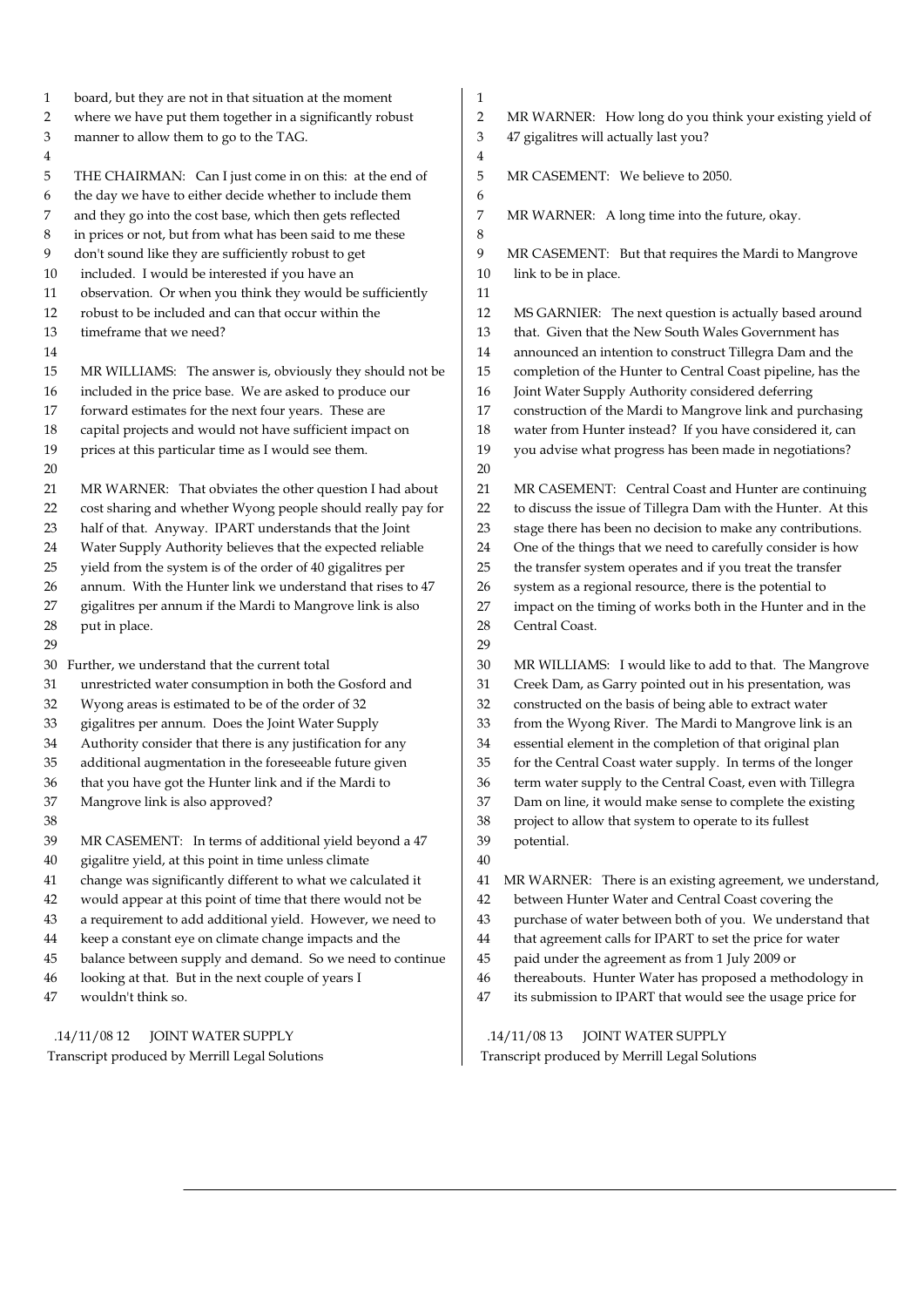1 water set at their tier one usage price, whatever that is 2 determined by IPART, less 33 per cent, so you end up paying 3 two thirds of their tier one standard price. 4 5 Do you have a view on that? Do you agree with the 6 methodology or do you have a different view as to what is a 7 fair price to pay for water transferred from Hunter to 8 yourselves or do you have an alternate methodology that we 9 might consider about how to calculate a price? 10 11 MR CASEMENT: The way that the price has been developed 12 we believe that there is some scope to modify that. Given the 13 nature of the transfer system and how it operates and the 14 impact on the Hunter infrastructure we would consider that 15 a marginal plus basis would be a more appropriate approach. 16 17 MR WARNER: When you say plus, what do you mean by plus? 18 19 MR CASEMENT: A margin for rate of return on investment 20 for the Hunter. 21 22 MR WARNER: We might have to explore that. 23 24 MR CASEMENT: I think outside would be better. 25 26 MR WILLIAMS: Can I also add to that, obviously when we 27 consider taking water from the Hunter, it is not only the 28 situation with regards balancing the risk in terms of our 29 own water supply and the levels that our own coastal water 30 supply has but also a matter of cost and that was the issue 31 that our council took into account as to how much water 32 they might take in the future because there was a price 33 consideration and the impact on customers. 34 35 Obviously from our point of view at the moment the 36 price that has been reflected in the Hunter submission also 37 includes a component for capital cost and if there is a 38 consideration that we should be contributing to the 39 Tillegra Dam we would only like to see the marginal 40 operating costs that would be reflected in the cost of the 41 transfer from the Hunter. 42 43 All those sorts of issues are of consideration in 44 terms of how much water we would take and obviously the 45 lower the price was in terms of the water coming down the 46 pipeline, the more attractive it would be for us to take 47 water from the Hunter. .14/11/08 14 JOINT WATER SUPPLY 1 2 THE CHAIRMAN: You have answered my question, thank you. 3 4 MS GARNIER: Further to Richard's previous question, what 5 justification does the Joint Water Supply Authority see for 6 rainwater tank or washing machine rebates given that the 7 immediate water crisis has now past? 8 9 MR CASEMENT: Washing machine rebates - the council no 10 longer lower provides those, they dropped out on 1 October. 11 In terms of rainwater tanks, I will pass that. 12 13 MR WILLIAMS: There is a recommendation going to the 14 next board meeting that we actually drop the rebate on 15 rainwater tanks. There is a concern I guess in our own 16 council that we continue to press demand management from 17 the customer's point of view on water conservation and our 18 council I guess is particularly concerned that the community 19 here, which has already met a 32 per cent target in terms of 20 water reduction, maintains a water conservation program into 21 the future. 22 23 What they have asked for is that we actually go 24 forward with providing an additional rebate for internal 25 connections but dropping the rebate for the external 26 rainwater tanks only. 27 28 We do recognise that that program has been introduced 29 by the state statewide and as a result of that that is the 30 proposal. But I should point out that that has not gone to 31 the board, it is just a recommendation from the TAG, and 32 that will then have to go to the two councils for sign-off. 33 34 MR WARNER: One last question from us: the tribunal's 35 consultants have questioned the ability of the Joint Water 36 Supply Authority to have the Mardi to Mangrove link 37 operating by late 2010. Are you confident that you can 38 still meet that timetable? 39 40 MR CASEMENT: We have got a construction completion 41 schedule of December 2010, with commissioning in March 42 2011, and we are comfortable that we can achieve that. It 43 is tight but we believe that we can actually achieve it. 44 45 MR WARNER: What comfort can we take from that, given 46 that there have been experiences in the past where you have 47 both struggled to deliver capital works programs in a timely .14/11/08 15 JOINT WATER SUPPLY Transcript produced by Merrill Legal Solutions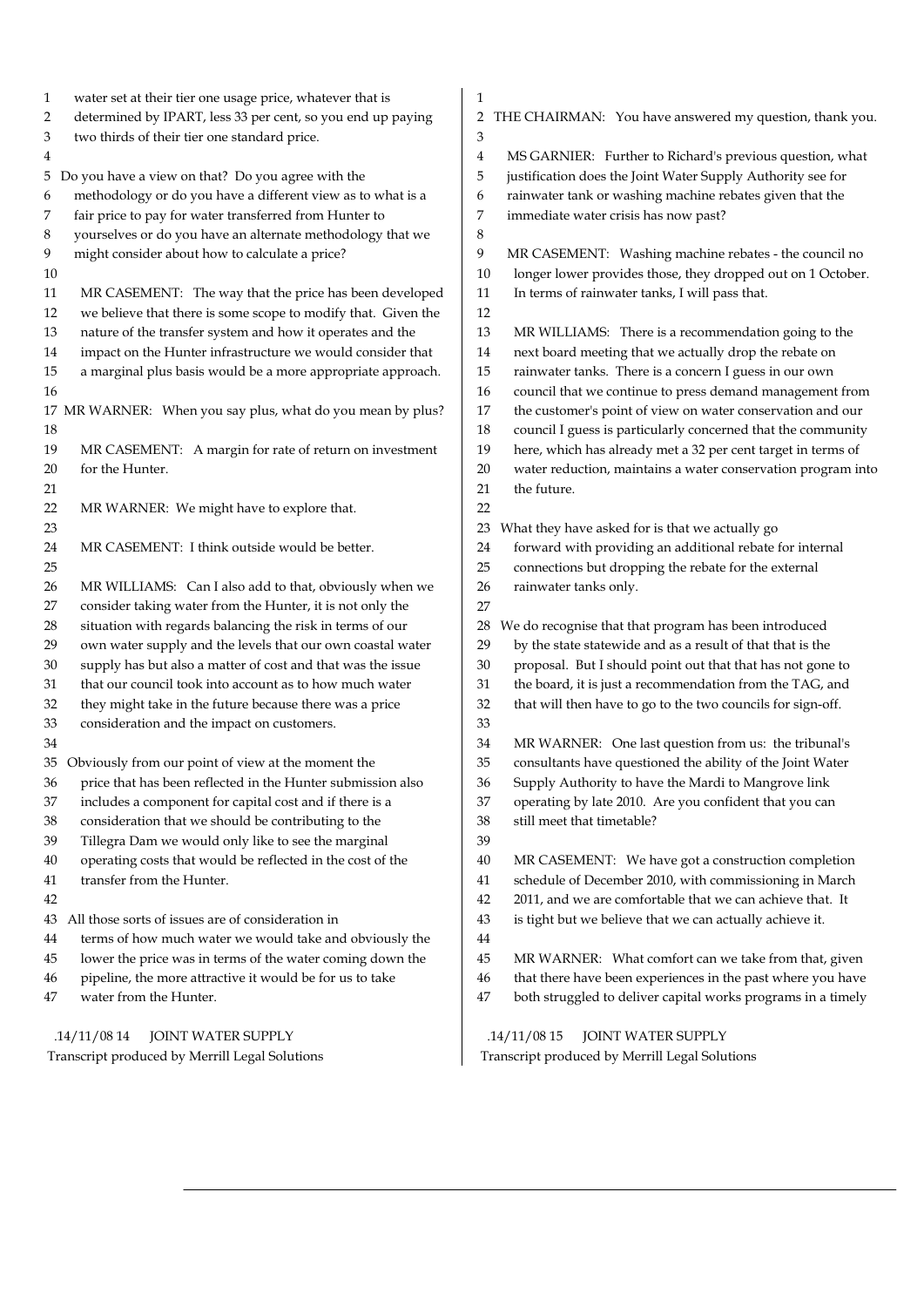1 manner? 2 3 MR GRANTHAM: For the program we have on-board 4 managing the Mardi to Mangrove link GH&D, one of the 5 largest consultants in Australia, and they are the project 6 managers, the ones who developed this program, and there is 7 a team from GH&D who are targeting achieving that program. 8 9 MR COX: Thank you. Garry Casement said that the Hunter 10 to Central Coast link was a regional resource and I think 11 that is a important point. Because that exists, it seems 12 to me that investments such as Tillegra Dam are necessarily 13 of benefit to the Central Coast as well as the Hunter; and 14 equally I think can you argue that investments such as the 15 Mardi to Mangrove pipeline benefit the Hunter as well as 16 Central Coast. How do you think we can value these 17 benefits or these investments and what relevance might they 18 have to our pricing decision? 19 20 MR GRANTHAM: If I can answer that, if water is viewed as 21 a regional resource then that results in one cost of 22 transfer rate, and if that transfer rate reflects the true 23 cost benefits to the various parties then you get the 24 optimal use of that resource. If alternatively a different 25 pricing structure is arrived at then each party will make 26 their decisions based on those prices, as Mr Williams 27 indicated earlier. 28 29 Right at present the Tillegra Dam is located in the 30 Hunter area and the cost arrangements between the Central 31 Coast and Hunter are a financial arrangement, not a 32 regional resource arrangement, and that is the basis on 33 which the councils entered into that arrangement with the 34 Hunter. I am just making a statement of fact, not a 35 statement of whether it is right or wrong. All I am saying 36 is that as a statement of fact it is a financial 37 arrangement between the Central Coast and the Hunter. 38 39 That means that that resource is not being shared as a 40 regional resource or the maximum benefit is not being 41 achieved out of that resource because the Central Coast 42 will make its decisions based on the financial cost of that 43 source versus its other sources. And the current cost of 44 that source from the Hunter includes a profit to the 45 Hunter, so it is not shared as a regional resource, it is 46 basically a financial arrangement between the Hunter and 47 the Central Coast. .14/11/08 16 JOINT WATER SUPPLY 1 2 There is difficulty in sitting down and saying, well, 3 we want to discuss this item as a regional resource and 4 maximise the benefit. The pricing arrangements don't 5 reflect that. 6 7 MR COX: That is something we might take an interest in 8 perhaps.  $\alpha$ 10 MR GRANTHAM: I think it is something that IPART could 11 take an interest in. 12 13 MR CASEMENT: The other issue to be aware of is how the 14 two systems interact with each other and the timing by 15 which each piece of infrastructure is actually acquired. 16 Because there is a major set of sources down on the Central 17 Coast, it is not appropriate to see a link to the Hunter, 18 like the Central Coast, being another customer, because the 19 way the water is taken is not on a costed basis, it is on 20 an intermittent and irregular basis, so the systems 21 actually do bounce off each other, they interact in a 22 particular way. 23 24 MR COX: Thank you. 25 26 WYONG SHIRE COUNCIL 27 28 THE CHAIRMAN: We will move to Wyong Shire Council to 29 present now, if you would introduce yourselves.  $30$ 31 MR CLARKE: Good morning, my name is Ian Clarke, I am 32 Wyong Council's acting manager, water and waste. I will be 33 making a short presentation on Wyong's key issues in 34 relation to our submission to the current IPART review. 35 36 The issues I will be covering today will be the 37 continuing drought impacts on operating and capital 38 expenditure programs; this pricing proposal; customer 39 impacts of the proposed pricing; impacts on revenue from 40 water sales; the introduction of a drainage service charge 41 and liquid trade waste issues. 42 43 The drought impacts on expenditure during our drought 44 recovery face: the operating expenditure, there will be an 45 ongoing average expenditure of approximately \$2m per 46 annum over the period 08/09 to 12/13 to cover the purchase 47 of water from Hunter Water. .14/11/08 17 WYONG SHIRE

Transcript produced by Merrill Legal Solutions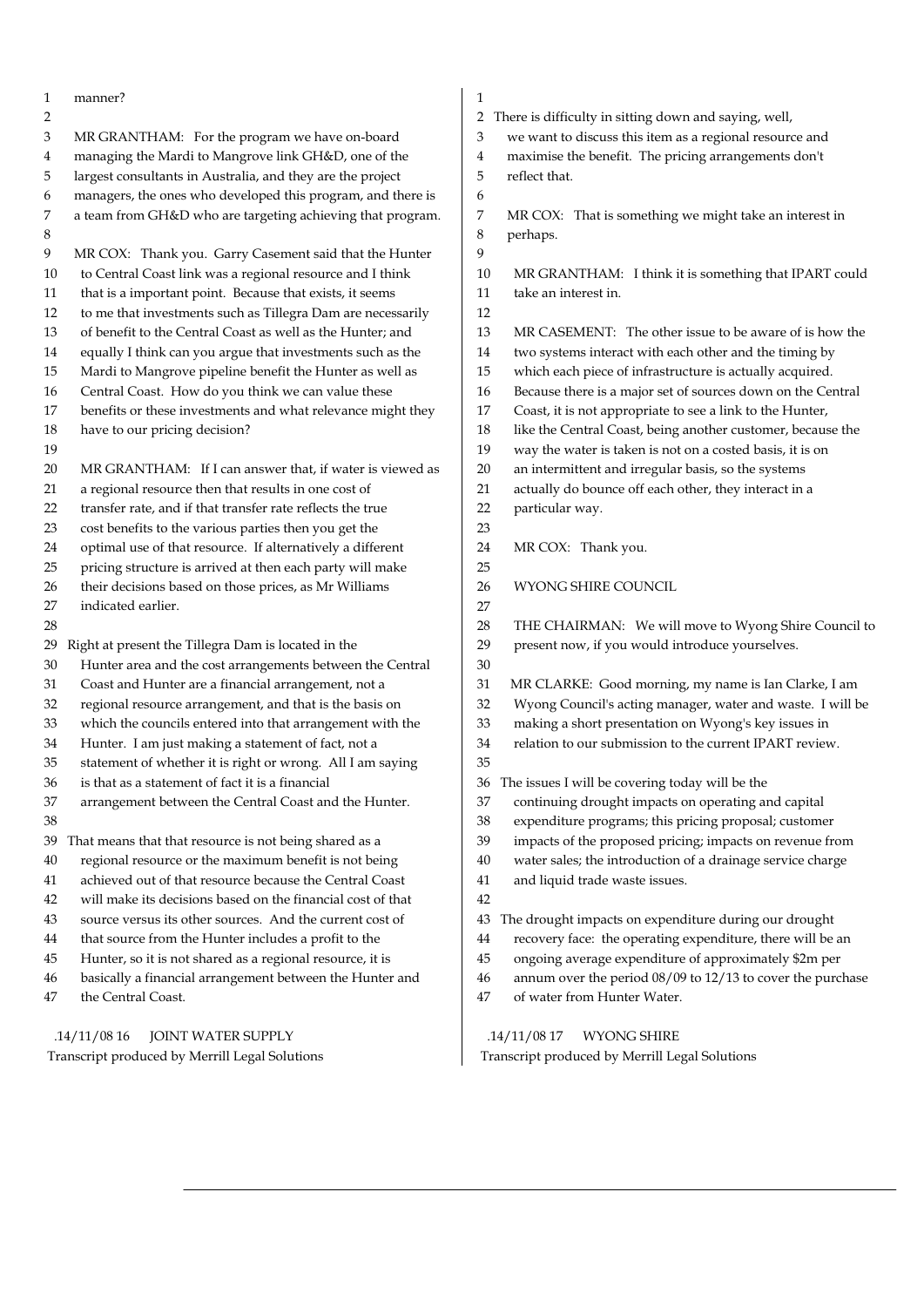| 1                                                                 | the same as the table above.<br>1                               |
|-------------------------------------------------------------------|-----------------------------------------------------------------|
| 2 Groundwater harvesting and effluent reuse schemes:              | $\overline{2}$                                                  |
| This is to allow system storage recovery from the drought.        | Looking at the overall customer impact for the                  |
| 3                                                                 | 3                                                               |
| 4                                                                 | changes, we are looking here at the average residential<br>4    |
| Capital expenditure: there will be an expenditure of              | 5                                                               |
| 5                                                                 | usage from 01/02 in this column here up to 12/13, where you     |
| approximately \$98m from 08/09 to 12/13 on council's capital      | can see the fall in the residential usage. The total            |
| 6                                                                 | 6                                                               |
| works program to finalise drought contingency works and           | accounts figure is the next column, with the percentage         |
| 7                                                                 | 7                                                               |
| complete systems security works such as the Mardi to              | 8                                                               |
| 8                                                                 | change from year to year, and an overall cumulative change      |
| Mangrove transfer system, the Mardi dam transfer system and       | 9                                                               |
| 9                                                                 | since 01/02.                                                    |
| the Mardi high lift pump station.<br>10                           | 10                                                              |
| 11                                                                | The impact of the drought on water sales:<br>11                 |
| The pricing proposal: The water usage charge, we are              | historically with the worsening of the drought after 2006,      |
| 12                                                                | 12                                                              |
| looking at a proposed annual increase of CPI plus a               | the IPART price determination saw a continuing                  |
| 13                                                                | 13                                                              |
| maximum of 3.5 per cent per annum over the time of the            | deterioration in water sales relative to IPART estimates,       |
| 14                                                                | 14                                                              |
|                                                                   |                                                                 |
| submission. That ranges between 2.5 per cent, going up to 3.35    | 15                                                              |
| 15                                                                | which has adversely impacted councils' financial position.      |
| per cent. Water service charges, we are looking at CPI.<br>$16\,$ | 16                                                              |
| Sewerage usage charges, CPI. And trade waste,                     | We see there the basis for the IPART price                      |
| 17                                                                | 17                                                              |
| miscellaneous charges and the drainage service charge, we         | determination on the expected consumption against the           |
| 18                                                                | 18                                                              |
| are looking at CPI, except from one exception within trade        | 19                                                              |
| 19                                                                | actual sales by council, with a shortfall there of about        |
| 20                                                                | 7,000 megalitres, which represents an overall lost revenue      |
| waste.                                                            | 20                                                              |
| 21                                                                | of about \$8m in today's dollars.<br>21                         |
| 22 It should be noted that the water service charge and           | 22                                                              |
| the sewerage service charge will be offset by reductions to       | Despite the easing of the drought conditions, council           |
| 23                                                                | 23                                                              |
| give a cost neutral result with the introduction of the           | still forecasts reduced sales relative to non drought           |
| 24                                                                | 24                                                              |
| 25                                                                | 25                                                              |
| drainage service charge.                                          | unrestricted conditions until 2011 and 2012 with a              |
| 26                                                                | 26<br>projected return to unrestricted usage in 2012 and 2013.  |
| Customer impact of the proposed residential charges.              | 27                                                              |
| 27                                                                | You will see here the forecast sales and the estimated          |
| We are looking at the top table there, which shows the bill       | 28                                                              |
| 28                                                                | unrestricted sales on the right.                                |
| for a residential property using 140 kilolitres per annum,<br>29  | 29                                                              |
| which is the current predicted average consumption, and           | These figures were audited by Sinclair Knight and               |
| 30                                                                | 30                                                              |
| looking across are the 08/09 current charges, then we are         | allow for the impact of restrictions.                           |
| 31                                                                | 31                                                              |
| looking at the 09/10 proposed across to 12/13, and you will<br>32 | 32                                                              |
| notice that those two charges are reduced by an amount that       | The drainage service charge: the current situation is           |
| 33                                                                | 33                                                              |
| offsets the drainage service charge, so it is actually            | that drainage capital renewals and operational costs are        |
| 34                                                                | 34                                                              |
| 35                                                                | funded through water and sewerage income and there is no        |
| revenue neutral.                                                  | 35                                                              |
| 36                                                                | separate drainage charge. It is proposed in this<br>36          |
| 37 The overall increase - these figures are in today's            | submission that as a result of IPART indicating in 2006<br>37   |
| dollars, with no allowance for CPI - you will see across          | 38                                                              |
| 38                                                                | determination an expectation of setting a separate drainage     |
| 39                                                                | 39                                                              |
| the bottom there the percentage increases each year               | service charge was to be expected at this price review,         |
| relative to the charge before.                                    | creation of a separate identifiable charge to fund drainage     |
| 40                                                                | 40                                                              |
| 41                                                                | capital renewals and operational costs, which means a new<br>41 |
| 42 For the figures for the 140 kilolitre per annum, over          | separate drainage service charge being introduced.<br>42        |
| the period we are looking at a \$32 dollar increase total,<br>43  | 43                                                              |
| or \$8 per annum, which represents about 15 cents per week.       | The drainage service charge is based on the methodology         |
| 44                                                                | 44                                                              |
| The bottom table shows the 170 kilolitres per annum, with         | used for calculating stormwater levies which is used to         |
| 45                                                                | 45                                                              |
| no restrictions, which is the estimated consumption               | fund specific water quality works. The stormwater levy          |
| 46                                                                | 46                                                              |
| average, and the figures at the bottom basically reflect          | is the State Government approved funding mechanism for          |
| 47                                                                | 47                                                              |
| .14/11/0818                                                       | .14/11/0819                                                     |
| <b>WYONG SHIRE</b>                                                | <b>WYONG SHIRE</b>                                              |

 $\overline{\phantom{a}}$ 

Transcript produced by Merrill Legal Solutions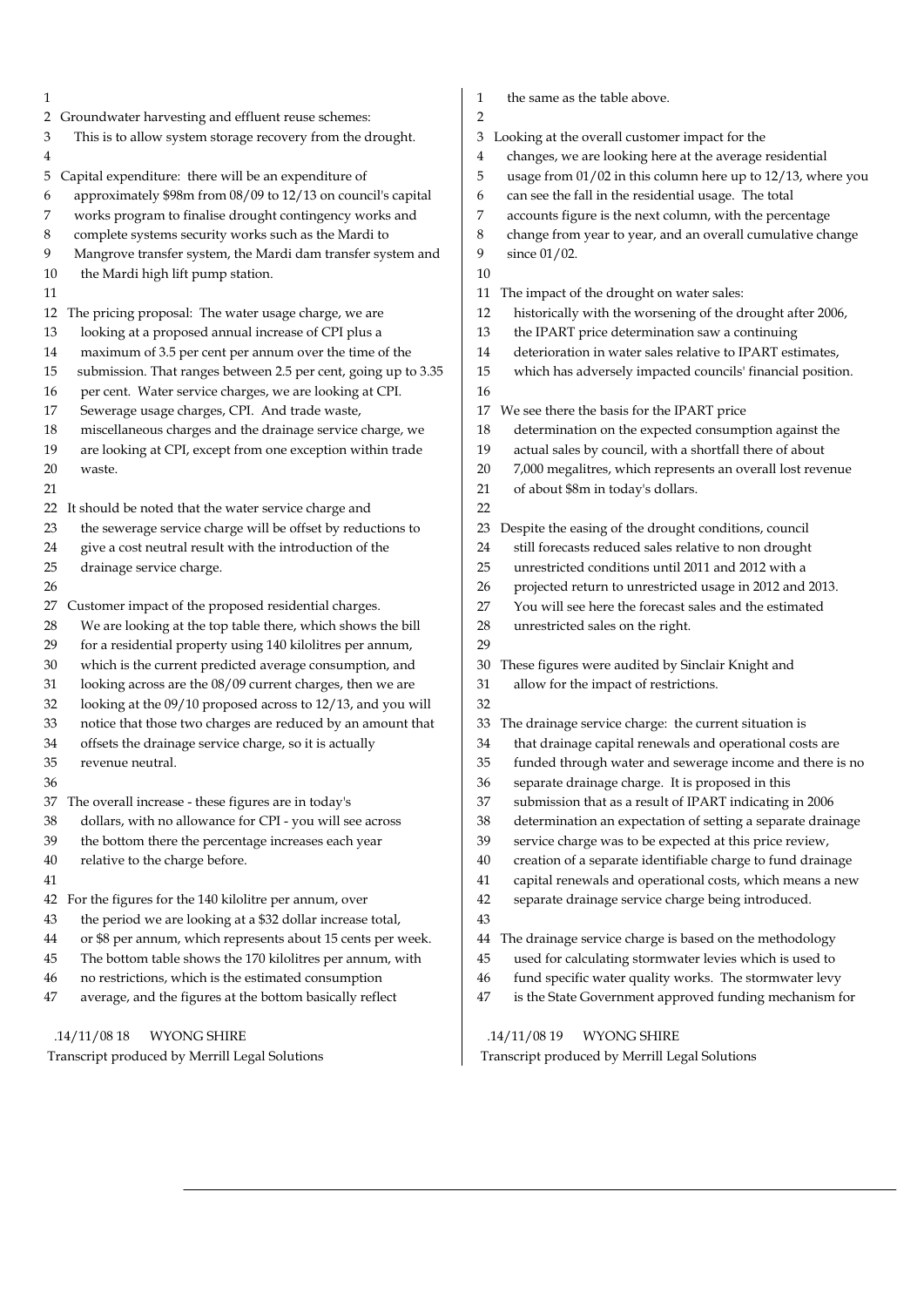| local government and the charging methodology was developed       | stations, all with grease arrestors, council's cost                        |
|-------------------------------------------------------------------|----------------------------------------------------------------------------|
| $\mathbf{1}$                                                      | $\mathbf{1}$                                                               |
| by the State Government for use by local government.              | $\overline{2}$                                                             |
| 2                                                                 | recovery is achieved by about \$1.30 per kilolitre based on                |
| 3                                                                 | 3<br>State Government best practice guidelines. The 08/09                  |
| 4 The methodology applied by the drainage service charge          | current charge is 31 cents per kilolitre and to minimise<br>$\overline{4}$ |
| is based on residential properties paying a flat rate of          | 5                                                                          |
| 5                                                                 | customer price impacts, customer has previously phased in                  |
| \$80 per property in 09/10, higher density properties paying      | increments of 10 cents per kilolitre increases above CPI                   |
| 6                                                                 | 6                                                                          |
| a portion of the residential charge, non-residential              | 7                                                                          |
| 7                                                                 | over the current pricing path.                                             |
| properties paying a multiple of residential charges based<br>8    | 8                                                                          |
| on area, rural properties are not charged, and vacant             | Council proposals to continue this methodology over                        |
| 9                                                                 | 9                                                                          |
| 10                                                                | the next price path and future price paths until full cost                 |
| properties are not charged.                                       | 10                                                                         |
| 11                                                                | recovery is achieved. A typical customer impact is<br>11                   |
| The drainage service charge will apply to a defined               | 12                                                                         |
| 12                                                                | approximately \$50 per annum over CPI.                                     |
| service area, which basically is typically east of the F3.<br>13  | 13                                                                         |
| 14                                                                | That is the end of the presentation, thank you.<br>14                      |
| The proposal allows for an efficient implementation of<br>15      | 15                                                                         |
| the DSC, as administration systems are currently in place         | 16                                                                         |
| 16                                                                | THE CHAIRMAN: Thanks very much for that.                                   |
| for the stormwater levy.<br>17                                    | 17                                                                         |
| 18                                                                | 18<br>MR WARNER: A number of stakeholders have commented                   |
| Liquid trade waste issues: council's liquid trade                 | 19                                                                         |
| 19                                                                | on the large number of low income households in the Wyong                  |
| waste policy complies with the State Government's best            | 20                                                                         |
| 20                                                                | Shire. Your submission quantifies the increase in average                  |
| practice management guideline, it is based on pay for use         | residential bills as being greater than CPI. Why do you                    |
| 21                                                                | 21                                                                         |
| and full cost recovery. The policy regulates discharge of         | think such increases are necessary and do you think they                   |
| 22                                                                | 22                                                                         |
| commercial and industrial waste to council's sewerage             | 23                                                                         |
| 23                                                                | are affordable to local residents?                                         |
| systems and there are two issues highlighted for this<br>24       | 24                                                                         |
| 25                                                                | 25                                                                         |
| review. One is the incorporation of septic tank and pan           | MS TRIVERS: The affordability of the rate increase, the                    |
| waste into council's liquid trade waste policy and the            | price increase, is obviously aimed to keep it as affordable                |
| 26                                                                | 26                                                                         |
| other one is increases in category two compliant trade            | as possible whilst achieving a sustainable pricing path                    |
| 27                                                                | 27                                                                         |
| waste usage charges in excess of CPI.                             | 28                                                                         |
| 28                                                                | financially, so in endeavouring to set the costs we have                   |
| 29                                                                | endeavoured to keep it as low as possible. Obviously the<br>29             |
| Inclusion of septic tank pan waste: The definition of             | 30                                                                         |
| 30                                                                | financial impacts on the community can only be quantified                  |
| septic tank waste and pan waste is provided in the top two        | as being above the CPI and we believe that that should not                 |
| 31                                                                | 31                                                                         |
| lines. There was a State Government 2007 directive to             | 32                                                                         |
| 32                                                                | necessarily have an adverse impact given the small quantum                 |
| local government to incorporate acceptance of septic tank         | of it above the CPI in terms of the actual dollar bill to                  |
| 33                                                                | 33                                                                         |
| and pan waste into liquid trade waste policies. It is             | 34                                                                         |
| 34                                                                | the consumer.                                                              |
| currently administered under council's waste functions as a<br>35 | 35                                                                         |
| 36                                                                | MS GARNIER: Leading on from that, a number of submissions                  |
| local government authority and from 09/10 it is proposed to       | 36                                                                         |
| be brought under council's liquid trade waste policy.             | have criticised your submission for not advancing measures                 |
| 37                                                                | 37                                                                         |
| 38                                                                | 38<br>to help your residents who suffer hardship issues. Some of           |
| The proposed charges for 09/10 are now included under             | the options proposed were no interest loans to help people                 |
| 39                                                                | 39                                                                         |
| trade waste in council's submission to IPART and it is a          | buy more efficient appliances. Could you outline any                       |
| 40                                                                | 40                                                                         |
| minor component of our trade waste business.                      | measures you have in place, or new measures that you are                   |
| 41                                                                | 41                                                                         |
| 42                                                                | proposing, to assist customers with financial hardship; and<br>42          |
| Liquid trade waste, the phasing of category two trade             | 43                                                                         |
| 43                                                                | also what is your opinion on some of the other options that                |
| waste usage charges: The charge for acceptance of                 | have been proposed, for example, the no interest loans?                    |
| 44                                                                | 44                                                                         |
| pretreated trade waste from category two compliant<br>45          | 45                                                                         |
| discharges. Typical category two compliant discharges such        | MS TRIVERS: In terms of our current position, we have the                  |
| 46                                                                | 46                                                                         |
| as restaurants, like McDonald's, takeaways, service               | pensioner rebate scheme, which is a 50 per cent of both                    |
| 47                                                                | 47                                                                         |
| .14/11/0820                                                       | .14/11/0821                                                                |
| <b>WYONG SHIRE</b>                                                | <b>WYONG SHIRE</b>                                                         |

 .14/11/08 20 WYONG SHIRE Transcript produced by Merrill Legal Solutions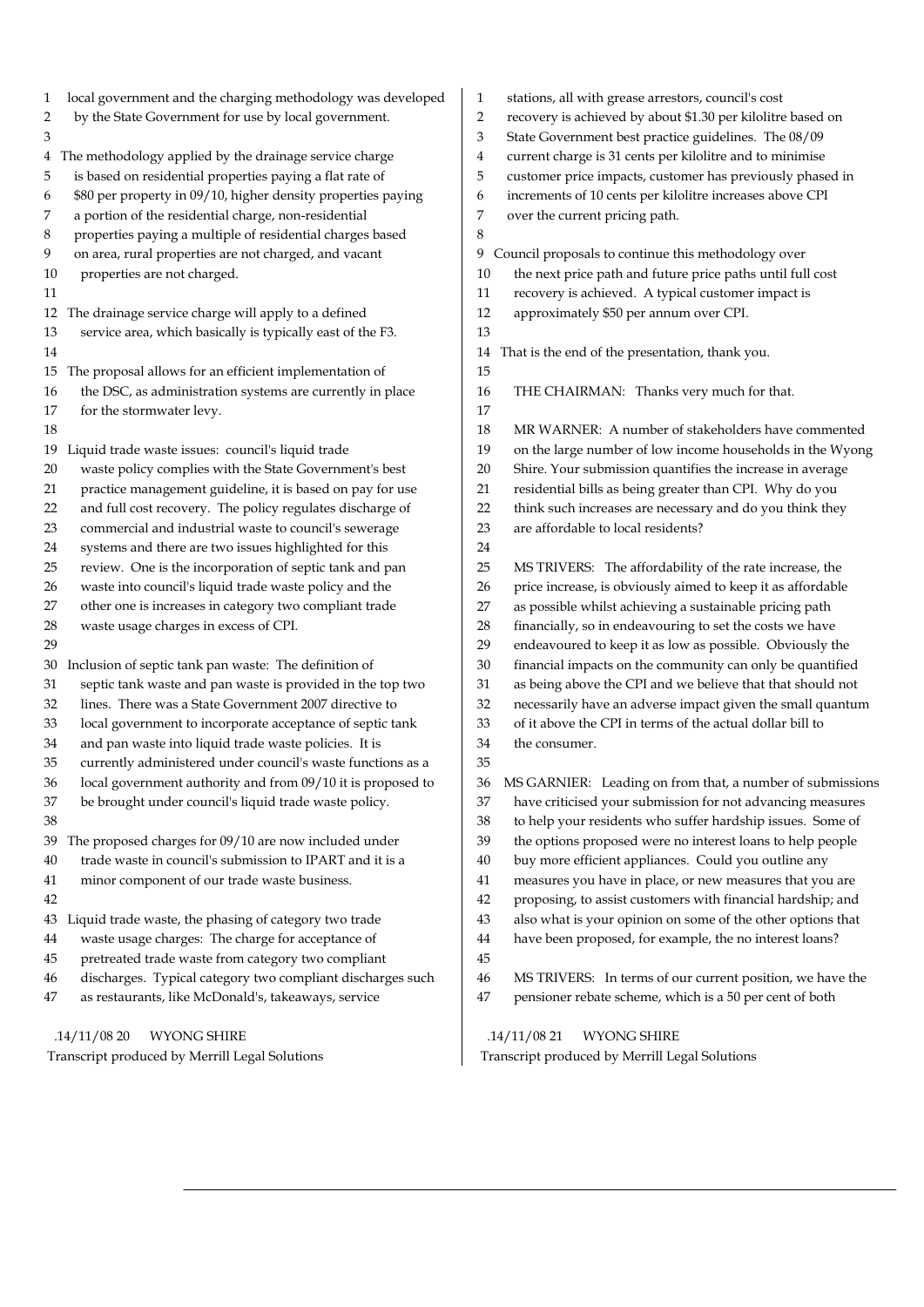- 1 water and sewer charges, capped at \$87.50 each, so a total
- 2 \$175 concession, of which council actually foots the bill
- 3 for 45 per cent and the State Government pays the 55 per
- 4 cent. In 2007/08 that was \$2.4m in total and council's
- 5 share was \$1.1m, so those households that are pensioners
- 6 have a subsidy already in place.
- 7

8 In relation to financial hardship matters,

- 9 applications can be made to council and donations granted
- 10 under section 356. Basically it is very difficult for
- 11 council to discern the full financial position of
- 12 individual families. Obviously it would be a very onerous
- 13 mechanism for councils to consider having anything in place
- 14 to manage such applications and there are other agencies
- 15 who are a better equipped to handle those sorts of
- 16 situations.
- 17

28

- 18 MR WARNER: I have a question about your future water
- 19 supply needs. I notice your WaterPlan 2050 mentions that
- 20 Gosford and Wyong councils would investigate the costs and
- 21 benefits for the Central Coast of accessing water from the
- 22 Tillegra Dam. What I want to know is how those studies are
- 23 developing that is, your cost benefit type of studies?
- 24 Do you have plans to access further water from the Hunter
- 25 region and if Tillegra improves drought security in the
- 26 Central Coast, do you think the Central Coast should share
- 27 in the cost of that?
- 29 MR GRANTHAM: I think this follows on from the earlier 30 comments that were made in relation to Tillegra. WaterPlan
- 31 2050 outlines a range of costs for securing water from
- 32 various sources. One of those sources is the Hunter.
- 33 Based on those relative costs and benefits, the councils
- 34 make decisions in relation to where water will be sourced.
- 35 Wyong's plans in terms of securing water from the Hunter,
- 36 based on current planning, are consistent with what is in
- 37 WaterPlan 2050 and in accordance with the headworks
- 38 methodology, as Garry Casement indicated, for water supply 39 to the Central Coast.
- 40
- 41 Gosford and Wyong councils, in terms of what the
- 42 councils are prepared to contribute, will bear reasonable
- 43 costs where those costs are seen as beneficial. In other
- 44 words, where the investment in Tillegra is seen as
- 45 beneficial to the Central Coast, then the councils will
- 46 make that investment. However, if investment in Tillegra
- 47 is not beneficial to the Central Coast, in other words, if

 .14/11/08 22 WYONG SHIRE Transcript produced by Merrill Legal Solutions

- 1 the investment in a water source different from Tillegra is
- 2 more beneficial to the Central Coast because of factors
- 3 such as the price from Tillegra or the timing or
- 4 availability of water from Tillegra, then it is in the
- 5 interests of Central Coast residents for the councils to
- 6 make those decisions.
- 7 8 MS GARNIER: Moving back to your submission, in the 9 submission you did not specifically mention a rate of 10 return that you considered appropriate for your assets. 11 You proposed prices that cover the costs of operating the 12 system - water, sewerage, stormwater - and the New South 13 Wales Government requirement to recover the amount of tax 14 equivalents. 15 16 Firstly, can you just confirm that that understanding 17 is correct and do you think it is appropriate that water 18 agencies should earn a rate of return on their assets and 19 what is an appropriate rate of return for Wyong Council to 20 recover? 21
- 22 MS TRIVERS: The council's past and current business model 23 has been that the pricing methodology for its water and 24 sewer business activities would be based on the lower cost 25 and setting it at that sustainable price - so back to that 26 previous question of providing water at an affordable level 27 to your community. Council, in the current economic 28 climate, and based on the current demographics of the lower 29 income component in our shire has not at this stage fully 30 investigated what, if any, an appropriate rate of return on 31 water and sewer businesses would be. 32
- 33 It is very complex because it feeds back into the
- 34 pricing and flows straight back to the doorsteps of
- 35 residents. That is not something that we have a firm
- 36 opinion on. In the future, we would have to look at the
- 37 practice of other water authorities or what industry
- 38 practice was in terms of those rates of return.
- 39

40 Do you have anything to add, Ken?

- 41
- 42 MR GRANTHAM: No.
- 43
- 44 MR COX: You mentioned earlier, I think, that the pricing
- 45 needs to be financially sustainable for Wyong Council.
- 46 Perhaps you can explain in more detail what you mean by
- 47 that and how you assess financial sustainability.

.14/11/08 23 WYONG SHIRE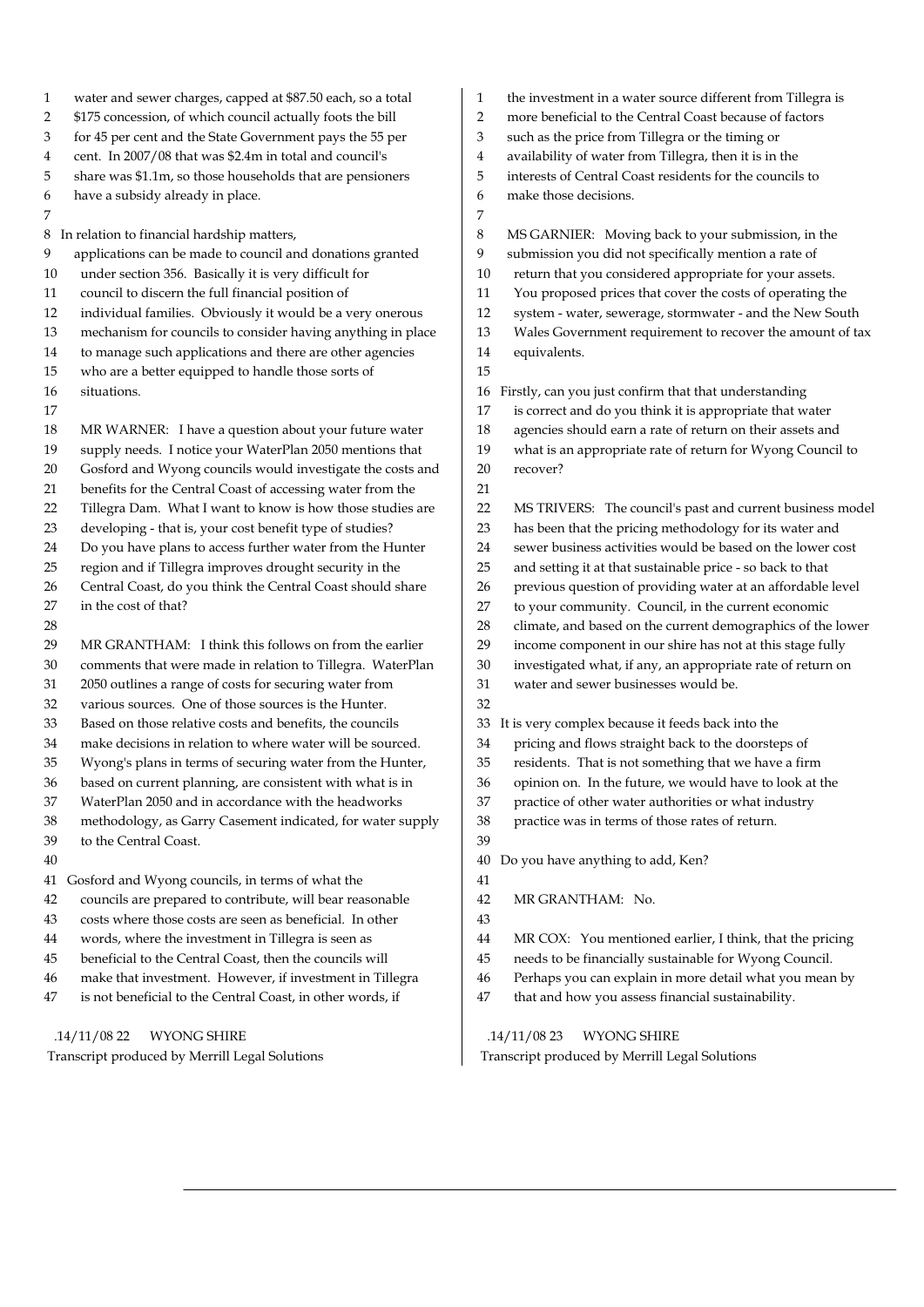| $\mathbf{1}$   |                                                                                                                 |
|----------------|-----------------------------------------------------------------------------------------------------------------|
| $\overline{2}$ | MS TRIVERS: In developing the pricing methodology, we use                                                       |
| 3              | the 30-year plan which encompasses also the aspects of the                                                      |
| 4              | WaterPlan 2050 that are relevant. We have significant                                                           |
| 5              | long-term planning and capital and maintenance renewal                                                          |
| 6              | programs in place for our asset management system. Taking                                                       |
| 7              | all of those things into account, we then determine what                                                        |
| 8              | levels of revenue are required to keep the price manageable                                                     |
| 9              | and in order to keep our business going. That takes into                                                        |
| 10             | account the long-term financing strategy associated with                                                        |
| 11             | that and what levels of borrowings might be required in the                                                     |
| 12             | future.                                                                                                         |
|                |                                                                                                                 |
| 13             |                                                                                                                 |
| 14             | MR COX: So it pays for borrowings and it pays for tax                                                           |
| 15             | equivalent payments perhaps or --                                                                               |
| 16             |                                                                                                                 |
| 17             | MS TRIVERS: It takes into account the tax equivalent                                                            |
| 18             | payments in the course of the price setting, yes.                                                               |
| 19             |                                                                                                                 |
| 20             | MR COX: But no explicit rate of return element?                                                                 |
| 21             |                                                                                                                 |
| 22             | MR JOHNSON: That model actually takes into account                                                              |
| 23             | things like Hunter transfers, assumptions on Hunter transfers                                                   |
| 24             | into the further.                                                                                               |
| 25             |                                                                                                                 |
| 26             | THE CHAIRMAN: Perhaps I can come in on this also. You                                                           |
| 27             | referred to what other utilities do. When we price other                                                        |
| 28             | utilities, we always look - not just typically, but                                                             |
| 29             | always - for a return on and of capital. So we do make an                                                       |
| 30             | assessment of what is the weighted average cost of capital,                                                     |
| 31             | and that is the rate of return that we target. That is our                                                      |
| 32             | methodology, and that is probably the methodology we                                                            |
| 33             | would anticipate applying in this case. That is what we do. It                                                  |
| 34             | is what we have done in the past for Wyong. That may not                                                        |
| 35             | come out at the same answer as you proposed, and I would be                                                     |
| 36             | interested to hear if you have any comments on our                                                              |
| 37             | proceeding with our methodology, which is not only what we                                                      |
| 38             | use in pricing utilities but which is what other                                                                |
| 39             |                                                                                                                 |
|                | regulators use in pricing utilities.                                                                            |
| 40             |                                                                                                                 |
| 41             | MR GRANTHAM: In the past, council has not been in the                                                           |
| 42             | position to pay itself a dividend under the Local                                                               |
| 43             | Government Act or regulations by DWE until it had in place                                                      |
| 44             | a strategic business plan. Council now has in place that                                                        |
| 45             | plan, so it is in a position where it could choose to pay                                                       |
|                |                                                                                                                 |
| 46             | itself a dividend. Obviously in paying itself a dividend,<br>that would take into account the return on assets. |

 .14/11/08 24 WYONG SHIRE Transcript produced by Merrill Legal Solutions

| $\mathbf{1}$                                                           |
|------------------------------------------------------------------------|
| $\overline{2}$<br>However, council, in determining not to pay itself a |
| dividend at the current time looked at the current<br>3                |
| situation of residents in the Wyong Shire. As we indicated<br>4        |
| 5<br>earlier, the socioeconomic base in the Wyong Shire is not         |
| strong. There are a lot of families facing hardship as a<br>6          |
| result of the current economic climate and council has<br>7            |
| resolved for this determination that it is not going to<br>8           |
| recommend to the tribunal to pay itself a dividend.<br>9               |
| 10<br>Obviously if it did, then that dividend would reflect            |
| through into a higher rate of return on its assets than it<br>11       |
| 12<br>is currently achieving. That does not mean that, in the          |
| 13<br>future, as circumstances change, the council may review          |
| 14<br>that decision and it may recommend that it is appropriate        |
| 15<br>for the business to be paying a dividend and seeking a           |
| 16<br>higher return on its assets. As I said earlier, because of       |
| 17<br>the current financial situation and the socioeconomic base       |
| 18<br>in the Wyong Shire, the council has resolved not to              |
| 19<br>recommend that way at the current time.                          |
| 20                                                                     |
| 21<br>THE CHAIRMAN: We will certainly consider that. I should          |
| 22<br>perhaps just add as a comment that we do not see this so         |
| 23<br>much as a matter of paying a dividend but of ensuring good       |
| resource allocation of investment funds. If the return on<br>24        |
| 25<br>one investment is targeted as being less than the return on      |
| another investment, that can lead to misallocation of<br>26            |
| 27<br>scarce capital and that is probably the way we have seen it      |
| 28<br>as regulators.                                                   |
| 29                                                                     |
| I would like to return to another issue that has come<br>30            |
| 31<br>up. You have made it very plain that in considering your         |
| 32<br>water purchasing from the Hunter, you see it as a                |
| 33<br>commercial transaction where you compare the price of that       |
| with what it would cost if you were to develop further<br>34           |
| sources of your own, and I appreciate that point of view.<br>35        |
| 36                                                                     |
| 37<br>I guess there is an issue as to how far the Hunter or            |
| 38<br>the Tillegra, if you like, provides insurance; that is to        |
| 39<br>say, you may not buy any water over a few years because you      |
| do not need to, but you have, if you like, the insurance<br>40         |
| 41<br>that it is available to you if it does not rain, for             |
| example. Normally people have to pay for insurance even<br>42          |
| 43<br>though they do not use it. I have not been burgled for           |
| 44<br>some years, but I have been paying household insurance. I        |
| 45<br>wonder how you react to that proposition; that, by virtue        |
| 46<br>of the fact that you have access to this water, if and when      |
| 47<br>you need it, there should be some contribution as on the         |
|                                                                        |

 .14/11/08 25 WYONG SHIRE Transcript produced by Merrill Legal Solutions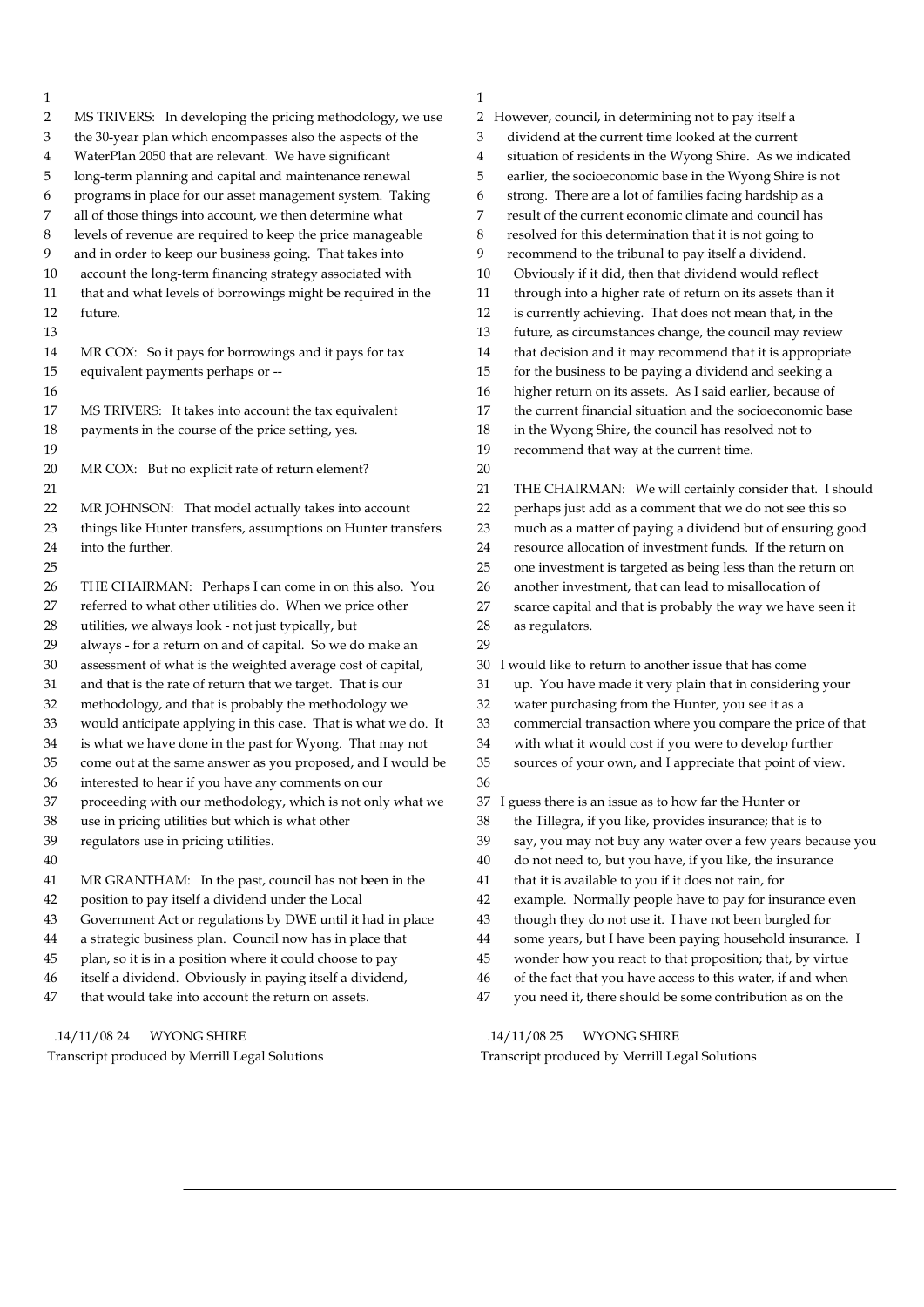| 1<br>2 | insurance principle.                                        | 1<br>2 | I think you mentioned that trade waste charges will<br>increase in excess of CPI. Have you discussed those |
|--------|-------------------------------------------------------------|--------|------------------------------------------------------------------------------------------------------------|
| 3      | MR GRANTHAM: That part of the Central Coast has already     | 3      | increases with those likely to be affected by them and what                                                |
| 4      | paid its insurance premium upfront. The link to the Hunter  | 4      | was their reaction to them?                                                                                |
| 5      | costs in the order of \$38m, and the agreement that the     | 5      |                                                                                                            |
| 6      | councils have in place with the Hunter through to 2026      | 6      | MR JOHNSON: This is the category 2 charges. We                                                             |
| 7      | provides that ongoing insurance policy through to that      | 7      | implemented that at the last determination. We have had no                                                 |
| 8      | time.                                                       | 8      | complaints. We basically continue to implement that                                                        |
| 9      |                                                             | 9      | policy.                                                                                                    |
|        | 10 The issue that is facing Wyong Council and the Central   | 10     |                                                                                                            |
| 11     | Coast in relation to Tillegra is that the Central Coast has | 11     | MR GRANTHAM: The rates of increase in those charges are                                                    |
| 12     | made significant investments in its own security. It has    | 12     | very modest. In some areas, the \$1.30 per kilolitre charge                                                |
| 13     | made those investments taking into account the current      | 13     | was implemented in a very short period. We are proposing                                                   |
| 14     | financial arrangements or the current financial structures  | 14     | 10 per cent per annum, which means over a decade of                                                        |
| 15     | that exist between the Central Coast and Hunter. It does    | 15     | implementing that charge. It is a long transition to                                                       |
| 16     | not need Tillegra until beyond about 2030.                  | 16     | ensure that businesses are not adversely impacted.                                                         |
| 17     |                                                             | 17     |                                                                                                            |
|        | 18 The current residents of Wyong Shire are paying a        | 18     | MR JOHNSON: As I said, we have had no adverse                                                              |
| 19     | significant burden as a result of the works already         | 19     | complaints or anything like that. I think the rate of increase is                                          |
| 20     | undertaken. We should not be looking at further inflicting  | 20     | fairly modest.                                                                                             |
| 21     | at the current time a greater burden which is not warranted | 21     |                                                                                                            |
| 22     | on this generation. Certainly for the next generation,      | 22     | MR WARNER: I am aware that business conditions are                                                         |
| 23     | there will be a requirement for additional water supply but | 23     | changing quite dramatically at this point in time, that is                                                 |
| 24     | not for this generation. We therefore run into those        | 24     | all.                                                                                                       |
| 25     | intergenerational equity issues which we face in terms of   | 25     |                                                                                                            |
| 26     | any of these long-term works.                               | 26     | MR JOHNSON: In our presentation, we did say it was in the                                                  |
| 27     |                                                             | 27     | order of about \$50 a year above CPI.                                                                      |
| 28     | There is a range of issues on the table, and these are      | 28     |                                                                                                            |
| 29     | the issues which the councils are trying to work through    | 29     | MR WARNER: That is for the typical customer.                                                               |
| 30     | with Hunter Water to see how best we can share this         | 30     |                                                                                                            |
| 31     | resource.                                                   | 31     | MR JOHNSON: Yes.                                                                                           |
| 32     |                                                             | 32     |                                                                                                            |
| 33     | MS KRIEGER: My only question, to follow that up, is: in     | 33     | MR WARNER: What is the spread? What is the maximum,                                                        |
| 34     | some other instances people have dealt with the             | 34     | do you know?                                                                                               |
| 35     | intergenerational issue by borrowing now on a long term so  | 35     |                                                                                                            |
| 36     | as to spread the costs ultimately to those who will         | 36     | MR JOHNSON: I couldn't really give you that.                                                               |
| 37     | benefit. Is that something that has had consideration on    | 37     |                                                                                                            |
| 38     | the Tillegra Dam issue?                                     | 38     | THE CHAIRMAN: If there are no further questions, I think                                                   |
| 39     |                                                             | 39     | we might take a morning tea break and we will recommence                                                   |
| 40     | MS TRIVERS: That probably is the actual strategy that we    | 40     | in 15 minutes with Gosford.                                                                                |
| 41     | are using in terms of how we have adopted the Mardi to      | 41     |                                                                                                            |
| 42     | Mangrove residual funding required by ourselves and the     | 42     | SHORT ADJOURNMENT                                                                                          |
| 43     | way in which we are funding all those ancillary works. In   | 43     |                                                                                                            |
| 44     | that manner, that is actually the methodology that we are   | 44     |                                                                                                            |
| 45     | using as a financing strategy.                              | 45     |                                                                                                            |
| 46     |                                                             | 46     |                                                                                                            |
| 47     | MR WARNER: I have another question, if that is all right.   | 47     |                                                                                                            |
|        | .14/11/0826<br><b>WYONG SHIRE</b>                           |        | .14/11/0827<br><b>WYONG SHIRE</b>                                                                          |
|        | Transcript produced by Merrill Legal Solutions              |        | Transcript produced by Merrill Legal Solutions                                                             |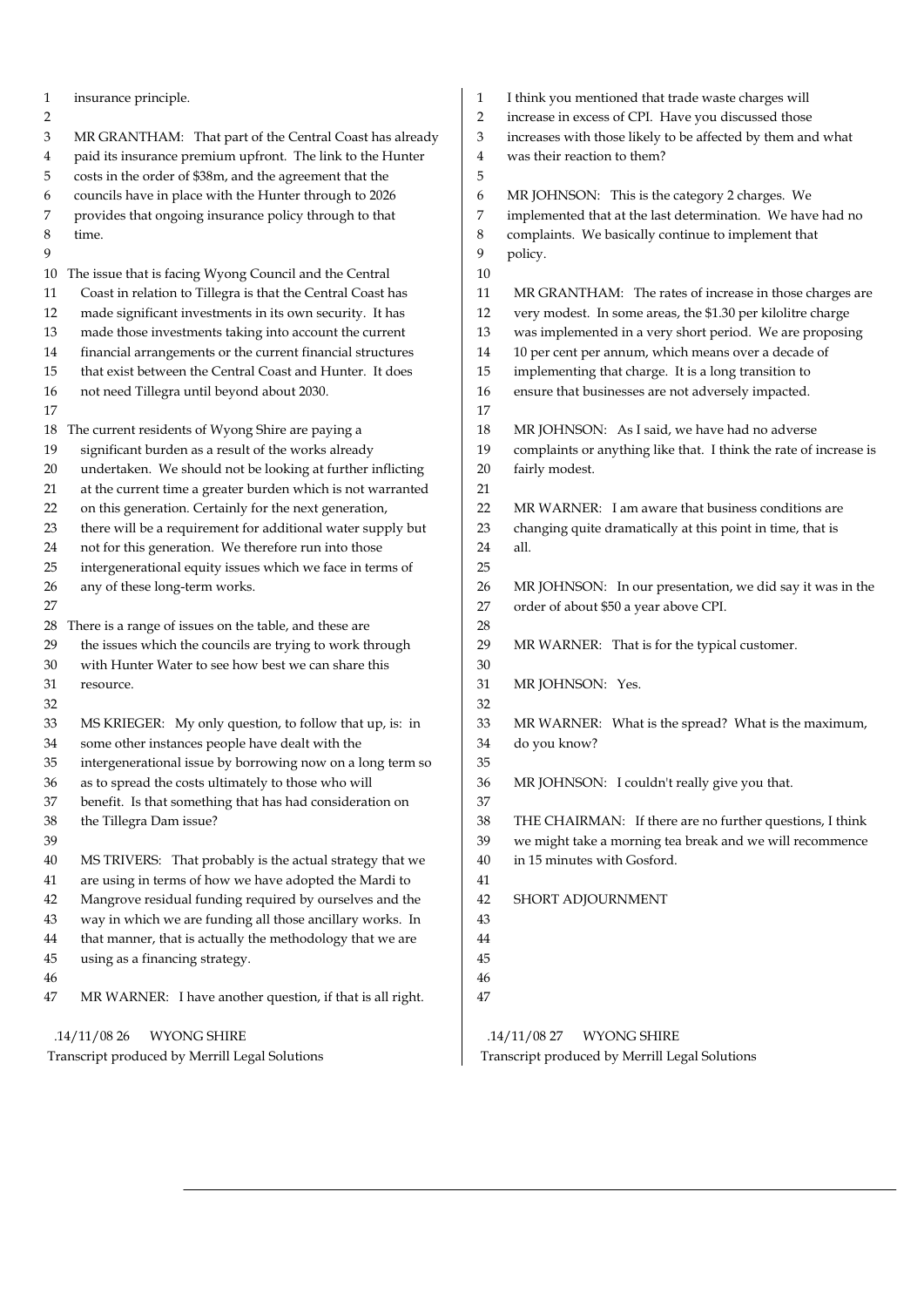| $\mathbf{1}$            | GOSFORD CITY COUNCIL                                         | $\mathbf{1}$        | there has been a shift in human                                      |
|-------------------------|--------------------------------------------------------------|---------------------|----------------------------------------------------------------------|
| $\overline{2}$<br>$\,3$ | THE CHAIRMAN: Mr Williams, it is over to you.                | $\overline{2}$<br>3 | resources to meet the priorities.<br>attended to delivering and mana |
| $\overline{4}$          |                                                              | 4                   | and environmentally sustainabl                                       |
| 5                       | MR WILLIAMS: Thank you very much, members of the             | 5                   |                                                                      |
| 6                       | tribunal, staff and ladies and gentlemen, I am here on       |                     | 6 This is a bit of a summary of what                                 |
| 7                       | behalf of the general manager of Gosford City Council. My    | 7                   | regard to out 2006 to 2009 perfo                                     |
| $\,8\,$                 | position is director of water supply and sewerage for        | $\,8\,$             | have done is to provide short, m                                     |
| 9                       | Gosford City Council.                                        | 9                   | with a view to providing supply                                      |
| 10                      |                                                              | 10                  | drought, recovering from the c                                       |
| 11                      | The last four years have been a very challenging             | 11                  | for the future.                                                      |
| 12                      | time for us managing what has been the worst drought on      | 12                  |                                                                      |
| 13                      | record and, at the same time, implementing and looking       | 13                  | In the Joint Water Supply Author                                     |
| 14                      | ahead to the future in terms of how we might manage risk     | 14                  | would have seen the list of the                                      |
| 15                      | and prices and ensure a sustainable water supply for the     | 15                  | implemented to the hard soluti                                       |
| 16                      | future.                                                      | 16                  | \$100m has been invested in tha                                      |
| 17                      |                                                              | 17                  | involve the education and incr                                       |
| 18                      | To give you a bit of background on our council, we           | 18                  | community. In fact the numbe                                         |
| 19                      | have a population of 158,000, connected properties of        | 19                  | today is indicative of the increa                                    |
| 20                      | 70,000, a revenue asset base of \$232m, a wastewater revenue | 20                  | community of the essential nee                                       |
| 21                      | asset base of \$207m and a stormwater revenue asset base of  | 21                  | adequate wastewater services.                                        |
| 22                      | \$2m.                                                        | 22                  |                                                                      |
| 23                      |                                                              | 23                  | Over the last three years of the do                                  |
|                         | 24 As you would all appreciate, Gosford City Council area    | 24                  | have spent \$79m in capital exp                                      |
| 25                      | is a beautiful area surrounded by natural waterways,         | 25                  | operating cost is \$60m a year.                                      |
| 26                      | beaches and bushland. It is an area that has a very high     | 26                  | cost is \$55m a year and we hav                                      |
| 27                      | tourist influx during the summer period.                     | 27                  | Stormwater operating cost is \$2                                     |
| 28                      |                                                              | 28                  | expenditure has been \$16m. Y                                        |
| 29                      | As I indicated before, we have had the least rainfall        | 29                  | significant capital investment o                                     |
| 30                      | for 15 years, the worst drought on record. In two of those   | 30                  | our water supply, sewerage an                                        |
| 31                      | years, we did in fact get rainfall that exceeded the normal  | 31                  |                                                                      |
| 32                      | median rainfall. As a result we have had a decline in        |                     | 32 What has been the performance i                                   |
| 33                      | storage levels which you saw in the presentation given by    | 33                  | We have spent \$5.2m on upgra                                        |
| 34                      | Garry Casement for the Joint Water Supply Authority.         | 34                  | pump stations. This is to prote                                      |
| 35                      |                                                              | 35                  | coastal lagoons. As people her                                       |
|                         | 36 One of the issues that we have been confronted with       | 36                  | have a \$10m oyster industry in                                      |
| 37                      | was the need to maintain a safe and reliable water supply    | 37                  | also the significant resources of                                    |
| 38                      | into the future and to continue the work we have done with   | 38                  | the tourists.                                                        |
| 39                      | the community, and in the future, to reduce consumption to   | 39                  |                                                                      |
| 40                      | ensure that we can preserve our water supply and ensure a    | 40                  | We have implemented a \$3m pro                                       |
| 41                      | safety in supply for the future.                             | 41                  | renewals. I need to say that we                                      |
| 42                      |                                                              | 42                  | main breaks, mainly because o                                        |
| 43                      | There has been a fundamental paradigm shift from             | 43                  | performance at this level has n                                      |
| 44                      | business as usual. Against this, we have had to balance      | 44                  | need to implement increased e                                        |
| 45                      | our priorities. We have maintained and run the system over   | 45                  | main renewals so that we do n                                        |
| 46                      | the last four years with the staff levels we had back in     | 46                  | or impact on people's propertie                                      |
| 47                      | 2002. There has been no increase in staff, so obviously      | 47                  | through that.                                                        |
|                         |                                                              |                     |                                                                      |
|                         | .14/11/0828<br><b>GOSFORD SHIRE</b>                          |                     | .14/11/0829<br><b>GOSFORD SHIRE</b>                                  |

- man resources and financial
- ties. Obviously, we have
- managing economically efficient
	- nable systems.
	- what we have done with
	- erformance indicators. What we
	- ort, medium and long-term actions
- upply throughout the extreme
- the drought and ensuring supplies
- ithority presentation you
- f the projects we have
- solutions, as I would say, and
- n that. The soft solutions
- increasing the awareness in the
- imber of people attending here
- ncreased awareness of the
- I need for water supply and
- he determination, we
- expenditure and our water
- ear. Our wastewater operating
- have spent \$42m in capital.
- is \$12m and our capital
- n. You can see there has been
- ent over the last three years in
- ge and drainage networks.

nce in terms of asset management?

- pgrading our sewerage
- protect the Brisbane Water and
- e here are probably aware, we
- ry in Brisbane Water and there are
- zes of our beaches that attract

program for water main

- at we have had a number of water
- use of high pressure, and our
- as not been that good, but we
- ed expenditure in terms of water
- do not loose water through breaks
- berties or their water supply

 .14/11/08 29 GOSFORD SHIRE Transcript produced by Merrill Legal Solutions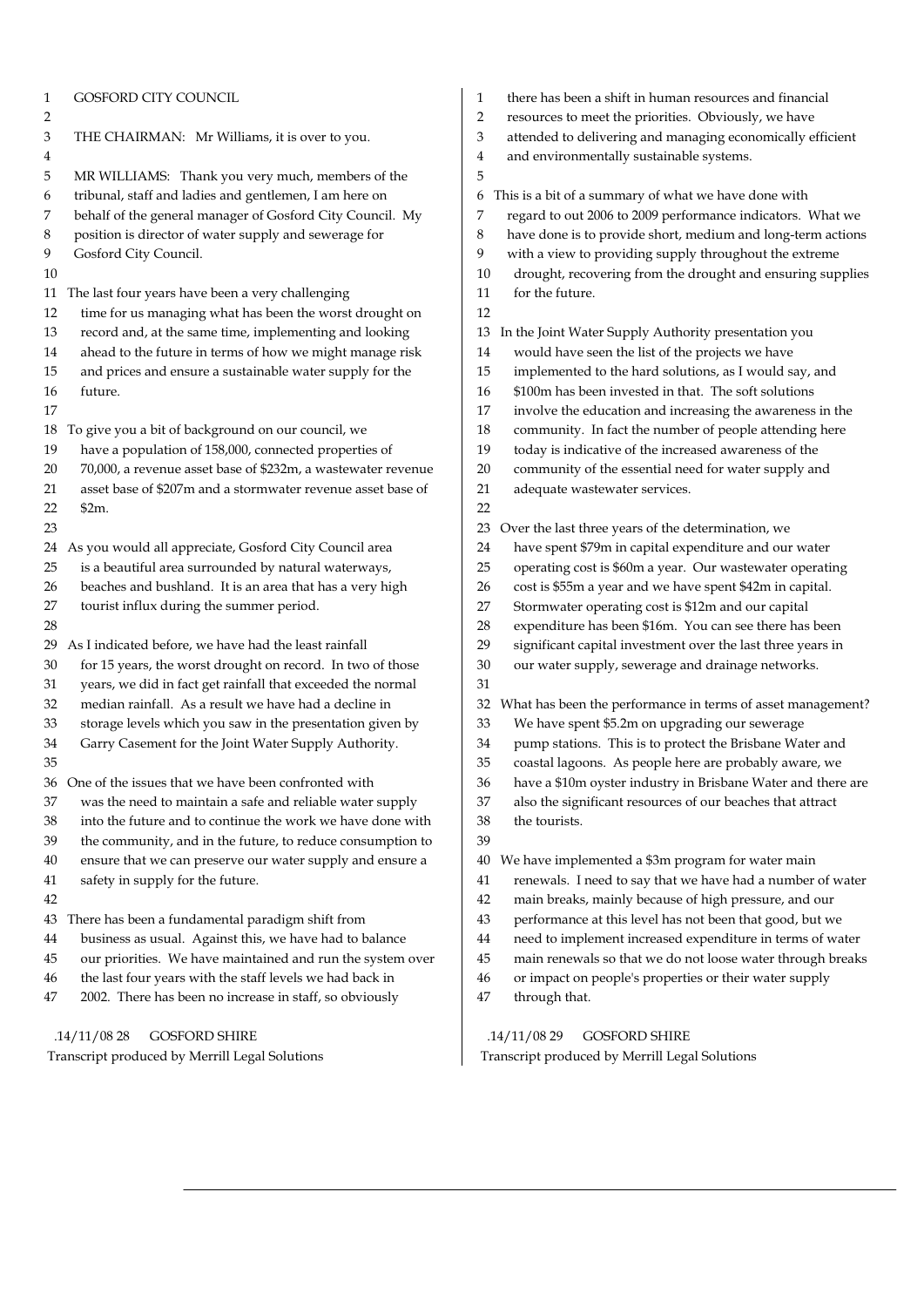1 2 We are implementing a water asset management system, a 3 Hansen network, and we are investing \$1.2m so that we can 4 know the state of our assets and what assets need to be 5 renewed and when they need to be renewed. 6 7 We are also looking at the refurbishment of ageing 8 treatment facilities. Our sewage treatment facilities were 9 built more than 25 years ago and are in need of urgent 10 upgrade. We have been spending something of the order of 11 \$25m to improve those facilities to maintain our effluent 12 standards and our water supply quality to the community. 13 14 Some of the other projects that we have implemented 15 over the last three years are: the implementation of 16 fluoridation to protect dental health in the community. 17 Our Water Quality 2010 program has been rolled out over the 18 year and will continue during the coming year. There has 19 been a \$4.5m grant from the Federal Government to assist in 20 that program against a capital expenditure of \$9m. The 21 priority sewerage program is providing sewerage to the 22 communities of the Hawkesbury and Cheero Point. That is 23 costing Gosford City Council some \$14m. That again is to 24 protect the tourist and oyster industries within that area. 25 26 Odour management obviously is critical concern because 27 residents live close to major pump stations and also the 28 sewage treatment plants. We want to maintain a healthy and 29 aesthetic environment for the residents. There has been an 30 investment of something like \$600,000 in maintaining odour 31 management. 32 33 With regard to the water savings fund contribution, 34 \$3m from the community has gone into water saving fund 35 projects. There has been a several times order of 36 magnitude expense because of Federal Government 37 contributions to water saving initiatives in the community, 38 and Gosford City Council has also made a significant 39 contributions to a number of projects to assist schools, 40 local communities and also projects within the council. 41 42 What are the future challenges and objectives? 43 Obviously we aim to operate a commercially sustainable 44 business in which we are getting the appropriate rate of 45 return on our assets. We are also looking at minimising 46 the cost and impact on our residents. We aim to maintain 47 systems security so that we meet health standards, 1 environmental licence standards and water quality standards 2 both through our water treatment system and our sewerage 3 systems. 4 5 The potential impact of climate change: you would 6 have seen from joint water supply submission the impact 7 that reduced rainfall has had on our catchments in terms of 8 reducing the rainfall run-off by about 50 per cent. That 9 will have a significant impact on our water supply for the 10 future. When we look to the future in terms of looking at 11 our sustainable yield, we have made some assumptions in 12 terms of temperature increase and rainfall decreases to 13 accommodate that. 14 15 As I mentioned, we have ageing infrastructure. Some 16 of it dates back over 50 years. We have treatment plants 17 that are some 25 years old and we have to address renewal 18 and replacement of that ageing infrastructure. 19 20 The establishment of the Central Coast Water 21 Corporation has been in the news. In November 2006, the 22 State Government passed the Central Coast Water 23 Corporations Act which will allow the two councils to move 24 ahead to form a joint water supply corporation. The state 25 and the two councils are now looking forward to 26 implementing that legislation and establishing a 27 corporation that will provide better water services to the 28 Central Coast community. 29 30 We have put forward our proposal to IPART, but there 31 are a number of things that have not been included in that 32 budget. First is the impact of carbon pollution reduction 33 scheme. As a major emitter of CO2 emissions, we are 34 looking at quantifying what those emissions are and we are 35 looking at ways that we might reduce the amount of our 36 carbon footprint. That has not been included in our 37 submission partly because, at this particular time, we 38 cannot quantify it. 39 40 There is the issue of the return of extreme drought. 41 Our WaterPlan 2050 provides for options for the future in 42 terms of additional water supply and water conservation 43 measures, if the drought tends to worsen compared with what 44 it has been in the last 12 years. 45 46 There is the impact of the changing financial 47 environment in terms of investment of our loans and our .14/11/08 31 GOSFORD SHIRE

Transcript produced by Merrill Legal Solutions

.14/11/08 30 GOSFORD SHIRE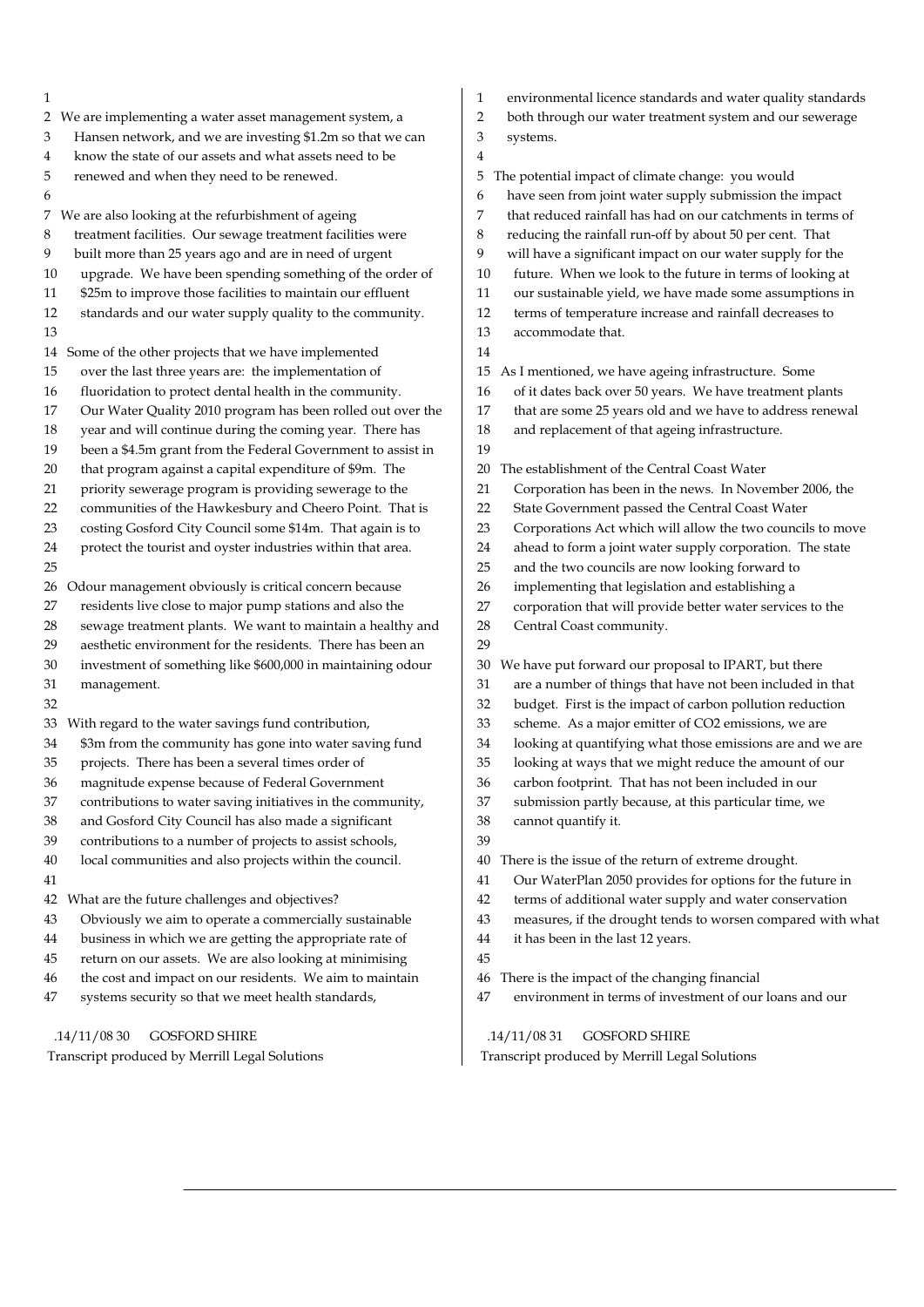| finances. There is the Central Coast Climate Change Fund.<br>$\mathbf{1}$ | 1 The operational costs include the day-to-day efficient            |
|---------------------------------------------------------------------------|---------------------------------------------------------------------|
| 2                                                                         | operating costs for the system. The return of assets is             |
| That has been excluded, although the State Government                     | $\overline{2}$                                                      |
| collects that money and it comes back to the residents of                 | the recovery of the efficient cost of prudent investments           |
| 3                                                                         | 3                                                                   |
| the community and to the council, and there are potentially               | in the assets over the asset life, in other words                   |
| 4                                                                         | 4                                                                   |
| 5                                                                         | 5                                                                   |
| further increases in regulatory requirements.                             | depreciation, and return on assets is that revenue to cover         |
| 6                                                                         | the interest on debt, return on the equity of the owner's<br>6      |
| 7 So what are our future plans? Obviously asset                           | 7<br>investment and unforeseen systematic risk, and as you will     |
| 8                                                                         | appreciate this is a slightly different approach to what            |
| management, as I indicated earlier, is an essential                       | 8                                                                   |
| 9                                                                         | Wyong took in setting their prices, but it reflects the             |
| keystone to the successful operation of a water and                       | 9                                                                   |
| sewerage and drainage authority, so at this point we want                 | IPART guidelines.                                                   |
| 10                                                                        | 10                                                                  |
| to give a return focus on wastewater to ensure that we meet<br>11         | 11                                                                  |
| effluent standards and that we don't overflow our system to<br>12         | So the council revenue needs, looking at this over the              |
| 13                                                                        | 12                                                                  |
| impact on the Brisbane Water or on the oyster industries.                 | next four years, is to go from something like \$70m at<br>13        |
| 14                                                                        | present to the next year of \$86m, \$90.3m and up to \$92.8m,<br>14 |
| 15 The refurbishment of ageing facilities, we are looking                 | so that is the increase in the revenue needs over the<br>15         |
| at spending something like \$25 on that. System upgrades                  | 16                                                                  |
| 16                                                                        | period if we follow those guidelines strictly.                      |
| and replacement, about \$40m to minimise the environmental<br>17          | 17                                                                  |
| 18                                                                        | How do we mitigate the impact of the revenue needs on               |
| risk. Inflow and infiltration management, \$1.1m. And                     | 18                                                                  |
| 19                                                                        | prices given that if we followed this formula it would have         |
| sewerage pump stations, \$14m.                                            | 19                                                                  |
| 20                                                                        | that sort of impact on our prices. Well, we must first of<br>20     |
| Our future plans: to invest something like \$100m in                      | all recognise the upward pressure on the prices that we             |
| 21                                                                        | 21                                                                  |
| water security. Part of that is in the Mardi to Mangrove                  | have in terms of the works that we have done and also to            |
| 22                                                                        | 22                                                                  |
| pipeline but part of that is also in peripheral works of                  | 23                                                                  |
| 23                                                                        | get the adequate return on investment that I have indicated         |
| some \$60m that will need to be undertaken to augment our                 | and the increased operating costs from implementing a               |
| 24                                                                        | 24                                                                  |
| 25                                                                        | number of the initiatives that I have indicated before,             |
| existing system to meet what was originally designed for                  | 25                                                                  |
| 26                                                                        | 26                                                                  |
| but also to maximise the yield and to minimise the cost of                | such as the fluoridation program and the groundwater                |
| 27                                                                        | 27                                                                  |
| water supply to the Central Coast.                                        | systems.                                                            |
| 28                                                                        | 28                                                                  |
| There is our water quality 2010 program, as already                       | What we have done to mitigate those costs is to look                |
| 29                                                                        | 29                                                                  |
| mentioned, which will cost about \$9m, and odour                          | 30                                                                  |
| 30                                                                        | at recovering our revenue needs from the return on capital          |
| 31                                                                        | over either years rather than four years, to reduce the             |
| management into the future of about \$1m.                                 | 31                                                                  |
| 32                                                                        | rate of return on our investments from 7.5 per cent to 6.4<br>32    |
| 33 So what are the price setting considerations that                      | per cent and to apply efficiency targets in excess of 1 per<br>33   |
| Gosford took into account in setting the prices: we were                  | cent to our operating cost. What this would mean is a               |
| 34                                                                        | 34                                                                  |
| guided by the COAG and water initiative pricing principles                | reduced increase in the average residential bill to 37 per          |
| 35                                                                        | 35                                                                  |
| 36                                                                        | 36                                                                  |
| to get full cost recovery, to have a user pay system and a                | cent at the end of the pricing period.                              |
| rate of return on public investment that will be returned<br>37           | 37                                                                  |
| 38                                                                        | We looked at a number of options also of how we might               |
| to the community.                                                         | 38                                                                  |
| 39                                                                        | implement those revenue needs. One was to have inclining<br>39      |
| 40 So how did we establish our revenue needs in giving                    | block tariffs, in other words, that we increase the amount<br>40    |
| our submission to IPART. We were guided by the IPART                      | that we charge people based on the amount of water that             |
| 41                                                                        | 41                                                                  |
| pricing principles, including on the building block                       | they use. However, we recognise there might be an inequity          |
| 42                                                                        | 42                                                                  |
| principles of operating costs, return of assets, which is                 | here for large families in that they would end up paying a          |
| 43                                                                        | 43                                                                  |
| the depreciation of those assets, and a percentage return                 | much higher rate per kilolitre of water than perhaps                |
| 44                                                                        | 44                                                                  |
| on the assets that we have invested as part of our revenue                | families with only one or two people.                               |
| 45                                                                        | 45                                                                  |
| asset base.<br>46                                                         | 46                                                                  |
| 47                                                                        | We also looked at the issue of scarcity pricing. This<br>47         |
|                                                                           |                                                                     |
| .14/11/0832                                                               | .14/11/0833                                                         |
| <b>GOSFORD SHIRE</b>                                                      | <b>GOSFORD SHIRE</b>                                                |

 $\overline{\phantom{a}}$ 

Transcript produced by Merrill Legal Solutions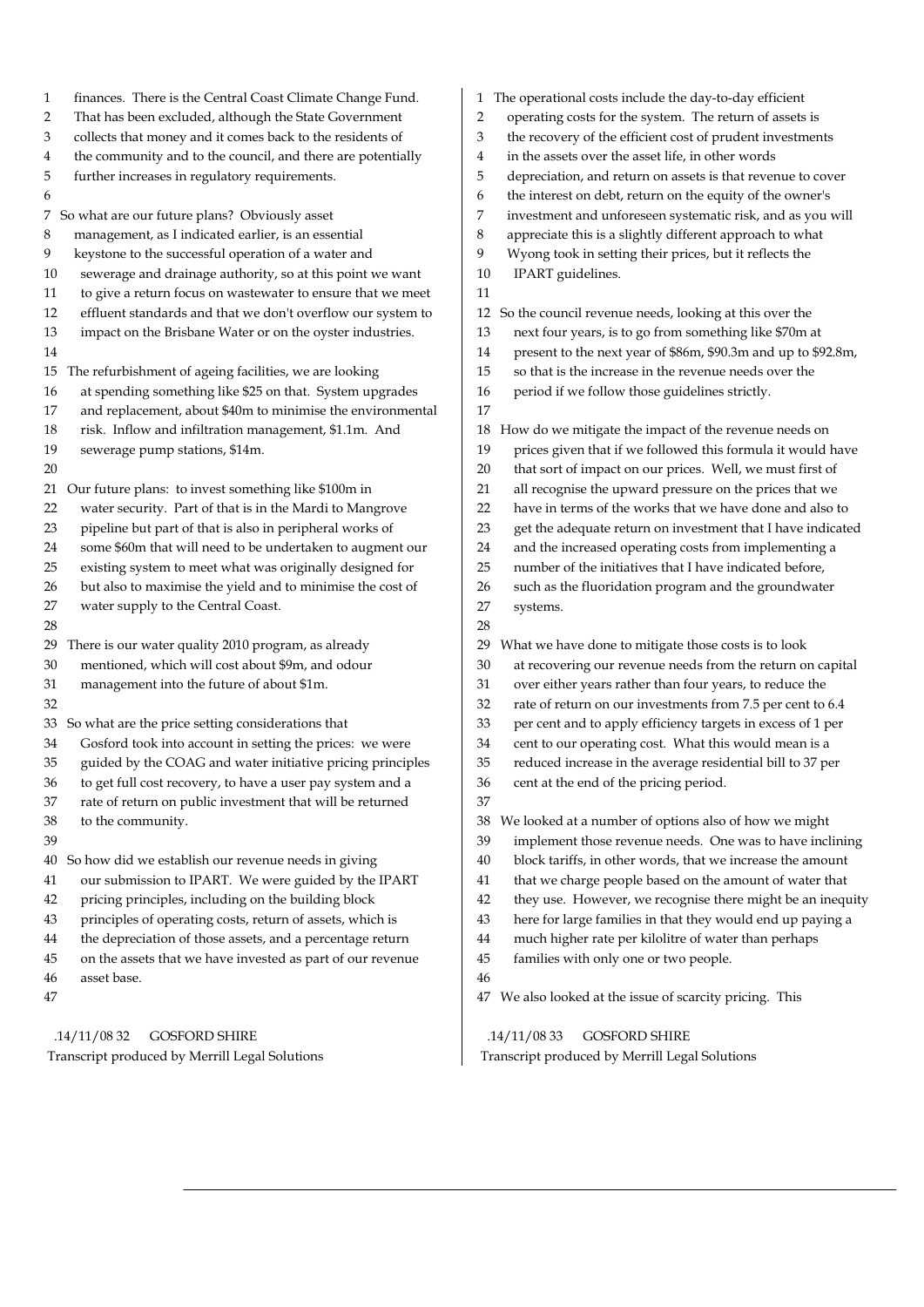1 is complicated for customers to administer and I think 2 there is an education issue here and a communications issue 3 that we really need to have in place good water metering 4 where people actually know how much water they are using. 5 At present, given our water meters are only read every six 6 months, it is difficult to implement scarcity pricing and 7 have it adequate community driven, so we have not 8 recommended that proposal.  $\overline{Q}$ 10 The preferred option is to continue with the two-part 11 tariff with a fixed connection charge and a variable cost 12 per kilolitre of water and have a postage stamp where every 13 person in the community paid the same price across the 14 whole of our council area. This is well understood as 15 being the historic practice of the council and is the 16 practice used by most water authorities throughout 17 Australia. 18 19 What is the average prices and the impacts: well, we 20 are looking into the future where the price of the amount 21 of water people consume increases, going from 157 22 kilolitres per property up to 199. And this is as we lift 23 restrictions and as we expect our water in our dams to 24 increase. So we expect with that lifting of restrictions 25 to go to 199, but you will still appreciate that 199 26 kilolitres per property is still well under the residential 27 average across Australia and reflects consumer 28 conservation. 29 30 The cost of water usage for that would go from \$263 to 31 \$389, an crease of 48 per cent. The fixed price, \$91 to 32 \$125, a 38 per cent increase. Wastewater, \$408 to \$529, a 33 29 per cent increase. And for the total water bill it 34 would be \$824 to 1,127, an increase of 47 per cent. 35 36 Just to put that into perspective, I know that is 37 rather alarming to see those statistics and potential price 38 increases, but going back to 1995, at current dollars our 39 price was at that particular time nearly \$1000 for the 40 residential home and that price will not reach that level 41 until 2012, so you can see that over the last 15 years 42 there has actually been a substantial decrease in the price 43 of water, sewerage and drainage services to the community 44 and that it will not rise to the level which it was at in 45 1995 until 2012. 46 47 The other question that is being asked by IPART is

.14/11/08 34 GOSFORD SHIRE

Transcript produced by Merrill Legal Solutions

- 1 what are the mitigating impacts on low income customers.
- 2 Historically in Gosford the demand for assistance from
- 3 residents experiencing financial stress has been low. In
- 4 the last three years we have only had ten customers
- 5 approach us to get some deferment, and that has mainly been
- 6 in terms of interest or interest waiving on outstanding
- 7 accounts.

8

9 We have looked at an arrangement of payment plans for

- 10 people under stress and we provide those when requested. 11
- 12 We have also implemented a program for all the
- 13 community housing within Gosford and Wyong councils to
- 14 refit their residences so that they use a low volume of
- 15 water. We have also supported suggestions for consistency
- 16 between agencies. However, we are bound by the Local
- 17 Government Act in terms of how we provide benefits to the
- 18 socially disadvantaged in our community and at present
- 19 under that act we can only provide rebates to pensioners,
- 20 as has already mentioned by Wyong.
- 21
- 22 Our council is very open to further discussion in
- 23 exploring other mitigation options in terms of reducing the
- 24 financial impact of rates and charges on the community.
- 25 However, this is a council service and historically council
- 26 services have always been charged at cost, giving people
- 27 the option of how much of the service they actually access.
- 29 Thank you.
- 30

28

- 31 MR WARNER: A few questions: your submission identifies
- 32 that some 56 per cent approximately of your forward water
- 33 capital expenditure program is attributable to growth.
- 34 However, from the information we have available it appears
- 35 that only about 5 per cent of that total is going to be
- 36 recouped from developers. The situation seems to be
- 37 similar for wastewater. I was wondering if you would like
- 38 to comment on that and explain the differences between how
- 39 much you are spending on growth versus what you are 40 recovering.
- 41
- 42 MR WILLIAMS: The initial answer to that question, I
- 43 guess, revolves around the fact that our growth is only
- 44 about 1 per cent a year in terms of population but there is
- 45 a necessary growth element in terms of addressing risk
- 46 within the supply and augmenting the system to meet for
- 47 future water supply needs. We have already got the

 .14/11/08 35 GOSFORD SHIRE Transcript produced by Merrill Legal Solutions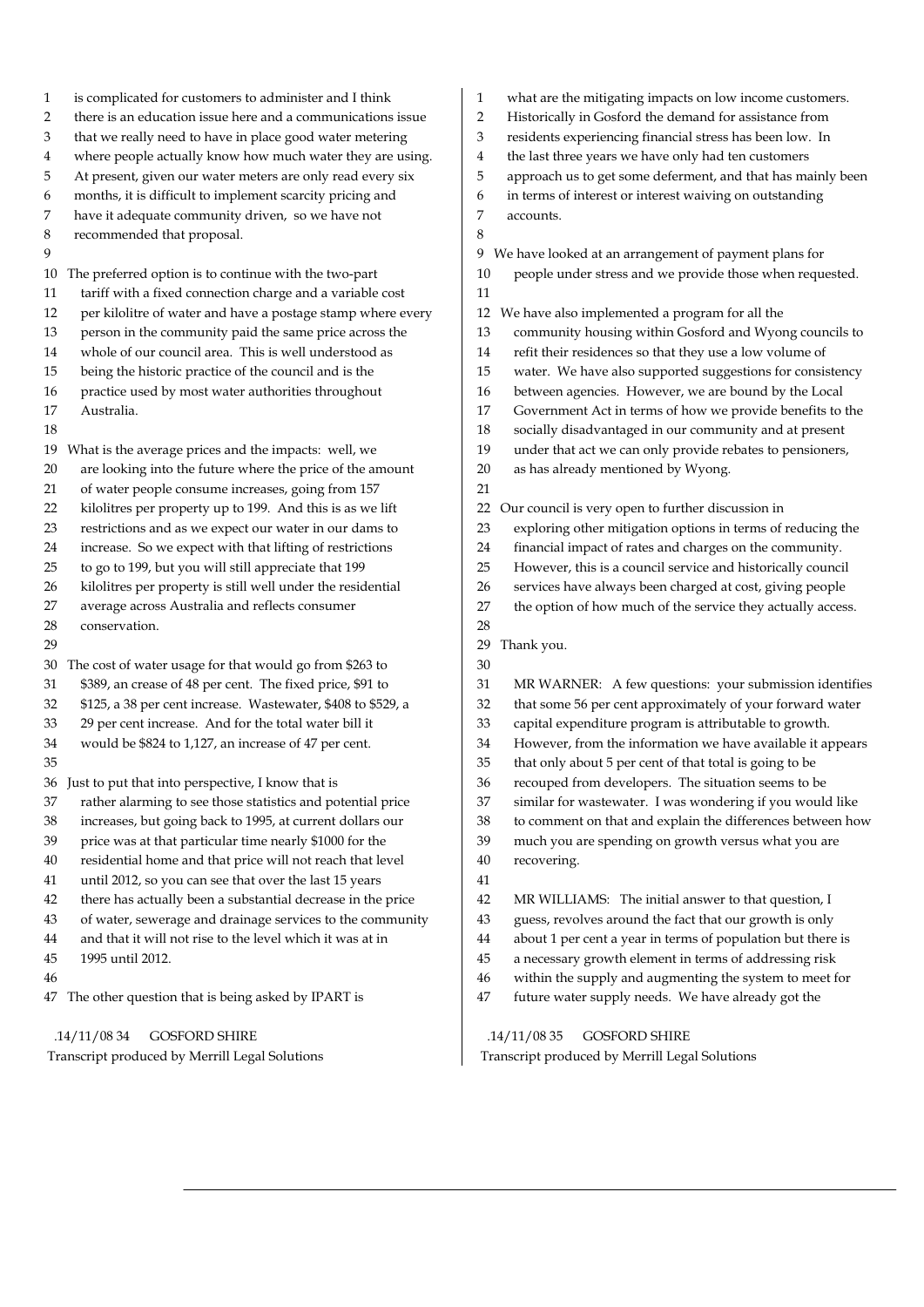1 population in place so it is very difficult to get 2 developer contributions for increased growth in that area. 3 4 MS KNIGHT: I would just like to add that we have 5 allocated to the category growth other, not growth funded 6 by developer charges, and that was the definition of that 7 category, it is about increasing requirements of your 8 existing community, which is what was just alluded to. We 9 are conscious that won't be funded by developer charges. 10 11 MS GARNIER: Since your written submission IPART has, 12 obviously you are aware, but for everyone else, we have 13 been using consultants to help us identify your forecast 14 capital expenditure programs and they have identified a 15 number of instances where they don't agree with your 16 proposed projects and believe that significantly smaller 17 projects may be appropriate to achieve the same standards. 18 19 I am thinking in particular there with respect to the 20 Terrigal to Kincumber augmentation plant. Can you explain 21 to the tribunal why you have progressed this scheme given 22 the escalating costs, and in that answer maybe you could 23 outline the processes you employ in assessing the continued 24 prudence of an efficiency of schemes, given the escalating 25 cost estimates? 26 27 MR WILLIAMS: We have used our own consultants to 28 address that. What we have done is - I guess one of the 29 reasons we had this project in mind and why we felt a need to 30 continue with it is because of the age of the assets and the fact 31 we have been getting overflows within the Terrigal Lagoon 32 and Avoca Lagoon area and there are substantial ecological 33 areas there at risk, so there needs to be something done 34 with the system. The Terrigal to Kincumber augmentation 35 pipeline is really the most cost effective way of reducing 36 that risk. 37 38 Obviously there has been a continuing increase in cost 39 over the last five years and that is partly due to the 40 increase in construction costs that is happening within the 41 industry and the difficulty in terms of getting contractors 42 I guess to bid at prices we anticipated it could have been 43 done at four years ago. 44 45 As indicated, we have got our own set of consultants 46 assessing that and we are reviewing it at present. I do 47 not think there is any question about the need, but 1 certainly there is a question about whether there are other 2 options in terms of how we can get the same outcomes. 3 4 MS GARNIER: Could you explain in generic terms the 5 processes you use for your capital program? 6 7 MR WILLIAMS: In generic terms? 8 9 MS GARNIER: As in, when costs escalate, how do you review 10 and redesignate projects within the program? 11 12 MR WILLIAMS: Are you talking on the Kincumber -- 13 14 MS GARNIER: Just generically with any program. 15 16 MR WILLIAMS: What we would do is look at the risks 17 associated with the particular projects, the cost of those 18 projects and the customer service standards that are 19 required to meet for each of those projects as well as 20 regulatory standards, so it is a matter of assessing when 21 these things have to be done in terms of the ageing 22 infrastructure and the risk that infrastructure poses to 23 the environment or customer service standards. 24 25 In looking at this particular project, there may be an 26 opportunity to delay the implementation of that project or 27 looking at other ways of reducing the cost. Particularly 28 at the present time where we have a very difficult 29 contracting environment, where there are a lot of 30 engineering projects going on and it is difficulty I guess 31 to get prices that reflect what the original estimates 32 were. 33 34 MR KIOZUMI-SMITH: To add to that, we have recognised 35 the comments made by the Halcrow report and taken those 36 on board. As we move forward, we will be looking at some of 37 the other methodologies available such as the Department of 38 Commerce's gateways approvals process where you have a 39 process of reviewing a project throughout its gestation and 40 re-evaluating its cost effectiveness as you move along, 41 which will provide opportunities to consider if there are 42 other options should costs escalate throughout the project 43 process. 44 45 MR WARNER: A similar question to that which was one of 46 the questions we put to Wyong. We note in your WaterPlan 47 2050 that you are to investigate the costs and benefits to

 .14/11/08 36 GOSFORD SHIRE Transcript produced by Merrill Legal Solutions

 .14/11/08 37 GOSFORD SHIRE Transcript produced by Merrill Legal Solutions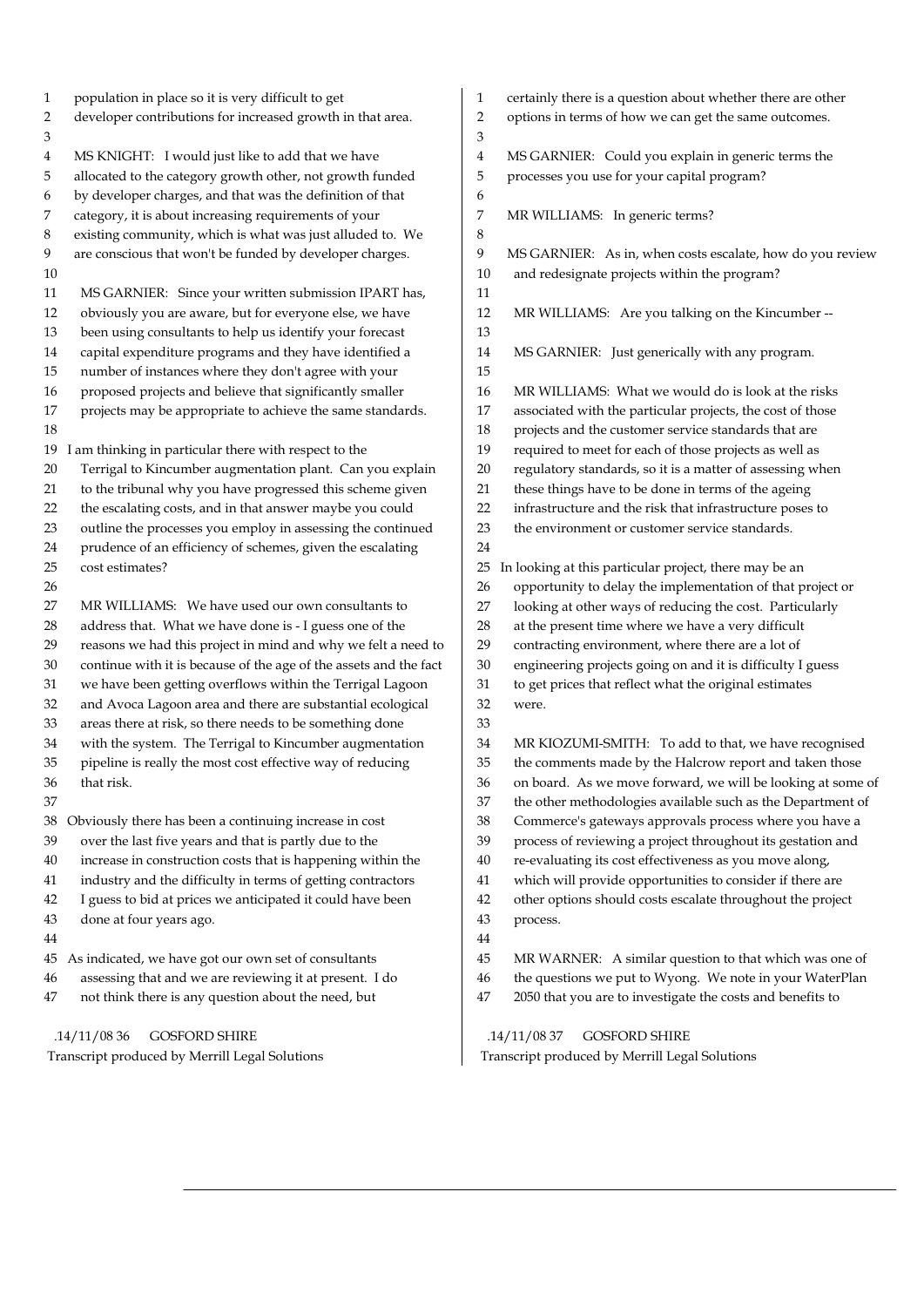1 the Central Coast of accessing water from Tillegra Dam. 2 How of those studies progressed that council may have 3 undertaken? Do you have plans to further access water from 4 Hunter Water Corporation? If Tillegra improves drought 5 security on the Central Coast, do you think that Central 6 Coast should share in the costs somehow? 7 8 MR WILLIAMS: As Wyong and the headworks manager 9 responded to this question, we work with the headworks 10 manager and Wyong in terms of looking at the most efficient 11 and effective ways of providing water to Central Coast 12 residents. We are in continuing negotiations with the 13 Hunter Water Corporation in terms of looking at those 14 questions that you just mentioned and we are also doing our 15 own modelling and studies in terms of when it might be of 16 benefit to us to take water from the Hunter. 17 18 The fundamental issue for both councils is that the 19 councils do what is best in the interests of the local 20 communities and until that interest is clearly demonstrated 21 in terms of risk to the water supply, or in terms of cost, 22 it is not in our interest to take the water from the 23 Hunter. However, having said that, we do have in place an 24 agreement for 20 years to take water from the Hunter at a 25 cost that is established in that agreement. 26 27 At the present time the cheapest available source of 28 water is to build the connection from the Mardi to Mangrove 29 link and to look at Tillegra Dam in terms of the long-term 30 options for the future water supply for the Central Coast 31 under our WaterPlan 2050. 32 33 MS GARNIER: Your submission, in fact your presentation, 34 just quantified the real increase in the average 35 residential bill as being 37 per cent overall and that does 36 not include some of the exclusions that you noted such as 37 the contributions to the climate change fund, et cetera. 38 Why do you think such increases are necessary and do you 39 think these are affordable to your residents? 40 41 MR WILLIAMS: This is what the numbers are telling us in 42 terms of what it is costing us to operate the water supply, 43 even maintaining the existing, I guess, water supply 44 staffing structure that we have had for the last ten years. 45 The increased costs are due to the future capital works 46 that are required to maintain an adequate water supply into 47 the future and they also reflect the building block pricing .14/11/08 38 GOSFORD SHIRE 4 12 revenue requirements. 13 21 delivered? 22 31 months ago, so that was where our effort was put. 32 41 42 We acknowledge, though, and we deliberately deferred

Transcript produced by Merrill Legal Solutions

- 1 that we have followed in terms of the COAG agreement and
- 2 what IPART has requested in terms that we operate as a
- 3 commercial business getting a return on our assets.

5 MR KOIZUMI-SMITH: With regard to our prices, our revenue 6 at least, it is in the order of 60 per cent of our revenue 7 is now being driven by the return of assets, so our 8 investment base is driving a large part of our prices. And 9 particularly coming out of the drought where both councils 10 have invested significant amounts in securing the water 11 supply, that has been a large component in the increase in 14 MR WARNER: Your submission also highlights that many of 15 the output measures agreed at the last determination have 16 not been achieved, and whilst we acknowledge your efforts 17 in having to focus on the drought over the last little 18 while, and certainly drought mitigation measures, how can 19 we be confident and how can residents of Gosford be 20 confident that your forward program will actually be

23 MR KOIZUMI-SMITH: It is probably not all that bad. I 24 don't agree that we didn't meet any of them. We have made 25 substantial progress against a number of wastewater and, as 26 we have commented in our submission, given we are a small 27 organisation we have been diverted by the drought. The 28 most important thing was ensuring that we had sufficient 29 water for our customers. We were down to I think it was 30 about 10 per cent of water supply as at approximately 18

33 We have completed a number of the joint water

- 34 authority projects with regard to some of the groundwater
- 35 projects, the Hunter transfers and Lower Wyong transfers.
- 36 We have continued to do with regard to the Gosford centric
- 37 output measures new mains. We have reduced or are
- 38 addressing our leakage. And, with regard to wastewater, we
- 39 have made progress in terms of planning for some of the
- 40 wastewater projects that have been identified.
	-
- 43 those works because of the drought basically. Moving
- 44 forward with regard to the program that we have presented
- 45 in our submission we have tested it. We are conscious of
- 46 the fact that the council has in the past not delivered as
- 47 much as it said it would. We have been a lot more prudent

 .14/11/08 39 GOSFORD SHIRE Transcript produced by Merrill Legal Solutions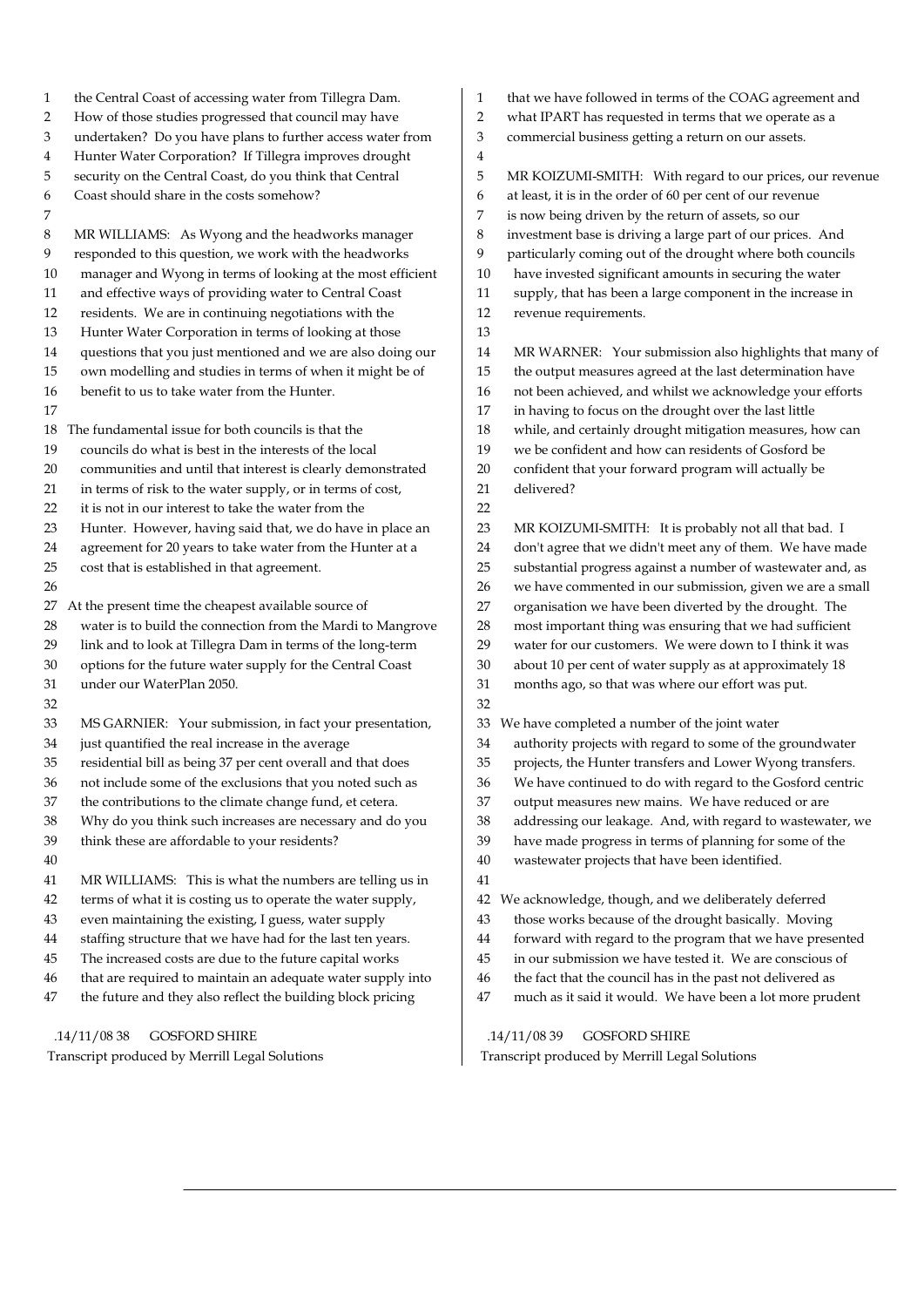| $\mathbf{1}$     | with what we intend to do moving forward, so we believe     | 1              |                                            |
|------------------|-------------------------------------------------------------|----------------|--------------------------------------------|
| $\overline{2}$   | what we have put in our submission is a very robust capital | $\overline{2}$ | MR WARNER: It is noted that a con          |
| 3                | works program and one that can be delivered by the council  | 3              | \$12m, is to be spent on the Gosford w     |
| $\bf 4$          | over the next four years.                                   | 4              | reasons for building that are given as     |
| 5                |                                                             | 5              | advanced water recycling facility to f     |
| $\boldsymbol{6}$ | MS GARNIER: Moving on, in your submission you have          | 6              | awareness of water conservation and        |
| 7                | identified efficiency savings of point 5 per cent in years  | 7              | management - I would loosely call th       |
| $\,8\,$          | one and two and point 25 per cent in year three in your     | 8              | type facility - and also promoting and     |
| $\boldsymbol{9}$ | operating expenditure. Can you just explain, do you have    | 9              | within the Gosford CBD.                    |
| 10               | any plans in place for achieving these efficiency gains and | 10             |                                            |
| 11               | do you believe there is any potential for efficiency gains  | 11             | IPART understands that the cost of the     |
| 12               | to be made on your capital program?                         | 12             | high in proportion to the overall cos      |
| 13               |                                                             | 13             | reasonable then that these costs be a      |
| 14               | MR KOIZUMI-SMITH: The director has suggested that if we     | 14             | customers, particularly given that th      |
| 15               | don't, he will be leaving. That will save us a fair of      | 15             | driver here?                               |
| 16               | money on an annual basis. Hopefully it won't come to that   | 16             |                                            |
| 17               | and we will maintain our jobs.                              | 17             | MR WILLIAMS: As you probably l             |
| 18               |                                                             | 18             | of the Gosford City Council I guess        |
|                  | 19 We acknowledge, and it was identified during the         | 19             | the Gosford CBD and as part of that        |
| 20               | Halcrow review, that there are possibly some good           | 20             | number of icon developments in ter         |
| 21               | opportunities with regard to the procurement strategies     | 21             | approach to sustainability in terms o      |
| 22               | that we employ, so we will be looking for innovative ways   | 22             | revitalised.                               |
| 23               | to engage with the private sector where we can start maybe  | 23             |                                            |
| $24\,$           | driving some efficiencies. It is optimistic. We have set    | 24             | In terms of the Gosford water factory,     |
| $25\,$           | ourselves - it may not be in terms of big players seem a    | 25             | one element in a mix that is being di      |
| 26               | stretch target, but for a little organisation we have set   | 26             | consultants who are looking at the r       |
| 27               | ourselves a target that will stretch us but we believe      | 27             | city. There was a major advertisem         |
| 28               | through smarter ways of doing business we can deliver those | 28             | Financial Review inviting people to        |
| 29               | efficiencies.                                               | 29             | We are looking at the private sector       |
| 30               |                                                             | 30             | well as council funding.                   |
| 31               | MR WILLIAMS: If I can just add, we have a strategic         | 31             |                                            |
| 32               | business plan and one of those elements is the HR plan.     | 32             | In answer to the last part of the question |
| $33\,$           | This is required under the State Government legislation     | 33             | clearly we are not looking for this to     |
| 34               | under DUOS. We are looking I guess to review our            | 34             | customers only.                            |
| 35               | resourcing in terms of where we need it, in terms of        | 35             |                                            |
| 36               | delivering on those output measures that you mentioned, and | 36             | MR COX: My feeling about this is,          |
| 37               | as part of that we are looking at efficiency gains in terms | 37             | is a 37 per cent price increase and th     |
| 38               | of the operation of the system.                             | 38             | price increase, and I am not sure tha      |
| 39               |                                                             | 39             | of why such a large increase is neces      |
|                  | 40 We are also looking at opportunities for, I guess,       | 40             | think was, say, the three most impor       |
| 41               | private sector involvement in operation of the facilities   | 41             | require a price increase of this magr      |
| 42               | and benchmarking ourselves against other local governments  | 42             |                                            |
| 43               | that may be using some private sector in terms of the       | 43             | MR WILLIAMS: Clearly the first of          |
| $\bf 44$         | delivery of operational aspects. In terms of the capital    | 44             | assets, which our manager here has         |
| 45               | there are obviously, as you have indicated, opportunities   | 45             | something like 60 per cent of our to       |
| 46               | to bundle projects to get more efficient delivery of those  | 46             | per cent is mainly due I guess to an       |
| 47               | projects by private contractors.                            | 47             | that is required to cover the return o     |
|                  |                                                             |                |                                            |
|                  | .14/11/0840<br>GOSFORD SHIRE                                |                | .14/11/0841<br><b>GOSFORD SHIRE</b>        |

nsiderable amount, about

water factory. The

s providing an

facilitate community

- integrated water cycle
- nat almost an education
- d encouraging tourism
- <sub>1e</sub> building is
- sts and is it
- attributable to water
- here is a tourism
- know, the highest priority
- is the rejuvenation of
- t we are looking at a
- rms of buildings and an
- of getting this city
- that is just
- iscussed with private
- redevelopment of the
- ent in yesterday's
- participate in this.
- funding of that as

on, the tail,

- o be funded by water
- after all you said it nat is quite a large
- at I have a good sense
- ssary. What would you
- rtant contributors that
- nitude?
- ne is the return on
- indicated contributes
- tal costs, so the 37
- incremental increase
- on our assets.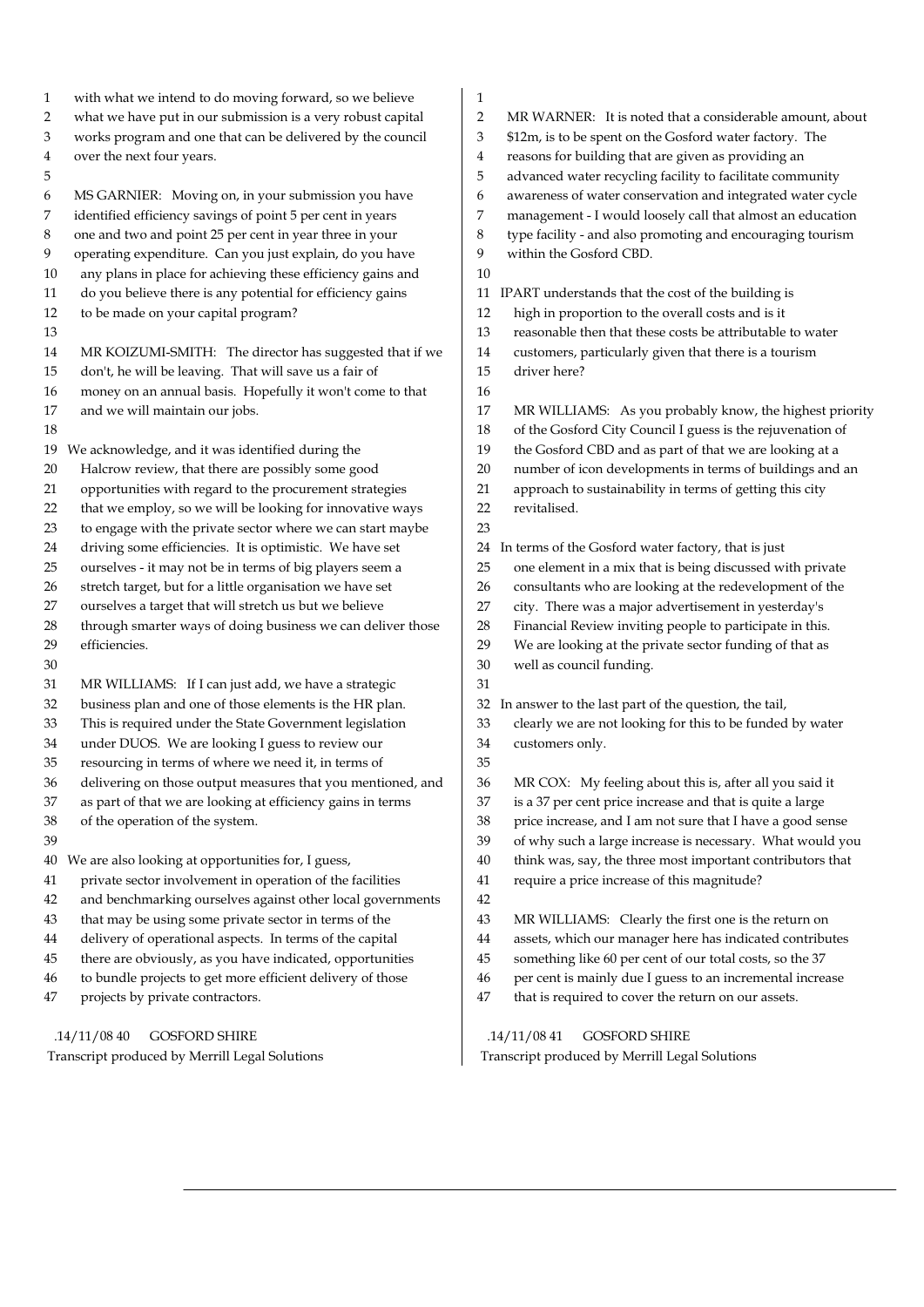1 2 We have tried to reduce that by extending that return 3 over an eight-year period rather than a four-year period. 4 The other issues that are driving the business obviously is 5 customer service standards, the need for high quality water 6 and also to reduce main breaks within the system, and as 7 well as that is system security in terms of maintaining the 8 water quality standards and our sewerage wastewater 9 standards. 10 11 They are the three main elements - customer service 12 standards, renewal of assets and the return on assets. 13 14 MR COX: Would it be possible to give us a sort of 15 decomposition of the price increase into those three major 16 contributors? It would help me to think my way around all 17 that. 18 19 MR WILLIAMS: Yes. We have given that presentation to 20 council about what was driving the price and we can provide 21 that to you. And with a breakdown. 22 23 MR COX: Thank you. 24 25 MS KRIEGER: Just to follow up from that what Jim Cox has 26 just asked you, could you also deal with the relativities 27 from this point of view: Wyong's increases are said to be 28 in the main at CPI, with one exception in the trade waste 29 area. Yours are considerably higher. I understand that 30 you seek a return on equity and they don't, but the other 31 things that you just mentioned, customer service and mains 32 maintenance and so forth, I would expect that they are 33 things that Wyong also aspires to, so there still seems a 34 large differential there that is unaccounted for between 35 the two organisations. Can you comment on what the key 36 drivers are for those differences? 37 38 MR WILLIAMS: Can I just make a comment: with respect, 39 the magnitude of the return on assets is really the 40 significant component. Wyong would also have within its 41 submission an increased renewals program and the sorts of 42 things that I have indicated, customer service standards to 43 maintain those as part of their program. But the major 44 driver is the return on assets that leads to that increase 45 in price. 46 47 MS KRIEGER: What I am saying I guess is that it may well 5 7 15 23 26 38 47

.14/11/08 42 GOSFORD SHIRE

Transcript produced by Merrill Legal Solutions

|  | be the major driver but it does not account for all of it, |
|--|------------------------------------------------------------|
|--|------------------------------------------------------------|

2 there must be a small number of other factors that account

3 for the significant difference between the Wyong proposal

4 and the Gosford proposal.

6 MR WILLIAMS: It is in excess of 37 per cent.

8 MR KOIZUMI-SMITH: We can't comment on that. I suppose 9 the flip side to the question is can Wyong deliver the same 10 service that Gosford does with 37 per cent less revenue 11 than we do - with prices at 37 per cent less. We have 12 looked at our budgets very tightly. We have put a lot of 13 acid on them and we believe that what we are putting 14 forward is a very robust and efficient program of works. 16 We have identified through the Halcrow review that 17 there are areas that will be coming out of our prices which 18 will bring the costs down somewhat, so there has been some 19 accounting double dipping that will reduce those prices. 20 But we can't comment on Wyong. There are two sides to the 21 story. We believe that it is a very efficient program we 22 are bringing forward. 24 MR WILLIAMS: We have included in our price submission 25 an efficiency gain in our operating cost. 27 THE CHAIRMAN: I wonder if I can join this discussion. 28 Listening to you, and in fact to your submission as well, I 29 get a sense that quite a lot of the expenditure that you 30 propose is to remedy maintenance, ageing facilities and so 31 on. I suppose the question is, maybe the reason for this 32 is that more should have been done earlier and that in a 33 sense is part of the explanation, that you are catching up 34 on some backlog maintenance. And I suppose an inference 35 from that could be that water prices were lower in the past 36 than they should have been rather than too high in the 37 future. Is that a -- 39 MR WILLIAMS: That is a personal view that I have. 40 Obviously clearly from the chart, you can see that water 41 prices have been driven down from 1995 to be only two 42 thirds what they were back in 1995. One of the results of 43 that is that there has been less investment in terms of 44 augmentation and replacement of ageing assets and now we

- 45 are looking at a situation where they need to be to get
- 46 back up to a level that is sustainable in the future.

 .14/11/08 43 GOSFORD SHIRE Transcript produced by Merrill Legal Solutions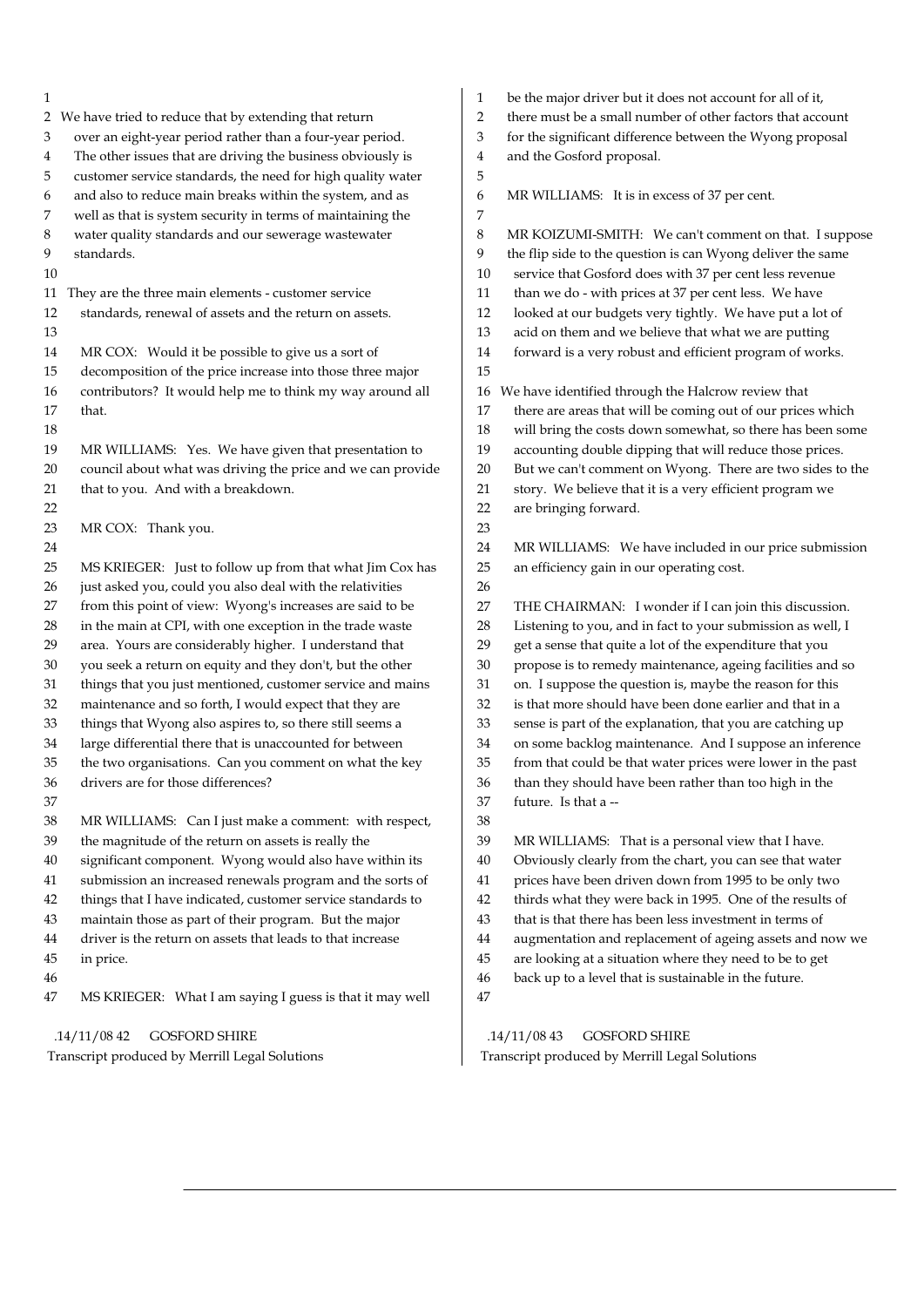1 THE CHAIRMAN: Thank you for that. Another question is 2 that you, Gosford Council, decided to spread getting to an 3 adequate return on assets over eight years rather than 4 four. I assume that was because of an assessment of 5 affordability. 6 7 MR WILLIAMS: That is right. 8 9 THE CHAIRMAN: My question is, is lowering the price for 10 everybody below what I will call is an economic rate of 11 return the best way to meet affordability concerns? Would 12 a more targeted approach be to target the people that can't 13 afford it rather than lowering the price for all of us? 14 15 MR WILLIAMS: This is obviously a political question. We 16 have adopted the approach of postage stamp pricing for all 17 users of the system, that they pay the same price, and 18 obviously what we are looking at as a council is to reduce 19 the impact of those price increases on the community so the 20 longer we can spread them out the better. 21 22 It gets back also to the issue of when we stage our 23 capital renewals program and our new assets in terms of the 24 Terrigal to Kincumber treatment plant. Obviously deferring 25 those to the latest time practicable, and with I guess the 26 risk exposure we would accept, is the best thing to do in 27 terms of mitigating the impact on the community. And that 28 is one of the central criteria for how we have moved 29 forward. 30 31 THE CHAIRMAN: I will try to be a bit more specific. You 32 can still have postage stamp pricing, but you can have a 33 system of rebates which is more targeted than having a 34 lower postage stamp price for everything. 35 36 MR WILLIAMS: As per the answer that Wyong gave, we are 37 governed by the Local Government Act here. At the present 38 time, the only rebate system we can implement is through 39 pensioners but not in terms of people's economic or social 40 circumstances. 41 42 MR COX: I wanted to ask you about the eight-year period. 43 I am not sure I quite understand it. You are saying that 44 certain capital work to be done over the four years will be 45 paid for in the prices through the eight-year period. Is 46 that essentially what you are proposing? 47 1 MR WILLIAMS: It is a return on assets. We will not 2 achieve a full return on the revenue asset base until the 3 eighth year. 4 5 MR COX: I think I understand that. My question is: are 6 you planning a peak of expenditure in this four-year period 7 or will there be another equally large period of 8 expenditure in the subsequent four-year period and what 9 might this mean for prices if we are deferring recovery of 10 costs? 11 12 MR KOIZUMI-SMITH: We were conscious of that, that we 13 did not end up with a spike in four years time when the next 14 price determination came through. However, our major 15 expenditure is being delivered right now and we are going 16 back to a normal program of expenditure. So as our price 17 is being driven largely by our return on assets, we don't 18 believe it will have a shock in the next price path because 19 there will be nowhere near as much new capital being 20 delivered. 21 22 MR COX: Thank you for that. 23 24 THE CHAIRMAN: I am going to depart slightly from the 25 advertised timetable. We have now had the presentation 26 from the combined water authorities. Rather than getting 27 everybody in the audience to wait till the middle of 28 afternoon, I will give everybody in the audience the chance 29 to ask questions or make comments on the presentation of 30 the combined water authorities. This is the opportunity 31 for the audience, if you wish, to comment or ask a 32 question. 33 34 MR BANYARD: I would like to ask a question relating to 35 tax dividends and offsets. Hunter Water, the Central Coast 36 water authorities and Sydney Water are three separate units 37 that operate differently. You all pay tax, you all pay 38 dividends and you all receive offsets. Generally the tax 39 comes off the net profit and the dividend comes then out of 40 the net profit. 41 42 Do the water providers on the Central Coast get 43 significant tax benefits from doing things and is that 44 taken off the net profit? Do the water providers on the 45 Central Coast pay dividends to the State Government as the 46 other two organisations do, and what offsets or kickbacks 47 or contracts or gifts is this water utility given because

 .14/11/08 44 GOSFORD SHIRE Transcript produced by Merrill Legal Solutions

 .14/11/08 45 GOSFORD SHIRE Transcript produced by Merrill Legal Solutions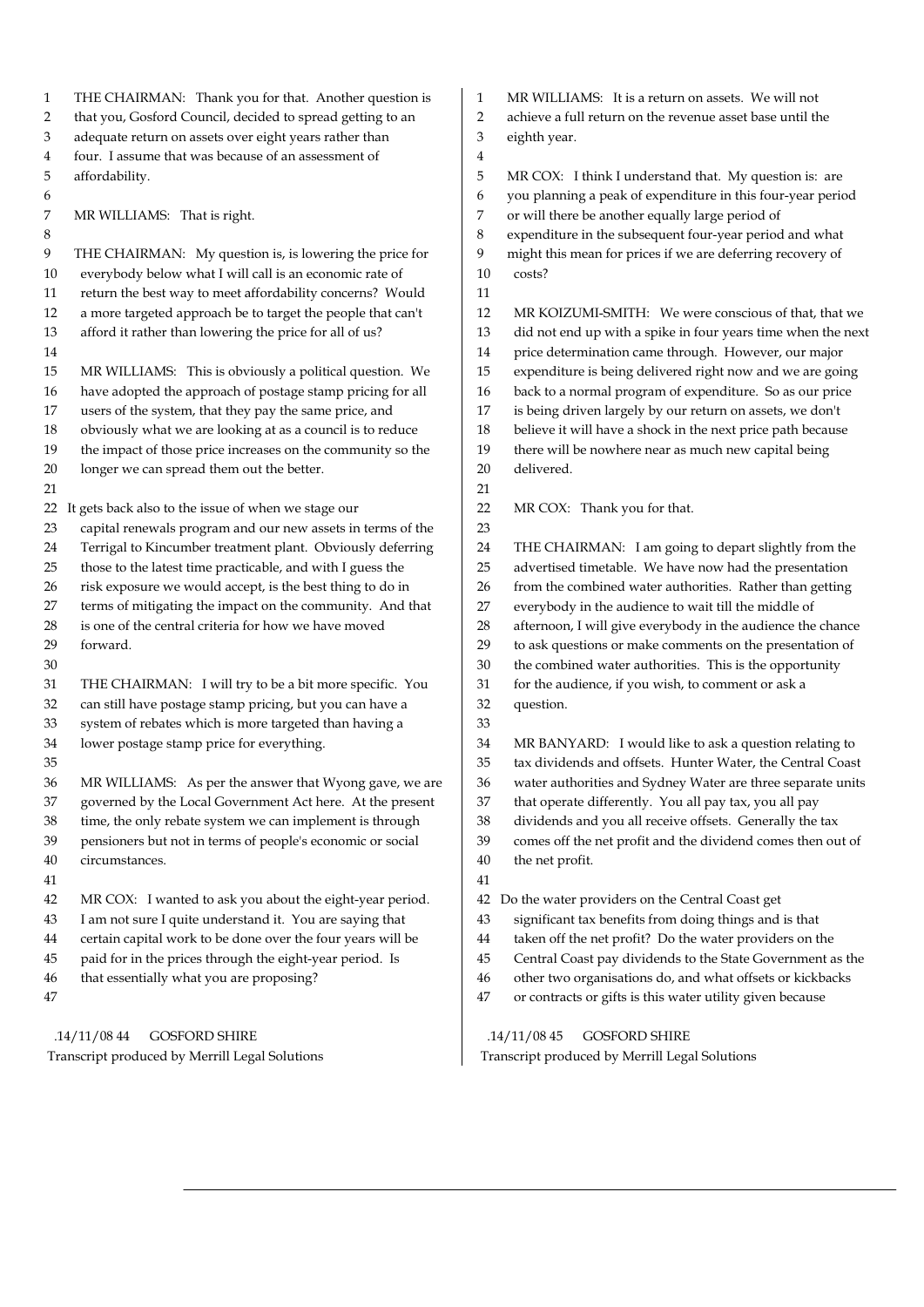1 we as consumers tend to compare the water price per unit 2 price across the three water areas? That is my question. 3 4 MR WILLIAMS: Can I ask Cate Trivers, the manager finance 5 for Wyong, to answer that question because it does relate 6 to how the local governments operate within the state 7 framework. 8 9 MS TRIVERS: In regard to the tax position of both 10 councils and of the Joint Water Supply Authority, in actual 11 fact we are not subject to taxation, so there is actually 12 no taxation as such paid and no deduction. I should say, 13 however, that we are subject to the GST legislation and we 14 are also subject to FBT and pay as you go. They are the 15 taxes that local government bodies currently pay. In 16 regard to any dividends to State Government, we do not pay 17 any, nor do Wyong Shire Council, Gosford City Council or 18 the joint water activities. 19 20 I might ask you to clarify the third part of the 21 question for me, please. 22 23 MR BANYARD: Councils and water authorities can get grants 24 from the government. They can get preferential treatment. 25 For example, you might want to buy some new capital 26 equipment and you may get a 50 per cent subsidy for it, or 27 whatever. There is the other option of contras, kickbacks, 28 whatever you want to call them, where they may do work for 29 you and you may do work for them and basically no money 30 changes hands. Do you get what I mean? 31 32 MS TRIVERS: In regard to works for individuals or works 33 for other government agencies? 34 35 MR BANYARD: Somebody might do some water works for 36 you and in return you might give them some bus stops. 37 38 MS TRIVERS: Both councils are fully audited, so all 39 transactions that we undertake of a financial nature are 40 subject to external audit and, as such, have to pass all of 41 those tests. In regard to that, we have to be able to 42 provide and document the substantiation of any evaluation 43 of works that are conducted by any other entity or by 44 ourselves. So there are proper valuation processes in 45 place which are then subsequently audited. 46 47 There are not any kickbacks or other types of things .14/11/08 46 GOSFORD SHIRE 1 that are in place. If the works are done, they are 2 properly accounted for and at correct value. That is also 3 something that we have to do not just for audit but also 4 from a taxation point of view to ensure that we account for 5 all GST-type entries appropriately. 6 7 With regard to all grants that council receives, 8 basically, if we are receiving grants to undertake works, 9 then we have to, once again, equip those grants with the 10 relevant agency and provide full financial accountability 11 against those. That is the same for both Wyong and Gosford 12 councils. 13 14 THE CHAIRMAN: Are there other questions and comments? 15 In that case, I thank the Gosford City Council representatives 16 for their presentation and I call on the representative of 17 the New South Wales Council of Social Service. 18 19 COUNCIL OF SOCIAL SERVICE OF NEW SOUTH WALES 20 21 MR MUKHERJEE: My name is Dev Mukherjee. I am the 22 senior policy officer of the Council of Social Service of New 23 South Wales, affectionately known as NCOSS. NCOSS is the 24 peak body for the social and community services sector in 25 New South Wales. NCOSS works with its members on behalf 26 of disadvantaged people in communities towards achieving 27 social justice. NCOSS provides an independent voice on 28 welfare and policy issues and social and economic reforms. 29 It is a major coordinator of the non-government social and 30 community services sector in New South Wales. 31 32 Thank you for the opportunity to comment on Gosford 33 and Wyong councils' proposed prices for wastewater and 34 stormwater. NCOSS acknowledges that securing the water 35 supply is of central importance; however, we remain 36 extremely concerned about the impact of past and future 37 price rises on welfare dependent and on other low income 38 households in the Central Coast. 39 40 In our submission to IPART, we highlighted how, by 41 July 2012, single aged pensioners in the Gosford local 42 government area will face a significant increase in their 43 water bills of around 37 per cent, which is actually the 44 same percentage increase as the average bill. However, 45 that represents a greater proportion of a single aged 46 pensioner's income than an average household income. 47

Transcript produced by Merrill Legal Solutions

 .14/11/08 47 NCOSS Transcript produced by Merrill Legal Solutions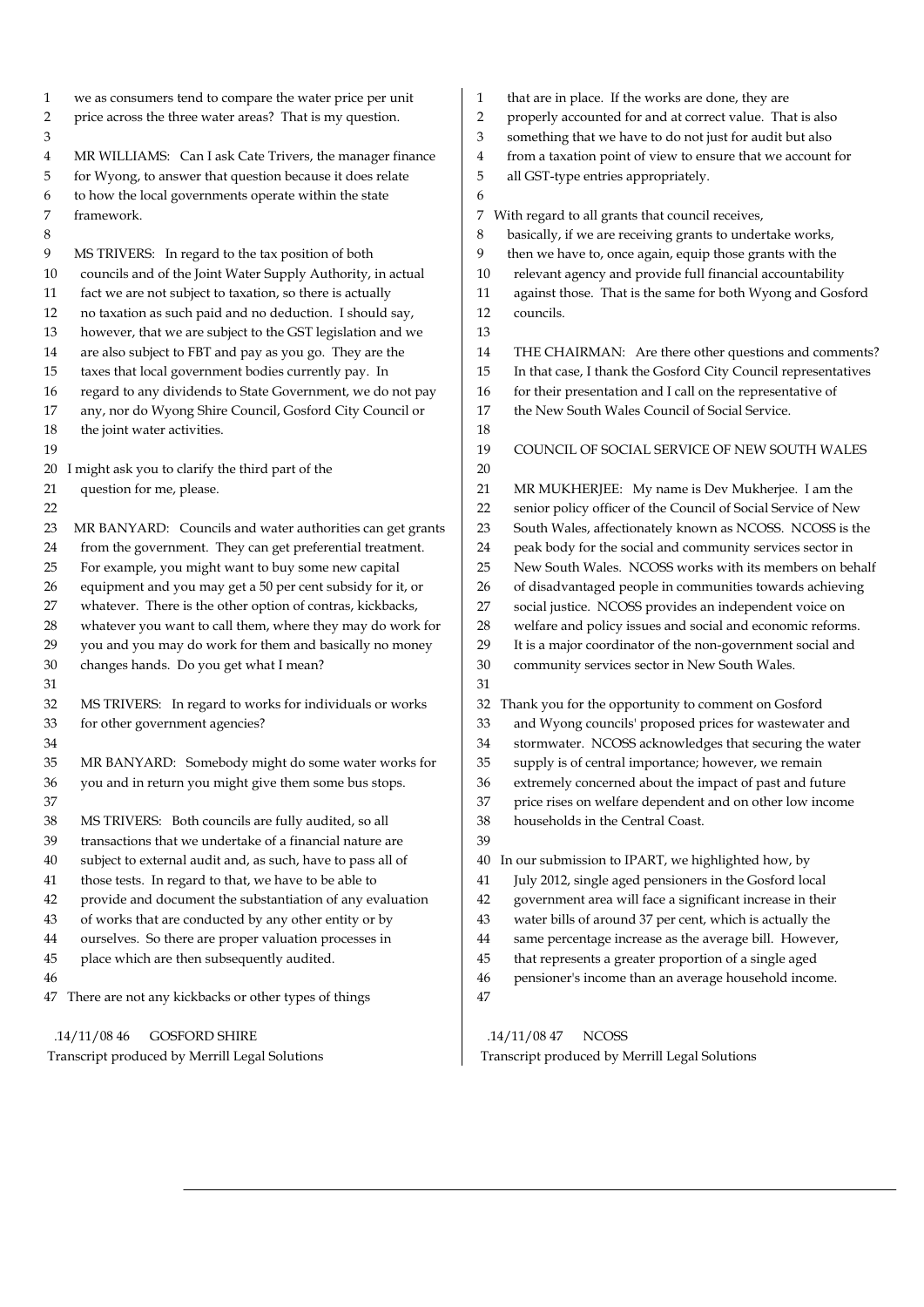| $\mathbf{1}$   | It has been commented today that very few people             |    | 1 One thing tha |
|----------------|--------------------------------------------------------------|----|-----------------|
| 2              | approach councils when they are having difficulty in paying  | 2  | recommen        |
| 3              | their water bills. I think for Gosford it was less than      | 3  | would be t      |
| $\overline{4}$ | 10 for over three years. Anecdotal evidence from the NCOSS   | 4  | Ombudsm         |
| 5              | members who provide things like emergency relief suggests    | 5  | mechanism       |
| 6              | that utility bills are paid first when someone is paying     | 6  | it is part of   |
| 7              | their bills and when people are in financial difficulty,     | 7  | someone w       |
| 8              | and they will approach an emergency relief provider for      | 8  | income hor      |
| 9              | other expenses. People may not approach councils to pay      | 9  |                 |
| 10             | their water bill, but they can still be in financial         | 10 | We are awai     |
| 11             | difficulty.                                                  | 11 | position is     |
| 12             |                                                              | 12 | The ongoi       |
| 13             | For this reason, NCOSS believes that both Gosford and        | 13 | stress, but     |
| 14             | Wyong councils should improve their protection for low       | 14 | householo       |
| 15             | income household, especially welfare dependent households.   | 15 | Central C       |
| 16             | Such measures could include instalment payment plans. In     | 16 | increases       |
| 17             | the Sydney Water and Hunter Water areas, they have payment   | 17 | benefits, i     |
| 18             | assistance schemes. They don't exist, as far as I am         | 18 | income ho       |
| 19             | aware, on the Central Coast. While those sorts of schemes    | 19 | household       |
| 20             | provide a short-term solution to someone in financial        | 20 | incomes c       |
| 21             | difficulty, they have the advantage of linking in a          | 21 | transport,      |
| 22             | household in financial difficulty with the social welfare    | 22 | than the c      |
| 23             | sector, in particular referral to financial counselling      | 23 | welfare de      |
| 24             | which provides, if you like, one element of the safety net.  | 24 | income or       |
| 25             |                                                              | 25 |                 |
| 26             | No interest loans were mentioned earlier. NCOSS has          | 26 | I would like    |
| 27             | been an advocate of no interest loan schemes in New South    | 27 | to comme        |
| 28             | Wales for a number of years. We are pleased that, over the   | 28 |                 |
| 29             | past year, the National Australia Bank has injected some     | 29 | THE CHA         |
| 30             | \$3m into no interest loans in New South Wales and Victoria. | 30 | questions       |
| 31             | However, we do believe there is a role for utilities to      | 31 |                 |
| 32             | provide to low income households no interest loan funding -  | 32 | <b>MR WAR</b>   |
| 33             | some capital funding - for the purchase of water efficient   | 33 | and no in       |
| 34             | appliances.                                                  | 34 | programs        |
| 35             |                                                              | 35 | Coast or s      |
|                | 36 The other issue that has been mentioned today is          | 36 | how are tl      |
| 37             | pensioner rebates. We do recognise that pensioner rebates    | 37 | if it is goin   |
| 38             | on the Central Coast are limited by the Local Government     | 38 | Central C       |
| 39             | Act. We think that needs to be brought to the attention of   | 39 | 37 per cer      |
| 40             | the New South Wales Government. We have, in fact, done       | 40 | how wou         |
| 41             | that; as yet they have not responded. We do believe any      | 41 | namely, tl      |
| 42             | increase in the pensioner rebate should be at least          | 42 | plans and       |
| 43             | partially funded by the New South Wales Government. We       | 43 | also act to     |
| 44             | don't believe it is necessarily the responsibility of        | 44 |                 |
| 45             | Central Coast councils but a contribution from the councils  | 45 | <b>MR MUK</b>   |
| 46             | would be more than welcome.                                  | 46 | we believ       |
| 47             |                                                              | 47 | schemes a       |
|                |                                                              |    |                 |

 .14/11/08 48 NCOSS Transcript produced by Merrill Legal Solutions

- at has not been discussed today that we would
- d, although it is not directly related to hardship,
- that the councils join the Energy & Water
- an NSW. That Ombudsman provides a complaints
- m for utilities in New South Wales, and we believe
- the safety net to ensure that there is
- vho can advocate particularly on behalf of low
- useholds, and in fact any other consumer.

re that the councils are in a difficult

- in terms of supplying water on the Central Coast.
- ing drought obviously has caused a great deal of
- It our major concern is that the low income
- ds across the country, but particularly in the
- Coast, are incurring an unfair burden as price
- are above CPI. Things like pensions and
- if we are lucky, increase at the CPI, but low
- ouseholds, particularly welfare dependent
- ds, tend to spend a greater proportion of their
- on essential items such as electricity, water and
- all of which have been rising at a faster rate
- consumer price index. That means that, over time,
- ependent households will have a lower disposable
	- nce those essential items are paid.

to thank IPART again for the opportunity

- ent. That is all I have to say for now.
- AIRMAN: Thank you. We might have some
- for you from the secretariat.
	- RNER: NCOSS has proposed payment assistance
- acome loans. Do you propose that the cost of these
- be passed on to all water users on the Central
- should there be some sharing with government and
- those to be funded? The implication for that is, ng to be passed onto the customers in the
- Coast, increases will have to be greater than the
- nt that Gosford has already forecast. In addition
- dd you respond to the criticism we sometimes hear,
- hat the cost of administering various payment
- assistance schemes is likely to be high and would
- o increase costs?
- (HERJEE: To answer the first part of your question,
- e that some of the funding for payment assistance
- and no interest loans should come from the State

.14/11/08 49 NCOSS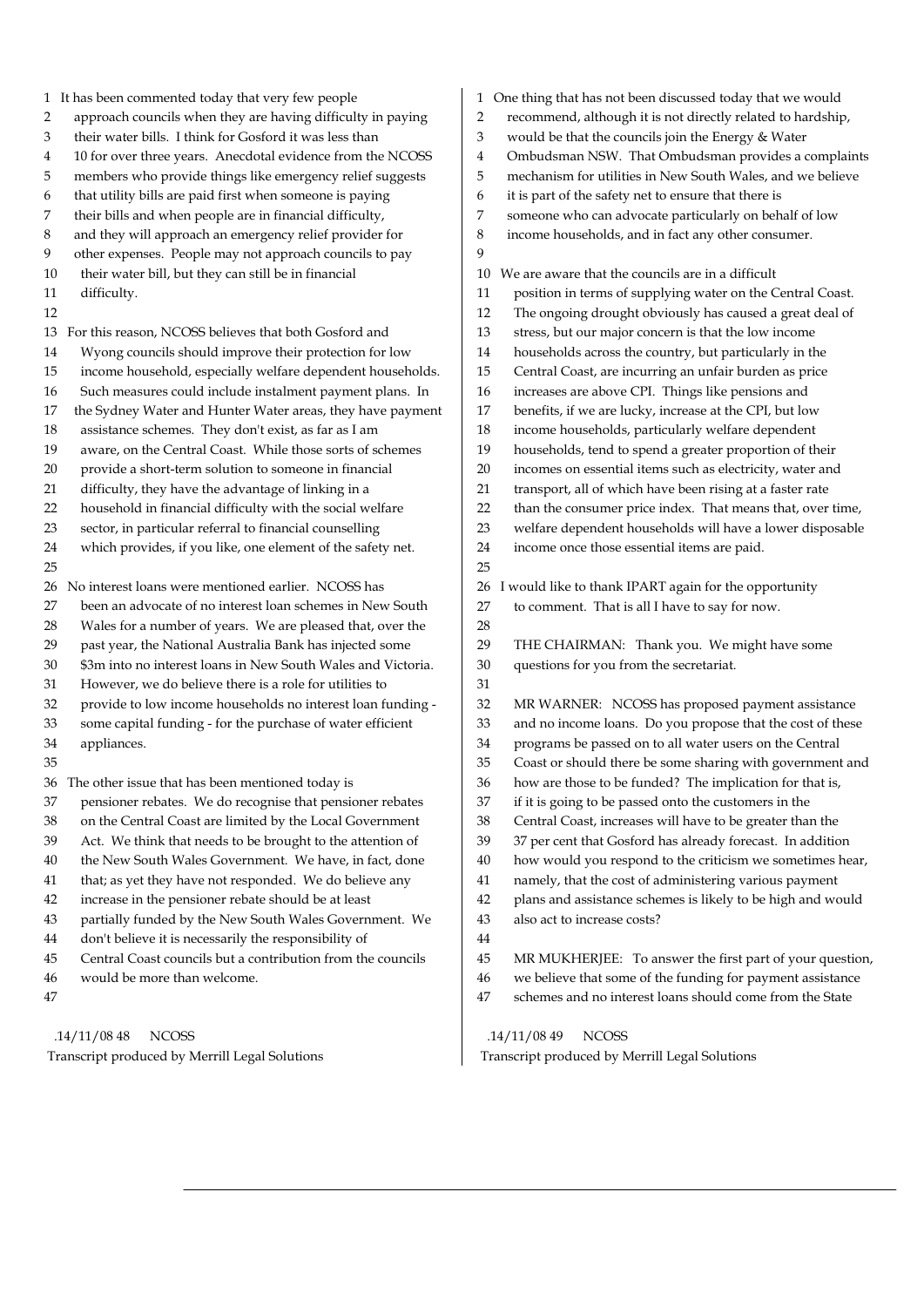1 Government. I forgot to mention that the State Government 2 has actually made a contribution to no interest loans in 3 New South Wales of \$840,000 a year for their operation and 4 there is some capital funding from the National Australia 5 Bank. There is still some room for utilities to 6 contribute. 7 8 MR WARNER: Is that available for all councils? Can all 9 councils benefit? 10 11 MR MUKHERJEE: It does not necessarily go to councils, but 12 it goes to a non-government organisation. There are about 13 45 of them now across the state. There are some on the 14 Central Coast. That has gone a long way to securing no 15 interest loan schemes in New South Wales, but there is 16 still a lot further to go. They are not accessible 17 everywhere. That is part of our issue. 18 19 The beauty about no interest loans is that we are 20 talking about a one-off payment which will last a number of 21 years because it is loan scheme. What we are asking for is 22 a capital contribution, which might be \$1m, which has the 23 potential to last 20 years. We are not really talking 24 about very many people at any one particular time. Over a 25 period of time, obviously the value of that will decline, 26 but the rate of repayments is greater than the banks can 27 achieve - virtually, 100 per cent; so a very small 28 investment can go a very long way. That \$1m might be lent 29 out 20, 30 times in its life. 30 31 With payment assistance schemes, we would prefer to 32 see a system similar to the energy accounts scheme, which 33 is available across the state and funded through the New 34 South Wales Government rather than the water authorities 35 necessarily. We do think that it is unfortunate that 36 payment assistance schemes for water occur only in Sydney 37 and in the Hunter and not elsewhere. 38 39 Having said that, given Tuesday's mini-budget, it is 40 unlikely given the current circumstances, that we will see 41 the State Government introduce a broad-based payments 42 assistance scheme in the future. 43 44 The other part of your question was about spreading 45 the cost of these things to all customers and therefore 46 raising the price. That is true, but there are two parts 47 to that; our major concern is for those low income 8 14 17 23 25 34 44

.14/11/08 50 NCOSS

Transcript produced by Merrill Legal Solutions

- 1 consumers who are having difficulty paying their bills and
- 2 we don't believe the cost is that significant compared with
- 3 things like the rate of return, for example, on capital. I
- 4 am not going to hazard a guess as to how much it would
- 5 actually cost. I am aware, though, that Sydney Water and
- 6 Hunter Water and other utilities do manage to introduce
- 7 payment plans, instalment plans, quite effectively.

9 There have been some suggestions from some of the

- 10 energy companies in particular that there are benefits to
- 11 such schemes because you do not have to spend a lot of
- 12 money chasing unpaid bills so there are savings that
- 13 could be made as well.
- 15 MS GARNIER: Turning now to another part of your
- 16 submission, you stated:
- 18 NCOSS is concerned that the Councils'
- 19 household refit program has been
- 20 discontinued due to the availability of
- 21 free refit services by private sector
- 22 businesses.

24 I believe you referenced Gosford's submission on that.

- 26 You argued that councils may need to pick up the
- 27 program in the future if the private sector fails to
- 28 deliver the program. Our question on this really would be:
- 29 given the adoption of this program by councils would
- 30 involve significant costs, the water savings that are
- 31 achieved by the programs may not outweigh the costs, so do
- 32 you still believe it would be prudent for the councils to
- 33 pursue these programs?
- 35 MR MUKHERJEE: Again it is about targeting them
- 36 appropriately to low income households and those most in
- 37 need so, yes. We believe that is fairly effective as
- 38 part of the social safety net for low income households.
- 39 Don't get us wrong. We are pleased that the private sector
- 40 has taken these things on, but given the uncertainties in
- 41 global economic times, changes, even regulations around
- 42 emission reductions and the like, we are not sure how that
- 43 can be managed.
- 45 The private sector may find these sorts of refit
- 46 programs unprofitable in the future, but we do think that
- 47 they are an effective means for low income earners to

.14/11/08 51 NCOSS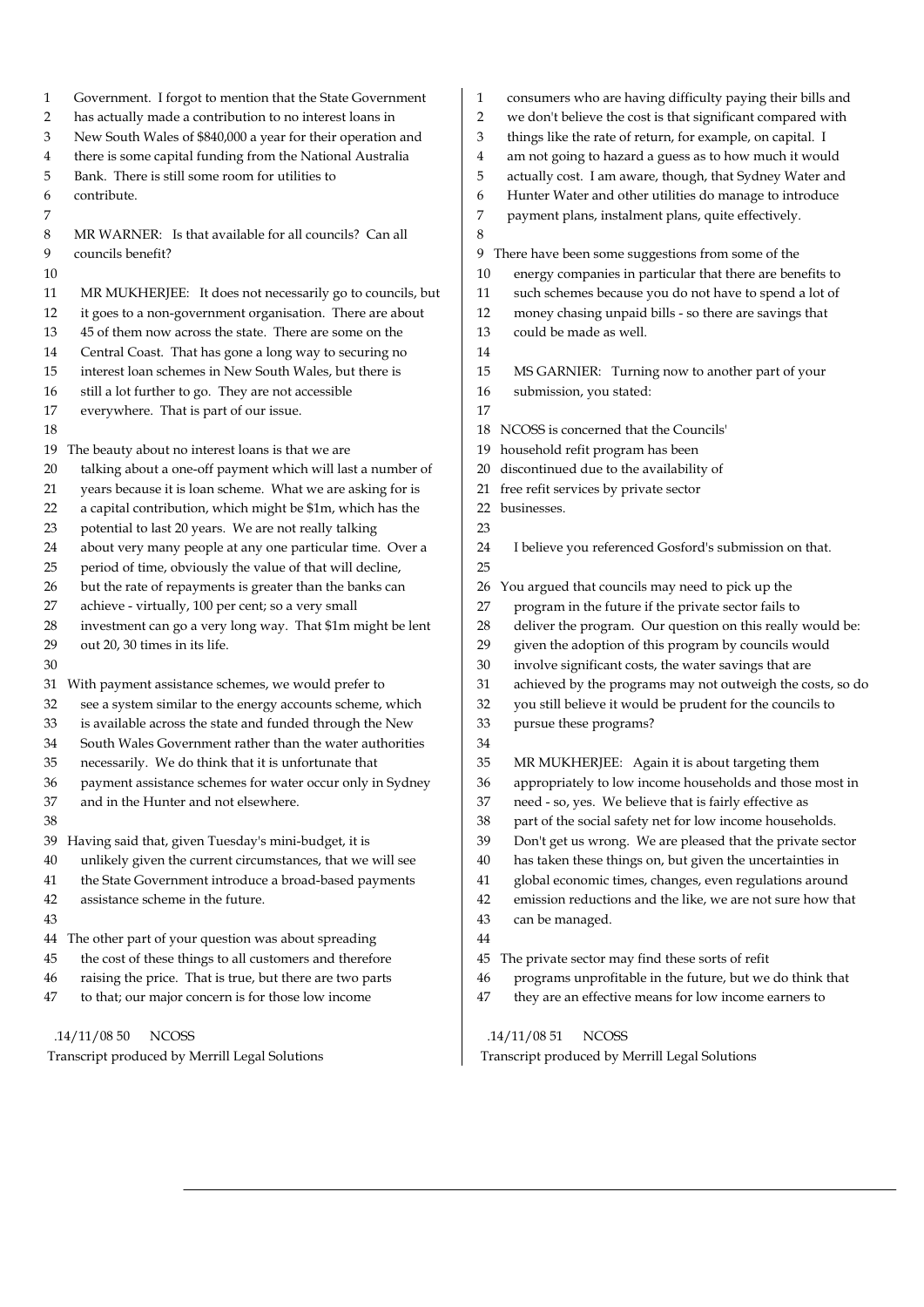| 1        | reduce their consumption of water and therefore their                                                                  | 1        | step on their part or does that require a legislative                                                      |
|----------|------------------------------------------------------------------------------------------------------------------------|----------|------------------------------------------------------------------------------------------------------------|
| 2        | bills. So we would still suggest that they are part of the                                                             | 2        | change and does it do anything other than provide a                                                        |
| 3        | social safety net and, yes, they do incur a cost.                                                                      | 3        | complaints service or a complaints mediation service which                                                 |
| 4        |                                                                                                                        | 4        | the councils may currently be providing just within their                                                  |
| 5        | THE CHAIRMAN: I would like to come back to the question                                                                | 5        | organisations? Does it give access to further welfare                                                      |
| 6        | that was asked about no interest loans and assistance to                                                               | 6        | services through EWON?                                                                                     |
| 7        | allow people to pay over time. If the water customers will                                                             | 7        |                                                                                                            |
| 8        | not finance that, and I can understand the reasoning why                                                               | 8        | MR MUKHERJEE: EWON is essentially a complaints                                                             |
| 9        | they shouldn't, then you would appreciate that what you are                                                            | 9        | mechanism. As to the first part of your question, it would just                                            |
| 10       | asking for is really outside our jurisdiction. I want to                                                               | 10       | take a voluntary decision by Gosford and Wyong councils.                                                   |
| 11       | be clear on that.                                                                                                      | 11       | My advice from EWON itself is that they are eligible to join.                                              |
| 12       |                                                                                                                        | 12       | One of the things that joining an Ombudsman's scheme does                                                  |
| 13       | MR MUKHERJEE: Sure, I understand that, but I will take                                                                 | 13       | do is improve the internal complaints system. We have seen                                                 |
| 14       | every opportunity to talk about these things wherever I                                                                | 14       | this in Sydney Water and Hunter Water, who are members,                                                    |
| 15       | can.                                                                                                                   | 15       | and in all of the energy companies, which are members. It                                                  |
| 16       |                                                                                                                        | 16       | does improve their internal complaints systems.                                                            |
| 17       | THE CHAIRMAN: Good on you; good luck to you.                                                                           | 17       |                                                                                                            |
| 18       |                                                                                                                        | 18       | It actually reduces the number of complaints that                                                          |
| 19       | MR MUKHERJEE: The councils are here; they might be                                                                     | 19       | could potentially be made because it drives a customer                                                     |
| 20       | listening.                                                                                                             | 20       | relations process, if you like. Things get dealt with                                                      |
| 21       |                                                                                                                        | 21       | better in-house if they know some external review is                                                       |
| 22       | THE CHAIRMAN: I suppose where it could relate to our<br>jurisdiction is if such schemes were widely available to       | 22       | possible. This has occurred in both Sydney Water and<br>Hunter Water. Their internal systems have improved |
| 23       |                                                                                                                        | 23       |                                                                                                            |
| 24       | assist people who had base affordability problems to meet<br>their water bills. If such schemes were widely available, | 24<br>25 | significantly to avoid any complaints going to EWON.                                                       |
| 25<br>26 | then it might be argued that it might not be necessary to                                                              | 26       | MS KRIEGER: Thank you.                                                                                     |
| 27       | reduce the price for everybody on behalf of people who                                                                 | 27       |                                                                                                            |
| 28       | cannot afford water.                                                                                                   | 28       | THE CHAIRMAN: Thank you very much for your                                                                 |
| 29       |                                                                                                                        | 29       | presentation. I would now like to ask Mr Barclay from the                                                  |
| 30       | I made a comment earlier, which you no doubt heard,                                                                    | 30       | UDIA to come forward.                                                                                      |
| 31       | that reducing the price for everybody is not a targeted way                                                            | 31       |                                                                                                            |
| 32       | of assisting people. Your scheme would be targeted and                                                                 | 32       | MR KOIZUMI-SMITH: Could I make a comment with                                                              |
| 33       | then it would not be necessary to reduce the price for                                                                 | 33       | regards to that presentation?                                                                              |
| 34       | everybody if your scheme was widely available. Is that a                                                               | 34       |                                                                                                            |
| 35       | fair conclusion?                                                                                                       | 35       | THE CHAIRMAN: We will allow comments at the end of the                                                     |
| 36       |                                                                                                                        | 36       | day.                                                                                                       |
| 37       | MR MUKHERJEE: Well, I don't know that I am in a position                                                               | 37       |                                                                                                            |
| 38       | to comment on that. I am not going to try and attempt to                                                               | 38       | URBAN DEVELOPMENT INSTITUTE OF AUSTRALIA                                                                   |
| 39       | cost the councils' operations, so I cannot really comment.                                                             | 39       |                                                                                                            |
| 40       |                                                                                                                        | 40       | MR BARCLAY: Good morning members of the tribunal and                                                       |
| 41       | MS KRIEGER: I have one quick question. You have                                                                        | 41       | ladies and gentlemen. My name is Peter Barclay and I am                                                    |
| 42       | advocated that you would like to see the Gosford and Wyong                                                             | 42       | here on behalf of the Urban Development Institute of                                                       |
| 43       | water authorities subject to EWON.                                                                                     | 43       | Australia. The UDIA has put together a submission to the                                                   |
| 44       |                                                                                                                        | 44       | tribunal on this issue, but it has generally focused on the                                                |
| 45       | MR MUKHERJEE: Yes, that's right.                                                                                       | 45       | cost-sharing arrangements for the Tillegra Dam connection                                                  |
| 46       |                                                                                                                        | 46       | to the Central Coast. I do not think it is necessarily                                                     |
| 47       | MS KRIEGER: Is that something that requires a voluntary                                                                | 47       | helpful for me to go through the finite detail of each                                                     |
|          | .14/11/0852<br><b>NCOSS</b>                                                                                            |          | .14/11/0853<br><b>UDIA</b>                                                                                 |
|          | Transcript produced by Merrill Legal Solutions                                                                         |          | Transcript produced by Merrill Legal Solutions                                                             |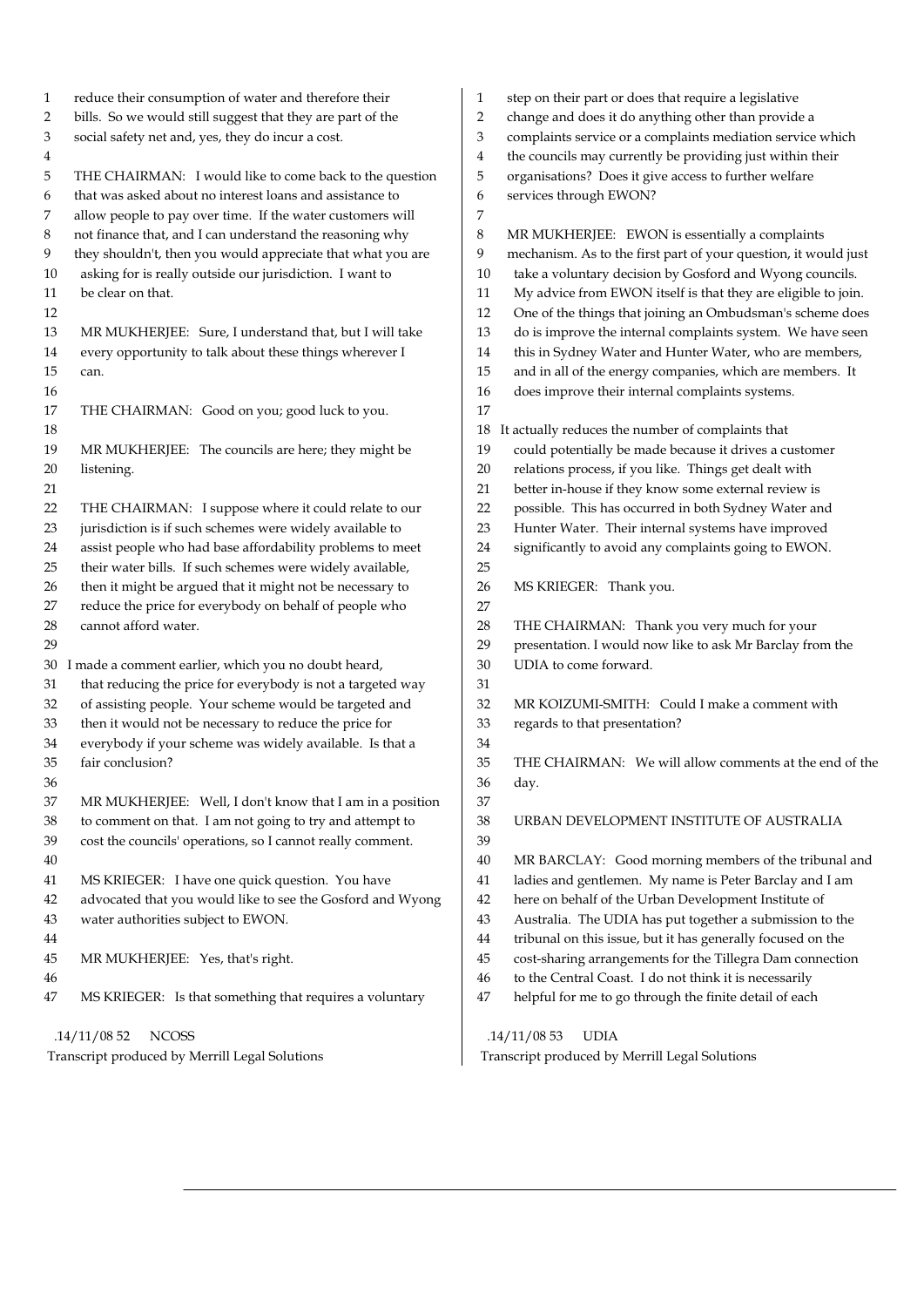| item, but I want to present to everybody that there were<br>1<br>four main recommendations that the UDIA felt would give a<br>2 | beneficiaries remains the most equitable<br>1<br>model to finance major infrastructure such<br>2 |  |  |
|---------------------------------------------------------------------------------------------------------------------------------|--------------------------------------------------------------------------------------------------|--|--|
|                                                                                                                                 |                                                                                                  |  |  |
| more balanced and fair outcome.<br>3                                                                                            | as the Tillegra Dam.<br>3                                                                        |  |  |
| 4                                                                                                                               | 4                                                                                                |  |  |
| The first is:<br>5                                                                                                              | By way of supporting the final recommendation, which<br>5                                        |  |  |
| 6                                                                                                                               | probably encapsulates all the others, the development<br>6                                       |  |  |
| 7 UDIA NSW recommends consideration of                                                                                          | industry currently, certainly on the Central Coast, is<br>7                                      |  |  |
| apportionment of costs for Tillegra Dam<br>8                                                                                    | struggling to survive. The reasons for that are that<br>8                                        |  |  |
| 9 between Hunter Water and the Central Coast                                                                                    | development costs have generally blown out, making any<br>9                                      |  |  |
| 10 Councils be postponed until an agreement on                                                                                  | development of land subdivision infeasible.<br>10                                                |  |  |
| an appropriate cost sharing model is<br>$11 -$                                                                                  | 11                                                                                               |  |  |
| 12 reached. This will improve transparency                                                                                      | In the conclusions of the UDIA submission, we provided<br>12                                     |  |  |
| and a more equitable apportionment of costs<br>13                                                                               | a synopsis of development costs for a typical lot to be<br>13                                    |  |  |
| 14 between beneficiaries.                                                                                                       | developed within the Warnervale town centre. It shows that<br>14                                 |  |  |
| 15                                                                                                                              | 15<br>total government fees at all levels account for 39 per cent                                |  |  |
| I should mention that I do not have a background in<br>16                                                                       | of the total development costs. The result of that is that<br>16                                 |  |  |
| accounting, so I may not be able to answer fully some of<br>17                                                                  | the developed land price is approximately \$29,000 more than<br>17                               |  |  |
| the questions that these things may raise.<br>18                                                                                | the sale price, so under the current system it can't work<br>18                                  |  |  |
| 19                                                                                                                              | 19<br>in our opinion.                                                                            |  |  |
| The second recommendation is:<br>20                                                                                             | 20                                                                                               |  |  |
| 21                                                                                                                              | I think that is really all that I can say at this<br>21                                          |  |  |
| UDIA NSW recommends that Hunter Water<br>22                                                                                     | 22<br>stage.                                                                                     |  |  |
| increase its proportion of funding to take<br>23                                                                                | 23                                                                                               |  |  |
| 24 into account potential future unknown                                                                                        | 24<br>THE CHAIRMAN: Thank you. Questions from the secretariat.                                   |  |  |
| beneficiaries rather than pass this cost<br>25                                                                                  | 25                                                                                               |  |  |
| onto future development.<br>26                                                                                                  | 26<br>MR WARNER: You suggest that there should be a cost                                         |  |  |
| 27                                                                                                                              | sharing arrangement between Hunter Water and the Central<br>27                                   |  |  |
| The third recommendation is:<br>28                                                                                              | Coast and that presumably it does not come out of developer<br>28                                |  |  |
| 29                                                                                                                              | charges. How do you propose that this sharing take place?<br>29                                  |  |  |
| UDIA NSW recommends that costs for the<br>30                                                                                    | How do we strike a balance on the relative share of the<br>30                                    |  |  |
| Tillegra [Dam] be apportioned equally to<br>31                                                                                  | 31<br>Central Coast and Hunter?                                                                  |  |  |
| all existing and future beneficiaries of<br>32                                                                                  | 32                                                                                               |  |  |
| the dam in periodic pricing or an<br>33                                                                                         | 33<br>MR BARCLAY: I have got a strategy report here that was                                     |  |  |
| 34 annualised charge for both the Hunter and                                                                                    | included in the submission which says that there will be<br>34                                   |  |  |
| 35 Central Coast regions. Apportioning                                                                                          | 35<br>sufficient water for the anticipated population growth in                                  |  |  |
| developer charges for the dam on new<br>36                                                                                      | the region until the year 2031. The UDIA has questions<br>36                                     |  |  |
| development is inequitable considering<br>37                                                                                    | about whether the Tillegra Dam even needs to support the<br>37                                   |  |  |
| BASIX compliance defers the need for<br>38                                                                                      | development of future households in the regions. In other<br>38                                  |  |  |
| investment in water infrastructure by<br>39                                                                                     | words, with the impact of BASIX, the new infrastructure<br>39                                    |  |  |
| reducing demand and consumption.<br>40                                                                                          | that Gosford Council spoke of, we believe that there may<br>40                                   |  |  |
| 41                                                                                                                              | well be enough water supply with those features without<br>41                                    |  |  |
| The final recommendation is:<br>42                                                                                              | this dam.<br>42                                                                                  |  |  |
| 43                                                                                                                              | 43                                                                                               |  |  |
| UDIA NSW recommends that no cost be<br>44                                                                                       | MS GARNIER: Just moving on to another part of your<br>44                                         |  |  |
| apportioned to new residential development<br>45                                                                                | submission, you recommended that the consideration of the<br>45                                  |  |  |
| in the form of DSP Charges. An annualised<br>46                                                                                 | apportionment of costs for Tillegra between Hunter Water<br>46                                   |  |  |
| or periodic charge to all customers and<br>47                                                                                   | and Central Coast be postponed until agreement on a cost<br>47                                   |  |  |
|                                                                                                                                 |                                                                                                  |  |  |
| .14/11/0854<br><b>UDIA</b>                                                                                                      | .14/11/0855<br><b>UDIA</b>                                                                       |  |  |
| Transcript produced by Merrill Legal Solutions                                                                                  | Transcript produced by Merrill Legal Solutions                                                   |  |  |
|                                                                                                                                 |                                                                                                  |  |  |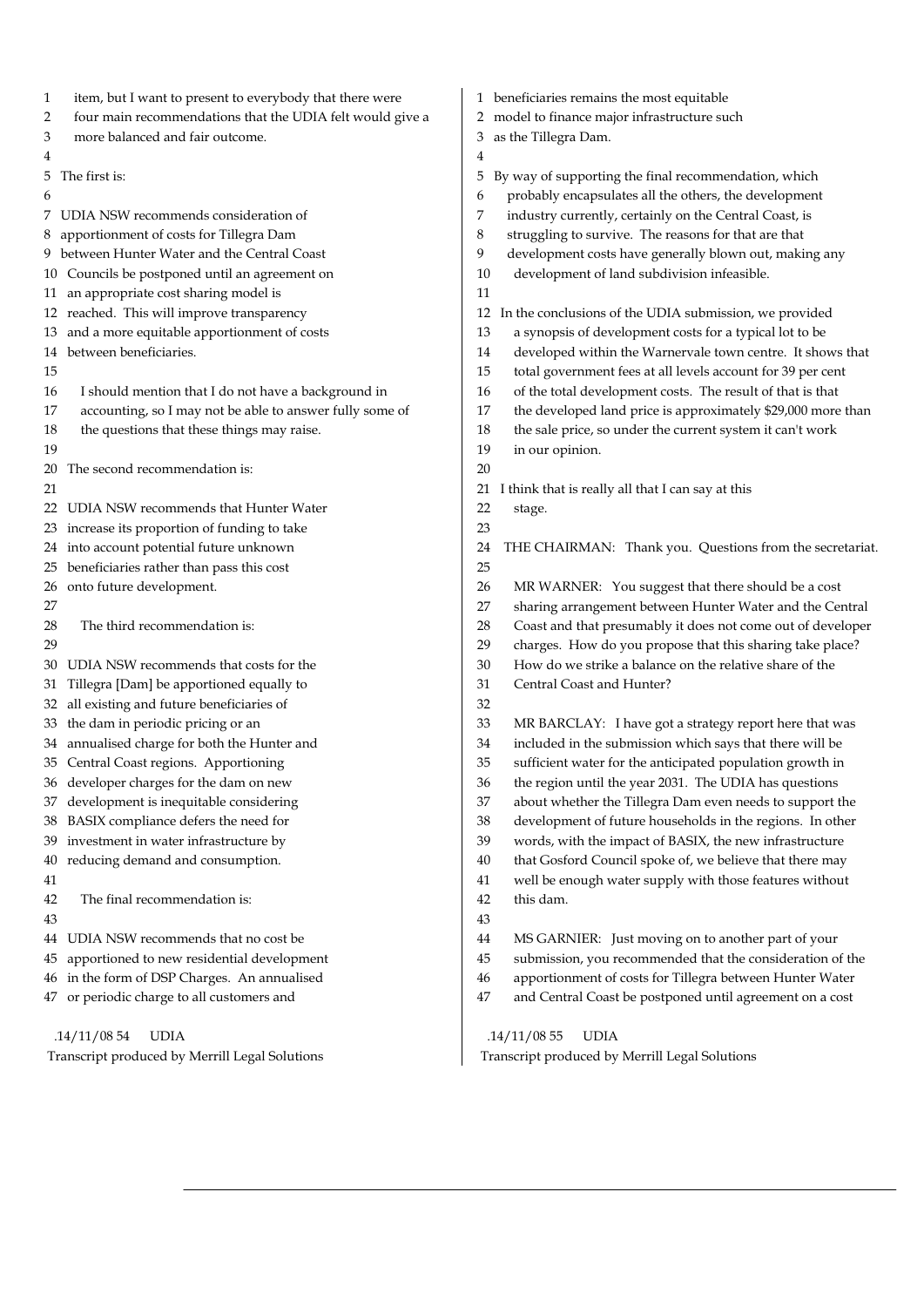| 1  | sharing model is reached. In a practical sense the          | 1              | not just benefit new developments.                              |
|----|-------------------------------------------------------------|----------------|-----------------------------------------------------------------|
| 2  | tribunal needs to set prices in time for 30 July 2009. Do   | $\overline{2}$ |                                                                 |
| 3  | you have any ideas or thoughts on how prices for each of    | 3              | THE CHAIRMAN: Accepting that some of it benefits the            |
| 4  | the utilities could be set in the interim period to         | 4              | whole of the community because of security of water supply,     |
| 5  | accommodate these uncertainties?                            | 5              | nevertheless there are future beneficiaries, and by             |
| 6  |                                                             | 6              | definition that means they are not here now.                    |
| 7  | MR BARCLAY: The short answer is no, I don't, but a fuller   | 7              |                                                                 |
| 8  | response is that we believe that if there are costs to be   | 8              | MR BARCLAY: True.                                               |
| 9  | borne by the wider community that they should be borne      | 9              |                                                                 |
| 10 | across the whole community, not just through increased      | 10             | THE CHAIRMAN: And to the extent that it is the future           |
| 11 | charges on new developments.                                | 11             | beneficiaries who benefit, it is not really fair, is it, to     |
| 12 |                                                             | 12             | ask the current people to pay on behalf of the future           |
| 13 | MR WARNER: If growth is a driver of Tillegra Dam or any     | 13             | beneficiaries?                                                  |
| 14 | other water augmentation, isn't it fair that the people who | 14             |                                                                 |
| 15 | are responsible for that growth pay for that augmentation?  | 15             | MR BARCLAY: I think that is a reasonable statement. I do        |
| 16 |                                                             | 16             | not know who should pay.                                        |
| 17 | MR BARCLAY: Yes, that is fair. Our issue is who are the     | 17             |                                                                 |
| 18 | beneficiaries of the dam and in the submission we point out | 18             | THE CHAIRMAN: The people who currently live there               |
| 19 | that there may well be beneficiaries, industrial and future | 19             | should not pay for people who are going to live there later on. |
| 20 | uses that we are not aware of who may be major              | 20             | In that case, is there anyway other than the developer          |
| 21 | beneficiaries of the Tillegra Dam. Certainly it will        | 21             | charge of getting the people who come later on to pay for       |
| 22 | presumably provide some certainty in drought times but I    | 22             | it?                                                             |
| 23 | must admit I am not enough aware of the circumstances to    | 23             |                                                                 |
| 24 | comment on how much that impact will be.                    | 24             | MR BARCLAY: If there is a shortfall now, it should be           |
| 25 |                                                             | 25             | shared across the whole community, the wider community, in      |
| 26 | MR WARNER: Clearly if there are identified beneficiaries    | 26             | our opinion. The future, without having access to the           |
| 27 | in the form of new development, you would suggest from your | 27             | modelling of the effects of the Mardi, the new connection,      |
| 28 | remarks that somehow they should contribute to the costs?   | 28             | all I can rely on is the submission information, which          |
| 29 |                                                             | 29             | suggests that there may be no need for this extra water.        |
| 30 | MR BARCLAY: I would suggest that the construction of        | 30             |                                                                 |
| 31 | Tillegra Dam will have no direct impact on a new            | 31             | THE CHAIRMAN: That is in respect of the people here.            |
| 32 | subdivision at Warnervale town centre as such. It benefits  | 32             | They have argued exactly that. But, of course, there is         |
| 33 | the whole community, not just the people who will live in   | 33             | another group we will be addressing a few weeks time in the     |
| 34 | that new development, therefore it should be shared by the  | 34             | Hunter and it may be that the question I have just asked        |
| 35 | whole community.                                            | 35             | you will come up then.                                          |
| 36 |                                                             | 36             |                                                                 |
| 37 | MR COX: You seem to think that the residents of the         | 37             | MR BARCLAY: Undoubtedly.                                        |
| 38 | Central Coast area should pay part of the costs of Tillegra | 38             |                                                                 |
| 39 | Dam in periodic charges and I wonder why you think that?    | 39             | THE CHAIRMAN: In that case, thank you for your                  |
| 40 |                                                             | 40             | presentation.                                                   |
| 41 | MR BARCLAY: I must admit I can't answer that very           | 41             |                                                                 |
| 42 | comprehensively because I didn't write this submission. My  | 42             | MR BARCLAY: Thank you.                                          |
| 43 | understanding of the submission is that we are not in a     | 43             |                                                                 |
| 44 | position to say there will be no benefit from the dam, or   | 44             |                                                                 |
| 45 | what the percentage will be, which goes back to the earlier | 45             |                                                                 |
| 46 | question. Given that there will be some benefit, we         | 46             |                                                                 |
| 47 | believe that that benefit will benefit the whole community, | 47             |                                                                 |
|    | <b>UDIA</b><br>.14/11/0856                                  |                | .14/11/0857<br><b>UDIA</b>                                      |
|    | Transcript produced by Merrill Legal Solutions              |                | Transcript produced by Merrill Legal Solutions                  |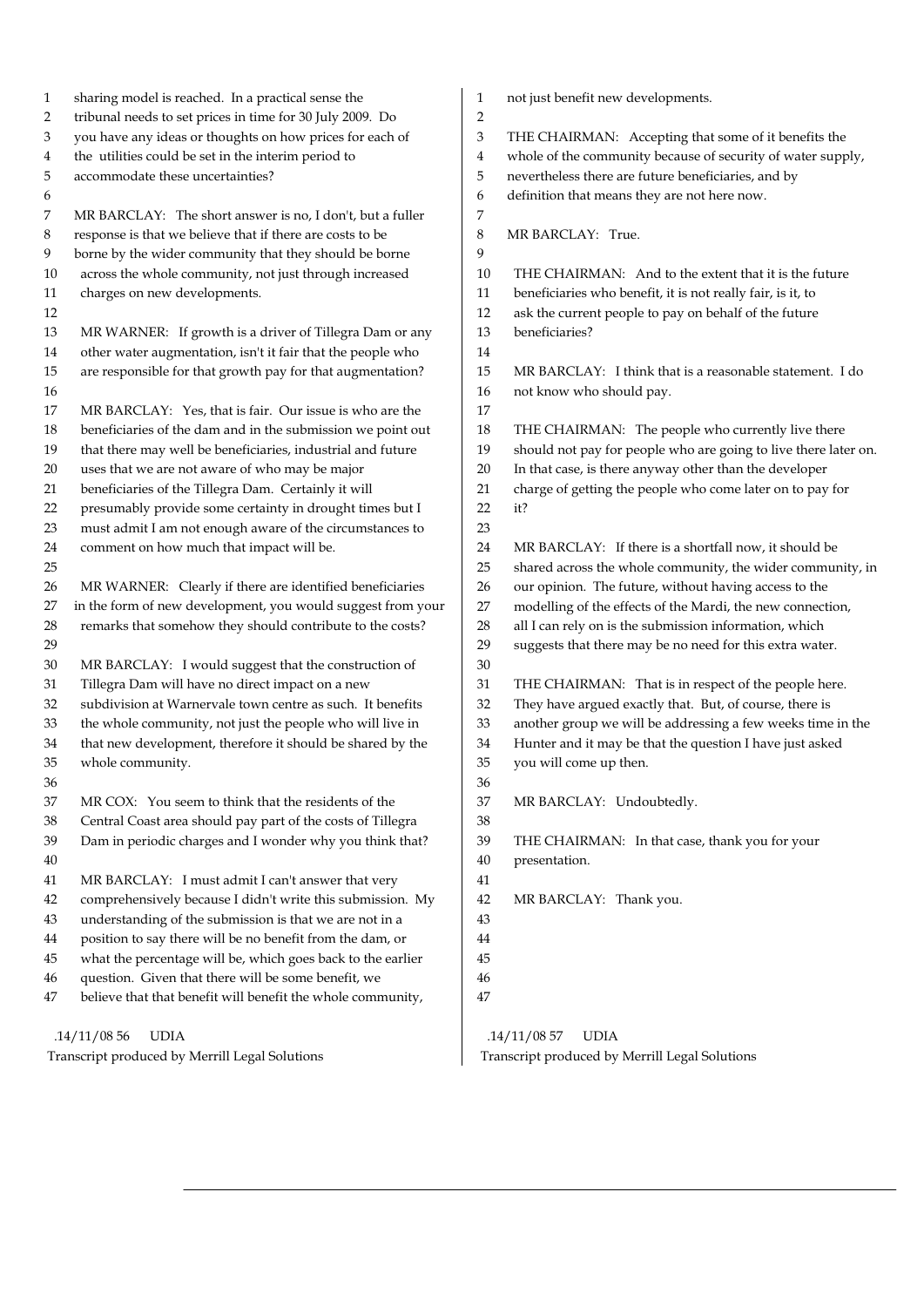| TOTAL ENVIRONMENT CENTRE<br>1<br>2                             | strategy proposed permanent water savings including<br>1<br>measures such as restrictions on hosing of hard surfaces<br>2 |
|----------------------------------------------------------------|---------------------------------------------------------------------------------------------------------------------------|
| THE CHAIRMAN: I ask Mr Lee Martin from the Total               | requirements such as trigger nozzles for washing of mo                                                                    |
| 3                                                              | 3                                                                                                                         |
| Environment Centre to come forward.                            | vehicles and so forth.                                                                                                    |
| 4                                                              | 4                                                                                                                         |
| 5                                                              | 5                                                                                                                         |
| MR MARTIN: Thank you for the opportunity to address the        | We see permanent water savings measures as an essential                                                                   |
| 6                                                              | 6                                                                                                                         |
| tribunal and also for the opportunity to participate in the    | component to overall demand management and we are                                                                         |
| 7                                                              | 7                                                                                                                         |
| 8                                                              | disappointed that the councils did not move towards                                                                       |
| submissions process.                                           | 8                                                                                                                         |
| 9                                                              | adopting those measures in the final WaterPlan 2050. V<br>9                                                               |
| I might start by making a brief comment about the              | believe that there is still some way to go in respect to                                                                  |
| 10                                                             | 10                                                                                                                        |
| issue that seems to be dominating today's proceedings and      | 11                                                                                                                        |
| 11                                                             | demand management.                                                                                                        |
| 12<br>that is Tillegra Dam. One could call it the "white       | 12                                                                                                                        |
| $13\,$                                                         | We also think that investigation of relaxing the                                                                          |
| elephant" in the room. It is fair to say that TEC does not     | 13                                                                                                                        |
| believe that Tillegra Dam is required for the Central          | current security of supply criteria is warranted to                                                                       |
| 14                                                             | 14                                                                                                                        |
| $15\,$                                                         | investigate what is the appropriate frequency and timi                                                                    |
| Coast, nor do we believe that it is required or justified      | 15                                                                                                                        |
| $16\,$                                                         | water restrictions and whether there are additional der                                                                   |
| for the Hunter. I will outline some of the reasons for         | 16                                                                                                                        |
| that argument in relation to the Central Coast today and I     | 17                                                                                                                        |
| 17                                                             | management opportunities that can be presented throu                                                                      |
| 18                                                             | 18                                                                                                                        |
| look forward to the opportunity to outline those arguments     | that.                                                                                                                     |
| 19<br>again in Newcastle in relation to the Hunter, as I know  | 19                                                                                                                        |
| $20\,$                                                         | We note that the tribunal will be engaging consultants                                                                    |
| many others do as well.                                        | 20                                                                                                                        |
| 21                                                             | to review the councils' projected water sales and we wo<br>21                                                             |
| 22                                                             | urge the tribunal to ensure that as part of those                                                                         |
| I will start by addressing the council's capital               | 22                                                                                                                        |
| 23                                                             | investigations the consultants are asked to review the                                                                    |
| expenditure requirements. In general we would support the      | 23                                                                                                                        |
| proposed capital expenditure on the Porters Creek, Gosford     | adequacy of the councils' demand management progra                                                                        |
| 24                                                             | 24                                                                                                                        |
| $25\,$                                                         | in particular the contribution that the use of permanen                                                                   |
| water factory and Woy Woy water recycling projects. We         | 25                                                                                                                        |
| would urge the councils and also IPART to identify             | savings measures and/or change of security of supply                                                                      |
| 26                                                             | 26                                                                                                                        |
| additional opportunities for recycling and in fact a number    | 27                                                                                                                        |
| 27                                                             | criteria could make. We do believe there is some                                                                          |
| of those were identified in Gosford's and Wyong's WaterPlan    | 28                                                                                                                        |
| 28                                                             | additional work that can be done.                                                                                         |
| 29<br>2050 strategy.                                           | 29                                                                                                                        |
| 30                                                             | In relation to security of supply, it is fair to say<br>30                                                                |
| That brings me to the issue of demand management and I         | that we see the Mardi Mangrove pipeline as a reasonal                                                                     |
| 31                                                             | 31                                                                                                                        |
| 32                                                             | option for securing Central Coast's water supply for at                                                                   |
| will talk about recycling as part of that in due course.       | 32                                                                                                                        |
| We would recognise that the councils have invested             | 33                                                                                                                        |
| 33                                                             | least the next 30 years. It was our view that it was not                                                                  |
| 34                                                             | the best option that was available to the councils in the                                                                 |
| significantly in demand management since the last price        | 34                                                                                                                        |
| 35                                                             | 35                                                                                                                        |
| determination and that was obviously as a significant          | WaterPlan 2050 strategy. We in particular noted that t                                                                    |
| 36                                                             | 36                                                                                                                        |
| component of their response to the drought.                    | costs and benefits identified several recycling approacl                                                                  |
| 37                                                             | 37<br>including environmental flow substitution into Wyong                                                                |
| We are not convinced, however, that the councils' approach     | 38                                                                                                                        |
| 38                                                             | and also indirect potable reuse into Mardi and Mangro                                                                     |
| to demand management could in anyway be described              | 39                                                                                                                        |
| 39                                                             | Dams and we believe that the evidence that was preser                                                                     |
| as best practice at this point in time. I say that because     | 40                                                                                                                        |
| 40                                                             | those cost and benefit analysis showed that recycling v                                                                   |
| 41                                                             | 41                                                                                                                        |
| of the failure to adopt permanent water savings measures as    | the superior strategy.                                                                                                    |
| have been adopted by Sydney Water, or will be adopted by<br>42 | 42                                                                                                                        |
| 43                                                             | Nevertheless, with the exception of the recycling                                                                         |
| Sydney Water once the current high level of restrictions       | 43                                                                                                                        |
| 44                                                             | 44                                                                                                                        |
| are relaxed, and also as have been adopted in Melbourne and    | options, the Mardi Mangrove pipeline was clearly supe                                                                     |
| 45                                                             | 45                                                                                                                        |
| in Adelaide and have been well accepted.                       | to the other options presented and vastly superior to                                                                     |
| 46                                                             | 46<br>Tillegra Dam as an option for securing the supply for t                                                             |
| 47                                                             | 47                                                                                                                        |
| We note in particular that the draft WaterPlan 2050            | Central Coast.                                                                                                            |
| .14/11/0858                                                    | .14/11/0859                                                                                                               |
| <b>TEC</b>                                                     | <b>TEC</b>                                                                                                                |

- d permanent water savings including
- s restrictions on hosing of hard surfaces,
- ch as trigger nozzles for washing of motor
- orth.

ï

erall demand management and we are at the councils did not move towards neasures in the final WaterPlan 2050. We re is still some way to go in respect to ement. investigation of relaxing the of supply criteria is warranted to It is the appropriate frequency and timing of ns and whether there are additional demand pportunities that can be presented through ribunal will be engaging consultants <sub>2</sub> buncils' projected water sales and we would al to ensure that as part of those he consultants are asked to review the councils' demand management programs and contribution that the use of permanent water es and/or change of security of supply ake. We do believe there is some that can be done. rity of supply, it is fair to say Mardi Mangrove pipeline as a reasonable ing Central Coast's water supply for at years. It was our view that it was not that was available to the councils in the strategy. We in particular noted that the its identified several recycling approaches, onmental flow substitution into Wyong Creek <sup>2</sup>t potable reuse into Mardi and Mangrove elieve that the evidence that was presented in benefit analysis showed that recycling was ategy. h the exception of the recycling rdi Mangrove pipeline was clearly superior ions presented and vastly superior to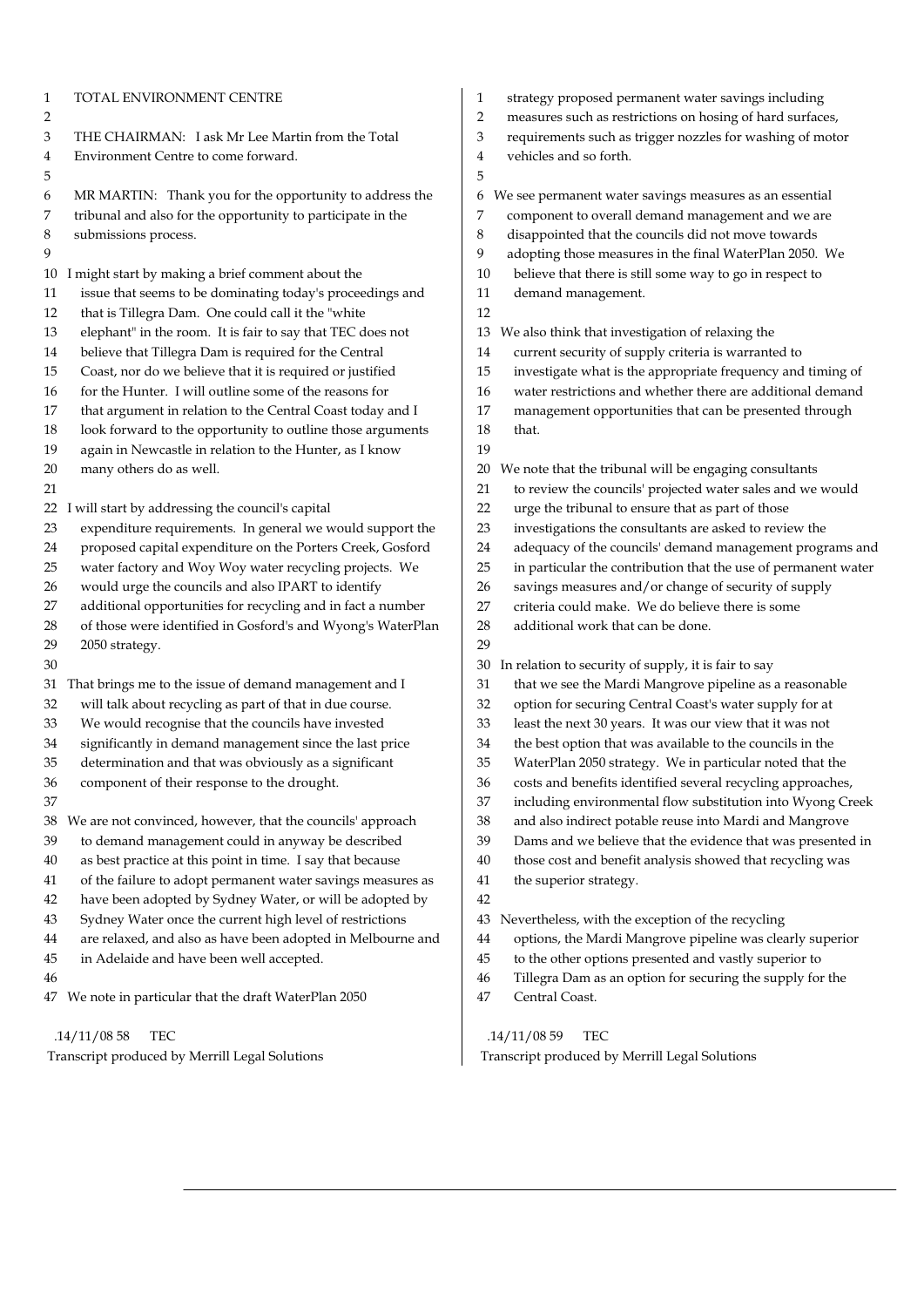| 1                                                                | Tillegra Dam is proceeding, given that it is going ahead<br>1                 |
|------------------------------------------------------------------|-------------------------------------------------------------------------------|
| 2 I might also say that the approach that was followed           | $\overline{c}$<br>and that the Government has made a decision to proceed with |
| in developing the WaterPlan 2050 strategy has much to            | 3                                                                             |
| 3                                                                | it, that there needs to be consideration given to the                         |
| recommend it and that was an analysis of the costs and           | 4                                                                             |
| 4                                                                | apportionment of costs.                                                       |
| benefits, both financial and environmental costs and<br>5        | 5                                                                             |
| benefits of the various competing options, assessing how         | think it is important to make the point that                                  |
| 6                                                                | 6                                                                             |
| long those options would secure the supply until, and            | Tillegra Dam is a proposal. At this point of time we have                     |
| 7                                                                | 7                                                                             |
| providing the opportunity for the public to comment on all       | not as yet seen an environmental impact statement for the                     |
| 8                                                                | 8                                                                             |
| 9                                                                | 9                                                                             |
| of that information and comment on the draft strategy when       | dam. It has not been through the approvals process in New                     |
| it was chosen.                                                   | South Wales. It is currently subject to a referral under                      |
| 10                                                               | 10                                                                            |
| 11                                                               | the Environmental Protection Biodiversity Conservation Act<br>11              |
| 12 That stands in stark contrast to the approach that            | 12<br>and there is a process that needs to be followed there, so              |
| Hunter Water has followed with the H250 strategy, which          | 13                                                                            |
| 13                                                               | we would be concerned by any assumption that Tillegra Dam                     |
| amounts to nothing more than an advocacy document for a          | is going ahead given that there is a detailed approvals                       |
| 14                                                               | 14                                                                            |
| predetermined strategy that Hunter Water has chosen.             | 15                                                                            |
| 15                                                               | process that needs to be satisfied before it can proceed.                     |
| Again, I look forward to an opportunity to elaborate on<br>16    | 16                                                                            |
| that point of view in Newcastle.                                 | I might also place on record our concern that the                             |
| 17                                                               | 17                                                                            |
| 18                                                               | State Government has precluded the tribunal from a full and<br>18             |
| We do believe that it is a reasonable approach that              | rigorous assessment of the need for Tillegra Dam. That is                     |
| 19                                                               | 19                                                                            |
| the councils are following, which brings us to the issue of      | 20                                                                            |
| 20                                                               | a matter that I understand is outside the tribunal's                          |
| Tillegra Dam. It is clear from the information that was          | control but the direction given by the State Government to                    |
| 21                                                               | 21                                                                            |
| presented in the WaterPlan 2050 strategy that the Mardi          | the tribunal is essentially precluding the tribunal from                      |
| 22                                                               | 22                                                                            |
| 23                                                               | 23                                                                            |
| Mangrove pipeline secures supply for the Central Coast for       | carrying out its role in determining whether Tillegra Dam                     |
| a considerable period of time at a lesser cost and at            | 24                                                                            |
| 24                                                               | is a justified form of capital expenditure.                                   |
| lesser environmental cost than Tillegra Dam. We can see no<br>25 | 25                                                                            |
| reason why Tillegra Dam is required for the Central Coast,       | We think that is a disturbing interference in the                             |
| 26                                                               | 26                                                                            |
| notwithstanding the fact that supply for the Central Coast       | tribunal's operations and undermines the independence of                      |
| 27                                                               | 27                                                                            |
| was the original justification presented for the dam when        | 28                                                                            |
| 28                                                               | the tribunal and it also undermines the capacity for the                      |
| it was announced by then Premier Morris Iemma in                 | community to have a rigorous and thorough assessment of                       |
| 29                                                               | 29                                                                            |
| November 2006.                                                   | 30                                                                            |
| 30                                                               | Tillegra Dam and we are confident that any such rigorous                      |
| 31                                                               | and thorough assessment of Tillegra Dam would reach the<br>31                 |
| 32 We note that the justification for the dam has since          | conclusion that it is not required. As I said, I wish to<br>32                |
| shifted to drought security for the Hunter Water's area of       | 33                                                                            |
| 33                                                               | place that on record. We are deeply concerned at that                         |
| operations. Again, we believe that that is a flawed              | degree of interference by the New South Wales State                           |
| 34                                                               | 34                                                                            |
| 35                                                               | 35                                                                            |
| argument.                                                        | Government and we think it compromises the process that                       |
| 36                                                               | has been followed in this review.<br>36                                       |
| 37 Given that the Central Coast has adopted its own              | 37                                                                            |
| strategy, given that it has been successful in securing          | Having addressed Tillegra Dam, I want to now turn to                          |
| 38                                                               | 38                                                                            |
| federal funding to support the implementation of that            | some of the other issues that the tribunal will be                            |
| 39                                                               | 39                                                                            |
| strategy and given that it is superior on a cost and             | 40                                                                            |
| 40                                                               | considering in this review.                                                   |
| benefit basis to Tillegra Dam, we see no justification for<br>41 | 41                                                                            |
| including a provision for recovering the costs of Tillegra       | The tribunal in its issues paper raised the issue of                          |
| 42                                                               | 42                                                                            |
| 43                                                               | pricing principles for recycled water schemes. I would say                    |
| Dam in the prices for Gosford and Wyong water.                   | 43                                                                            |
| 44                                                               | that in general we support the approach that the tribunal<br>44               |
| I might make a response to an issue that was raised in           | is proposing for recycled water prices, in particular the                     |
| 45                                                               | 45                                                                            |
| the discussion paper and was also raised in questions            | principle that the costs of recycled water schemes should                     |
| 46                                                               | 46                                                                            |
| earlier today, and that is the statement that, given that        | be attributed across the customer base, not merely to those                   |
| 47                                                               | 47                                                                            |
|                                                                  |                                                                               |

.14/11/08 60 TEC

Transcript produced by Merrill Legal Solutions

.14/11/08 61 TEC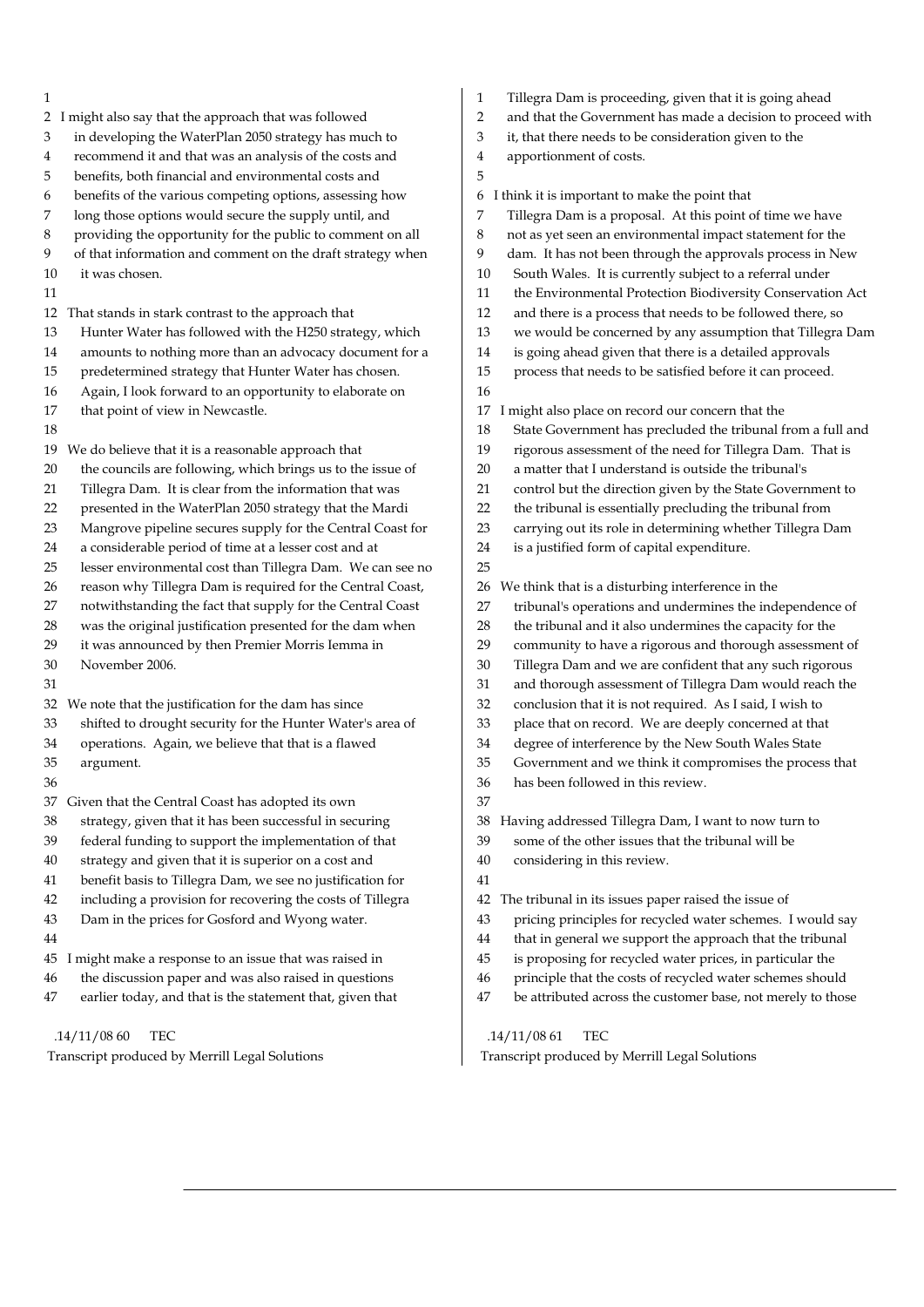1 people who are the direct users of recycled water. And 2 that recognises the fact that whilst not all of Gosford's 3 and Wyong's customers will be directly consuming recycled 4 water themselves, they all benefit in terms of costs 5 foregone from other infrastructure and, also I might add, 6 the environmental benefits of reducing the amount of 7 effluent that is discharged into receiving waters, so we 8 strongly support that principle.  $\overline{Q}$ 10 In relation to the output measures that the tribunal 11 is using for Gosford and Wyong councils, we believe those 12 are appropriate. However, as noted in our submission, we 13 would like to see some output measures adopted in terms of 14 demand management initiatives and recycled and recycling 15 activities, so whilst we think that the output measures are 16 generally a good approach we think they could be broadened 17 to provide a better perspective on the councils' 18 operations. 19 20 That brings us to the issue of the actual prices 21 themselves and the structure of pricing. I have discussed 22 our concerns about councils' demand management strategies 23 and that we would urge the tribunal to ensure that its 24 consultants, in assessing an appropriate level of water 25 sales, consider what additional demand management 26 opportunities may be available. 27 28 As regards to the volatility that may be present in 29 the councils' revenues, we accept that to a large extent 30 the nature and timing of restrictions, as in when they are 31 relaxed, what levels of restriction are in place at any 32 particular time, will have a considerable bearing on the 33 amount of revenue which the councils receive over the 34 current price determination. 35 36 In view of that, we would support the tribunal 37 adopting a mechanism for adjusting prices in the next 38 review, adjusting the revenue requirement in the next 39 review, if it turns out that there is a significant 40 difference between the projected revenue and the water 41 sales in the current price period. 42 43 As floated in the discussion paper, and as floated by 44 the councils, we think there is merit that if those 45 forecast water sales differ by more than 10 per cent as a 46 result of the timing of water restrictions, we think it 47 would be appropriate to make an adjustment in the next

#### .14/11/08 62 TEC

Transcript produced by Merrill Legal Solutions

- 1 determination.
- 2

3 I am not particularly excited one way or another about

- 4 the length of the next determination period. We note that
- 5 the tribunal is proposing a four-year determination and
- 6 that that is supported by the two councils. Providing that
- 7 the tribunal can be satisfied that the forecast water sales
- 8 by the councils are accurate, we think the four-year period
- 9 would be fine and we would have no objection to that. 10
- 11 As regards the price structures themselves, we believe
- 12 that the councils should be moving towards an inclining
- 13 block tariff approach for pricing. It was something that
- 14 the councils floated in their submissions to the previous
- 15 determination. We note that there does not appear to have
- 16 been a great deal of work presented in the current
- 17 submissions on developing such an approach. We think
- 18 inclining block tariff pricing has a role to play in
- 19 targetting discretionary water use and we would urge the
- 20 tribunal and the councils to investigate the suitability of
- 21 an inclining block tariff approach to the councils more 22 fully.
- 23
- 24 We certainly support the approach of reducing the
- 25 current level of fixed charges in favour of an increase in
- 26 usage charges to provide a stronger resource conservation
- 27 signal but also to give customers more control over the
- 28 size of their bills. It is a recurring problem with water
- 29 utilities that the size of fixed charges provides a major
- 30 disincentive for people to invest in water efficiency
- 31 because the return that they will get in terms of their
- 32 bill is relatively minor when compared with the part of
- 33 their bill, the fixed charges, that they have no control
- 34 over, so we urge the tribunal to continue the process of
- 35 price reform to reduce fixed charges.
- 36
- 37 I might say in relation to scarcity pricing, which is
- 38 an issue the tribunal is considering, we do not see any
- 39 particular merit in applying scarcity price to Gosford and
- 40 Wyong councils. It is an approach which probably has more
- 41 validity to systems that have little or no storage and
- 42 essentially operate as run of river systems.
- 43
- 44 In the context of a supply system which has a
- 45 considerable degree of storage, we think that there is
- 46 little justification in not saving water even in times of
- 47 plenty to store water for the times of lower rainfall. So

.14/11/08 63 TEC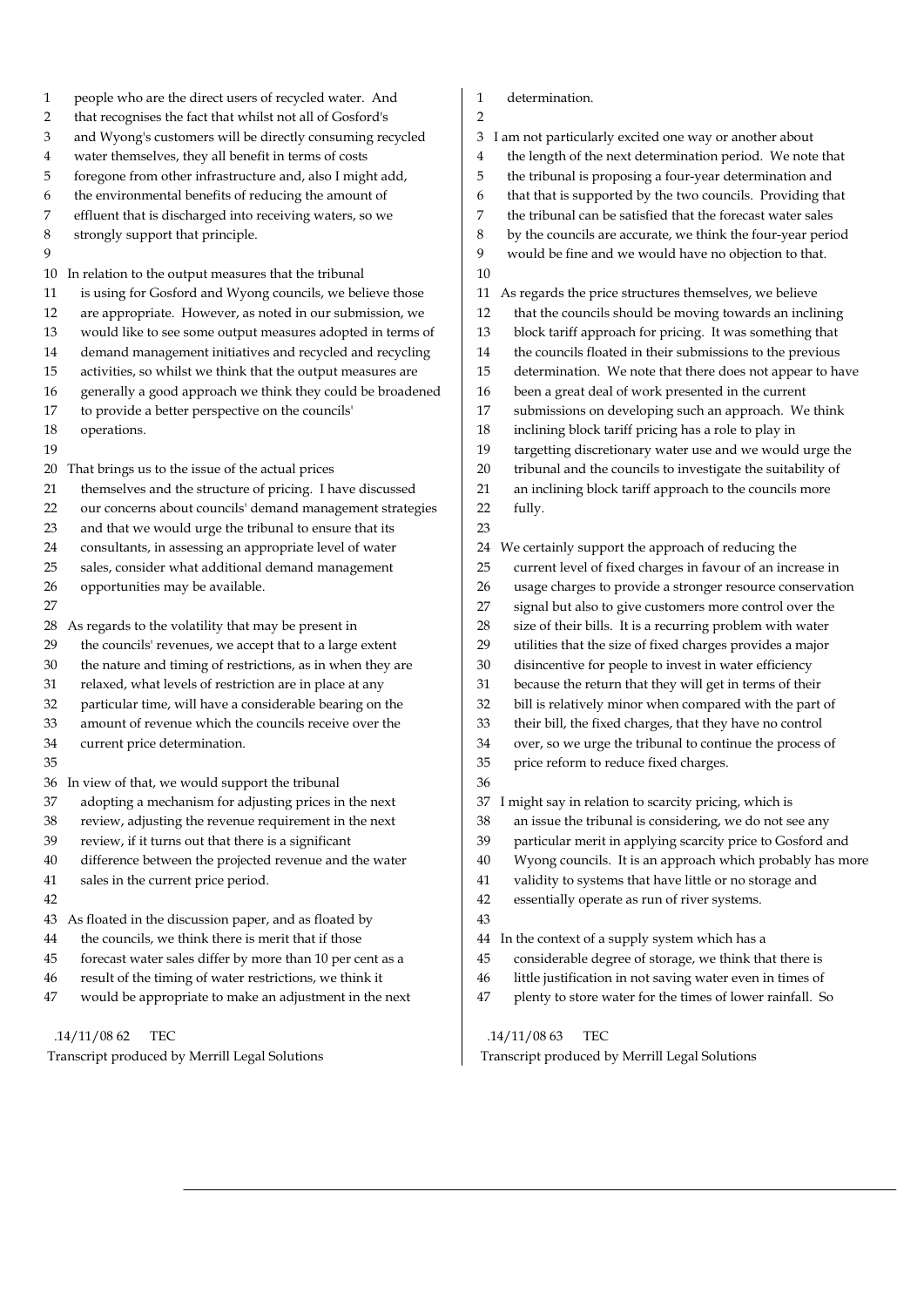| we do not see the merit in adopting scarcity pricing from       | charge for wastewater services and a more appropriate            |
|-----------------------------------------------------------------|------------------------------------------------------------------|
| 1                                                               | 1                                                                |
| $\overline{\mathbf{c}}$                                         | reflection of the environmental costs of discharging             |
| that point of view.                                             | 2                                                                |
| 3                                                               | effluent into the environment.<br>3                              |
| 4 It also needs to be pointed out that scarcity pricing         | 4                                                                |
| essentially enables some customers, more affluent               | 5                                                                |
| 5                                                               | I would make that point in relation to stormwater as             |
| customers, to buy their way out of the obligation of saving     | well. We would like to see a principle adopted with              |
| 6                                                               | 6                                                                |
| 7                                                               | 7                                                                |
| water in a way that other customers would not be able to        | stormwater charges of using a two-part tariff whereby there      |
| do. And we see the use of water restrictions in times of        | is an assessment made of the contribution, I guess from          |
| 8                                                               | 8                                                                |
| 9                                                               | land area as much as anything, that properties provide to        |
| scarcity as a more equitable approach for distributing the      | 9                                                                |
| burden of water conservation but also, as noted by the          | 10                                                               |
| 10                                                              | the stormwater system.                                           |
| tribunal in its discussion paper, there has been a<br>11        | 11                                                               |
| 12                                                              | One of the benefits of adopting such an approach would           |
| generally high level of acceptance by the community of the      | 12                                                               |
| need for and the logic of water restrictions.                   | be that you could factor in discounts for anything that          |
| 13                                                              | 13                                                               |
| 14                                                              | reduces the contribution of a property to the stormwater<br>14   |
| 15 I would also make the point that history has shown           | system such as water sensitive urban design. That would<br>15    |
| 16                                                              | provide a strong incentive for developers to embrace water       |
| that when water restrictions are put in place, that             | 16                                                               |
| 17                                                              | 17                                                               |
| customers respond well in terms of their water use              | sensitive urban design if it was reflected in developer          |
| 18                                                              | contributions, but it would also provide an incentive for        |
| behaviours, and that that response tends to be enduring, so     | 18                                                               |
| 19                                                              | customers to embrace such options as rainwater tanks, which      |
| even after restrictions are lifted customers' behaviour         | 19                                                               |
| tends to be at a more responsible level and a lower level       | 20                                                               |
| 20                                                              | reduce their discharge to the stormwater system.                 |
| of water use than prior to restrictions being imposed.<br>21    | 21                                                               |
| 22                                                              | So we think that there has been considerable progress<br>22      |
| That brings me to the issue of wastewater charges. We           | on price reform for Gosford and Wyong councils in recent         |
| 23                                                              | 23                                                               |
| think that there should be a two-part component to              | years. We think there is a long way to go and we urge the        |
| 24                                                              | 24                                                               |
| wastewater charges for both residential and non-residential     | tribunal to continue that approach. And we certainly urge        |
| 25                                                              | 25                                                               |
| customers. I have read enough IPART discussion papers and       | the tribunal to reject Tillegra Dam as an option for the         |
| 26                                                              | 26                                                               |
| price determinations to know the tribunal is not well           | 27                                                               |
| 27                                                              | Central Coast.                                                   |
| disposed to that approach. Nevertheless, part of my job<br>28   | 28                                                               |
| description is tilting at windmills, so I will make the         | 29                                                               |
| 29                                                              | THE CHAIRMAN: Thank you very much for the very                   |
| 30                                                              | comprehensive presentation. I suspect it has anticipated a       |
| argument again.                                                 | 30                                                               |
| 31                                                              | number of our questions, but we will probably ask some of<br>31  |
| 32 Firstly, we think that it does provide a stronger            | 32<br>them anyway.                                               |
| resource conservation signal. I understand the tribunal's<br>33 | 33                                                               |
| view that that was more appropriately done via water prices     | 34                                                               |
| 34                                                              | MR MARTIN: I am sure you will not let me off the hook.           |
| 35<br>but I think that is a somewhat narrow view. The costs of  | 35                                                               |
| 36                                                              | $36\,$                                                           |
| wastewater charges and the impacts of sewerage disposal are     | THE CHAIRMAN: Over to the secretariat.                           |
| volume related and certainly there is a benefit in<br>37        | 37                                                               |
| providing people with an incentive to use less water, not       | 38                                                               |
| 38                                                              | MR WARNER: Leigh, your submission notes that TEC                 |
| just from a water conservation point of view but from the<br>39 | believes                                                         |
| point of view of reducing the impact on receiving waters        | 39                                                               |
| 40                                                              | that the Mardi to Mangrove link is not necessary if more         |
| that receive effluent discharge.                                | 40                                                               |
| 41                                                              | effort is put into recycling, stormwater harvesting, demand      |
| 42                                                              | management, et cetera. Do you have any evidence to suggest<br>41 |
| We acknowledge that it is not a perfect system when             | that recycling and stormwater harvesting are more cost           |
| 43                                                              | 42                                                               |
| you are unable to meter contributions to the sewerage           | effective than the Mardi to Mangrove link?                       |
| 44                                                              | 43                                                               |
| system and that using of discharge factors such as is<br>45     | 44                                                               |
| currently done for Hunter Water is not perfect, but we do       | 45                                                               |
| 46                                                              | MR MARTIN: I might say that that statement refers to a           |
| believe it is superior to simply relying on a single fixed      | comparison of the Mardi-Mangrove pipeline with the major         |
| 47                                                              | 46                                                               |
|                                                                 | recycling options that were provided in the WaterPlan 2050<br>47 |

.14/11/08 65 TEC

.14/11/08 64 TEC

Transcript produced by Merrill Legal Solutions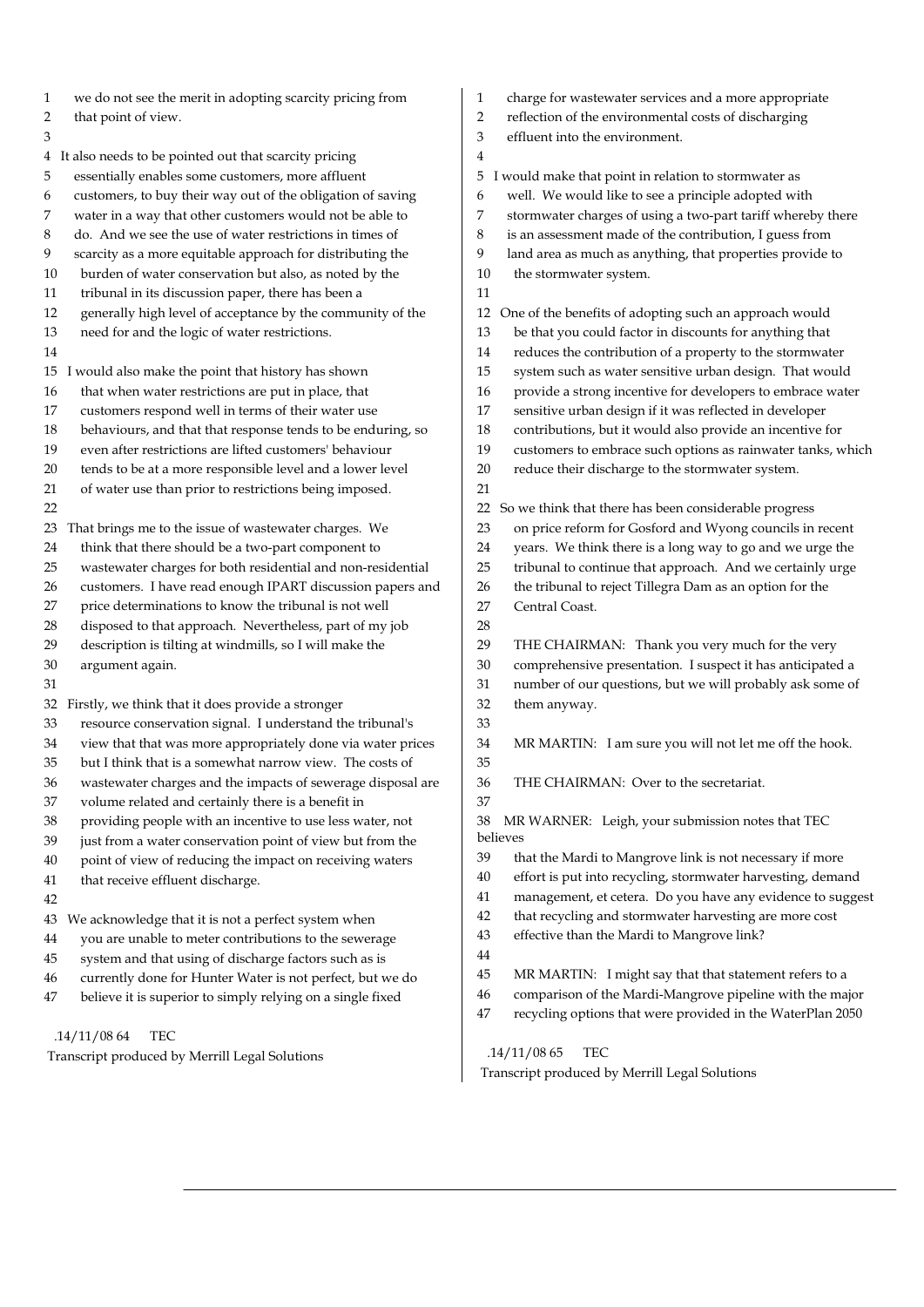| strategy. My evidence is the information that was<br>1         | 1                                                                 |
|----------------------------------------------------------------|-------------------------------------------------------------------|
| presented in WaterPlan 2050, which clearly indicated that      | $\overline{2}$                                                    |
| 2                                                              | MR MARTIN: I am not sure what you mean by how would it            |
| on the basis of capital cost, on the basis of cost per         | 3                                                                 |
| 3                                                              | be calculated. Do you mean at what point would the step           |
| kilolitre and on the basis of securing supply, the period      | point apply?                                                      |
| 4                                                              | 4                                                                 |
| for which supply is secured, the recycling option, was a<br>5  | 5                                                                 |
| superior option to the Mardi-Mangrove pipeline.                | MS GARNIER: What would you base the kilolitre rate on?            |
| 6                                                              | 6                                                                 |
| 7                                                              | 7                                                                 |
| 8 One of the beauties of the recycling option and one of       | 8<br>MR MARTIN: I couldn't give you a particular figure. I do     |
| the reasons I found it hard to understand why the councils     | not have the Tribunal's resources to do that. I think the         |
| 9                                                              | 9                                                                 |
| would not have pursued it was that I expect that there is a    | general principle that would be applied is that a second          |
| 10                                                             | 10                                                                |
| current political barrier. I think it is more of a             | tier price should attempt to target discretionary water           |
| 11                                                             | 11                                                                |
| 12                                                             | 12                                                                |
| political barrier in the minds of politicians than in the      | use.                                                              |
| minds of voters towards indirect potable reuse. Given it<br>13 | 13                                                                |
| already happens in Richmond and Windsor, I think it is an      | I recognise that, in the current environment with the             |
| 14                                                             | 14                                                                |
| 15                                                             | 15                                                                |
| imagined barrier rather than a real one.                       | high level of water restrictions, there is not a high level       |
| 16                                                             | of discretionary water use. However, I think it is pointed<br>16  |
| The options that were available to the council were            | out in the council's submissions that as a result of the          |
| 17                                                             | 17                                                                |
| 18                                                             | 18                                                                |
| initially an environmental flow substitution into Wyong        | Mardi-Mangrove pipeline, they consider that there is a            |
| River, which could easily have been, at some point in time,    | 19                                                                |
| 19                                                             | fairly high probability of relaxing the current level of          |
| enhanced into an indirect potable reuse option by Mardi and    | restrictions by 2011. I think the actual figure was a             |
| 20                                                             | 20                                                                |
| Mangrove dams. That is my evidence; it is the evidence         | 50 per cent probability of the system recovering to 47 per        |
| 21                                                             | 21                                                                |
| that the councils provided in their WaterPlan 2050             | cent by 2011. Based on this, they estimated the                   |
| 22                                                             | 22                                                                |
| 23                                                             | restrictions will be progressively eased until 2011, 2012         |
| strategy.                                                      | 23                                                                |
| 24                                                             | when they will be removed.<br>24                                  |
| 25 I<br>might also point out that, in determining future       | 25                                                                |
| options for securing supply for the Central Coast beyond       | There is a reasonable chance that within the next four            |
| 26                                                             | 26                                                                |
| 2050, those recycling options remain available and in 30,      | years we could see an easing or a complete relaxation of          |
| 27                                                             | 27                                                                |
| 40 or 50 years time, they will be a superior approach to       | 28                                                                |
| 28                                                             | water restrictions for the Central Coast. In that                 |
| Tillegra Dam.                                                  | 29                                                                |
| 29                                                             | environment, we think that the inclining block tariff is an       |
| 30                                                             | 30<br>appropriate mechanism for targeting discretionary water     |
| 31                                                             | 31                                                                |
| MS GARNIER: In your submission, in addition to your            | use.                                                              |
| presentation, you discussed the merits of introducing an<br>32 | 32                                                                |
| inclining block tariff. To quote your submission:              | 33                                                                |
| 33                                                             | MS GARNIER: How would that differ from the scarcity               |
| 34                                                             | 34<br>water pricing scheme?                                       |
| 35 It is to provide a strong incentive for                     | 35                                                                |
| 36 high volume users to moderate non-essential                 | MR MARTIN: I guess scarcity pricing still applies to<br>36        |
| 37 water use.                                                  | discretionary and non-discretionary water use. In a time<br>37    |
| 38                                                             | of scarcity if you do not have water restrictions in place,<br>38 |
| 39                                                             | the water that you drink, the water that you bathe in,            |
| However you contrast that with the fact that you see:          | 39                                                                |
| 40                                                             | under scarcity pricing, is being charged at the same rate<br>40   |
| little merit in providing scarcity                             | as the water that you water your garden or wash your car          |
| 41                                                             | 41                                                                |
| pricing to Gosford and Wyong councils.                         | 42                                                                |
| 42                                                             | and --                                                            |
| 43                                                             | 43                                                                |
| Can you explain to us the differences and distinctions you     | 44                                                                |
| 44                                                             | THE CHAIRMAN: I am sorry; I don't think that's right.             |
| draw between those two approaches? If your preferred           | Every scarcity pricing proposal that I am aware of has a          |
| 45                                                             | 45                                                                |
| option of an inclining block tariff was introduced, how        | base level, which is what they call lifeline or basic             |
| 46                                                             | 46                                                                |
| would you propose that the user charge would be calculated?    | level, which is in no way different to what you have under        |
| 47                                                             | 47                                                                |
| .14/11/0866                                                    | .14/11/0867                                                       |
| TEC                                                            | TEC                                                               |
| Transcript produced by Merrill Legal Solutions                 | Transcript produced by Merrill Legal Solutions                    |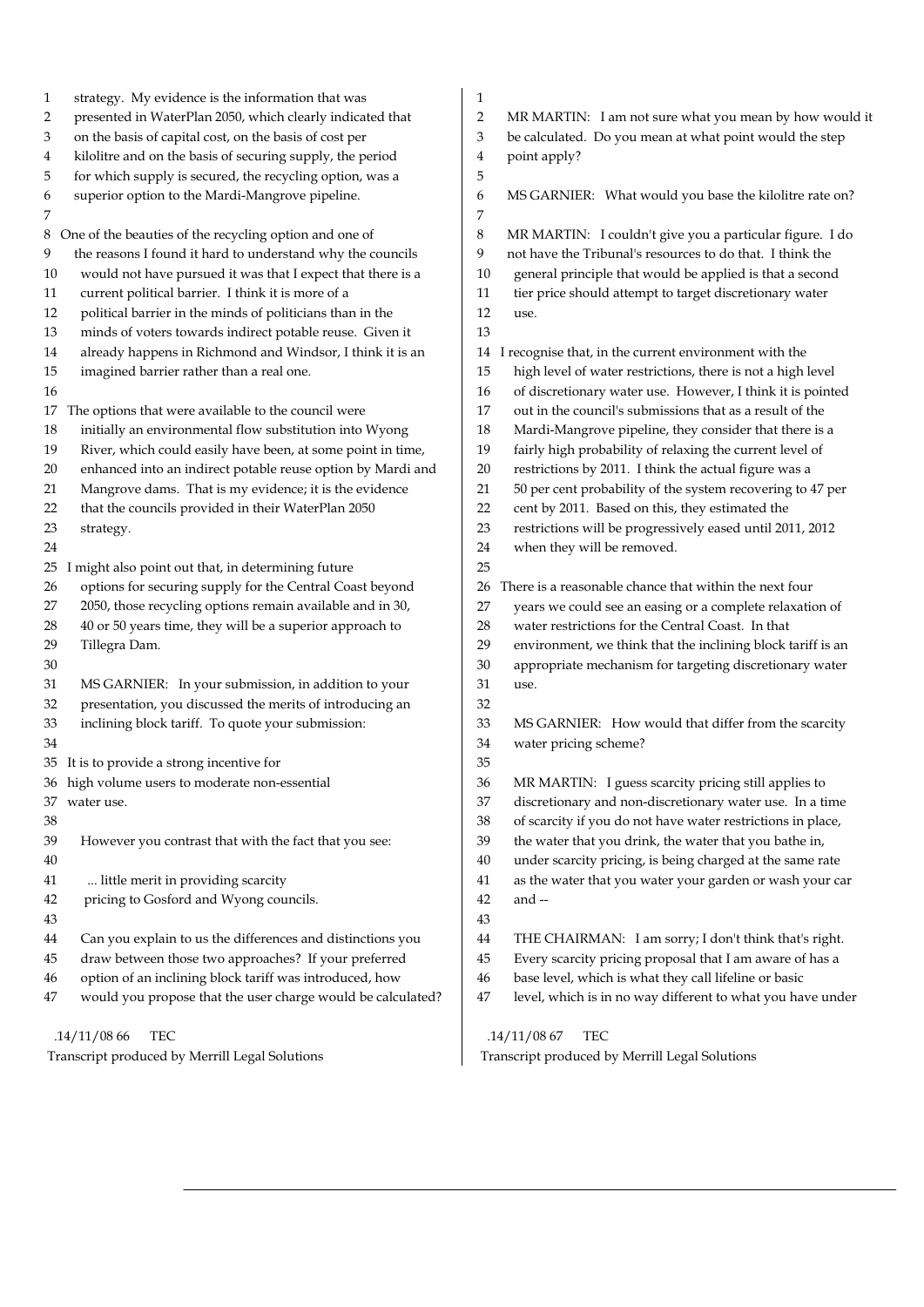1 an inclining block tariff. 2 3 MR MARTIN: Okay, I guess the other difference is that a 4 scarcity price would apply only at a particular point in 5 time; whereas the inclining block tariff would apply at all 6 times. As I have said, in a situation where you have a 7 significant quantity of stored water we see a lot of merit 8 in providing an incentive to reduce discretionary water use 9 even in times of abundant rainfall. 10 11 MR WARNER: You have argued for a sewerage usage 12 charge for both residential and non-residential properties. We 13 have had expressed to us from time to time that a 14 residential sewerage charge may encourage people to bypass 15 the sewerage system to save money, even if that is 16 ill-informed, I guess. Would you like to comment on that 17 and how would you go about educating people about a 18 system like this? 19 20 MR MARTIN: I am not sure that you can educate someone 21 who is prepared to bypass the sewerage system and discharge 22 their effluent into the gutters or a creek. I would 23 suggest that it is a role for utilities to enforce the 24 appropriate connections of water and sewage to their 25 sewerage systems as they are required to do now. It is a 26 problem that many utilities currently have with people 27 bypassing the stormwater system by putting their stormwater 28 into the sewerage system. There are instances of illegal 29 connections. I know, for instance, that Sydney Water has, 30 from time to time, undertaken smoke tests to identify where 31 people's stormwater is connected to the sewerage system. I 32 would see it as a normal function of a water utility to 33 make sure that those things do not happen. 34 35 I also do not think that there would be a large number 36 of people in the community who would be irresponsible 37 enough to seek to bypass the sewerage system and to expose 38 themselves and the rest of the community to the health 39 risks that that would entail. 40 41 MS GARNIER: My next question slightly contradicts part 42 of your presentation, but I will ask it anyway and then 43 we can discuss it. Given that we work with the councils to 44 work out their operating costs, we have identified that a 45 high proportion of the councils' costs in providing 46 sewerage services are fixed costs, therefore, how do you 47 think that high, or any, usage costs for sewerage can be .14/11/08 68 TEC 1 iustified? 2 3 MR MARTIN: I am sorry, I am not quite sure what you mean. 4 5 MS GARNIER: The costs that the councils are incurring are 6 predominantly fixed costs. Their volumetric costs for 7 sewerage are very low. 8 9 MR MARTIN: I guess this comes to a philosophical approach 10 of what is the most appropriate way of recovering revenue. 11 We generally take the view that we think that some of the 12 fixed costs that councils and water utilities have both for 13 water and sewerage services should be recovered by 14 volumetric prices in order to reduce the level of fixed 15 charges. 16 17 I understand why utilities resist that because it 18 exposes them to a higher degree of volatility in their 19 revenue; nevertheless, we think that is the price you pay 20 for providing customers with greater control over their 21 bills. I understand the more economically pure approach is 22 that fixed costs are recovered by fixed charges and that 23 the volumetric costs are recovered by volumetric charges, 24 but we think that application of that principle in its pure 25 form has practical limitations. 26 27 MR WARNER: I think you have answered the next question 28 that I was going to ask, so I will ask an alternative one. 29 This deals with stormwater capture versus stormwater 30 cleaning up. It strikes me that stormwater is not only a 31 resource that people can actually capture and use in their 32 gardens but also is what puts flow into local creeks and 33 rivers and the like. How do we strike a balance, 34 notwithstanding fact that not a lot of stormwater capture 35 takes place? 36 37 MR MARTIN: I think it is important to bear in mind that 38 the result of urban development is that, in urban 39 environments, run-off rates are significantly increased 40 over what they naturally would be because of the high 41 proportion of impervious surfaces - roofs, footpaths, 42 roads - and that those impervious services increase the 43 volume of stormwater. They also decrease the quality of 44 stormwater because there is less opportunity for water to 45 be filtered through the soil and vegetation. 46 47 In an urban environment, I don't think you construe it .14/11/08 69 TEC

Transcript produced by Merrill Legal Solutions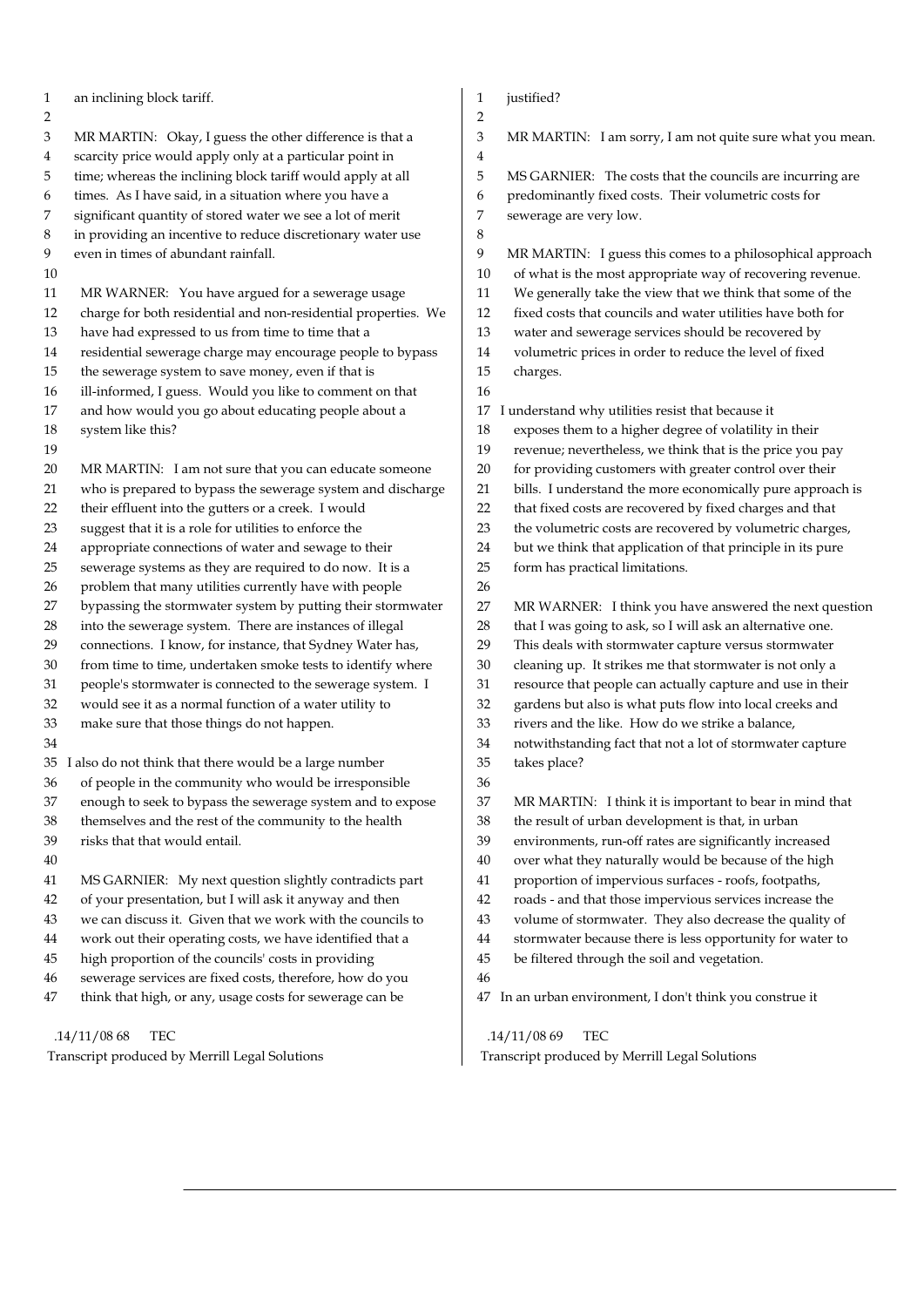1 as taking flows away from creeks and streams. I think it 2 is more a context in the urban environment that we have 3 changed the natural water balance in the urban situation 4 and that harvesting and capturing of stormwater seeks to 5 redress some of that modification. 6 7 THE CHAIRMAN: I might ask a couple of questions. In your 8 presentation, Leigh, you invited the tribunal to factor in 9 demand management measures in assessing the future revenue 10 stream. First a point of clarification: did you have in 11 mind that we should factor in more demand management 12 measures than have been proposed by the councils? If so, 13 or even in regard to the councils' proposals, should we 14 factor in demand management measures if increasing the 15 supply is cheaper than reducing the demand? 16 17 MR MARTIN: With regard to the first part of that 18 question, I think it is appropriate for the tribunal to 19 determine whether the councils have adequately pursued 20 demand management and all the options that are available to 21 them. To the extent that they are seeking prices based on 22 a certain level of forecast water sales, the tribunal 23 should satisfy itself that that is an appropriate level and 24 that councils have done everything they can to ensure that 25 that level of water consumption is not higher than it could 26 otherwise be. 27 28 In relation to your point about whether it is cheaper 29 to augment supply or cheaper to go down the demand 30 management path, that really becomes a question of how do 31 you factor in environmental costs of supply augmentation 32 versus the environmental benefits of avoiding that 33 augmentation of supply and of reducing demand? 34 35 In making those considerations, I think the tribunal 36 needs to take into account non-financial costs as well. 37 Obviously that is a harder thing for an economic regulator 38 to do, but we think it is an essential part of what the 39 tribunal is required to do under its legislation. 40 41 THE CHAIRMAN: I might add that I agree that, under our 42 legislation, we are required to have regard to 43 environmental costs. 44 45 My next question is: you said this the Mardi-Mangrove 46 pipeline augmentation was better than Tillegra. You said 47 it was better in costs - better in terms of financial cost .14/11/08 70 TEC 1 and environmental cost. In terms of the financial cost as 2 I understand it, the Commonwealth Government is making a 3 significant financial contribution to the Mardi-Mangrove 4 augmentation. When you made that comparison of the 5 financial cost of Tillegra versus Mardi-Mangrove, how did 6 you allow for the Commonwealth Government's contribution? 7 In other words, the financial cost can be substantially 8 lower because they are getting some grant money from the 9 Commonwealth, but the economic cost does not recognise that 10 subsidy. 11 12 MR MARTIN: I direct the attention of the tribunal to the 13 draft WaterPlan 2050 strategy which the councils produced. 14 I would encourage the tribunal to obtain a copy of the 15 draft WaterPlan 2050 strategy. It pre-dates the 16 contribution from the Commonwealth and simply looks at the 17 absolute costs and benefits of the various options. I 18 would encourage the tribunal to obtain those documents from 19 the councils because I think they would answer your 20 question. 21 22 MR COX: I would like to start off with recycled water 23 schemes. As you have recognised, the Mardi-Mangrove scheme 24 is going ahead and is a reasonable option. As you also 25 recognise, once it has been completed there will be more 26 water available. I am on the same wavelength as Mike here. 27 To what extent should we be funding, I suppose, recycled 28 water schemes if they are more expensive than making water 29 available through the Mardi-Mangrove link and what is the 30 justification for that? 31 32 MR MARTIN: Whilst the Mardi-Mangrove pipeline is a key 33 component of the WaterPlan 2050 strategy, it is not the 34 sole component; the councils' effort on water recycling and 35 demand management are a part of that overall strategy. The 36 benefits of recycling in terms of the reduction of 37 discharges to receiving waters and the impacts on the 38 marine environment need to be considered as well. 39 40 MR COX: It does seem to me there are some quite expensive 41 recycling schemes being proposed and how should we be 42 thinking -- 43 44 MR MARTIN: Certainly our view is that, in general, you 45 should exhaust all the cost effective demand management 46 recycling options before you go to augmentation. We are 47 not convinced that is how water is being managed in this .14/11/08 71 TEC

Transcript produced by Merrill Legal Solutions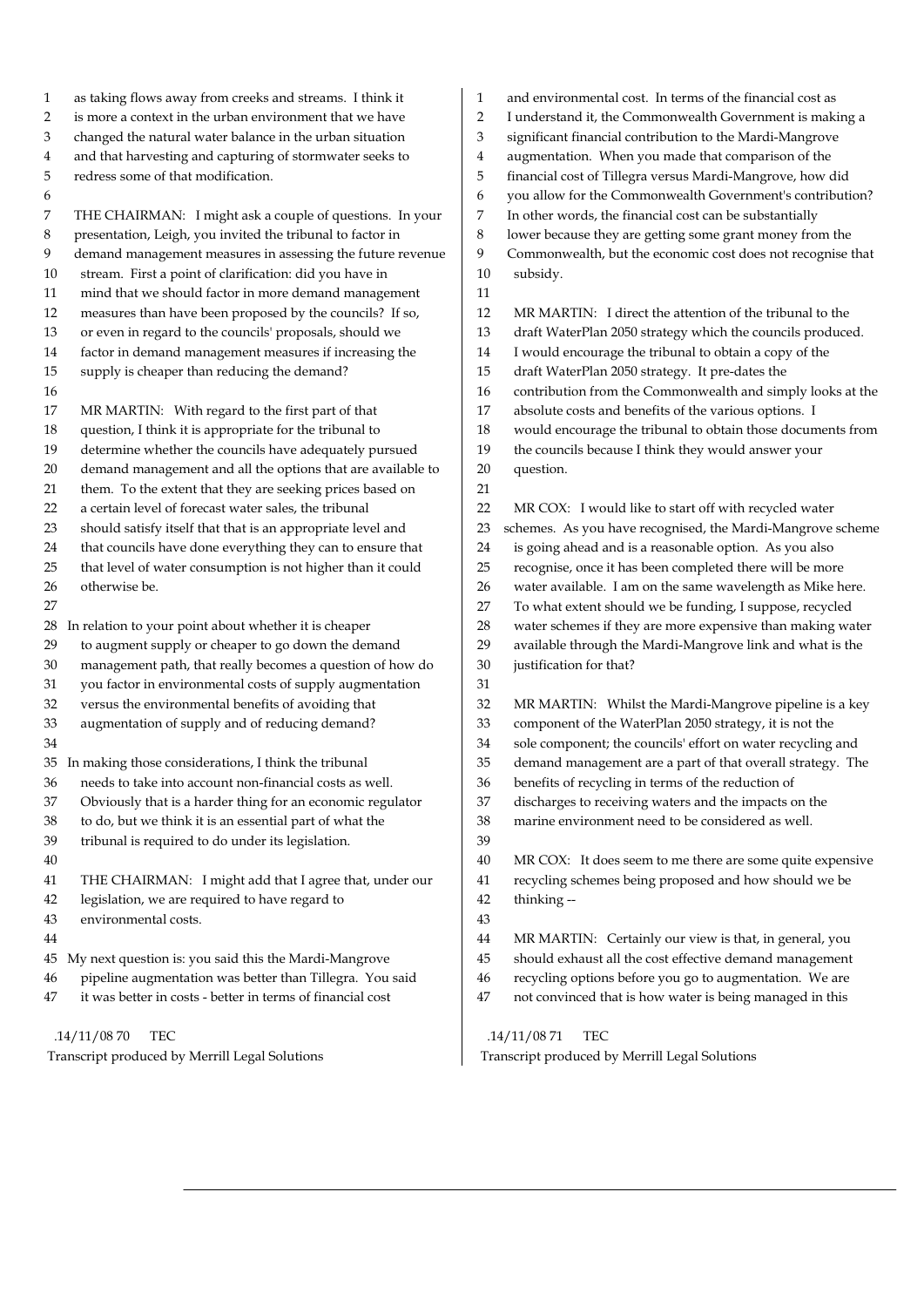| state at present.                                               | circumstance where water is generally available?                   |
|-----------------------------------------------------------------|--------------------------------------------------------------------|
| 1                                                               | 1                                                                  |
| 2<br>3 If we move out of Gosford-Wyong for a moment, one of     | 2<br>3<br>MR MARTIN: You would factor it into the overall costs. I |
| the arguments that the New South Wales Government and           | think there is merit in providing people with a discount           |
| 4                                                               | 4                                                                  |
| Sydney Water made for pursuing a desalination plant was to      | 5                                                                  |
| 5                                                               | for the water use that they cannot control, that is the            |
| take the example of how much it would cost to send recycled     | non-discretionary water use, if the water use they can             |
| 6                                                               | 6                                                                  |
| effluent from the North Shore outfalls to Warragamba Dam.       | control, the discretionary water use, is charged at a              |
| 7                                                               | 7                                                                  |
| 8                                                               | higher rate. It may require, in terms of covering the              |
| Obviously that will not stack up well against desalination,     | 8                                                                  |
| but it is the option you would choose if you were seeking       | 9                                                                  |
| 9                                                               | overall costs, a shifting of some of the burden towards the        |
| to find a recycling option that cost more than a desal          | 10                                                                 |
| 10                                                              | discretionary water use.                                           |
| plant; whereas there were other much cheaper recycling<br>11    | 11                                                                 |
| 12                                                              | 12                                                                 |
| options available.                                              | I might add that we also envisage that, over time, a               |
| 13                                                              | step point in an inclining block tariff system is something<br>13  |
| Not all recycling options would be viable, but certainly        | that might change. As water use becomes more efficient,            |
| 14                                                              | 14                                                                 |
| 15                                                              | 15                                                                 |
| the WaterPlan 2050 recognised a number of them. Given           | the point at which you consider discretionary water use            |
| that the Mardi-Mangrove Dam connection is proceeding,           | 16                                                                 |
| 16                                                              | begins may change                                                  |
| we will not see those major recycling projects proceeding<br>17 | 17                                                                 |
| in the next 20 or 30 years, but I would make the point that     | 18                                                                 |
| 18                                                              | MR COX: It does raise difficulties in deciding what is             |
| they are still on the table as an alternative to                | 19                                                                 |
| 19                                                              | discretionary water use and what isn't, which, in practical        |
| 20                                                              | 20                                                                 |
| Tillegra Dam in 30 or 40 years time                             | terms, can be pretty difficult.                                    |
| 21                                                              | 21                                                                 |
| MR COX: But in the short term, you think that the smaller       | 22                                                                 |
| 22                                                              | MR MARTIN: Yes.                                                    |
| and cost effective ones should go ahead?<br>23                  | 23                                                                 |
| 24                                                              | MR COX: This is a left-field question, but I would like<br>24      |
| $25\,$                                                          | 25                                                                 |
| MR MARTIN: I think they certainly should, yes.                  | to ask it. As you would have heard this morning, different         |
| 26                                                              | approaches have been adopted by Gosford and Wyong<br>26            |
| MR COX: And in deciding what they are, we should look at        | councils. Gosford City Council proposes to have a rate of          |
| 27                                                              | 27                                                                 |
| the cost of Mardi-Mangrove and compare that to the cost of      | return in its prices; Wyong Shire Council doesn't. Do you          |
| 28                                                              | 28                                                                 |
| 29                                                              | think either of those approaches are to be preferred on            |
| the recycling options?                                          | 29                                                                 |
| 30                                                              | 30<br>economic and environmental grounds; and, if so, why?         |
| 31<br>MR MARTIN: Yes, that's right, as they are part of the     | 31                                                                 |
| councils' overall strategy. The councils' strategy is           | 32                                                                 |
| 32                                                              | MR MARTIN: To be perfectly honest, I do not know. I                |
| not solely the Mardi-Mangrove pipeline. It is the               | 33                                                                 |
| 33                                                              | would have to be given the opportunity to pursue the               |
| Mardi-Mangrove pipeline, plus a range of other initiatives.     | various council's arguments in more detail to form a view          |
| 34                                                              | 34                                                                 |
| 35                                                              | on that. Just on the basis of what we heard this morning,<br>35    |
| $36\,$                                                          | 36                                                                 |
| MR COX: Thank you for that. I think I want to raise the         | I am not in a position to give an answer to that.                  |
| inclining block tariff again, if I may. Once again the<br>37    | 37                                                                 |
| context is that there will be, as you would recognise,          | 38                                                                 |
| 38                                                              | THE CHAIRMAN: If I were to rephrase the question to say            |
| 39                                                              | 39                                                                 |
| plenty of water available once the Mardi-Mangrove               | that one was full cost recovery and one wasn't, how would          |
| 40                                                              | 40                                                                 |
| connection is completed.                                        | you answer it then?                                                |
| 41                                                              | 41                                                                 |
| Let us assume that we charge water at a variable price          | 42                                                                 |
| 42                                                              | MR MARTIN: The general principle is that utilities do              |
| that reflects all the relevant costs. Let us assume that        | 43                                                                 |
| 43                                                              | need to recover their costs. If they are not recovering            |
| 44                                                              | $\bf 44$                                                           |
| is the first tier. To have a second tier in that context,       | their costs, then they must be obtaining their revenue from        |
| 45                                                              | 45                                                                 |
| a second higher tier, implies that some people will be          | somewhere else, by definition. Either that, or they are            |
| paying more than the costs of making water available to         | 46                                                                 |
| 46                                                              | running at a loss.                                                 |
| them. Why do you think that would be justified in the<br>47     | 47                                                                 |
| .14/11/0872                                                     | <b>TEC</b>                                                         |
| TEC                                                             | .14/11/0873                                                        |

 $\mathbf{I}$ 

Transcript produced by Merrill Legal Solutions

 .14/11/08 73 TEC Transcript produced by Merrill Legal Solutions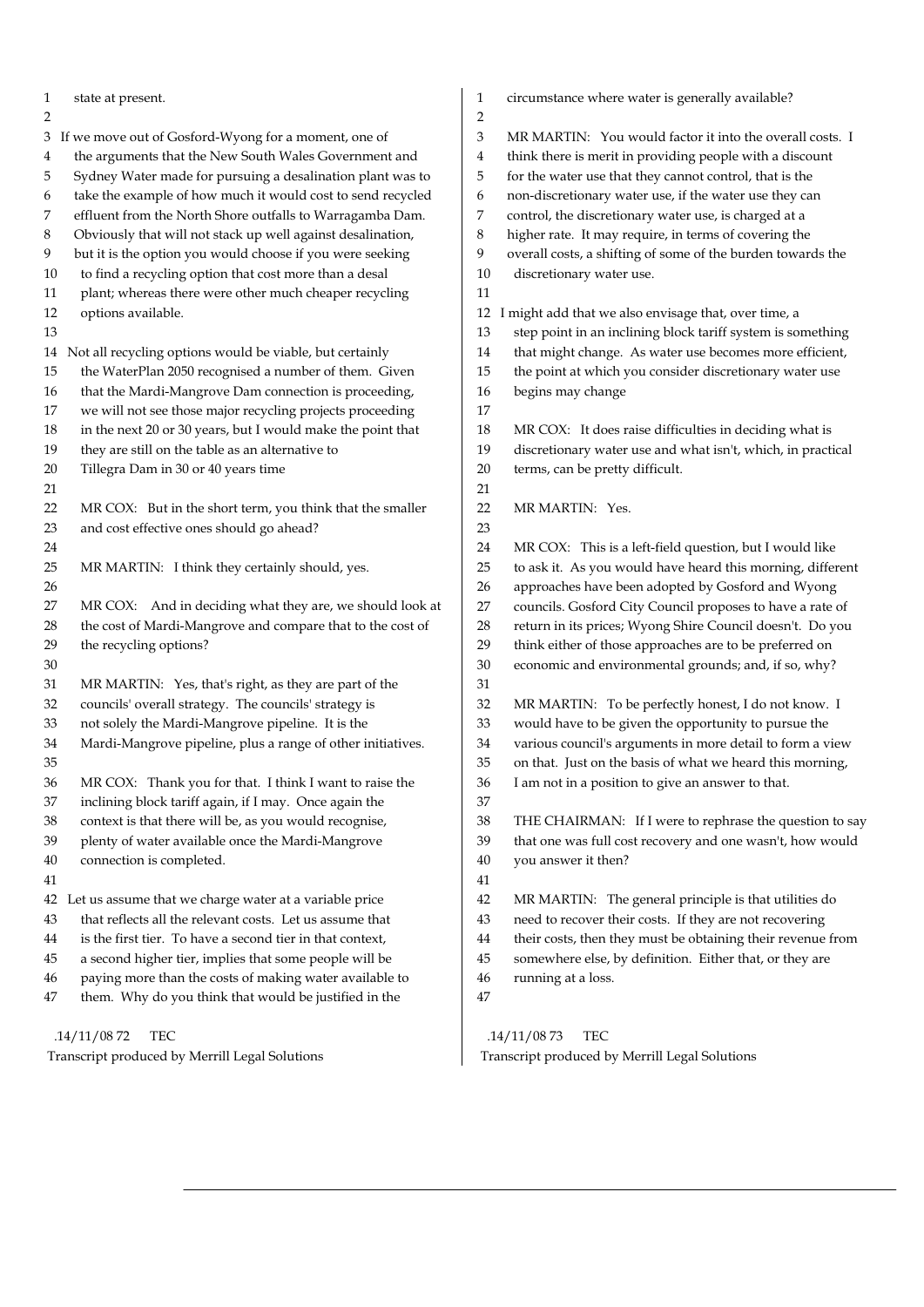| $\mathbf{1}$ | THE CHAIRMAN: What I am also getting at is if you do not    | 1<br><b>UPON RESUMPTION:</b>                                      |
|--------------|-------------------------------------------------------------|-------------------------------------------------------------------|
| 2            | have the full cost recovery, you are likely to get people   | $\overline{2}$                                                    |
| 3            | consuming more of the water.                                | 3<br>PUBLIC INTEREST ADVOCACY CENTRE                              |
| 4            |                                                             | 4                                                                 |
| 5            | MR MARTIN: That is very true, and not just that: if you     | 5<br>THE CHAIRMAN: We will resume and I would ask Mr              |
| 6            | do not have full cost recovery, you are likely to see a     | Ludbrooke from the Public Interest Advocacy Centre to give<br>6   |
| 7            | deterioration of assets as utilities lack the revenue to    | his presentation. You have the hardest job of the afternoon,<br>7 |
| 8            | appropriately protect their assets in the longer term.      | 8<br>being the first speaker after lunch, with the possible       |
| 9            | When we are considering that the environmental and social   | 9<br>exception of the last speaker.                               |
| 10           | costs of asset failure - for instance, bursts in sewerage   | 10                                                                |
| 11           | mains can be quite severe - that is something that needs to | MR LUDBROOKE: Thank you very much and thank you for<br>11         |
| 12           | be taken very seriously.                                    | 12<br>the opportunity to come and talk today. It is much          |
| 13           |                                                             | 13<br>appreciated.                                                |
| 14           | MS KRIEGER: The only thing I would add to that is what      | 14                                                                |
| 15           | you have just said has some implications for your preferred | I will start with a very quick introduction. The<br>15            |
| 16           | inclining block tariff pricing because if you supply the    | Public Interest Advocacy Centre is an independent<br>16           |
| 17           | essential water component at a discount, as you have        | non-profit law and policy organisation that seeks to make<br>17   |
| 18           | suggested, that has water utilities walking a fine line     | strategic interventions on issues of public interest.<br>18       |
| 19           | between solvency asset maintenance and all those other      | 19<br>Amongst other programs, it auspices the energy and water    |
| 20           | obstacles.                                                  | 20<br>consumer advocacy program, which engages in advocacy on     |
| 21           |                                                             | behalf of residential consumers of energy and water across<br>21  |
| 22           | MR MARTIN: Yes, and we recognise that not just with an      | New South Wales, so it is in that capacity that I am here<br>22   |
| 23           | inclining block tariff approach but with the general        | 23<br>today.                                                      |
| 24           | approach of shifting the emphasis away from fixed charges   | 24                                                                |
| 25           | to volumetric charges, it exposes utilities to a higher     | 25<br>PIAC's primary concern relates to the impact of price       |
| 26           | degree of risk. We do see merit in having mechanisms to     | increases on low income and other disadvantaged consumers<br>26   |
| 27           | adjust prices and adjust revenue in relation to that.       | in the area. At the risk of doubling up on some of what<br>27     |
| 28           | We know that the tribunal has considered the use of         | 28<br>Dev has already said today, that is what I will be focusing |
| 29           | so-called D factors in the past and we think there is       | 29<br>on.                                                         |
| 30           | merit in further investigation of those types of approach.  | 30                                                                |
| 31           |                                                             | We know obviously that Gosford Council has suggested<br>31        |
| 32           | THE CHAIRMAN: I think we might terminate this session       | 32<br>that its price path will increase the average water bill by |
| 33           | now. Thank you very much for a quite stimulating            | 33<br>about 37 per cent and that Wyong has suggested a 19 per     |
| 34           | presentation, if I may say so. We and are now due to have   | cent increase. By our way of thinking, a lot of residents<br>34   |
| 35           | lunch. We will aim to resume at 1.30.                       | 35<br>in the area will be able to handle these price increases,   |
| 36           |                                                             | it won't be too much of an imposition, but there certainly<br>36  |
| 37           | LUNCHEON ADJOURNMENT                                        | is a subsection of the community who will experience<br>37        |
| 38           |                                                             | 38<br>difficulties on account of price increases.                 |
| 39           |                                                             | 39                                                                |
| 40           |                                                             | When you start to look at some of the more<br>40                  |
| 41           |                                                             | marginalised areas of the community, you see these sorts of<br>41 |
| 42           |                                                             | adverse impacts. I am talking specifically about low<br>42        |
| 43           |                                                             | income earners, about people on a disability support<br>43        |
| 44           |                                                             | pension, on a frail age pension, on caravan park residents<br>44  |
| 45           |                                                             | for example, and others on low incomes.<br>45                     |
| 46           |                                                             | 46                                                                |
| 47           |                                                             |                                                                   |
|              |                                                             | PIAC understands that many such households have little<br>47      |
|              | .14/11/0874<br>TEC                                          | .14/11/0875<br>PIAC                                               |
|              | Transcript produced by Merrill Legal Solutions              | Transcript produced by Merrill Legal Solutions                    |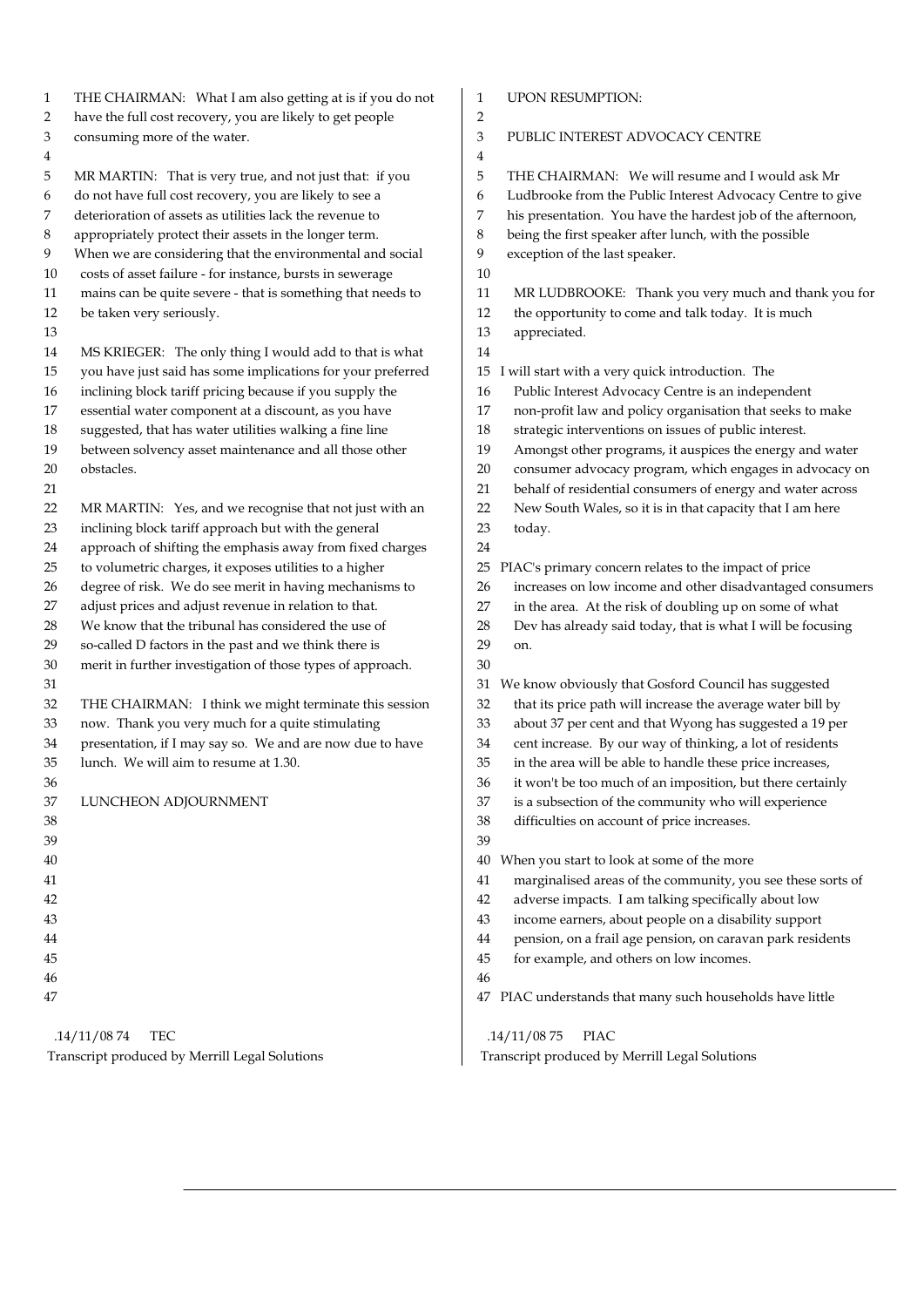1 disposable income available to them. So when prices go up, 2 many can and do struggle to make ends meet. This can mean 3 difficulty paying bills and in extreme instances can lead 4 to flow restrictions or indeed disconnection from 5 utilities. 6 7 More often, as Dev pointed out, people do actually pay 8 their water bills but there are other things that they go 9 without, so it may mean that there are a few fresh fruit 10 and vegies in their shopping baskets every fortnight or 11 that new school shoes that were need the purchase is put 12 off for a couple of months. So the first point is that the 13 price increase will adversely affect some low income and 14 other disadvantaged consumers in the area. 15 16 We also understand that the proposed price increase 17 may end up being a little greater than forecast if Central 18 Coast residents do have to pay any of the costs for the 19 Tillegra Dam and also if they have to pay additional 20 operating costs on account of the carbon pollution 21 reduction scheme, which should be in place in 2010, maybe 22 2011, who knows. But the intention is for it to be in 23 place over the course of this current determination so it 24 is likely to have an impact on the price and thus an impact 25 on people's capacity to pay their water bills. 26 27 It is also worth noting that the proposed price 28 increase follows significant price increases in other goods 29 and services in our view, goods and services likely to be 30 prominent in low income household budgets, like health care 31 costs, transport costs and also housing costs, so that is I 32 suppose just to put it in context, and also to suggest that 33 the proposed increases come at a time when recent 34 projections from the New South Wales Treasury suggest that 35 growth will be slower and unemployment will be on the rise. 36 37 The projections in the mini budget suggest that gross 38 state product will be at 1.25 per cent in 08/09 and 1.5 per 39 cent for 09/10 and unemployment at 5.25 per cent and then 40 5.75 per cent for the same years. More people potentially 41 will be out of work in the area and living on reduced 42 incomes and will in turn struggle with existing expenses 43 and certainly with increased water bills as well. 44 45 Our point is that there are some low income households 46 already experiencing some financial difficulties and likely 47 to face further challengers over the course of the 1 determination and that a 37 per cent increase in the case 2 of Gosford and 19 per cent in the case of Wyong will 3 adversely affect some of those low income consumers. 4 5 With this in mind, we are obviously keen to keep the 6 price increase to a minimum, and we have a couple of points 7 to raise on this front. The first is in relation to the 8 drainage charge in Wyong. We understand that the proposal 9 is for a brand new drainage charge. I have just had a 10 conversation with a couple of guys from Wyong Council to 11 try to clarify this and I may be barking up the wrong tree 12 on this, but it was our understanding from having a look at 13 the submissions that the council is proposing a \$80 14 drainage charge but it seemed to us that this was higher 15 than that which was in place in other areas. 16 17 The Sydney Water drainage charge seemed to us to be 18 about \$45, Hunter Water about the mid 60s and Gosford the 19 mid 60s as well. And it also seemed to us that the council 20 was proposing to cut about \$63 worth of drainage charges 21 from its water service and sewerage service charges in 22 order to impose the new \$80 drainage charge, so our initial 23 thought seemed to be that some consumers could be worse off 24 under the plan and we would ask IPART to have a look at 25 that. 26 27 The second point we raised in our submission I would 28 like to raise again today, is about the carbon pollution 29 reduction scheme. Gosford Council mentioned that it seeks 30 to pass through the costs of the CPRS to consumers as it 31 comes through. We do not necessarily think this is an 32 appropriate strategy. The idea of the carbon pollution 33 reduction scheme obviously enough is to reduce emissions 34 and we think that Gosford and Wyong councils should be 35 encouraged to do this in the same way as consumers. 36 37 Perhaps a better idea would be to share the costs of 38 the scheme between councils and consumers, so that there is 39 some incentive for both consumers and councils to reduce 40 their energy emissions through the carbon pollution 41 reduction scheme. 42 43 Although it has not been indicated that compensation 44 will be provided to councils on account of increased costs, 45 if that were to be the cost we would argue that the pass 46 through of any CPRS costs should be avoided if compensation 47 is being provided through the Federal Government.

 .14/11/08 76 PIAC Transcript produced by Merrill Legal Solutions

## .14/11/08 77 PIAC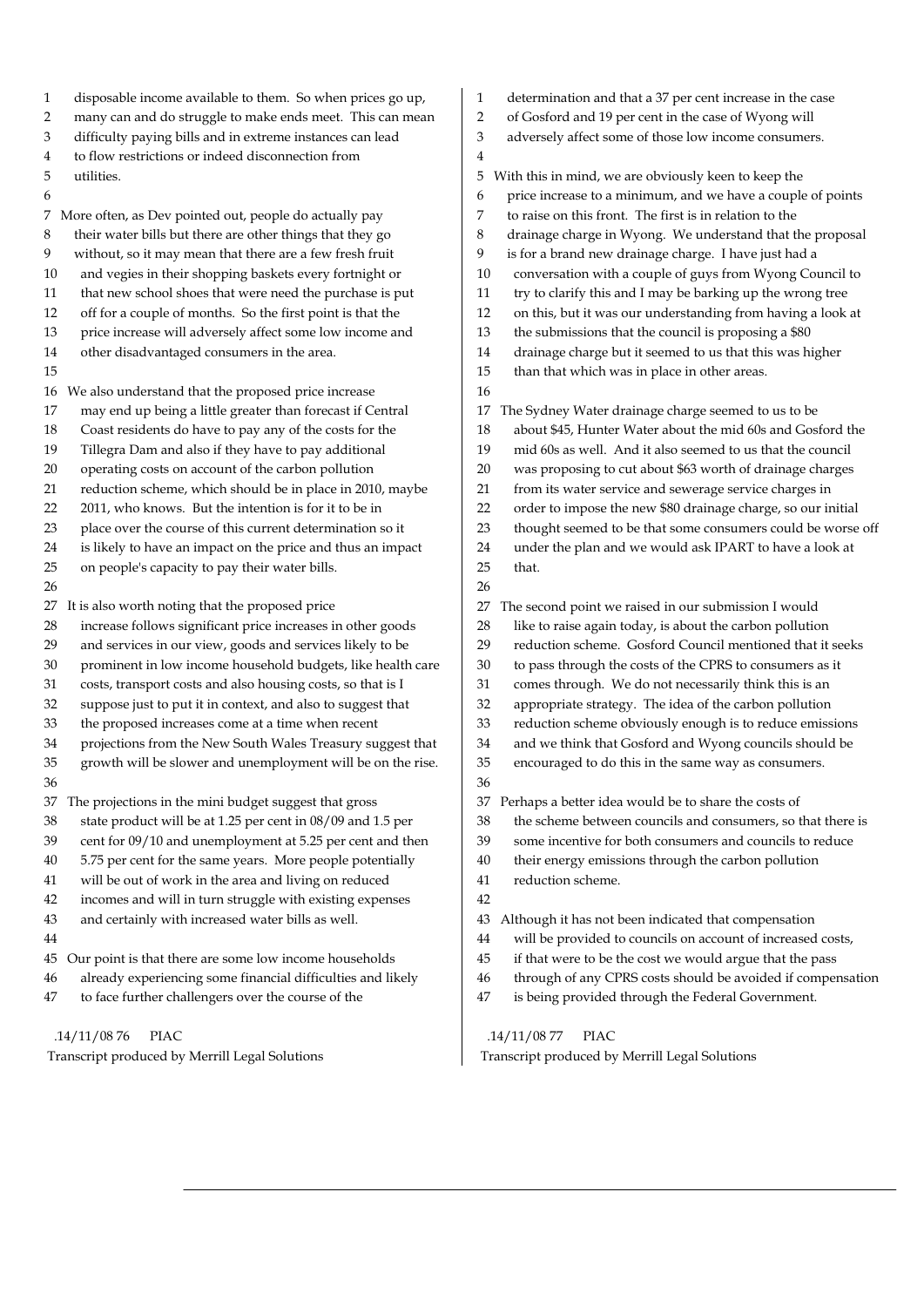| 1                                                                  | 1                                                                  |
|--------------------------------------------------------------------|--------------------------------------------------------------------|
| 2 The third point we would like to raise about keeping             | We had a chat to Sydney Water about the rebate<br>2                |
| prices to a minimum, or related to that, is the issue of           | available in their neck of the woods and the indication is         |
| 3                                                                  | 3                                                                  |
| completion of capital projects. I have to confess I am new         | that pensioners can receive 100 per cent rebate on the             |
| 4                                                                  | 4                                                                  |
| to this process so perhaps this is par for the course, but         | 5                                                                  |
| 5                                                                  | water service charge of \$75 and an 83 per cent rebate on          |
| I was surprised to learn that the Central Coast Joint Water        | the \$480 sewerage charge, so this means that a pensioner in       |
| 6                                                                  | 6                                                                  |
| Supply Authority had only reached three of eight IPART             | 7                                                                  |
| 7                                                                  | Sydney is eligible for a rebate of about \$470 per annum,          |
| output measures over the course of this determination.             | 8                                                                  |
| 8                                                                  | but on the Central Coast you just get \$175, so we don't           |
| 9                                                                  | 9                                                                  |
| Acknowledging that there is still a little bit of time left        | think this is particularly fair.                                   |
| 10<br>in the course of this determination, it didn't seem to me    | 10                                                                 |
| that a lot of progress had been made on certain projects           | We note that Gosford Council requested that IPART - or             |
| 11                                                                 | 11                                                                 |
| 12                                                                 | 12                                                                 |
| that had been identified as necessary previously.                  | brought to the attention of IPART that it could not do             |
| 13                                                                 | 13<br>anything about it but they were not adverse to the idea of a |
| 14 This made us wonder whether councils were likely to             | change being made, so we would request IPART recommend<br>14       |
| complete the proposed capital works for the period ahead.          | a change to the Local Government Act if that is indeed             |
| 15                                                                 | 15                                                                 |
| We then stumbled across a reference from previous IPART            | something you can do to increase the pensioner rebate.             |
| 16                                                                 | 16                                                                 |
| consultants that had expressed doubt about the capacity of<br>17   | 17                                                                 |
| councils to complete some of the capital expenditure               | We are a fan of CentrePay as well, where residents can             |
| 18                                                                 | 18                                                                 |
| programs that they had proposed. I do not know if IPART            | elect to have a small amount of their Centrelink benefits          |
| 19                                                                 | 19                                                                 |
| can take this into consideration when considering the              | 20                                                                 |
| 20                                                                 | automatically allocated to pay their water bills                   |
| merits of councils' submissions but we would urge the              | fortnightly. We think this is important because for some           |
| 21                                                                 | 21                                                                 |
| tribunal to do so if possible.                                     | low income earners, or if you don't have a lot of income           |
| 22                                                                 | 22                                                                 |
| 23                                                                 | coming in or a lot of savings at your disposal, an<br>23           |
| These are our three points related to the necessity of             | unexpected cost, be it health related or family related,           |
| 24                                                                 | 24                                                                 |
| the magnitude of the price increase. We do, of course,             | 25                                                                 |
| 25                                                                 | can impair your ability to pay your utility bills, so we           |
| acknowledge that the price of water is going to go up and          | think this is a good solution for this sort of problem. It         |
| 26                                                                 | 26                                                                 |
| in response to that we think it is appropriate that there          | 27                                                                 |
| 27                                                                 | reduces the likelihood that there will be problems like            |
| is an adequate safety net in place to assist low income            | that and assists people who would otherwise experience             |
| 28                                                                 | 28                                                                 |
| consumers in particular to cope with these increased               | 29                                                                 |
| 29                                                                 | difficulty in managing their financial affairs to pay their        |
| 30                                                                 | 30                                                                 |
| prices.                                                            | bills. We think it is a worthwhile endeavour.                      |
| 31                                                                 | 31                                                                 |
| We were a little disappointed that there was not a lot             | We also support the availability of vouchers to assist             |
| 32                                                                 | 32                                                                 |
| of information in the submissions from Gosford and Wyong           | customers experiencing financial crisis or hardship in             |
| 33                                                                 | 33                                                                 |
| 34                                                                 | 34                                                                 |
| councils about the sorts of programs in place to assist low        | paying their bill. Again, vouchers are available to                |
| income consumers to deal with the increase in the price of         | residents in Sydney and the Hunter through the payment             |
| 35                                                                 | 35                                                                 |
| 36                                                                 | 36                                                                 |
| water. I thank Gosford Council for providing a little bit          | assistance scheme and we think it would be a worthwhile            |
| of information today, but we have developed I suppose a few        | 37                                                                 |
| 37                                                                 | initiative for them to be available in the Central Coast as        |
| options that we think would be appropriate.                        | 38                                                                 |
| 38                                                                 | well.                                                              |
| 39                                                                 | 39                                                                 |
| The first is to do with the pensioner concession. We               | As with NCOSS, we are a fan of the no interest loans               |
| 40                                                                 | 40                                                                 |
| understand that the pensioner concession rate is set by the        | scheme. We would like to see the scheme in place in this           |
| 41                                                                 | 41                                                                 |
| Local Government Act but we are concerned, as is NCOSS,            | 42                                                                 |
| 42                                                                 | neck of the woods. It assists residents to purchase water          |
| that the utility of the pensioner concession has been              | efficient appliances like washing machines and also cope           |
| 43                                                                 | 43                                                                 |
| declining on account of that cap. My understanding is that         | with unexpected expenses like plumbing repairs.                    |
| 44                                                                 | 44                                                                 |
|                                                                    |                                                                    |
| Central Coast pensioners can receive a rebate of about \$175<br>45 | 45                                                                 |
| per year. \$87 is the cap for sewage and \$87 is the cap for<br>46 | The last thing we would like to see, again the same as<br>46<br>47 |
| 47<br>water.                                                       | NCOSS I have to say, is that we promote the idea of both           |
| <b>PIAC</b>                                                        | .14/11/0879                                                        |
| .14/11/0878                                                        | PIAC                                                               |

 $\overline{\phantom{a}}$ 

Transcript produced by Merrill Legal Solutions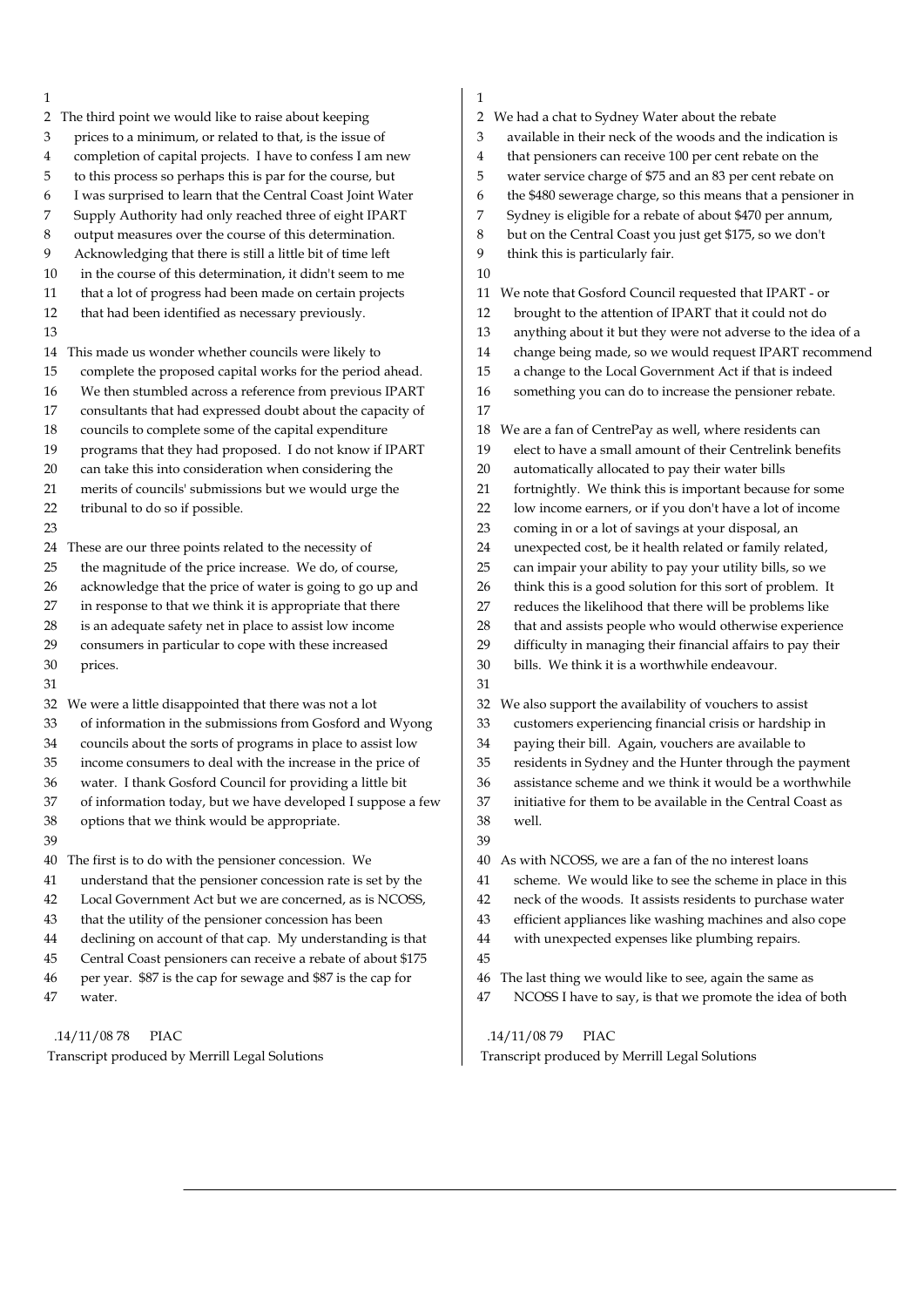| councils putting their hands up to join the Energy and<br>1        | 1                                                                |
|--------------------------------------------------------------------|------------------------------------------------------------------|
| Water Ombudsman as well. We think they provide a fair,             | I think that it would be the responsible course of               |
| 2                                                                  | 2                                                                |
| timely and independent complaints mechanism and that it            | action to provide these sorts of supports and I don't think      |
| 3                                                                  | 3                                                                |
| would be in the interests of local residents for both              | it would be too much of an imposition for all consumers to       |
| 4                                                                  | 4                                                                |
| 5                                                                  | 5                                                                |
| councils to join the scheme.                                       | pay a little bit more to ensure that those people                |
| 6                                                                  | experiencing hardship are able to manage their bills.<br>6       |
| 7 These are the sorts of things that PIAC thinks would             | 7                                                                |
| be useful for low income residents in the local area and           | On the subject of water audits, would you mind                   |
| 8                                                                  | 8                                                                |
| 9                                                                  | repeating that question?                                         |
| that is about all I have today.                                    | 9                                                                |
| 10                                                                 | 10                                                               |
| THE CHAIRMAN: Thank you very much. I might just take               | MR WARNER: Is a water audit going to be worth chasing            |
| 11                                                                 | 11                                                               |
| the opportunity to allay your concerns on one point. You           | 12                                                               |
| 12                                                                 | small amounts of water given that you have said that low         |
| raised questions about capital programs and the capacity of        | income households have low discretionary water usage?            |
| 13                                                                 | 13                                                               |
| councils to deliver on their capital programs. That is a<br>14     | 14                                                               |
| concern of IPART. You may even recall the secretariat              | 15                                                               |
| 15                                                                 | MR LUDBROOKE: We could make those water audits                   |
| pressed the councils on exactly that point earlier in the          | available to households who have high water use. I am not        |
| 16                                                                 | 16                                                               |
| day. That is part of our role and function, to assess the          | by any stretch of the imagination saying that every single low   |
| 17                                                                 | 17                                                               |
| prudency and efficiency of capital expenditures, but also          | income household should be eligible for a water audit or         |
| 18                                                                 | 18                                                               |
| just the capacity for it to be delivered.                          | 19                                                               |
| 19                                                                 | that every single low income household really uses a             |
| 20                                                                 | $20\,$<br>minimum amount of water. Where we have got a household |
| MR WARNER: In your submission you suggested a number               | that has a large bill, has indicated they are experiencing       |
| 21                                                                 | 21                                                               |
| of measures to help address hardship such as vouchers, water       | difficulty paying that bill and also has a high level of         |
| 22                                                                 | 22                                                               |
| audits and no interest loans. This is a multiple barrel            | 23                                                               |
| 23                                                                 | water usage, then a water audit might be appropriate in          |
|                                                                    | those sort of circumstances.<br>24                               |
| question: how do you propose they be funded; and is it<br>24<br>25 | 25                                                               |
| your intention that the costs of those programs be shared          |                                                                  |
| across everybody in the Central Coast?                             | 26                                                               |
| 26                                                                 | MS GARNIER: Still an aspect of your submission was that          |
| 27                                                                 | 27<br>you state that the construction of Tillegra Dam in the     |
| The second part of that is that I think in your submission         | Hunter will improve water security on the Central Coast,         |
| 28                                                                 | 28                                                               |
| you also say that low income households have low                   | 29                                                               |
| 29                                                                 | therefore implying that Central Coast residents are gaining      |
| discretionary water demand and given that, and flowing from        | $30\,$                                                           |
| 30                                                                 | a benefit from Tillegra. It has a high initial capital           |
| that the small potential gains that you are likely to              | cost. Do you have any views on how the costs may be              |
| 31                                                                 | $31\,$                                                           |
| achieve from water audits, will they be worth councils             | 32                                                               |
| 32                                                                 | allocated between the users?                                     |
| 33<br>undertaking expenditure on those sorts of items.             | 33                                                               |
| 34                                                                 | 34<br>MR LUDBROOKE: I don't. What it would have been better      |
| 35                                                                 | 35                                                               |
| MR LUDBROOKE: On how they would be funded, we would                | to have said in the submission was that councils have put        |
| 36                                                                 | 36                                                               |
| say jointly funded would be fantastic. We would be happy           | together their submissions indicating a variety of capital       |
| for the New South Wales Government to fork over some dollars       | programs or capital works to secure the water security of        |
| 37                                                                 | 37                                                               |
| to assist in funding some of these programs but we would           | 38                                                               |
| 38                                                                 | the area, then we have the Tillegra Dam that was announced       |
| also see that council would have a role in providing some          | by the New South Wales Government as well, and perhaps           |
| 39                                                                 | 39                                                               |
| funding for these sorts of hardship programs as well.              | PIAC's point is that both of them together might end up          |
| 40                                                                 | 40                                                               |
| 41                                                                 | providing some sort of a super-duper solution that is not<br>41  |
| We acknowledge that this might mean a small increase               | 42                                                               |
| 42                                                                 | actually necessary, a gold plated solution.                      |
| in bills across the board, that all consumers might have to<br>43  | 43                                                               |
| pay a little bit more on account of this, but this is for a        | We are keen to make sure that the price increases are            |
| 44                                                                 | 44                                                               |
| minority of residents in the local area so we would not            | 45                                                               |
| 45                                                                 | kept to a minimum. Perhaps the capital works suggested by        |
| imagine, I certainly don't have a figure unfortunately,            | local councils are appropriate full stop and there is no         |
| 46                                                                 | 46                                                               |
| that it would be too costly.                                       | need for councils and residents to access any water through      |
| 47                                                                 | 47                                                               |
| .14/11/0880                                                        | .14/11/0881                                                      |
| PIAC                                                               | PIAC                                                             |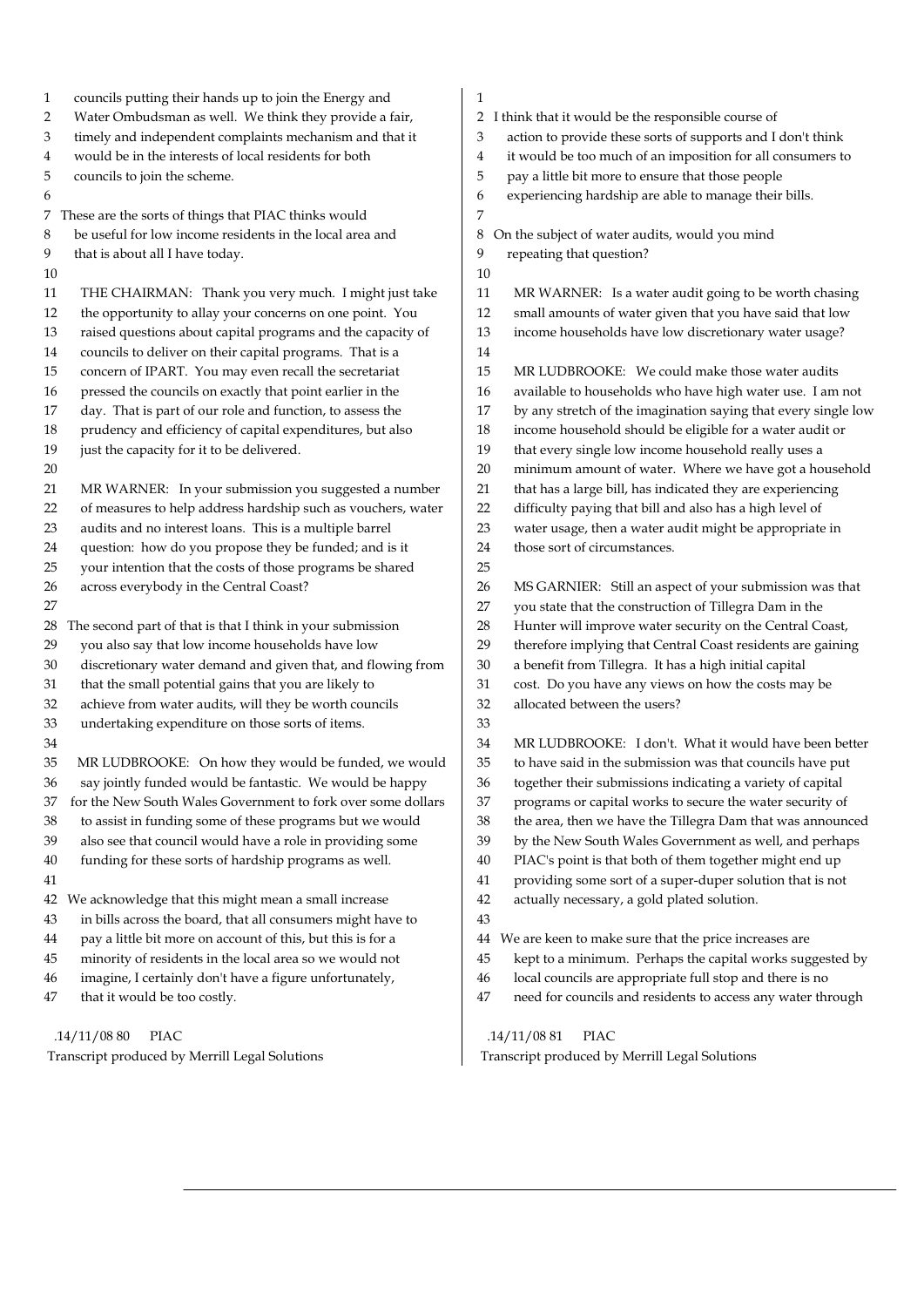| $\mathbf{1}$                                   | the Tillegra Dam. Perhaps the Tillegra Dam, in the event                                                               | 1              | its view. One of the problems with scarcity pricing is                                                             |
|------------------------------------------------|------------------------------------------------------------------------------------------------------------------------|----------------|--------------------------------------------------------------------------------------------------------------------|
| $\overline{2}$                                 | it goes ahead, it negates the need for some of the                                                                     | $\overline{2}$ | that there is little incentive as I understand it for high                                                         |
| 3                                              | investments that councils have proposed. How it would be                                                               | 3              | income earners to reduce their consumption of water. If                                                            |
| 4                                              | paid for I don't know.                                                                                                 | 4              | you can afford to pay for water, whether there is a lot                                                            |
| 5                                              |                                                                                                                        | 5              | available or not a lot available, you can and possibly will                                                        |
| 6                                              | MR WARNER: You stated in your submission that you are                                                                  | 6              | do so.                                                                                                             |
| 7                                              | against the removal of water restrictions. However, would                                                              | 7              |                                                                                                                    |
| 8                                              | you concede that in times when water becomes more plentiful                                                            | 8              | We are also not entirely sure that the price signals                                                               |
| 9                                              | that there is scope for easing those restrictions given                                                                | 9              | are particularly strong in that people use water every day                                                         |
| 10                                             | that people might be prepared to pay for those?                                                                        | 10             | but you get your bill every quarter. If you have got a few                                                         |
| 11                                             |                                                                                                                        | 11             | dollars in your back pocket and are able to afford it, I                                                           |
| 12                                             | MR LUDBROOKE: I would. If you ask most people, the idea                                                                | 12             | suppose you will not pay too much attention to an increase                                                         |
| 13                                             | of easing water restrictions would be quite appealing. I                                                               | 13             | in the price.                                                                                                      |
| 14                                             | don't think there are two ways about that, particularly                                                                | 14             |                                                                                                                    |
| 15                                             | where there is plenty of water available. There is plenty                                                              | 15             | The only other thing I can say about that I suppose is                                                             |
| 16                                             | of evidence around these days on account of climate change                                                             | 16             | that we do think that consumers have responded favourably                                                          |
| 17                                             | to suggest that we have some rainfall patterns to be                                                                   | 17             | to water restrictions. There seems to be numerous accounts                                                         |
| 18                                             | concerned about.                                                                                                       | 18             | in various local councils and water authorities to suggest                                                         |
| 19                                             |                                                                                                                        | 19             | that demand has reduced quite substantially on account of                                                          |
|                                                | 20 Much of New South Wales is in drought and I think it                                                                | 20             | water restrictions so we think they are an appropriate                                                             |
| 21                                             | is appropriate to develop a culture of conservation by and                                                             | 21             | response.                                                                                                          |
| 22                                             | large. For that reason we do support restrictions                                                                      | 22             |                                                                                                                    |
| 23                                             | generally. We think they are a good way to assist                                                                      | 23             | THE CHAIRMAN: Do you have any evidence that high                                                                   |
| 24                                             | households to curb water consumption. But it does not                                                                  | 24             | income earners don't respond to price signals? When the                                                            |
| 25                                             | necessarily mean that we think they should be ramped up all                                                            | 25             | price of petrol goes up, high income earners do seem to                                                            |
| 26                                             | the time. There is certainly room for easing restrictions                                                              | 26             | change their car preferences like other people.                                                                    |
| 27                                             |                                                                                                                        | 27             |                                                                                                                    |
| 28                                             | sometimes, yes.                                                                                                        | 28             |                                                                                                                    |
| 29                                             |                                                                                                                        | 29             | MR LUDBROOKE: To be honest, no. But if you are a low<br>income earner and you didn't have a lot of money available |
| 30                                             | MS GARNIER: My next question leads quite nicely on from<br>that because in conditions where there is no water scarcity | 30             |                                                                                                                    |
| 31                                             |                                                                                                                        | 31             | and the price of petrol goes up, it does have an impact on                                                         |
|                                                | at all, which water restrictions would you believe should                                                              |                | how much driving you actually do. That may not actually be                                                         |
| 32<br>33                                       | stay in place in the form of say permanent water<br>restrictions?                                                      | 32<br>33       | the case for a high income earner. You might complain<br>about the increased cost of petrol and you might be in a  |
|                                                |                                                                                                                        |                |                                                                                                                    |
| 34                                             |                                                                                                                        | 34             | position to make some decisions about changing the kind of                                                         |
| 35                                             | MR LUDBROOKE: To be perfectly honest, I don't have a                                                                   | 35             | car you purchase on account of it but you are still                                                                |
| 36                                             | level of knowledge to be able to answer that question so I                                                             | 36             | possibly going to keep using the car exactly the same way                                                          |
| 37                                             | might let that one through to the keeper.                                                                              | 37             | because you can afford to do so.                                                                                   |
| 38                                             |                                                                                                                        | 38             |                                                                                                                    |
| 39                                             | MR WARNER: An alternative to restrictions that is                                                                      | 39             | THE CHAIRMAN: That is a hypothesis. Even if the                                                                    |
| 40                                             | sometimes suggested is scarcity pricing and as the Chairman                                                            | 40             | hypothesis is correct, it still means that whilst the price                                                        |
| 41                                             | pointed out earlier scarcity pricing would involve some                                                                | 41             | elasticity of demand may be higher for a low income earner                                                         |
| 42                                             | sort of lifeline allowance, but above that you would seek                                                              | 42             | than it is for a high income earner it does not strike me                                                          |
| 43                                             | to have price moved to balance supply and demand. What do                                                              | 43             | that it is necessarily negligible for a high income earner.                                                        |
| 44                                             | you think about that?                                                                                                  | 44             |                                                                                                                    |
| 45                                             |                                                                                                                        | 45             | MR LUDBROOKE: I am afraid I don't have any evidence.                                                               |
| 46                                             | MR LUDBROOKE: PIAC has not been in favour of scarcity                                                                  | 46             |                                                                                                                    |
| 47                                             | pricing in the past and there has not been any change in                                                               | 47             | THE CHAIRMAN: We are talking about now what is                                                                     |
|                                                | <b>PIAC</b><br>.14/11/0882                                                                                             |                | .14/11/0883<br>PIAC                                                                                                |
| Transcript produced by Merrill Legal Solutions |                                                                                                                        |                | Transcript produced by Merrill Legal Solutions                                                                     |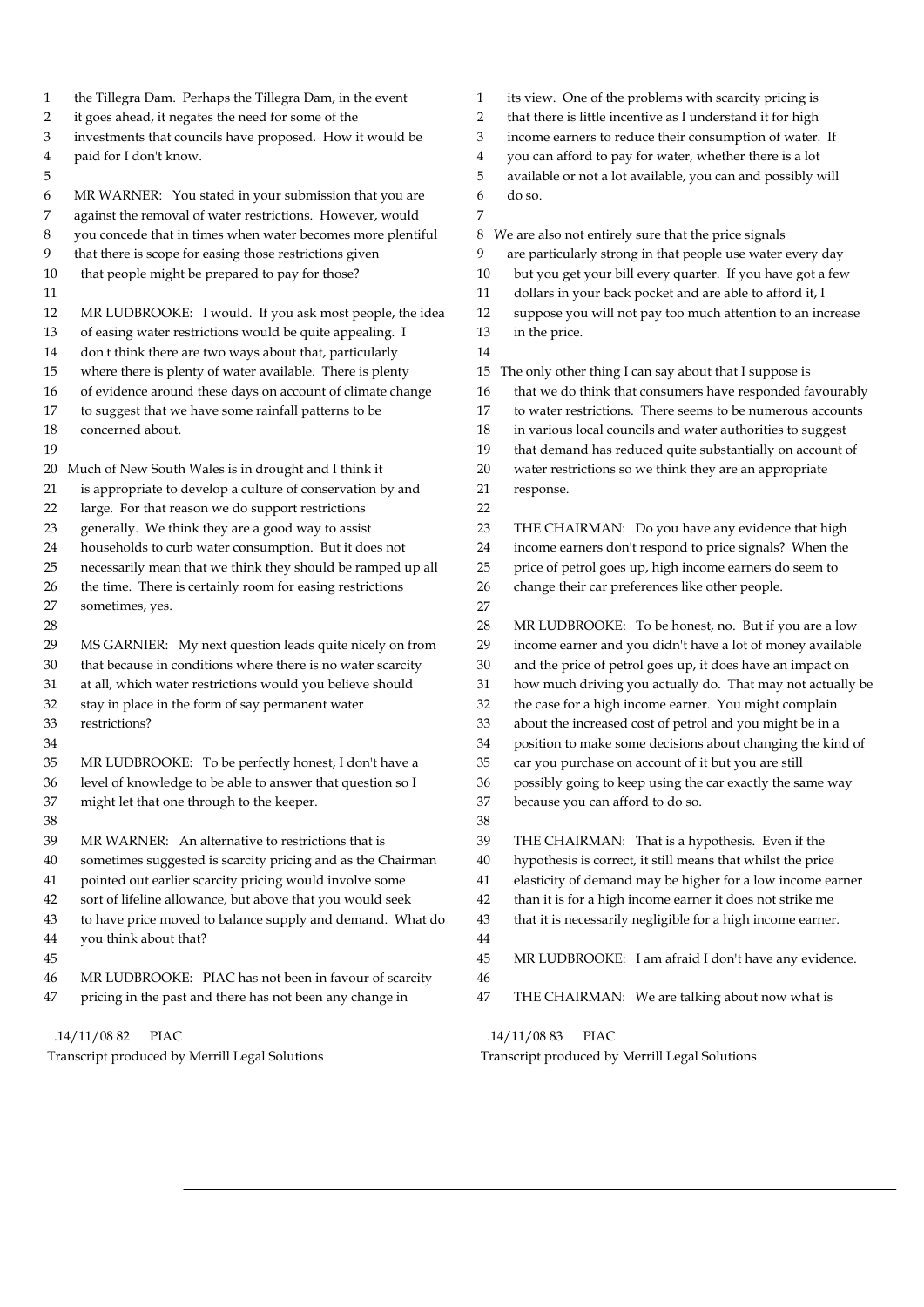| 1  | discretionary water usage because the lifeline allowance is | 1                       | DUNGOG SHIRE COUNCIL                                           |
|----|-------------------------------------------------------------|-------------------------|----------------------------------------------------------------|
| 2  | meant to cover the non-discretionary. Even with a low       | $\overline{c}$          |                                                                |
| 3  | income earner, we are talking about what would be described | 3                       | MR McDONALD: My name is Greg McDonald, I am from               |
| 4  | as discretionary water usage.                               | $\overline{\mathbf{4}}$ | Dungog Shire Council. Our submission is really a submission    |
| 5  |                                                             | 5                       | to IPART in respect to Hunter Water. However, some of the      |
| 6  | MR LUDBROOKE: Alas, I don't have any evidence. I would      | 6                       | issues in respect to the Hunter Water issues also affect       |
| 7  | happily take the question away and have a think about it    | 7                       | Gosford and Wyong and pricing, so we made a submission to      |
| 8  | and get back to you if I could.                             | 8                       | both. Yours came up first, so we came along today to give      |
| 9  |                                                             | 9                       | a bit of a history of what is happening up in Dungog.          |
| 10 | MR COX: I wanted to ask you about your view on the carbon   | 10                      |                                                                |
| 11 | pollution reduction scheme where you are suggesting that    | 11                      | Firstly, it is probably worthwhile giving you a bit of history |
| 12 | should not be passed through in full to customers. As I     | 12                      | of where Dungog sits with Hunter Water in respect to water     |
| 13 | understand it, the purpose of that scheme is to encourage a | 13                      | supply. The five local government areas of Port Stephens,      |
| 14 | move towards a low carbon intensive economy by              | 14                      | Maitland, Newcastle, Lake Macquarie and Cessnock               |
| 15 | incorporating the costs of carbon into the prices of goods  | 15                      | are part of the Hunter Water area of operation and in July     |
| 16 | and services, so by not passing this on in full you would   | 16                      | this year Dungog Shire Council, which lies immediately to      |
| 17 | in fact be weakening the objective of the scheme.           | 17                      | the north of that, became part of the Hunter Water's area      |
| 18 |                                                             | 18                      | of operation as well. Effectively what happened was our        |
| 19 | Also, as I understand it, the Commonwealth Government       | 19                      | water and sewerage assets were transferred into Hunter         |
| 20 | is prepared to compensate households for the costs arising  | $20\,$                  | Water's ownership, so we are now a customer of Hunter          |
| 21 | from the introduction of the scheme. In this context, I     | 21                      | Water as well.                                                 |
| 22 | would be interested in your reasons for not suggesting we   | 22                      |                                                                |
| 23 | should pass on the costs of introducing the scheme in full  | 23                      | You can see Gosford and Wyong there to the immediate           |
| 24 | to water user customers on the Central Coast.               | 24                      | south as well on the overhead.                                 |
| 25 |                                                             | 25                      |                                                                |
| 26 | MR LUDBROOKE: Only that we think it is essential that the   | 26                      | Just to give you some idea, before we became a customer        |
| 27 | price signal is felt everywhere. We think it is just as     | 27                      | of Hunter Water we also provided Hunter Water with             |
| 28 | appropriate for local councils to reduce their emissions as | 28                      | their water. You can see Lostock Dam to the west is not a      |
| 29 | we think it is appropriate --                               | 29                      | Hunter Water asset, it is owned by State Water and it          |
| 30 |                                                             | 30                      | effectively releases flows into the Patterson River for        |
| 31 | MR COX: Councils will face the results of the scheme in     | 31                      | agricultural purposes. Chichester Dam is that little blip      |
| 32 | the costs of the goods and services that they purchase, so  | 32                      | up in the Chichester River up there and this will be the       |
| 33 | it affects them just as much as households.                 | 33                      | new Tillegra Dam if and when it proceeds. Hunter Water         |
| 34 |                                                             | 34                      | already owned Chichester Dam and this is the proposed          |
| 35 | MR LUDBROOKE: That may well be the case but we still        | 35                      | catchment and the proposed Tillegra Dam. For your              |
| 36 | think it is appropriate for the costs to be shared between  | 36                      | information, that is the Dungog township there on the          |
| 37 | councils, between businesses, between non-government        | 37                      | overhead.                                                      |
| 38 | organisations, government organisations and individuals as  | 38                      |                                                                |
| 39 | well.                                                       | 39                      | We have some issues with the provision of water to the         |
| 40 |                                                             | 40                      | Hunter and possibly the Central Coast through the Tillegra     |
| 41 | THE CHAIRMAN: Thank you very much, Mr Ludbrooke,            | 41                      | Dam and one concern we have is the justification for the       |
| 42 | for your preparation.                                       | 42                      | Tillegra Dam. At present Hunter Water, through its             |
| 43 |                                                             | 43                      |                                                                |
|    |                                                             |                         | Tillegra Dam document, suggests that there are three           |
| 44 |                                                             | 44                      | reasons: first of all, an increase in population of            |
| 45 |                                                             | 45                      | 160,000 people in the Hunter; a 10 per cent drop in            |
| 46 |                                                             | 46                      | rainfall because of climate change - in fact, their            |
| 47 |                                                             | 47                      | document suggests it could be either a 10 per cent increase    |
|    | .14/11/08 84<br><b>PIAC</b>                                 |                         | .14/11/0885<br>DUNGOG SHIRE COUNCIL                            |
|    | Transcript produced by Merrill Legal Solutions              |                         | Transcript produced by Merrill Legal Solutions                 |
|    |                                                             |                         |                                                                |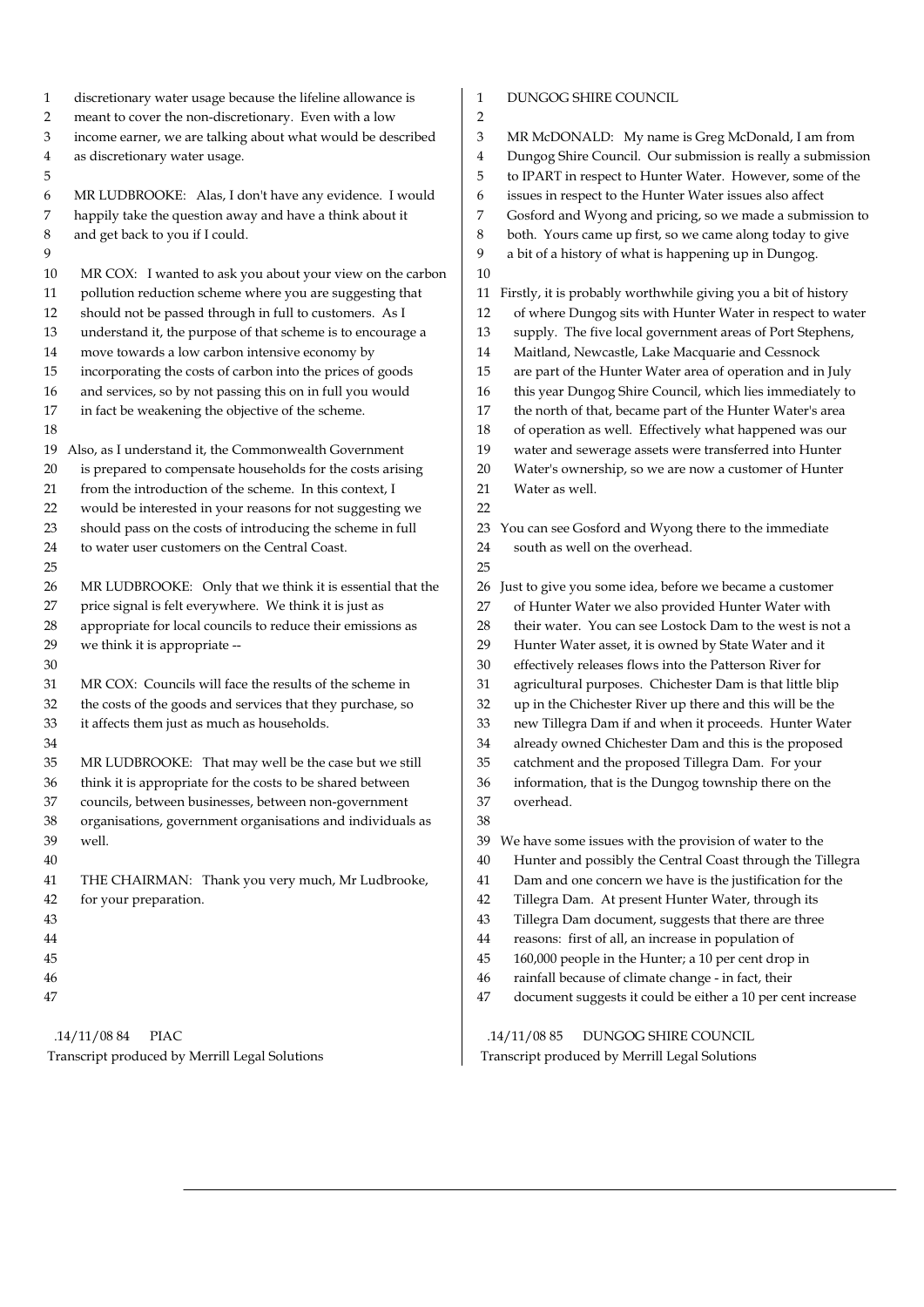| or a 10 per cent drop in rainfall but they have adopted a         | the Central Coast desires, Dungog Council is of th       |
|-------------------------------------------------------------------|----------------------------------------------------------|
| $\mathbf{1}$                                                      | 1                                                        |
| worst case scenario; and, thirdly, a supply to the Central        | 2                                                        |
| 2                                                                 | that if they are given a guaranteed supply, and I v      |
| Coast as being justification for the dam.                         | 3                                                        |
| 3                                                                 | expand on that in a minute, then they should be c        |
| 4                                                                 | a developer because they are a component of grov<br>4    |
| We don't have any serious problem with that. I will               | 5                                                        |
| 5                                                                 | are taking up a capacity within the Tillegra Dam.        |
| not talk about the reason for or the reason why we should<br>6    | 6                                                        |
| not have the dam. I am working on the assumption that the         | However, that is only if Gosford and Wyong, or the       |
| 7                                                                 | 7                                                        |
| dam proceeds and if the dam does proceed how those costs          | 8                                                        |
| 8                                                                 | Central Coast, are given a guaranteed allocation b       |
| should be attributed. We can leave the argument for the           | 9                                                        |
| 9                                                                 | don't think it is fair that Hunter Water should be       |
| 10                                                                | a developer charge to developers and also selling        |
| dam to another group and another stage.                           | 10                                                       |
| 11                                                                | capacity to Gosford and Wyong.<br>11                     |
| If we take the three areas that Hunter Water suggested<br>12      | 12                                                       |
| as being an increase in population of 160,000, the 10 per         | My understanding from Gosford and Wyong is tha           |
| 13                                                                | 13                                                       |
| cent drop in rainfall and the supply to the Central Coast,        | are taking a flow at the moment that is not deper        |
| 14                                                                | 14                                                       |
| who should pay? We have an opinion on that, as most people        | Tillegra Dam. They are saying they will not need         |
| 15                                                                | 15                                                       |
| seem to do. Our opinion is that an increase in population         | Tillegra Dam for 20 years to 30 years; so that figu      |
| 16                                                                | 16                                                       |
| of 160,000 people in the Hunter is purely growth and should       | 17                                                       |
| 17                                                                | may in fact be negligible. It may be nothing, if the     |
| 18                                                                | 18                                                       |
| be met by developer charges.                                      | not a driver for the Tillegra Dam.                       |
| 19                                                                | 19                                                       |
| 20                                                                | I will jump over to some of the issues we have fron      |
| A 10 per cent drop in rainfall, though, is a drought              | 20                                                       |
| security measure that is, I guess, a "benefit" received by        | Dungog Council's point of view in regard to the          |
| 21                                                                | 21                                                       |
| all existing customers and should be shared amongst all           | scheme. That is a summary of the schemes by H            |
| 22                                                                | 22                                                       |
| 23                                                                | 23                                                       |
| existing customers. We are suggesting that any costs              | You can see the capital cost, the operating cost ar      |
| attributed to climate change should be through the usage          | yield for each of those schemes. The Tillegra Da         |
| 24                                                                | 24                                                       |
| charge rather than the fixed component or the access              | 25                                                       |
| 25                                                                | can see, is looking at around about \$300m as the        |
| charge, so it drives a pricing change or a pricing message        | 26                                                       |
| 26                                                                | capital cost with about \$600,000 per year in oper       |
| through use of water and thus reduces that consumption.           | 27                                                       |
| 27                                                                | costs.                                                   |
| 28                                                                | 28                                                       |
| Now we get to the controversial bit - the supply to               | Dungog Council has some issues in the fact that wo       |
| 29                                                                | 29                                                       |
| 30                                                                | believe that there are a number of environmental         |
| the Central Coast. If we agree that the Central Coast has         | 30                                                       |
| a need for the Tillegra Dam, then how do we charge the            | 31                                                       |
| 31                                                                | costs that have not been calculated yet and have         |
| cost? I admit that this morning we have heard enough              | justified in the Tillegra Dam option. Environmen         |
| 32                                                                | 32                                                       |
| evidence to suggest that there is some argument about that        | and social costs are not included. I guess our cor       |
| 33                                                                | 33                                                       |
| and whether or not Gosford and Wyong really need the              | that failure to include those costs in any IPART         |
| 34                                                                | 34                                                       |
| water.                                                            | 35<br>determination may result in Hunter Water havir     |
| 35                                                                | 36                                                       |
| It would appear from what Gosford and Wyong councils are          | justification for not including them in future pric      |
| telling us that they no longer require the water for the          | 37                                                       |
| 36                                                                | They were considered by Hunter Water as a mea            |
| 37                                                                | 38                                                       |
| Central Coast.                                                    | justifying each of the schemes. As I have said, as       |
| 38                                                                | 39<br>they have not been included in their budget.       |
| 39<br>The other thing is that I do not have, against here,        | 40                                                       |
| 40                                                                | 41                                                       |
| any information from Hunter Water as to what proportions          | Without having huge resources at our disposal, we        |
| 41                                                                | 42                                                       |
| each of these three components make up of the total cost of       | attempted to quantify some of these costs. Certa         |
| the dam. So it is hard to apportion costs without knowing         | 43                                                       |
| 42                                                                | Hunter Water have disagreed with some of our o           |
| 43                                                                | They have not provided us with any alternatives          |
| those break-ups.                                                  | 44                                                       |
| 44                                                                | 45<br>stage, so we are relying on ours until they can pr |
| If we work on the theory that the Central Coast is                | 46                                                       |
| 45                                                                | some sort of justification for our figures.              |
| still a requirement for the driver for the Tillegra Dam and<br>46 | 47                                                       |
| 47<br>there is a component for capacity in the Tillegra Dam that  |                                                          |
|                                                                   |                                                          |

 .14/11/08 86 DUNGOG SHIRE COUNCIL Transcript produced by Merrill Legal Solutions

- the Central Coast desires, Dungog Council is of the opinion
- that if they are given a guaranteed supply, and I will
- expand on that in a minute, then they should be charged as
- a developer because they are a component of growth and they
- are taking up a capacity within the Tillegra Dam.
- 6
- Central Coast, are given a guaranteed allocation because I 9 don't think it is fair that Hunter Water should be charging 10 a developer charge to developers and also selling that same 11 capacity to Gosford and Wyong. 12 13 My understanding from Gosford and Wyong is that they 14 are taking a flow at the moment that is not dependent on 15 Tillegra Dam. They are saying they will not need the 16 Tillegra Dam for 20 years to 30 years; so that figure there 17 may in fact be negligible. It may be nothing, if that is 18 not a driver for the Tillegra Dam.  $\overline{q}$ 
	- 20 I will jump over to some of the issues we have from
	- 21 Dungog Council's point of view in regard to the cost of the
- 22 scheme. That is a summary of the schemes by Hunter Water.
- 23 You can see the capital cost, the operating cost and the
- 24 yield for each of those schemes. The Tillegra Dam, as you
- 25 can see, is looking at around about \$300m as the projected
- 26 capital cost with about \$600,000 per year in operating
- 27 costs.
- 29 Dungog Council has some issues in the fact that we
- 30 believe that there are a number of environmental and social
- 31 costs that have not been calculated yet and have not been
- 32 justified in the Tillegra Dam option. Environmental costs
- 33 and social costs are not included. I guess our concern is
- 34 that failure to include those costs in any IPART
- 35 determination may result in Hunter Water having a
- 36 justification for not including them in future pricing.
- 37 They were considered by Hunter Water as a means of
- 38 justifying each of the schemes. As I have said, as yet
- 39 they have not been included in their budget.
- 40

41 Without having huge resources at our disposal, we have

- 42 attempted to quantify some of these costs. Certainly
- 43 Hunter Water have disagreed with some of our calculations.
- 44 They have not provided us with any alternatives at this
- 45 stage, so we are relying on ours until they can provide
- 46 some sort of justification for our figures.
- 47

 .14/11/08 87 DUNGOG SHIRE COUNCIL Transcript produced by Merrill Legal Solutions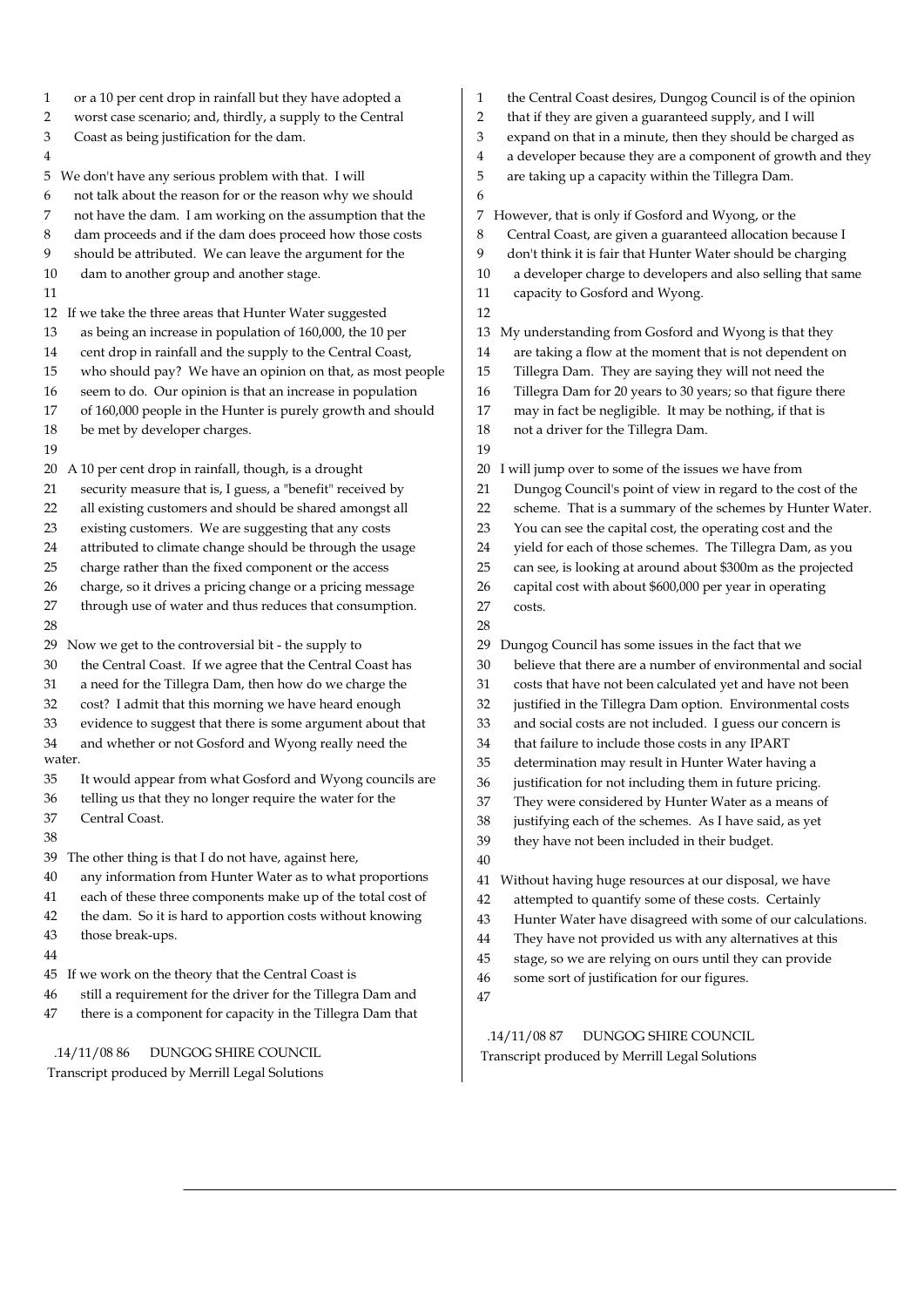| 1 Our position at present at Dungog is that we will now<br>await the environmental assessment, which is due out prior<br>2<br>to Christmas, we understand, in order to observe Hunter<br>3<br>Water's social and environmental calculation of costs and<br>4<br>5<br>how they intend to address those.<br>6<br>7<br>To give you an idea of what we think the environmental<br>$\,8\,$<br>costs are with regards to Tillegra Dam, we believe they<br>9<br>come to somewhere in the order of \$7m per annum. They are<br>community costs associated with lost income from the<br>10<br>valley, families being displaced, secondary income from<br>11<br>those families being moved out. Those figures probably<br>12<br>have some sort of variation to them, depending on who you<br>13<br>talk to, but we have tried to adopt conservative figures<br>14<br>15<br>and minimums where we were not sure.<br>16<br>17 There will be a community cost in lost rates. Dungog<br>Council will not be able to rate Hunter Water on the land<br>18<br>that will become operational once the dam begins filling,<br>19 | for and are likely to increase the capital and operating<br>1<br>expenditure of the dam. Dungog Council believes the cost<br>$\overline{2}$<br>of water attributed to new customers should be recouped<br>3<br>through developer charges with existing customers only<br>4<br>5<br>paying for additional drought security measures.<br>6<br>Despite the cost allocation arrangement, Dungog<br>7<br>Council is concerned that price setting by IPART may be<br>8<br>used by Hunter Water Corporation as a means to avoid these<br>9<br>costs in the future. These costs will be transferred to<br>10<br>either the State Government or the community. Dungog<br>11<br>12<br>Council would recommend to IPART that any pricing be<br>reflective of those additional social and environmental<br>13<br>14<br>costs. Thank you.<br>15<br>16<br>THE CHAIRMAN: The secretariat may have some questions.<br>17<br>18<br>MR WARNER: One very simple question I will start with is<br>19<br>can we get a copy of your presentation at some stage? |
|--------------------------------------------------------------------------------------------------------------------------------------------------------------------------------------------------------------------------------------------------------------------------------------------------------------------------------------------------------------------------------------------------------------------------------------------------------------------------------------------------------------------------------------------------------------------------------------------------------------------------------------------------------------------------------------------------------------------------------------------------------------------------------------------------------------------------------------------------------------------------------------------------------------------------------------------------------------------------------------------------------------------------------------------------------------------------------------------------------------|-------------------------------------------------------------------------------------------------------------------------------------------------------------------------------------------------------------------------------------------------------------------------------------------------------------------------------------------------------------------------------------------------------------------------------------------------------------------------------------------------------------------------------------------------------------------------------------------------------------------------------------------------------------------------------------------------------------------------------------------------------------------------------------------------------------------------------------------------------------------------------------------------------------------------------------------------------------------------------------------------------------------------------------------|
| 20<br>and that is in the order of \$80,000 per annum. Dungog<br>Council will probably be able to recoup that figure by<br>21<br>redistributing its rates over its existing customer base,<br>22<br>but in doing so, our existing customers will be paying that<br>23<br>24<br>\$80,000.<br>25                                                                                                                                                                                                                                                                                                                                                                                                                                                                                                                                                                                                                                                                                                                                                                                                                | 20<br>21<br>MR McDONALD: It is on the laptop now.<br>22<br>23<br>MR WARNER: We appreciate there is uncertainty about<br>Tillegra and shares of costs and all those sorts of things,<br>24<br>25<br>but if the Central Coast constructs its Mardi to Mangrove                                                                                                                                                                                                                                                                                                                                                                                                                                                                                                                                                                                                                                                                                                                                                                              |
| There is an infrastructure cost in the order of \$2m<br>26<br>per annum. That is a figure that we have tried to derive<br>27<br>through the use of council's roads and bridges, both during<br>28<br>construction and during the operation of the dam. Again,<br>29<br>Hunter Water would probably dispute that figure. We are<br>30                                                                                                                                                                                                                                                                                                                                                                                                                                                                                                                                                                                                                                                                                                                                                                         | pipeline and puts it in a position where it has a positive<br>26<br>supply balance - that is, supply is greater than demand for<br>27<br>some period - do you think there is any basis for charging<br>28<br>29<br>the Central Coast for water?<br>30                                                                                                                                                                                                                                                                                                                                                                                                                                                                                                                                                                                                                                                                                                                                                                                     |
| hoping that in their environmental assessment, they will<br>31<br>give us a figure that they think is a more accurate figure.<br>32<br>Until they do, we are relying on that figure.<br>33<br>34<br>35 There are a number of intangibles. We have some<br>environmental costs. Again we are waiting for the                                                                                                                                                                                                                                                                                                                                                                                                                                                                                                                                                                                                                                                                                                                                                                                                  | 31<br>MR McDONALD: None whatsoever, no. In fact, that is what<br>our whole argument is. We do not have enough information<br>32<br>at our fingertips to say whether the Central Coast really<br>33<br>34<br>needs it or not. We have certainly heard this morning from<br>Gosford and Wyong that they do not need the water,<br>35<br>although                                                                                                                                                                                                                                                                                                                                                                                                                                                                                                                                                                                                                                                                                            |
| 36<br>environmental assessment to give us a bit of a feel for<br>37<br>what are the environmental costs, the effects on the river,<br>38<br>other industries that we may not have considered and the<br>39<br>extraction of water from the shire, which is unknown at<br>40<br>present. As I said, they are figures that have not<br>41<br>actually been considered at that stage. You are looking at<br>42<br>somewhere in the proximity of \$9m per annum plus some<br>43<br>intangibles.<br>44                                                                                                                                                                                                                                                                                                                                                                                                                                                                                                                                                                                                            | Hunter Water is saying that is one of the reasons for<br>36<br>justifying the dam. Our opinion is that probably Gosford<br>37<br>and Wyong are okay for the next 20 years under present<br>38<br>arrangements. For that reason, they should not be charged<br>39<br>a developer charge or any contributions to the dam if they<br>40<br>do not require the water.<br>41<br>42<br>43<br>MR WARNER: If they were to decide they wanted to buy an                                                                                                                                                                                                                                                                                                                                                                                                                                                                                                                                                                                            |
| 45<br>46 In summary, there are environmental and social costs<br>associated with Tillegra Dam that have not been accounted<br>47<br>.14/11/0888<br>DUNGOG SHIRE COUNCIL                                                                                                                                                                                                                                                                                                                                                                                                                                                                                                                                                                                                                                                                                                                                                                                                                                                                                                                                      | option at a lump sum price and paid something akin to a<br>44<br>developer charge and got a capacity share, then you<br>45<br>would think that would be okay?<br>46<br>47                                                                                                                                                                                                                                                                                                                                                                                                                                                                                                                                                                                                                                                                                                                                                                                                                                                                 |

 .14/11/08 89 DUNGOG SHIRE COUNCIL Transcript produced by Merrill Legal Solutions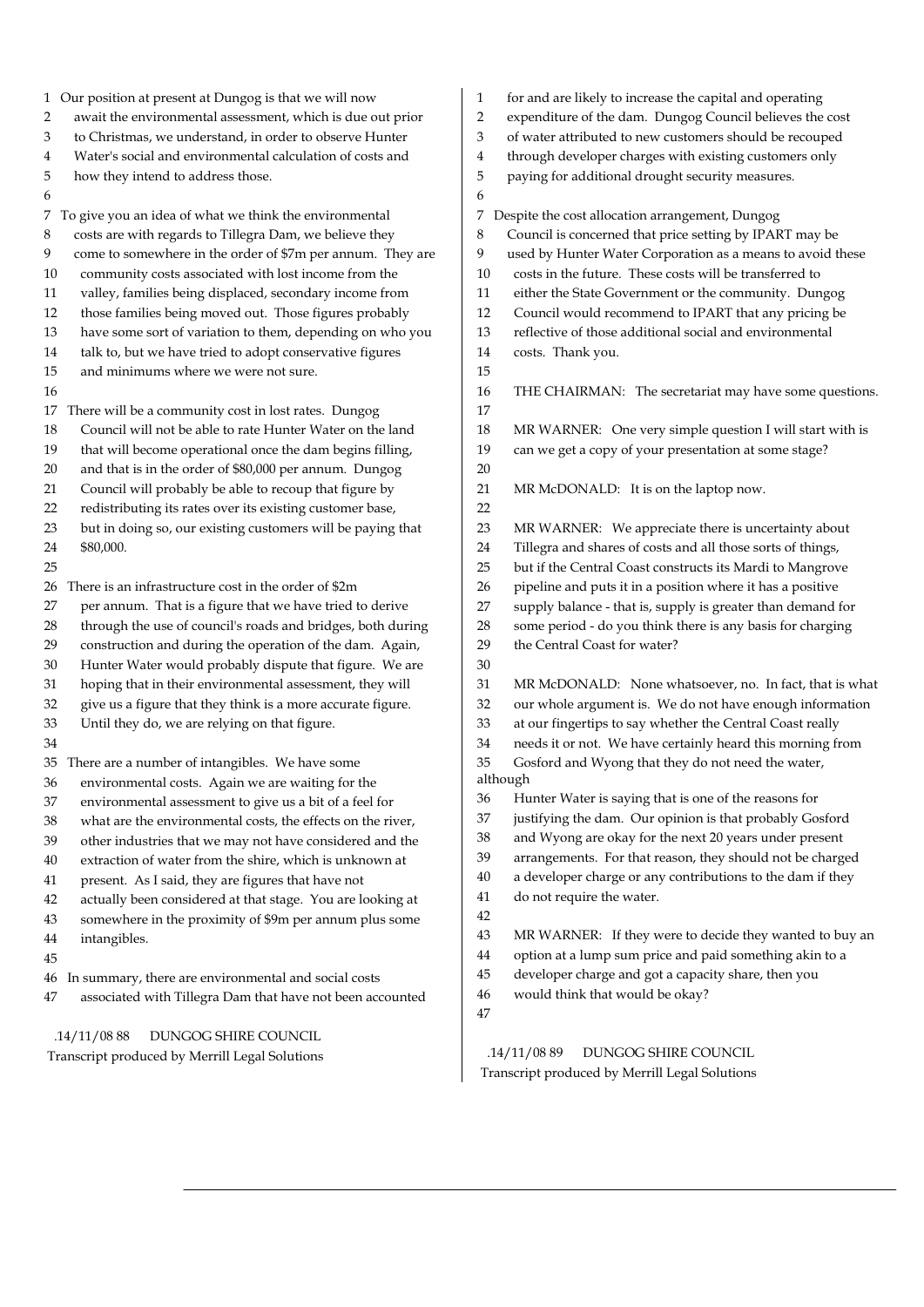1 MR McDONALD: I imagine that would be the fairest way. If 2 they chose to buy into the scheme, for example, and had 3 some sort of allocation associated with their part of the 4 operation, then a developer charge or something similar to 5 a one-off contribution would be, to my mind, the best 6 method. If they choose to utilise water as they do now 7 through the Hunter Central Coast transfer, then a per litre 8 figure, as is occurring now, seems to be an average figure 9 to charge. 10 11 MS GARNIER: I will have to skip our next question. We 12 were going to ask you what the additional costs were, but 13 you have just detailed those quite well on your slides. 14 15 Our third question is: you stated that the proportion 16 of costs assigned to increase security should be recovered 17 through usage rather than periodic fixed charges. Can you 18 explain the reasoning behind that, particularly in respect 19 of the fact that additional security is akin to an 20 insurance policy protecting against running out of water? 21 22 MR McDONALD: I think you would get a better response 23 from the public in reduction in demand management if that 24 price were included in your variable cost, your usage cost, 25 rather than being included in your fixed access charge. 26 27 THE CHAIRMAN: You suggested that IPART should build 28 an allowance for environmental costs and social costs into 29 our pricing, in effect. Those costs are over and beyond 30 the costs that Hunter Water actually incurs. They are 31 costs to the community and to the environment. They are 32 not actually incurred by Hunter Water. How would you see 33 the proceeds of that additional revenue then being 34 distributed? 35 36 MR McDONALD: Obviously it is a step that is sort of 37 larger than IPART and Dungog Council alone to try and 38 drive. We need the State Government. We have been 39 approaching the State Government to try to encourage Hunter 40 Water to meet some of these social and environmental costs 41 through an annual payment or some sort of a dividend paid 42 back through extraction of the resource from the shire. 43 How that happens is obviously, as I said, much larger than 44 the two of us combined. We believe that the costs need to be 45 reflective in the price because the price of water needs to 46 encompass those costs. Failure by Hunter Water to pay 47 those costs and then recoup them through its customers .14/11/08 90 DUNGOG SHIRE COUNCIL 1 means that the local community will end up paying for those 2 costs. 3 4 THE CHAIRMAN: I don't think we disagree with the 5 principle that costs beyond the costs actually incurred in 6 the financial sense can be reflected in the prices. On the 7 other hand, it is hard for us to assess those costs in the 8 first place.  $\alpha$ 10 MR McDONALD: I agree, yes. 11 12 THE CHAIRMAN: I am not saying that is a reason for 13 ignoring them, but it is hard to assess them. I do not 14 suppose anybody would welcome us giving Hunter Water a 15 free kick by just saying, "Here is some extra money for you." 16 We would want some sort of assurance as to what was going 17 to be done with the money. 18 19 MR McDONALD: I agree. There would need to be a program 20 or a facility to channel that money back into the community 21 to offset those costs within the community, yes. 22 23 THE CHAIRMAN: Thank you very much for your 24 presentation and we will move to Mr Rick Banyard from the 25 Property Owners Association. 26 27 PROPERTY OWNERS ASSOCIATION 28 29 MR BANYARD: Thank you. I represent the Property Owners 30 Association in New South Wales. We are an Australia-wide 31 organisation, but in New South Wales, about 400,000 32 household residential properties are owned by private 33 landlords, and if you put that into some sort of 34 perspective, about 137,000 are owned by the Department of 35 Housing, so we have a fair number of houses. 36 37 I want to talk to you about consumers, customers, 38 users. Those are words that are commonly used together and 39 people use them in the same breath. Unfortunately the way 40 the legislation is, you cannot call a person who is a user 41 or a consumer, a customer. "Customer", when related to 42 water has a particular definition. The definition is that 43 a customer is a person who holds a contract to purchase 44 water from one of the water authorities. In order to 45 purchase water, they have to be the owner of a parcel of 46 land. 47

Transcript produced by Merrill Legal Solutions

 .14/11/08 91 POA Transcript produced by Merrill Legal Solutions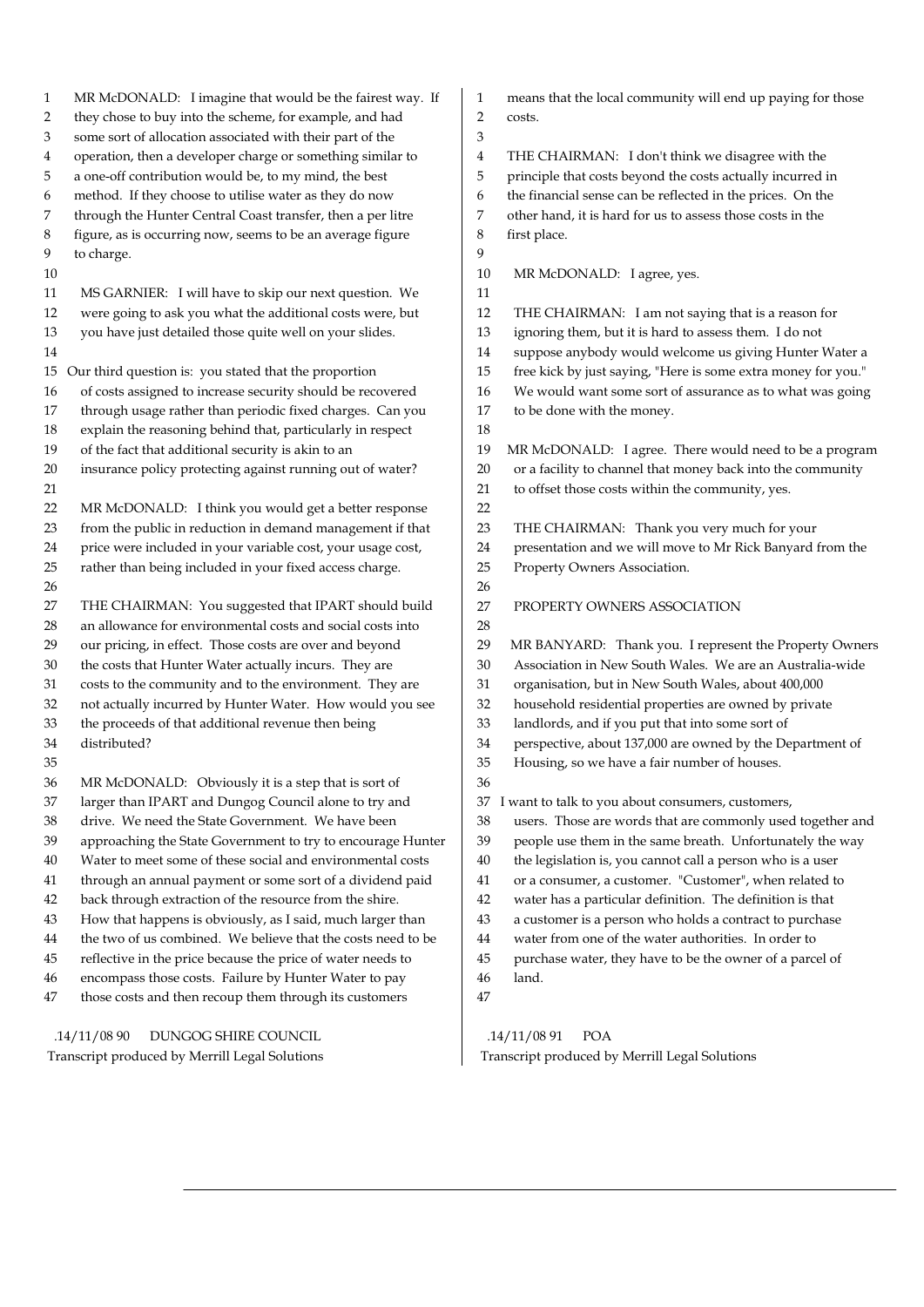| 1 That has significant implications, I believe, for the          | suspect those households would not be able to make use of<br>1 |
|------------------------------------------------------------------|----------------------------------------------------------------|
| evidence that the tribunal can take on board to make its         | 2                                                              |
| 2                                                                | those either because they are not customers according to       |
| decision. It has significant implications for the                | 3                                                              |
| 3                                                                | the water contract definitions.                                |
| determinations that it can actually make. I believe it is<br>4   | 4                                                              |
| not correct for the tribunal to be making a determination        | Landlords could face very considerable costs because           |
| 5                                                                | 5                                                              |
| that is not consistent with the definition of "customer"         | of these problems. Landlords are faced with having to          |
| 6                                                                | 6                                                              |
| 7                                                                | 7                                                              |
| according to the water regulations.                              | issue accounts to tenants and to people who are tenants in     |
| 8                                                                | 8<br>caravan parks, et cetera. Landlords have to wear the cost |
| This morning in the presentations, we have had                   | 9                                                              |
| 9                                                                | of accidents. If a tenant shoots through and does not pay      |
| significant charts put up on the board. One related to the       | his water usage bill, the landlord has to pay for it. The      |
| 10                                                               | 10                                                             |
| mitigation of the impacts on low income customers. I put         | landlord is not allowed, by law, to pass on any debt           |
| 11                                                               | 11                                                             |
| 12                                                               | recovery cost to the tenant and cannot have fees and           |
| it to you that that graph was totally inaccurate because it      | 12                                                             |
| 13                                                               | 13                                                             |
| included people who were not customers. We had a customer        | charges for late payments. All of those other things can       |
| impact chart. I put it to you that that graph was not            | be readily plonked on to the landlord by the relevant water    |
| 14                                                               | 14                                                             |
| accurate because it had people on that chart who were not        | 15                                                             |
| 15                                                               | authority.                                                     |
| customers according to the rules.<br>16                          | 16                                                             |
| 17                                                               | There is a very low level of communication between the<br>17   |
| Customers are not residents, they are not boarders,              | 18                                                             |
| 18                                                               | tenants and landlords, quite frequently, which results in      |
| 19                                                               | 19                                                             |
| they are not band residents, they are not lodgers, they are      | significant water waste problems. People leave taps            |
| not granny flat occupants, they are not community housing        | 20                                                             |
| 20                                                               | running, taps on common property, and those types of           |
| 21                                                               | things. It is up to the landlord to be a fair sort of          |
| occupants, they are not public housing occupants and they        | 21                                                             |
| are not tenants. That is a very large group of people who        | 22                                                             |
| 22                                                               | investigator; otherwise there is a large amount of waste.      |
| are not customers. Low income households do not come into        | 23                                                             |
| 23                                                               | That is particularly important where tenants are not           |
| 24                                                               | responsible for paying the water use component.                |
| that category because most of those people are not               | 24                                                             |
| customers; in fact, about 70 per cent of households cannot<br>25 | 25                                                             |
| 26                                                               | The landlord also has to pay the bill to the water             |
| be customers.                                                    | 26                                                             |
| 27                                                               | authority before the tenant pays the landlord. That has<br>27  |
| That is a very important point. We therefore have                | significant impact. With the water authorities shortening      |
| 28                                                               | 28                                                             |
| 29                                                               | 29                                                             |
| 70 per cent of households who do not contribute to the           | the time frame for payment and the period where they are       |
| environmental aspects of conserving water. They do not           | 30                                                             |
| 30                                                               | putting late payment fees on, or whatever, it is almost        |
| contribute to the capital costs. They do not do a lot of         | impossible to get the money from the tenant prior to the       |
| 31                                                               | 31                                                             |
| 32                                                               | 32                                                             |
| things.                                                          | bill having to be paid.                                        |
| 33                                                               | 33                                                             |
| The only thing that that group of people can do, and             | Our association asks: will the landlords be given a            |
| 34                                                               | 34                                                             |
| that depends upon the lease or commercial arrangement they       | 35                                                             |
| 35                                                               | discount rate of purchase or have a lower price set by the     |
| 36                                                               | 36                                                             |
| have with the land owner, is, in some cases, some of them        | tribunal for the resale of water to tenants and other          |
| 37                                                               | 37                                                             |
| can pay for water usage component only. They cannot pay          | people? The landlords have taken on a considerable amount      |
| for the fixed costs, and the Residential Tenancy Act very        | 38                                                             |
| 38                                                               | of the responsibility of the water provider particularly in    |
| 39                                                               | 39                                                             |
| clearly states that.                                             | the debt and the money areas and there should be some          |
| 40                                                               | compensation for it.<br>40                                     |
| So we have this 70 per cent of households who are<br>41          | 41                                                             |
| ineligible to hold water contracts. They can therefore not<br>42 | would like to move on to water meters. Our<br>42<br>$\perp$    |
| 43                                                               | 43                                                             |
| participate in the rebates. They cannot participate in           | association is extremely concerned that a large number of      |
| pensioner concessions. They cannot take part in the refit        | households do not have water meters. It is very hard to        |
| 44                                                               | 44                                                             |
| programs. They cannot take part in the washing machine           | 45                                                             |
| 45                                                               | get accurate figures on this. We suspect that probably as      |
| 46                                                               | 46                                                             |
| concessions. They cannot make hardship application. There        | many as 50 per cent of households do not have individual       |
| were suggestions of loans and other arrangements. I              | 47                                                             |
| 47                                                               | water meters. Our information tells us that around about       |
|                                                                  |                                                                |

.14/11/08 92 POA

Transcript produced by Merrill Legal Solutions

.14/11/08 93 POA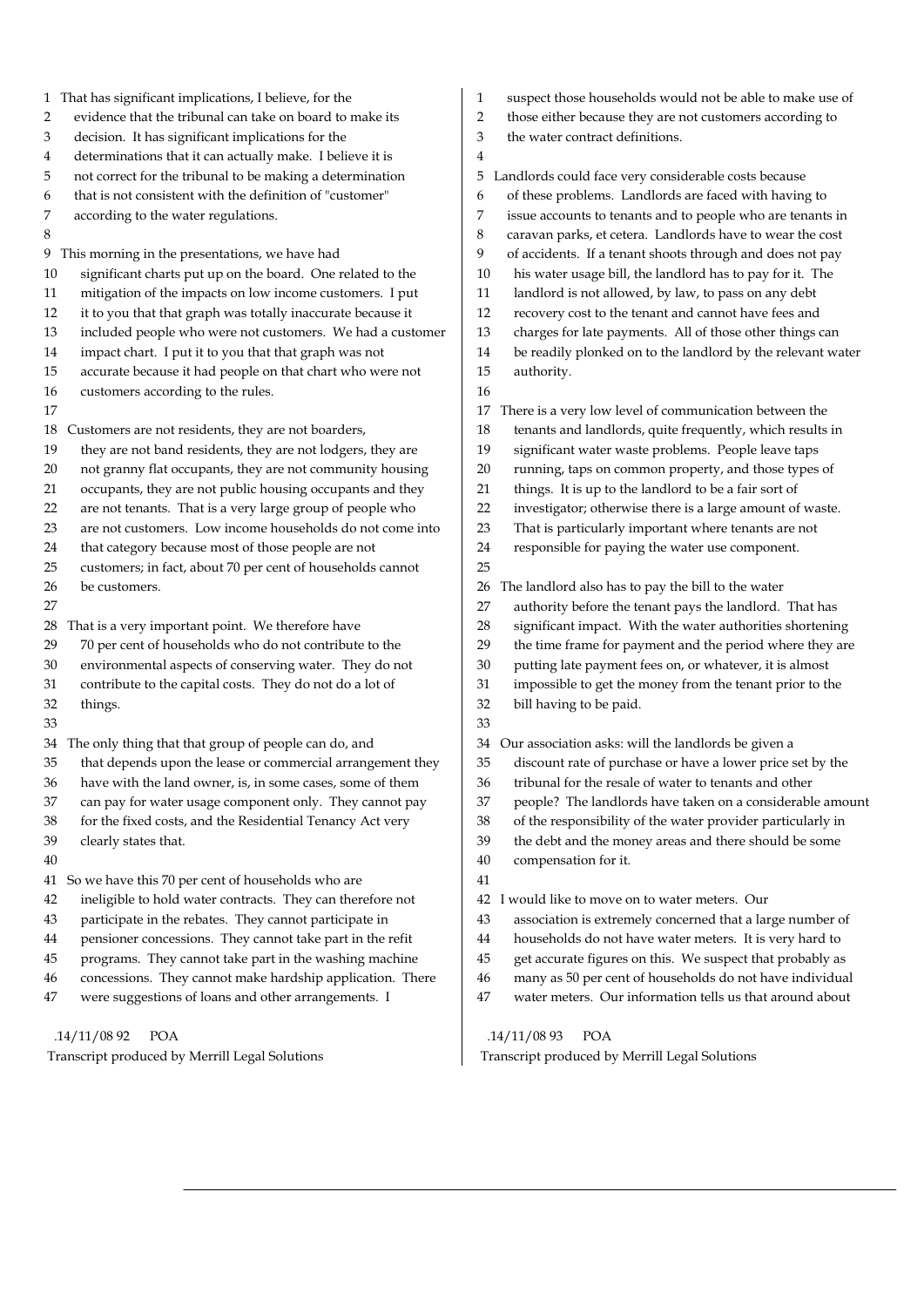| 1    | 5 per cent of properties have no accurate water meter       | 1  | nothing like enough effort being put into recycling and     |
|------|-------------------------------------------------------------|----|-------------------------------------------------------------|
| 2    | readings at all, let alone the individual occupants. We     | 2  | reuse of water.                                             |
| 3    | believe it is just unreasonable for a commodity to be sold  | 3  |                                                             |
| 4    | without that product being individually metered.            | 4  | Recycling does not mean that the water has to go back       |
| 5    |                                                             | 5  | to drinking water standards. There are a large amount of    |
|      | 6 We are certainly opposed to drainage service charges      | 6  | functions that water can be used for that do not have to be |
| 7    | and these other types of things. Our association believes   | 7  | up to drinking water standards. We see that as being very   |
| 8    | that we should have a 100 per cent user pays system for     | 8  | important.                                                  |
| 9    | water by volume. That includes water, liquid waste, any of  | 9  |                                                             |
| 10   | the other types of things - they should all be 100 per cent | 10 | There is another benefit to recycling and to reuse of       |
| 11   | user pays.                                                  | 11 | water and that is in the flood mitigation area. The severe  |
| 12   |                                                             | 12 | storms of June last year and other recent times indicate    |
|      | 13 We recognise that the tribunal probably cannot change    | 13 | that we get large amounts of flooding occurring at great    |
| 14   | the legislation to change the definition of the Act within  | 14 | cost and great expense. Perhaps they should be put on the   |
| 15   | this determination; however, they can recommend that it be  | 15 | other side of the ledger when we are looking at the         |
| 16   | changed, and over time it can. One major reason for our     | 16 | recycling costs. If we could cut down on some of the flood  |
| 17   | proposal is because, under the Residential Tenancy Act and  | 17 | damage cost, that would have a significant impact. Thank    |
| 18   | other rules, if it was 100 per cent user pays, that would   | 18 | you.                                                        |
| 19   | then allow landlords to pass on the true cost of water to   | 19 |                                                             |
| 20   | the people who are actually using it.                       | 20 | MR WARNER: In your submission, you contend that all         |
| 21   |                                                             | 21 | households should be individually metered at a cost to the  |
| 22 I | would like to make a quick comment on Tillegra Dam.         | 22 | water supply authority. However, it has been put to us      |
| 23   | I think our association has the thought that the water in   | 23 | that the cost of implementing this is likely to be          |
| 24   | the dam is a little bit like bottled water - you pay for    | 24 | considerable and may indeed not even be practical in the    |
| 25   | the product, not the factory. We think that is an           | 25 | case of existing apartment blocks. How would you respond    |
| 26   | important principle. We believe that it is up to whoever    | 26 | to that?                                                    |
| 27   | wants to construct the dam or that type of infrastructure   | 27 |                                                             |
| 28   | to do that and that it should not be paid for by the        | 28 | MR BANYARD: Pretty well ever other supply authority that    |
| 29   | consumer or customer or user - whichever word is            | 29 | supplies inputs into a household does individually meter    |
| 30   | appropriate - until such time as the product is actually    | 30 | and does individually bill the occupant. Electricity, gas,  |
| 31   | made.                                                       | 31 | telephone, pay TV are some examples.                        |
| 32   |                                                             | 32 |                                                             |
|      | 33 We would suggest that another major product that         | 33 | There are some costs involved in installing the             |
| 34   | consumers, and customers, use is petrol. Petrol operates    | 34 | meters - there is no argument about that - but if the water |
| 35   | on a 100 per cent user pays basis. We all pay the price     | 35 | authorities have been remiss in the past in not carrying    |
| 36   | that is set. Maybe we do not all agree with the way the     | 36 | out the basic function of being able to meter water, that   |
| 37   | price is determined for petrol, but that is the principle,  | 37 | is a problem we believe they have to face. However,         |
| 38   | and that is a major commodity that every household buys.    | 38 | technology is coming to the rescue and there are now a      |
| 39   | A tollway is another example. The tollway is funded,        | 39 | considerable number of options to apply water meters to     |
| 40   | built, and then the revenue collection commences from that  | 40 | existing buildings at very low cost, including meters, for  |
| 41   | point on. We believe that is the way it should be, so we    | 41 | example, that wrap around water pipes and all sorts of      |
| 42   | go back to the initial thought: it is bit like bottled      | 42 | things.                                                     |
| 43   | water - you pay for the product, not the factory.           | 43 |                                                             |
| 44   |                                                             | 44 | Don't forget if you go to McDonald's and you get a          |
|      | 45 I would like to finish up with a very quick comment on   | 45 | Coke, that Coke is individually metered and it is metered   |
| 46   | recycling. Recycling does not seem to feature very          | 46 | to the exact quantity. If they can measure the volume of    |
| 47   | prominently. Our association believes that there is         | 47 | on a Coke machine at McDonald's, I think the water          |
|      |                                                             |    |                                                             |

.14/11/08 94 POA

Transcript produced by Merrill Legal Solutions

.14/11/08 95 POA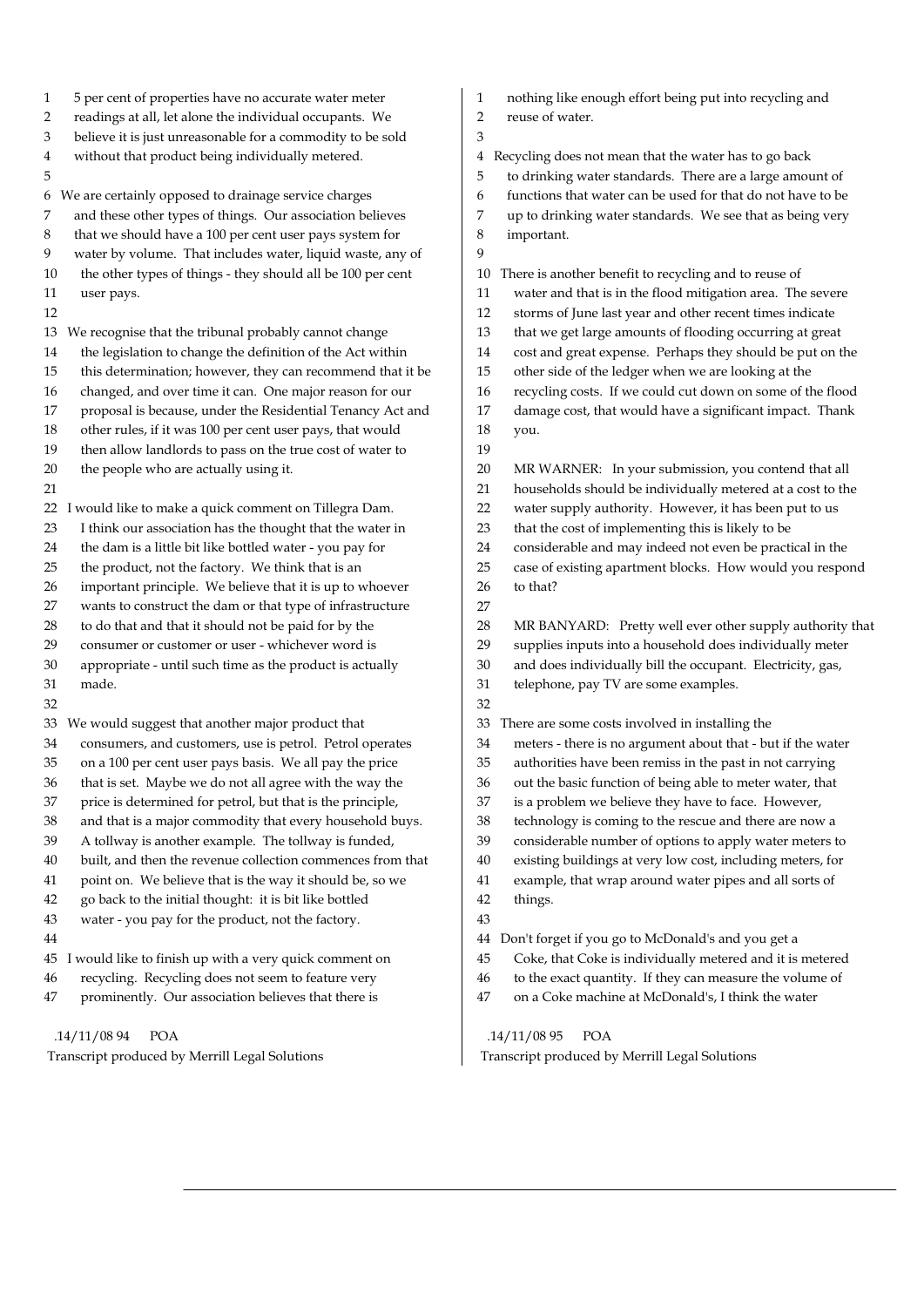1 authorities should be able to sort out metering in a 2 household. 3 4 MS GARNIER: Another aspect of your submission was: 5 6 The operation of the dam -- 7 8 We assume you mean Tillegra --  $\overline{Q}$ 10 should be considered as a business unit. 11 Like all businesses the capital cost, 12 operations costs and maintenance must be 13 funded by sales. In this case water. 14 15 Our question on that would be: how do you propose that the 16 initial capital for building Tillegra be raised without 17 incorporating the cost into periodic charges in advance? 18 19 MR BANYARD: When we all started using mobile phones - 20 they suddenly popped up into our community - consumers 21 were not asked to put their hands in their pockets for the 22 mobile phones before the network and the phones were up in 23 place. That was financed by enterprising corporations and 24 government instrumentalities, seeing the opportunity, by 25 the raising of venture capital from other places and by the 26 introduction of private people into the market who had seen 27 an opportunity in doing that. 28 29 For example, some of the tollways in Sydney are built 30 by people who have had a vision to put a piece of road 31 there to make some money out of it. The same thing can 32 apply to the dam, I am sure, if the dam is a viable option. 33 As with pumping stations, tunnels or other water 34 infrastructure, if they are viable and sound economic 35 ventures, then the money should be available to do those 36 things from a range of sources. 37 38 MR WARNER: Are you aware of any provisions whereby 39 landlords could recover any unpaid water bills from, say, 40 the bond that a tenant has to lodge and do you believe that 41 that would be an appropriate form of cost recovery 42 mechanism for landlords? 43 44 MR BANYARD: The bond can only be accessed when the tenant 45 departs from a premises. Not all people have bonds. For 46 example, boarders and lodgers do not pay bonds, under the 47 rules, so bonds only apply to certain types of household 1 occupants. 2 12 20 \$2,000 for unpaid water usage. 21 29 36

 .14/11/08 96 POA Transcript produced by Merrill Legal Solutions 3 There are a number of people in residential situations 4 who are not customers, but they do not operate under formal 5 leases or formal residential contracts. If they do operate 6 under the Residential Tenancy Act and under a residential 7 lease, you can go to the Residential Tenancy Tribunal and 8 attempt to obtain your money through that process. That is 9 an expensive process. It costs the landlords a 10 considerable amount of money. It can be quite a convoluted 11 process and the financial benefit may not be significant. 13 Generally what happens is that the landlord puts up 14 with not getting paid for the water until the end of the 15 tenancy and it becomes one of the final bills at the end of 16 the tenancy when the tenant has probably skipped. When 17 they have skipped, they have invariably burned up the bond 18 money by not paying the last few weeks in rent and it is 19 quite common for landlords to end up with bills of \$1500 to 22 If the tenant has to pay for the water usage and you 23 take those examples that were put up on the board this 24 morning, a \$1,000 bill is generally about \$250 worth of 25 water usage. The fixed charge of \$750 is paid for by the 26 landlord. We contest that that is unreasonable, unfair and 27 whatever. That is why we believe that it should be 100 per 28 cent user pays so that the tenant pays for the lot. 30 If the tenant is paying all of the water bill, the 31 tenant will be a lot more careful with the water that is 32 used. It is much better for the environment, it is much 33 better for water conservation - all of those aspects. That 34 would probably reduce the need to have a lot of water 35 restrictions and other regulatory things in place. 37 I suggest to you that this group of people who are not 38 customers amounts to as many as 70 per cent of the 39 households and that is a lot. If that 70 per cent of the 40 households start to do as good a job as the people who are 41 in the 30 per cent who are doing the right thing now, we 42 would probably find that the water requirement for most 43 households would drop quite drastically. I suggest that 44 the average of around the 100 kilolitres is up at that 45 level because of the careless people in the community who

- 46 do not have the economic and the financial responsibility
- 47 for the water they use. In my own household, I use about

.14/11/08 97 POA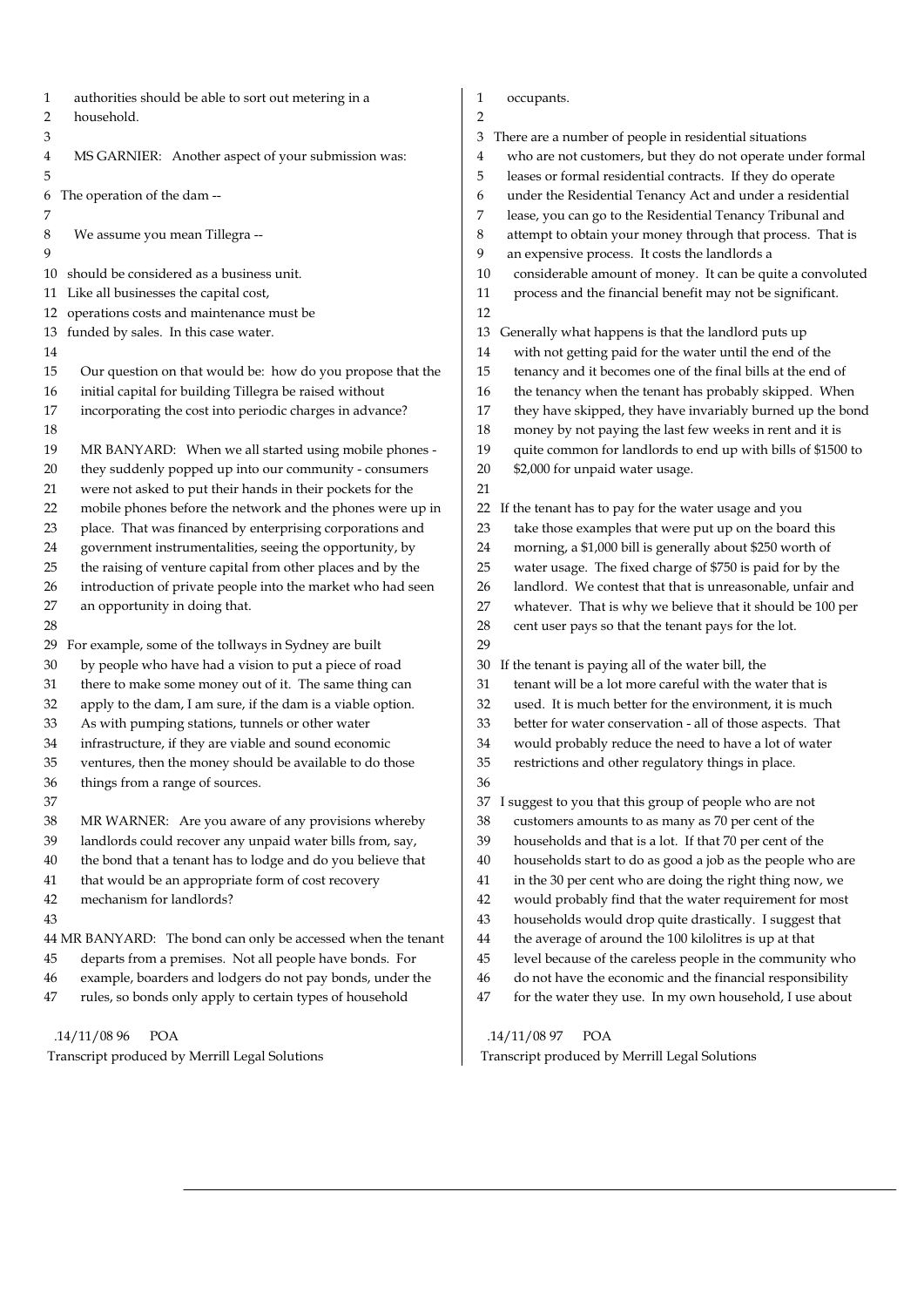| 1  | 50 kilolitres of water - \$100 worth of water out of a      | 1  |                                                             |
|----|-------------------------------------------------------------|----|-------------------------------------------------------------|
| 2  | \$1,000 bill.                                               | 2  | In the submission that I put in I referred                  |
| 3  |                                                             | 3  | specifically to the Kensmen building, which is a commercial |
| 4  | THE CHAIRMAN: Are there any questions from the tribunal?    | 4  | strata titled five storey building in central Gosford,      |
| 5  | Thank you very much indeed.                                 | 5  | where the commercial units in that building range in size   |
| 6  |                                                             | 6  | from about 39 square metres up to more than 180 square      |
| 7  | MR BANYARD: No worries, thank you.                          | 7  | metres, so on that basis, and using the sort of assumed     |
| 8  |                                                             | 8  | densities that Gosford Council has adopted, one could say   |
| 9  | YODALLA INVESTMENTS                                         | 9  | that, okay, there might be two people working in the        |
| 10 |                                                             | 10 | smallest unit, up to nine people working in the largest     |
| 11 | THE CHAIRMAN: Mr Kettle, from Yodalla Investments.          | 11 | unit, yet when it comes to water charging every one of      |
| 12 |                                                             | 12 | those units is charged the same amount of money based on    |
| 13 | MR KETTLE: Thank you very much. The submission I have       | 13 | the total amount of water that is used within that          |
| 14 | put in really relates solely to the issue of the            | 14 | building.                                                   |
| 15 | attributable charges in water in strata unit buildings and  | 15 |                                                             |
| 16 | particularly where there are no individual water meters for | 16 | What I would like to suggest is that the tribunal           |
| 17 | individual units such as normally would be the situation in | 17 | gives some consideration to an alternative formula whereby  |
| 18 | a commercial building and probably in a lot of industrial   | 18 | - I think you will find that as far as I am aware - all     |
| 19 | buildings also.                                             | 19 | strata unit buildings have unit entitlements which are      |
| 20 |                                                             | 20 | largely based on the area and/or type of use of a           |
| 21 | The situation at the present time, and this relates to      | 21 | particular unit in that building. For example, in the case  |
| 22 | the city of Gosford, is that the formula that is used is    | 22 | of the Kensmen building, the number of unit entitlements    |
| 23 | such that the total amount of water used in that building   | 23 | varies from 142 unit entitlements for that smallest unit I  |
| 24 | is split up equally by all the strata units in the building | 24 | was talking about up to 453 units, so again there is about  |
| 25 | regardless of their size.                                   | 25 | a three to four times factor between the smallest and the   |
| 26 |                                                             | 26 | largest unit in that particular building.                   |
| 27 | This situation obviously raises issues of equity in         | 27 |                                                             |
| 28 | terms of the number of people who might be using any        | 28 | What I would like to suggest, as I put in the               |
| 29 | particular strata unit of a particular size and also I      | 29 | submission, is that the formula that you previously adopted |
| 30 | believe does not really contribute very much to the concept | 30 | for strata developments that currently applies in Sydney,   |
| 31 | of wasting water and attempting to conserve water as we go  | 31 | I am not sure whether it is the same situation in Gosford,  |
| 32 | into a period of increased scarcity and cost.               | 32 | presumably it is, is that the total amount of water used    |
| 33 |                                                             | 33 | should be divided by the total number of unit entitlements  |
| 34 | It is interesting in one of the contributions plans         | 34 | and then multiplied by the unit entitlements allocated to a |
| 35 | that Gosford City has adopted, the one for the Gosford City | 35 | particular property. In other words, based on the total     |
| 36 | centre area, that it arrived at various what they call      | 36 | amount of water used in that building, the individual       |
| 37 | density assumptions for residential, commercial, industrial | 37 | properties would be charged for the water based on the      |
| 38 | and retail development and, for example, with residential   | 38 | number of unit entitlements that each of those separate     |
| 39 | units they have attributed an assumed number of residents   | 39 | units has allocated to it.                                  |
| 40 | of 1.5 persons, assumed I will emphasise, for a small unit, | 40 |                                                             |
| 41 | that is a unit of less than 70 square metres; two people in | 41 | It would seem to me that that form of allocation would      |
| 42 | a medium sized unit; and three people in a large unit.      | 42 | overcome the issue to a greater degree of equity and I      |
| 43 |                                                             | 43 | think probably if people knew that they were having to pay  |
| 44 | For commercial development, they have assumed one           | 44 | an appropriate amount relative to the size of their         |
| 45 | worker per 20 square metres of floor area. In retail        | 45 | business and the size of their unit there would probably be |
| 46 | development, 40 square metres, and in industrial            | 46 | a greater term in terms of water use also.                  |
| 47 | development, 50 square metres.                              | 47 |                                                             |
|    |                                                             |    |                                                             |
|    | .14/11/0898<br>YODALLA                                      |    | .14/11/0899<br>YODALLA                                      |

 $\mathbf{I}$ 

Transcript produced by Merrill Legal Solutions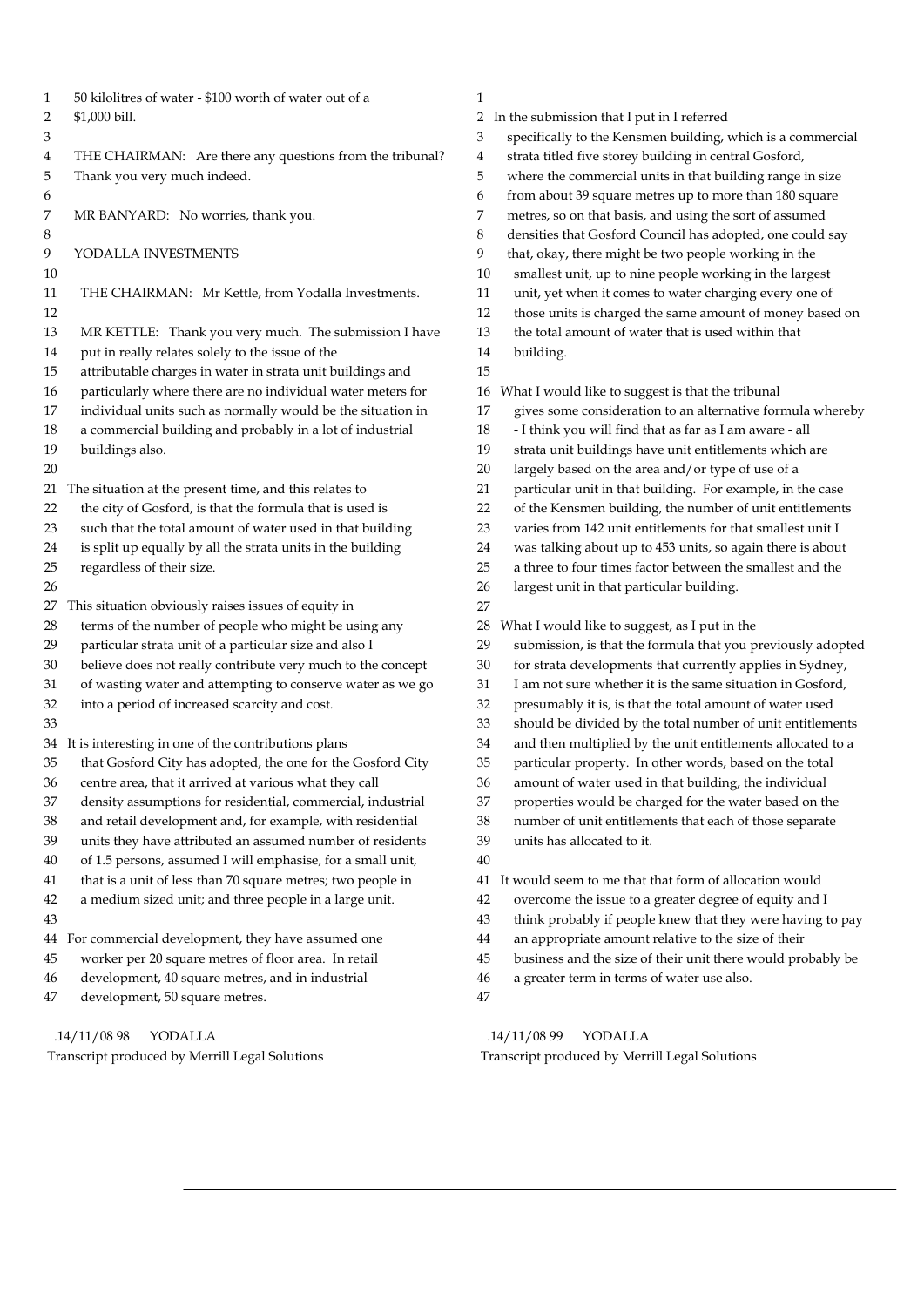| $\mathbf{1}$   | THE CHAIRMAN: Thank you.                                      | $\mathbf{1}$   | is going to be different, there can be a variation on that.   |
|----------------|---------------------------------------------------------------|----------------|---------------------------------------------------------------|
| $\overline{2}$ |                                                               | $\overline{2}$ | But I believe that the system I am suggesting would have a    |
| 3              | MR WARNER: How can we satisfy ourselves that unit size or     | 3              | much greater degree of equity than just a straight out        |
| 4              | unit entitlement will be a better measure of water            | 4              | easy, simple, that is the amount of water, we will divide     |
| 5              | consumption than equal splits?                                | 5              | it by six or whatever it is and everyone pays the same.       |
| 6              |                                                               | 6              |                                                               |
| 7              | MR KETTLE: A unit entitlement is put on strata unit           | 7              | THE CHAIRMAN: I can see the logic of what is wrong with       |
| 8              | developments generally based to a large degree on the size    | 8              | the present system. It is how well the change would work.     |
| 9              | of the particular unit. In residential development, I         | 9              |                                                               |
| 10             | guess in those situations - I have not gone into detail in    | 10             | MR KETTLE: I have not given a great deal of thought to        |
| 11             | that - but certainly you could have a small unit and a        | 11             | other alternatives. However, one could look at the size of    |
| 12             | family of four, or a large unit and a family of two, so I     | 12             | each of the units as a possibility, but because unit          |
| 13             | don't think necessarily what I am suggesting would            | 13             | entitlements are on every strata plan and every council has   |
| 14             | necessarily apply to residential type units. In many of       | 14             | a copy of every strata plan that seemed to me that it is      |
| 15             | those cases I believe, as the previous speaker might have     | 15             | the most easily achievable and easily implementable system    |
| 16             | been inferring, there are in a lot of cases I believe         | 16             | as an alternative to the current system.                      |
| 17             | individual water meters for separate units within             | 17             |                                                               |
| 18             | residential strata developments.                              | 18             | THE CHAIRMAN: Thank you very much.                            |
| 19             |                                                               | 19             |                                                               |
|                | 20 In commercial, retail and industrial units there is        | 20             | MR BRIAN ROWE                                                 |
| 21             | often quite a variety of size variation and in those          | 21             |                                                               |
| 22             | instances in many cases the number of people who will be      | 22             | THE CHAIRMAN: Lastly, Mr Brian Rowe.                          |
| 23             | utilising that space would be dependent on the size of the    | 23             |                                                               |
| 24             | space. So I believe that by using the unit entitlement        | 24             | MR ROWE: Thank you, Mr Chairman. I am a bit surprised         |
| 25             | basis, which is largely attributable to the area of the       | 25             | to be here today because I just wrote three pages in relation |
| 26             | individual unit, would be a far fairer method than one that   | 26             | to the Mardi to Mangrove pipeline and I got an invite, so     |
| 27             | I have given you have as an example, where there is a four    | 27             | this is not exactly directly on pricing of water itself.      |
| 28             | times variation between the smallest and the largest unit     | 28             |                                                               |
| 29             | and by extrapolation the number of people who are likely to   | 29             | Briefly, my submission today comes from the left of           |
| 30             | be employed in each of those strata units.                    | $30\,$         | the centre. Succinctly put, I am in favour of the Mardi to    |
| 31             |                                                               | 31             | Boomerang Creek/Mangrove Creek Dam pipeline being built.      |
| 32             | THE CHAIRMAN: Just pursuing that a bit further, I thought     | 32             | I am not in favour of the ratepayers of the Central Coast     |
| 33             | unit entitlements also reflected location within the          | 33             | contributing to the construction of Tillegra Dam. Of          |
| $34\,$         | building.                                                     | 34             | course, if the coast uses water from the Hunter storage I     |
| 35             |                                                               | 35             | would expect the joint water authority to pay for the         |
| 36             | MR KETTLE: I believe there can be a small amount of           | 36             | quantity of water that is used.                               |
| 37             | variation on that but generally speaking it is not            | 37             |                                                               |
| 38             | significant as I understand it.                               | 38             | I believe that if the building of the Mardi to                |
| 39             |                                                               | 39             | Mangrove Creek Dam pipeline is abandoned or deferred for      |
| 40             | THE CHAIRMAN: Just going from my own experience,              | 40             | some years, it may never be built, even though a route        |
| 41             | which is a sample of one I appreciate, I can remember renting | 41             | through the Yarramalong Valley has now been negotiated. If    |
| 42             | premises in buildings where it cost a lot more to be, this    | 42             | the commonwealth's grant of \$80m is withdrawn, and in this   |
| 43             | is commercial premises, to be on the ground floor at the      | 43             | financial climate with no election in the offering for        |
| 44             | front, on the street front, than to be say at the back of     | 44             | several years, another offer of \$80m plus is not going to    |
| 45             | the building on the third floor.                              | 45             | come along, if ever.                                          |
| 46             |                                                               | 46             |                                                               |
| 47             | MR KETTLE: That may be the situation if the potential use     | 47             | The pipeline should have been built some years ago but        |
|                |                                                               |                |                                                               |
|                | .14/11/08 100 YODALLA                                         |                | .14/11/08 101<br>MR BRIAN ROWE                                |
|                | Transcript produced by Merrill Legal Solutions                |                | Transcript produced by Merrill Legal Solutions                |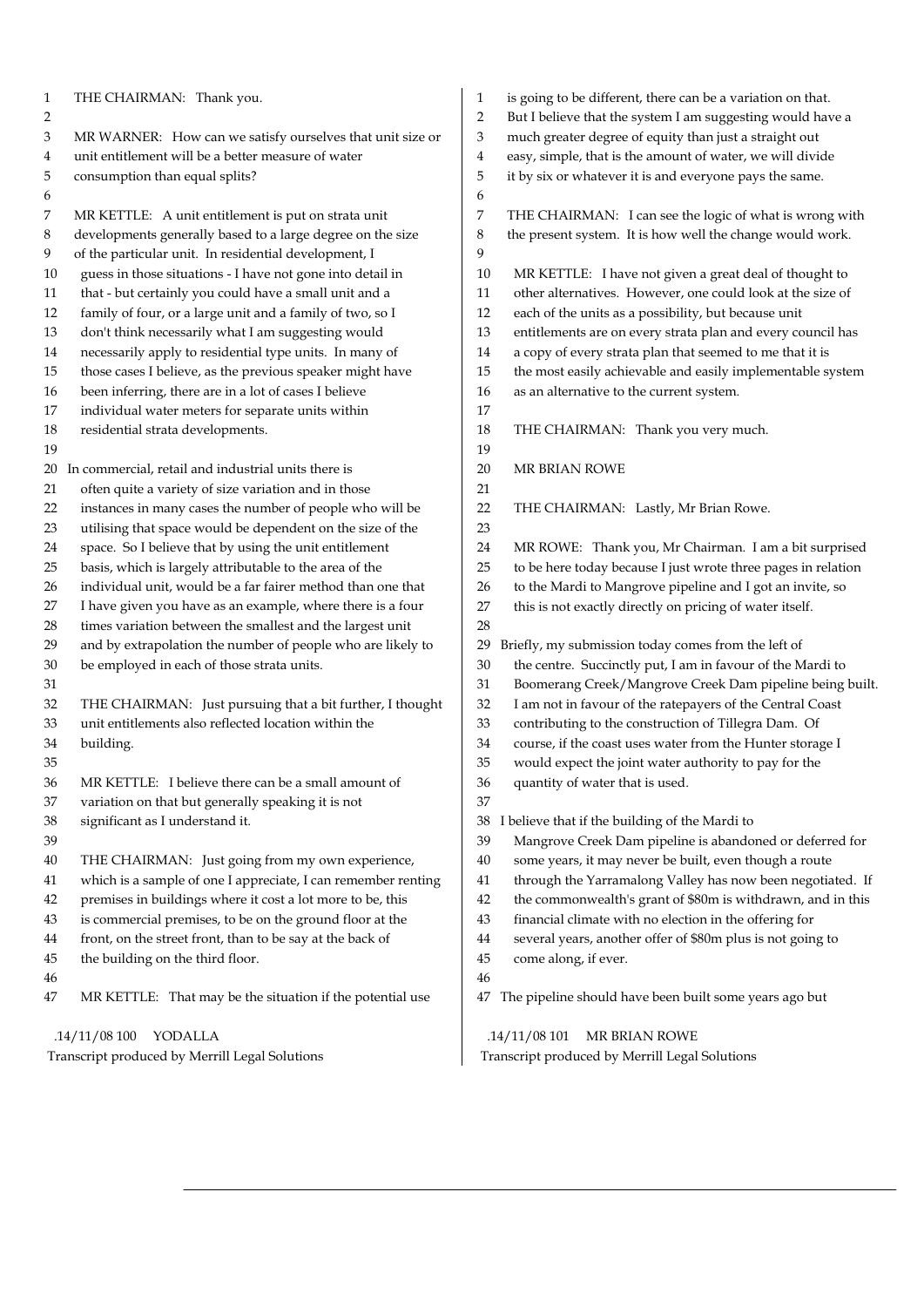| $\mathbf{1}$<br>2 | after the construction of the Mangrove Creek Dam was<br>complete, the coast experienced flooding rains and the dam | 1<br>2   | under the chair of Ms Chikarovski into coal mining on the<br>Central Coast.                             |
|-------------------|--------------------------------------------------------------------------------------------------------------------|----------|---------------------------------------------------------------------------------------------------------|
| 3                 | became about 70 per cent full. It would seem that this was                                                         | 3        |                                                                                                         |
| 4                 | a golden opportunity for the government not to complete its                                                        | 4        | The government will obtain royalties, which have just                                                   |
| 5                 | plan to augment the coast water supply and thereby save                                                            | 5        | gone up in the budget, from the applicant Kores, a company                                              |
| 6                 | money. This was done even though the Mangrove Creek Dam                                                            | 6        | associated with the Korean government. As far as I know,                                                |
| 7                 | has a small catchment area and was built as a holding dam,                                                         | 7        | the government is still sitting on the findings from                                                    |
| 8                 | something which residents have been repeatedly told over                                                           | 8        | Ms Chikarovski's inquiry.                                                                               |
| 9                 | the last several years of drought.                                                                                 | 9        |                                                                                                         |
| 10                |                                                                                                                    | 10       | If mining were to be allowed and IPART recommends that                                                  |
|                   | 11 Councils, of course, do not have the revenue base                                                               | 11       | the coast contribute towards the construction of Tillegra                                               |
| 12                | which the State Government has to finance such a project.                                                          | 12       | Dam, one which still has to receive approval, the next step                                             |
| 13                |                                                                                                                    | 13       | would be for the government to allow the coast water and                                                |
|                   | 14 I believe that once the pipeline is built, and of                                                               | 14       | sewerage system to be taken over by Hunter Water. This                                                  |
| 15                | course depending on rainfall, something which the proposed                                                         | 15       | would give Hunter Water another 250,000 to 260,000 more                                                 |
| 16                | Tillegra Dam would also have to rely on, the coast may well                                                        | 16       | consumers and of course the Government could then direct an                                             |
| 17                | be water sufficient for the next 20 years. I do not                                                                | 17       | even higher dividend and once again force the Hunter to                                                 |
| 18                | pretend that I have done any modelling to prove this.                                                              | 18       | borrow for major projects.                                                                              |
| 19                | However, if the coast does get good rainfall and the                                                               | 19       |                                                                                                         |
| 20                | opportunity to raise the wall of the dam is undertaken -                                                           | 20       | It would also give Hunter Water a lot of assets already                                                 |
| 21                | and in this regard I understand that the dam was designed                                                          | 21       | paid for by coast ratepayers. It is doubtful whether                                                    |
| 22                | in such a way for this to occur - the coast may not need to                                                        | 22       | the councils would be recompensed by the government                                                     |
| 23                | rely on Hunter Water until perhaps 2050, the date nominated                                                        | 23       | for such an action. Undoubtedly if it is to come, it would                                              |
| 24                | in the recently completed WaterPlan.                                                                               | 24       | have to come from Hunter Water, and again the coast                                                     |
| 25                |                                                                                                                    | 25       | ratepayers would in no doubt have to pay for those assets                                               |
| 26                | Whilst \$80m has been granted by the Commonwealth                                                                  | 26       | once more.                                                                                              |
| 27                | Government for the building of the pipeline, it is                                                                 | 27       |                                                                                                         |
| 28                | presently estimated to cost in the vicinity of \$110m. It                                                          | 28       | Additionally, Hunter Water's bills are far higher than                                                  |
| 29                | is expected that coast ratepayers will contribute towards                                                          | 29       | those on the coast because there is the cost of a separate                                              |
| 30                | the current shortfall of \$30m on top of payment for water                                                         | 30       | administration, something which the coast ratepayers enjoy                                              |
| 31                |                                                                                                                    | 31       | a current savings on because of the combined administration                                             |
| 32                | usage.                                                                                                             |          | of council rates, water and sewerage.                                                                   |
|                   | 33 If the pipeline is abandoned, this will certainly give the                                                      | 32<br>33 |                                                                                                         |
| 34                |                                                                                                                    |          |                                                                                                         |
| 35                | State Government an opportunity to approve a longwall                                                              | 34       | The Hunter has two small catchment dams, Chichester and                                                 |
| 36                | coal mining application which will affect the<br>Dooralong/Yarramalong valleys by mine subsidence.                 | 35<br>36 | Lostock, for water supply, and a larger holding dam<br>Grahamstown, into which water is pumped from the |
|                   |                                                                                                                    |          |                                                                                                         |
| 37                | Longwall mining, of course, is notorious as a causation of                                                         | 37       | Williams River at Raymond Terrace. It also has the sand beds                                            |
| 38                | subsidence. Water from creeks and rivers can just                                                                  | 38       | at Tomago.                                                                                              |
| 39                | disappear through a crack opened up by mining.                                                                     | 39       |                                                                                                         |
| 40                |                                                                                                                    | 40       | Despite the closure of BHP, the Hunter still has heavy                                                  |
|                   | 41 It would also affect the underground water and                                                                  | 41       | industry. OneSteel, a rather large operation which now                                                  |
| 42                | aquifers which contribute in excess of 60 per cent of water                                                        | 42       | encompasses what were the Wire Rope Works, Tubemakers                                                   |
| 43                | flowing into the Wyong River, Jilliby Creek and other                                                              | 43       | and Stewart and Lloyds; it has heavy engineering firms, EDI                                             |
| 44                | tributaries of these major streams in the two valleys.                                                             | 44       | Downer and United, maker of locomotives, carriages, et                                                  |
| 45                |                                                                                                                    | 45       | cetera; Bradken Engineering, maker of rail wagons and other                                             |
| 46                | There are numerous studies in relation to this and no                                                              | 46       | such items; two coal loaders, with one being built;                                                     |
| 47                | doubt a lot of them were referred to in the inquiry held                                                           | 47       | miscellaneous industry on Kooragang Island; various                                                     |
|                   | .14/11/08102<br>MR BRIAN ROWE                                                                                      |          | .14/11/08103<br>MR BRIAN ROWE                                                                           |

 $\overline{\phantom{a}}$ 

Transcript produced by Merrill Legal Solutions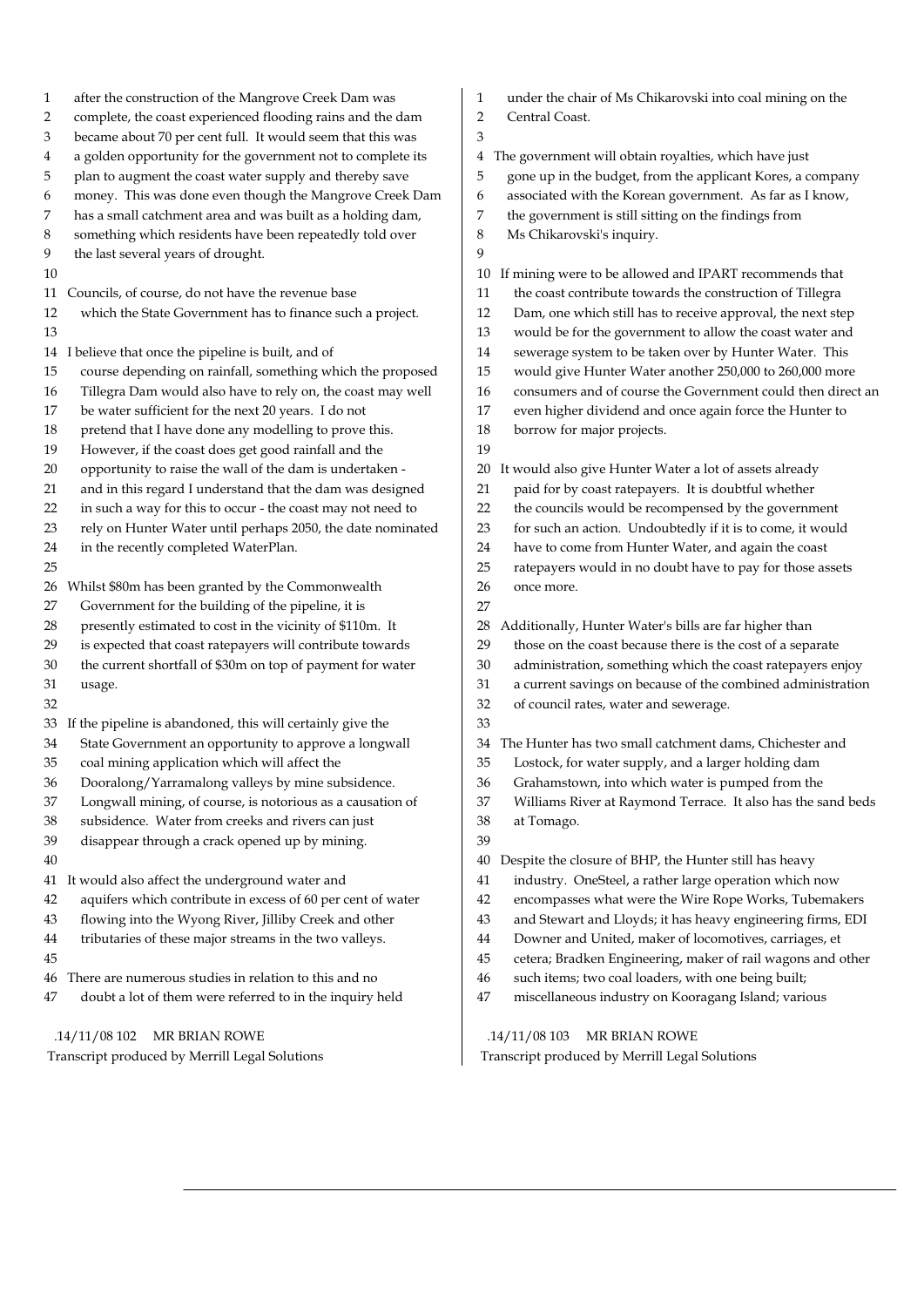| $\mathbf{1}$<br>2<br>3<br>4<br>5 | underground coal mines in both the Hunter and Lake<br>Macquarie areas as well as above ground mines in the<br>Singleton and Muswellbrook area. Some of these underground<br>mines supply Eraring power station, as well as coal being<br>provided to both Liddell and Bayswater power stations up | 1<br>2<br>3<br>4<br>5 | price increases. In this regard, I have read that IPART is<br>charged with ensuring that lower socio-economic groups are<br>protected from, or should be protected, from excessive<br>price impacts. |
|----------------------------------|---------------------------------------------------------------------------------------------------------------------------------------------------------------------------------------------------------------------------------------------------------------------------------------------------|-----------------------|------------------------------------------------------------------------------------------------------------------------------------------------------------------------------------------------------|
| 6<br>7                           | near Muswellbrook.                                                                                                                                                                                                                                                                                | 6<br>7                | I also note that there is a cumulative effect on<br>disadvantaged/low socio-economic groups of increases. We                                                                                         |
|                                  | 8 The Hunter has also a lot of medium sized industry                                                                                                                                                                                                                                              | 8                     | have seen transport fares, particularly those proposed for                                                                                                                                           |
| 9                                | which has increased quite considerably over the years.                                                                                                                                                                                                                                            | 9                     | trains over the next three years, electricity costs, and if                                                                                                                                          |
| 10                               |                                                                                                                                                                                                                                                                                                   | 10                    | capping will no longer apply to councils we will see large                                                                                                                                           |
|                                  | 11 Additionally, the Hunter has also a burgeoning                                                                                                                                                                                                                                                 | 11                    | increases there.                                                                                                                                                                                     |
| 12                               | population particularly in the Maitland area, with large                                                                                                                                                                                                                                          | 12                    |                                                                                                                                                                                                      |
| 13                               | areas being the subject to DAs for large estates between                                                                                                                                                                                                                                          | 13                    | But over-reaching all of that will in my belief be the                                                                                                                                               |
| 14                               | Cessnock, Branxton and Singleton, as well as in the                                                                                                                                                                                                                                               | 14                    | cost of climate change in the form of carbon trading, which                                                                                                                                          |
| 15                               | southern parts of Lake Macquarie, Catherine Hill Bay and                                                                                                                                                                                                                                          | 15                    | the Commonwealth Government tells us could begin in 2010.                                                                                                                                            |
| 16                               | Gwandalan. Over the years there has also been considerable                                                                                                                                                                                                                                        | 16                    |                                                                                                                                                                                                      |
| 17                               | housing between Wallsend, Edgeworth, to Minmi, West                                                                                                                                                                                                                                               | 17                    | I thank you.                                                                                                                                                                                         |
| 18                               | Wallsend out to the F3 freeway.                                                                                                                                                                                                                                                                   | 18                    |                                                                                                                                                                                                      |
| 19                               |                                                                                                                                                                                                                                                                                                   | 19                    | MR WARNER: You have really answered most of our                                                                                                                                                      |
| 20 <sub>1</sub>                  | believe all this points to the Hunter needing to                                                                                                                                                                                                                                                  | 20                    | questions. One question we did have was, were you aware of                                                                                                                                           |
| 21                               | augment its current water capacity irrespective of the                                                                                                                                                                                                                                            | 21                    | scientific studies on the amount of water lost in the Wyong                                                                                                                                          |
| 22                               | requirements of the Central Coast.                                                                                                                                                                                                                                                                | 22                    | River due to subsidence and I think you have directed us to                                                                                                                                          |
| 23                               |                                                                                                                                                                                                                                                                                                   | 23                    | the Chikarovski inquiry in relation to that.                                                                                                                                                         |
|                                  | 24 Including the Central Coast was a good selling point                                                                                                                                                                                                                                           | 24                    |                                                                                                                                                                                                      |
| 25                               | for the Government at the last election. That is my                                                                                                                                                                                                                                               | 25                    | MR ROWE: I believe there are a lot of other inquiries                                                                                                                                                |
| 26                               | personal belief. It was also reported in the local media                                                                                                                                                                                                                                          | 26                    | which were undoubtedly referenced off that inquiry about                                                                                                                                             |
| 27                               | newspapers that the Hunter Water, via its media manager,                                                                                                                                                                                                                                          | 27                    | loss of water in the Cataract River south of Sydney. I                                                                                                                                               |
| 28                               | has agreed that Central Coast residents will not have to                                                                                                                                                                                                                                          | 28                    | believe the RTA is strengthening the bridge at Douglass                                                                                                                                              |
| 29                               | pay for the dams construction, only if water is taken from                                                                                                                                                                                                                                        | 29                    | Park.                                                                                                                                                                                                |
| 30                               | storage for use on the coast. Obviously, of course, that                                                                                                                                                                                                                                          | 30                    |                                                                                                                                                                                                      |
| 31                               | is a matter for IPART and the government.                                                                                                                                                                                                                                                         | 31                    | MR WARNER: We were more interested in the Wyong River                                                                                                                                                |
| 32                               |                                                                                                                                                                                                                                                                                                   | 32                    | and any subsidence there.                                                                                                                                                                            |
|                                  | 33 Given that if the pipeline goes ahead it would be a                                                                                                                                                                                                                                            | 33                    |                                                                                                                                                                                                      |
| 34                               | huge impost on the coast ratepayers to pay for both the                                                                                                                                                                                                                                           | 34                    | MR ROWE: I think a creek disappeared up near Lake                                                                                                                                                    |
| 35                               | excess cost of the pipeline, some \$30m, and towards the                                                                                                                                                                                                                                          | 35                    | Macquarie. Newcastle is notorious for mining subsidence                                                                                                                                              |
| $36\,$                           | cost of Tillegra Dam.                                                                                                                                                                                                                                                                             | $36\,$                | and not all of that has been caused by longwall mining.                                                                                                                                              |
| 37                               |                                                                                                                                                                                                                                                                                                   | 37                    | This predates longwall mining coming in. There is many a                                                                                                                                             |
|                                  | 38 I have noted that Gosford Council has proposed an                                                                                                                                                                                                                                              | $38\,$                | time when you could wander around some of the parts of                                                                                                                                               |
| 39                               | increase in water rates of some 37.6 per cent to be phased                                                                                                                                                                                                                                        | 39                    | Waratah at the back of Bray Park, Lambton way, and come                                                                                                                                              |
| 40                               | in over four years. It seems to be a rather excessive                                                                                                                                                                                                                                             | 40                    | across air shafts and what have you, and the main road                                                                                                                                               |
| 41                               | amount given that Wyong Council, to my understanding, is                                                                                                                                                                                                                                          | 41                    | between Swansea and Doyalson is subject still to some                                                                                                                                                |
| 42                               | only seeking an increase of about 16 per cent over the same                                                                                                                                                                                                                                       | 42                    | mining subsidence from the past, and that is what could                                                                                                                                              |
| 43                               | period.                                                                                                                                                                                                                                                                                           | 43                    | happen I believe to the Wyong River, the Jilliby and Little                                                                                                                                          |
| 44                               |                                                                                                                                                                                                                                                                                                   | 44                    | Jilliby Creeks and all the other little creeks that feed                                                                                                                                             |
|                                  | 45 I urge IPART in its deliberations to ensure that                                                                                                                                                                                                                                               | 45                    | into it if longwall mining is given the go ahead by the                                                                                                                                              |
| 46                               | disadvantaged ratepayers, Centrelink pensioners and other                                                                                                                                                                                                                                         | 46                    | government.                                                                                                                                                                                          |
| 47                               | disadvantaged groups can actually afford to absorb real                                                                                                                                                                                                                                           | 47                    |                                                                                                                                                                                                      |
|                                  | .14/11/08104<br>MR BRIAN ROWE                                                                                                                                                                                                                                                                     |                       | .14/11/08105<br>MR BRIAN ROWE                                                                                                                                                                        |

 .14/11/08 105 MR BRIAN ROWE Transcript produced by Merrill Legal Solutions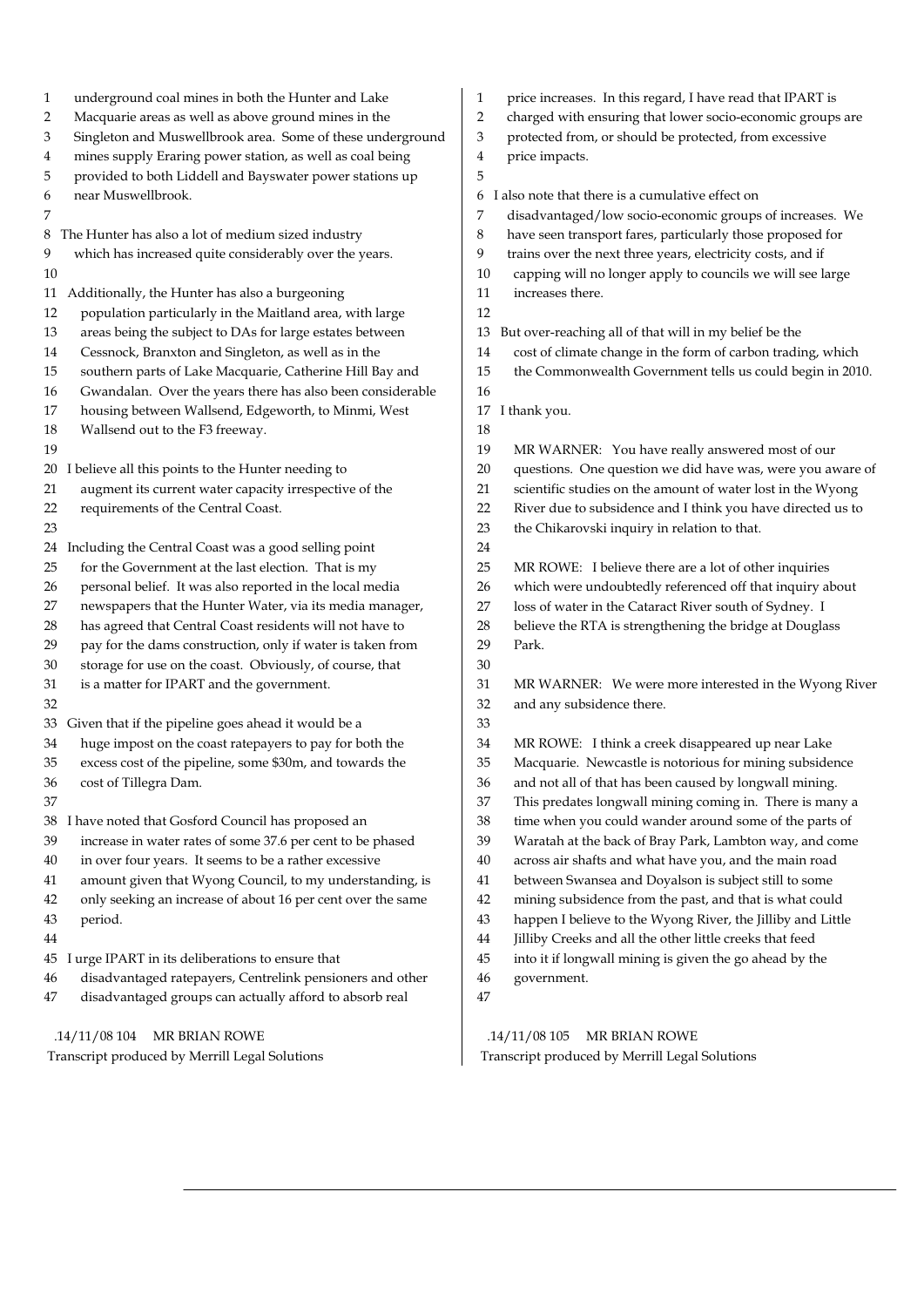| THE CHAIRMAN: Thank you very much.                                | information will be provided as promised by our director in      |
|-------------------------------------------------------------------|------------------------------------------------------------------|
| 1                                                                 | 1                                                                |
| $\overline{c}$                                                    | 2<br>due course.                                                 |
| 3<br><b>GENERAL QUESTIONS</b>                                     | 3                                                                |
| 4                                                                 | A couple of other issues that were raised: The Total<br>4        |
| 5                                                                 | 5                                                                |
| THE CHAIRMAN: It is now open to any member of the                 | Environment Centre raised the issue of our commitment to         |
| audience who wants to make a comment.                             | permanent water restrictions. We do in fact have a               |
| 6                                                                 | 6                                                                |
| 7                                                                 | 7<br>commitment to permanent water restrictions and they will be |
| 8                                                                 | 8                                                                |
| MR KOIZUMI-SMITH: In relation to the comments made                | developed over the next few years. They have not been a          |
| 9                                                                 | 9                                                                |
| earlier with regard to how we might fund pensioner rebates,       | high priority because we are obviously under fairly severe       |
| if we were to go further above those provided under the           | restrictions at this point of time. You can be assured,          |
| 10                                                                | 10                                                               |
| Local Government Act. It is just a cautionary tale of the         | though, that that will be a core element in our future           |
| 11                                                                | 11                                                               |
| 12                                                                | 12                                                               |
| need to look at the demographics of the local community.          | demand management program.                                       |
| Central Coast particularly has a very large pensioner<br>13       | 13                                                               |
| 14                                                                | With regard to access to the ombudsman, while we                 |
| demographic as well as a very large low socio-economic            | 14                                                               |
| group, so by passing some of the costs on to the remaining        | operate under the local council, our customers have ready        |
| 15                                                                | 15                                                               |
| groups we may see an adverse impact in the prices paid by         | access to local representations without having that and it       |
| 16                                                                | 16                                                               |
| 17                                                                | should be pointed out that under the water corp proposed         |
| them.                                                             | 17                                                               |
| 18                                                                | for the area, access to the ombudsman is included in that<br>18  |
| 19                                                                | 19                                                               |
| Whilst I recognise that as a community we need to look            | arrangement so that should be fairly well covered.               |
| after all members, we probably do need to look at it in a<br>20   | 20                                                               |
| broader sense.                                                    | With regard to water recycling, council has identified           |
| 21                                                                | 21                                                               |
| 22                                                                | a particular scheme at Woy Woy for future consideration.<br>22   |
| 23                                                                | It has not reached concept stage yet but we are looking at       |
| And I think our manager operations can respond to a               | 23                                                               |
| question asked by Ms Krieger earlier about the different          | it because the preliminary figures look like it may well be      |
| 24                                                                | 24                                                               |
| costs for the Gosford and Wyong areas.                            | feasible and so it will now go through the business case         |
| 25                                                                | 25                                                               |
| 26                                                                | process and, should it be proven to be prudent, we will be<br>26 |
| 27                                                                | looking to progress that project. If not, it won't be            |
| MR REDRUP: My name is Michael Redrup. I am with                   | 27                                                               |
| Gosford Council. I just wanted to clarify a couple of issues      | proceeded with.                                                  |
| 28                                                                | 28                                                               |
| raised today, one of which is some of the differences<br>29       | 29                                                               |
| between the operating environment between Gosford and             | The last point was access to rebates. It was                     |
| 30                                                                | 30                                                               |
| Wyong. Our director detailed one big difference in the            | mentioned, I missed the person's name, but our rebate            |
| 31                                                                | 31                                                               |
| return on assets but there are two key indicators that are        | program for washing machines includes people with a lease,       |
| 32                                                                | 32                                                               |
| highlighted in the national performance report of the             | 33                                                               |
| 33                                                                | if they can show a lease for six months they can gain            |
| National Audit Commission particularly relating to broken         | access to that rebate program, and I am not sure about all       |
| 34                                                                | 34                                                               |
| 35                                                                | the programs but that was one aspect that I just wanted to       |
| water mains and sewer main blockages.                             | 35                                                               |
| 36                                                                | 36<br>highlight.                                                 |
| 37 The Gosford area suffers from about eight times the            | 37                                                               |
| number of failures in water mains than Wyong does. We are         | 38                                                               |
| 38                                                                | Thank you.                                                       |
| unfortunately in the high top level performance, the bottom<br>39 | 39                                                               |
| level performance, in that regard, so our operating costs         | 40                                                               |
| 40                                                                | THE CHAIRMAN: Are there any other comments?                      |
| are considerably greater in not only responding to those<br>41    | 41                                                               |
| breaks but in responding in terms of an increased capital         | 42                                                               |
| 42                                                                | MR MORRIS: My name is Don Morris, an ordinary person.            |
| refurbishment program that we put in for water mains.             | All water has been recycled several times. The sun does it       |
| 43                                                                | 43                                                               |
| 44                                                                | normally, and it comes down. That water was not made<br>44       |
| Similarly with our sewer main chokes, we suffer not               | yesterday; it was made so many thousands years ago. We           |
| 45                                                                | 45                                                               |
| only from greater response costs but greater proactive            | need a form of recycling water. A major use of water is          |
| 46                                                                | 46                                                               |
| programs to try to get on top of those. That sort of              | flushing toilets. We need to have some way of passing            |
| 47                                                                | 47                                                               |
|                                                                   |                                                                  |
| .14/11/08 106<br><b>GENERAL QUESTIONS</b>                         | .14/11/08 107 GENERAL QUESTIONS                                  |
| Transcript produced by Merrill Legal Solutions                    | Transcript produced by Merrill Legal Solutions                   |
|                                                                   |                                                                  |